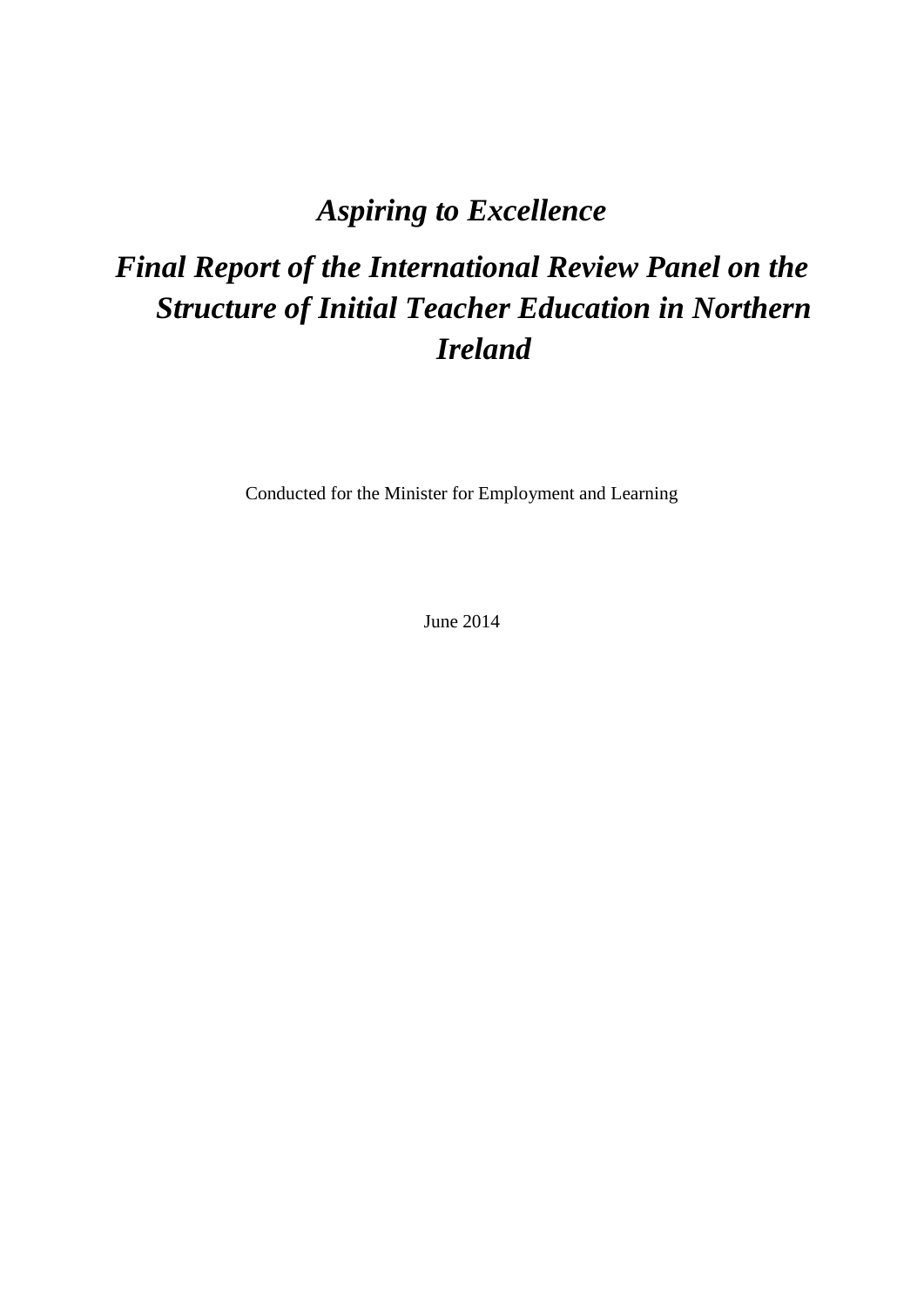| <b>Contents</b>                                                       |                                                                                            | Page         |  |  |
|-----------------------------------------------------------------------|--------------------------------------------------------------------------------------------|--------------|--|--|
| Membership of Panel                                                   |                                                                                            | iii          |  |  |
| Acknowledgements                                                      |                                                                                            | iv           |  |  |
| <b>Glossary of Terms</b>                                              |                                                                                            | $\mathbf{V}$ |  |  |
| <b>Executive Summary</b>                                              |                                                                                            | $\mathbf{1}$ |  |  |
| Introduction                                                          |                                                                                            | 3            |  |  |
|                                                                       | <b>International Trends in Teacher Education</b>                                           | $\tau$       |  |  |
|                                                                       | <b>Current Provision in Northern Ireland</b>                                               | 16           |  |  |
| Teaching in Northern Ireland: Two Key Challenges                      |                                                                                            |              |  |  |
| Principles Underpinning an Enhanced System                            |                                                                                            |              |  |  |
| <b>Conditions for Change</b>                                          |                                                                                            | 36           |  |  |
| Options                                                               |                                                                                            | 42           |  |  |
| Conclusion                                                            |                                                                                            | 58           |  |  |
| Bibliography                                                          |                                                                                            | 60           |  |  |
| <b>Annexes</b>                                                        |                                                                                            |              |  |  |
| Annex I                                                               | Terms of Reference                                                                         | 63           |  |  |
| Annex II                                                              | Graduates from Northern Ireland Teacher                                                    | 65           |  |  |
| Annex III                                                             | <b>Education Institutions</b><br>Previous Attempts to Reform the Initial Teacher Education | 67           |  |  |
| Infrastructure in Northern Ireland<br><b>Case Studies</b><br>Annex IV |                                                                                            |              |  |  |
| Annex V                                                               | Panel Member Biographies                                                                   | 78           |  |  |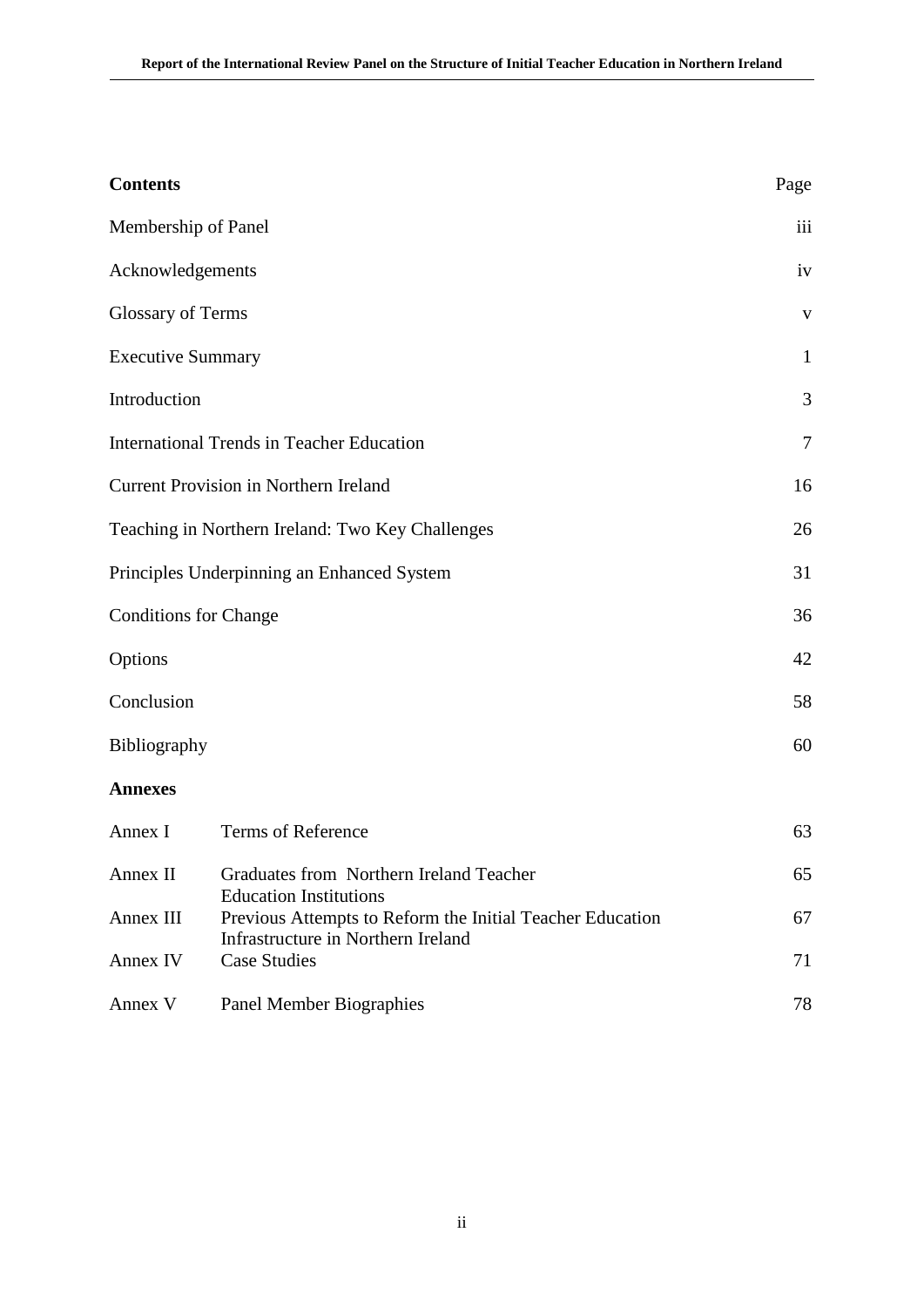### **Membership of Panel**

Pasi Sahlberg, Visiting Professor of Practice, Harvard University (Chair)

Professor Patricia Broadfoot CBE, University of Bristol

John Coolahan, Emeritus Professor of Education, National University of Ireland Maynooth

John Furlong, Emeritus Professor of Education, University of Oxford

Gordon Kirk OBE, Emeritus Professor of Education, The University of Edinburgh; Universities' Council for the Education of Teachers.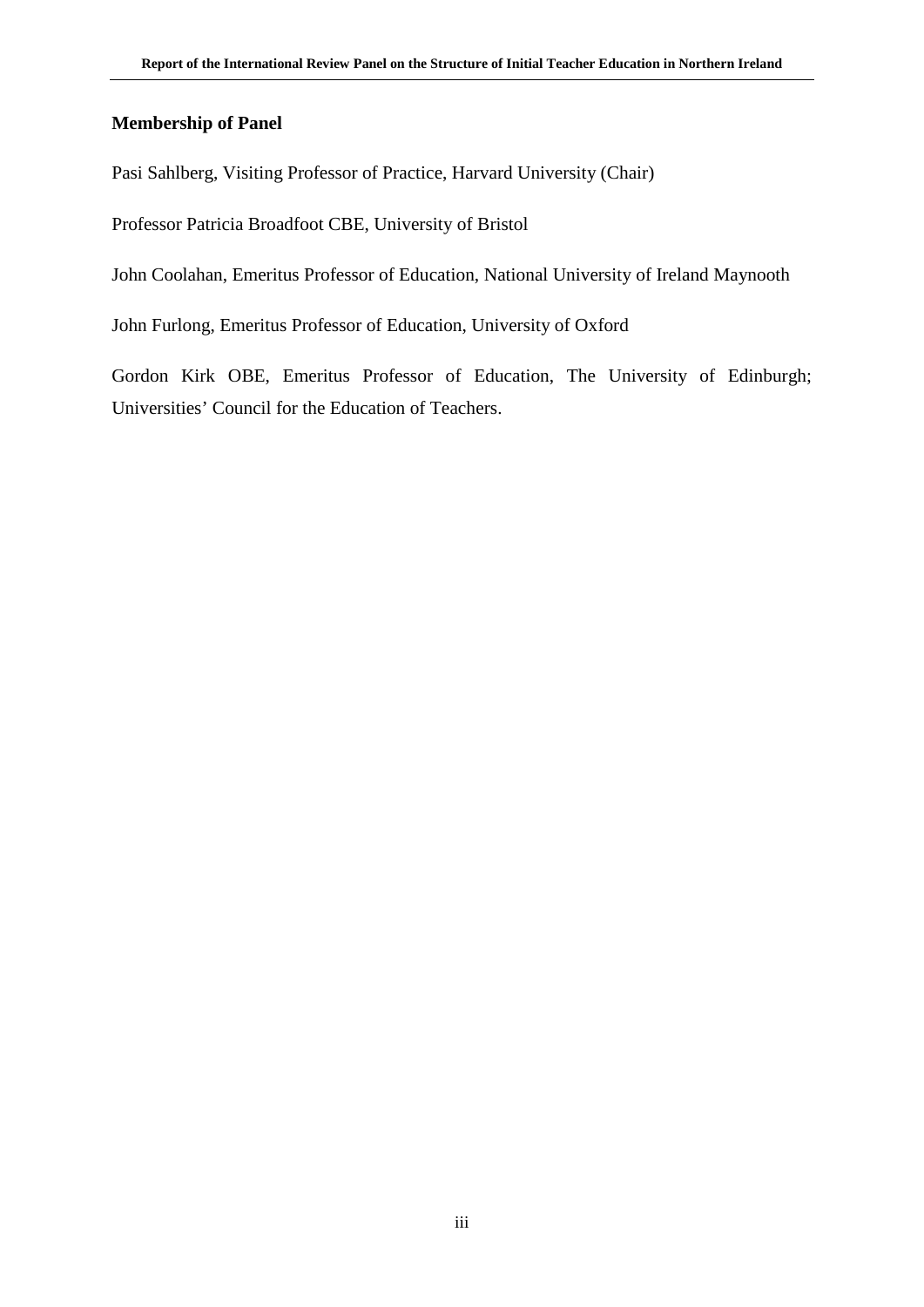#### **Acknowledgements**

We wish to record our indebtedness to those who submitted views and who engaged with us in the course of our work. In particular, we would like to thank the institutions and stakeholders, who gave of their time to meet with us during our visit to Belfast in February 2014*.* All of these discussions and engagements were collegial and constructive. We are also grateful to the Higher Education Division of the Department for Employment and Learning, whose officials supported and facilitated the work of the Panel in a host of ways and could not have been more helpful.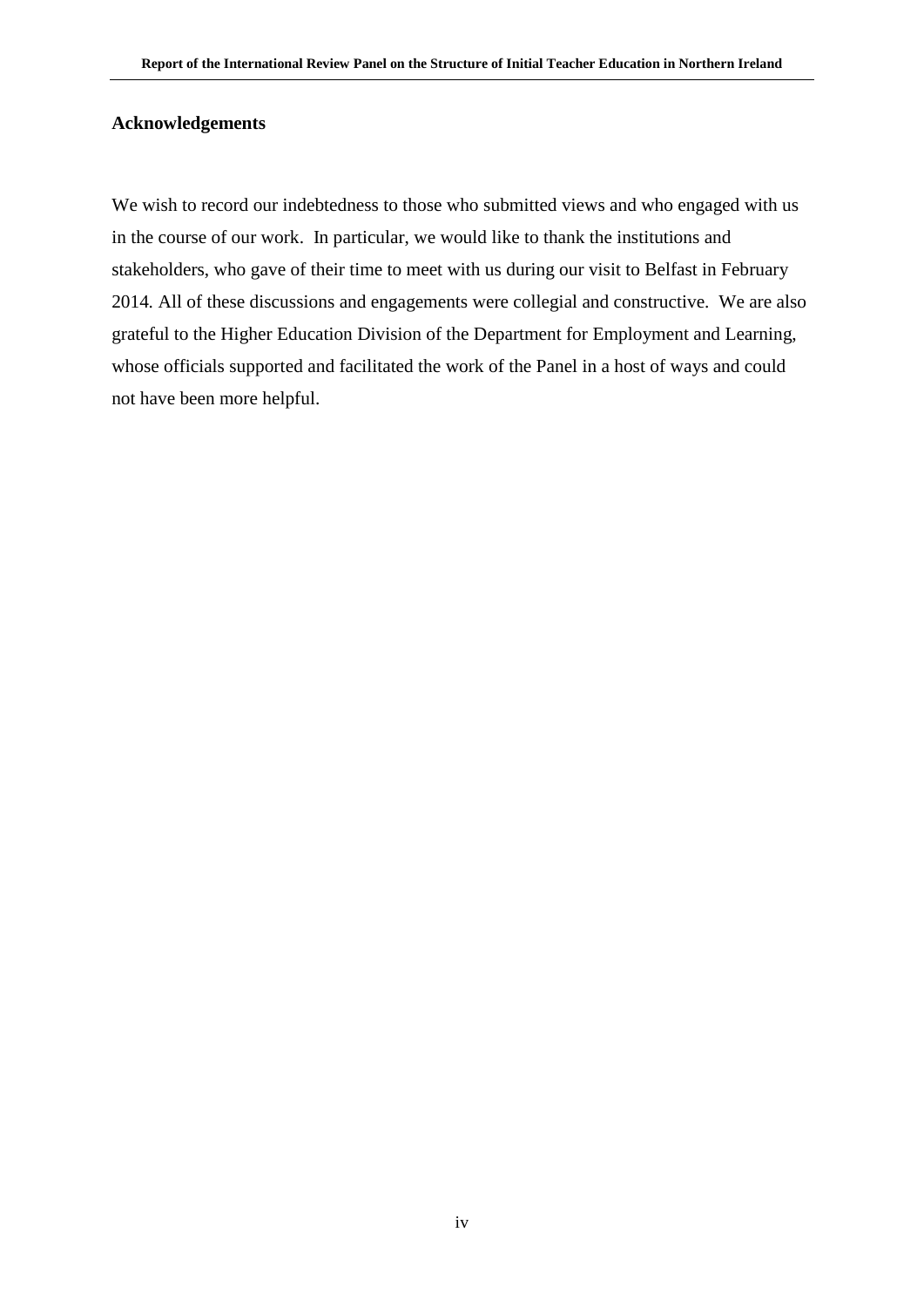### Glossary of Terms

| <b>BEd</b>    |                   | Bachelor of Education, a 4 year degree course of Initial Teacher<br>Education        |
|---------------|-------------------|--------------------------------------------------------------------------------------|
| <b>BERA</b>   |                   | <b>British Educational Research Association</b>                                      |
| <b>CCMS</b>   |                   | <b>Council for Catholic Maintained Schools</b>                                       |
| <b>CPD</b>    |                   | <b>Continuing Professional Development</b>                                           |
| <b>CREDIT</b> |                   | Classrooms Re-imagined: Education in Diversity and Inclusion<br>for Teachers         |
| <b>DCU</b>    |                   | Dublin City University                                                               |
| DE            |                   | Department of Education (Northern Ireland)                                           |
| <b>DEL</b>    |                   | Department for Employment and Learning                                               |
| <b>EPD</b>    |                   | <b>Early Professional Development</b>                                                |
| <b>ESA</b>    |                   | <b>Education and Skills Authority</b>                                                |
| <b>ETI</b>    |                   | <b>Education and Training Inspectorate</b>                                           |
| EU            | $\qquad \qquad -$ | European Union                                                                       |
| <b>GB</b>     |                   | <b>Great Britain</b>                                                                 |
| <b>GTCNI</b>  |                   | General Teaching Council for Northern Ireland, the professional<br>body for teachers |
| <b>IME</b>    |                   | <b>Irish Medium Education</b>                                                        |
| <b>ITE</b>    |                   | <b>Initial Teacher Education</b>                                                     |
| <b>MLA</b>    |                   | Member of the Legislative Assembly                                                   |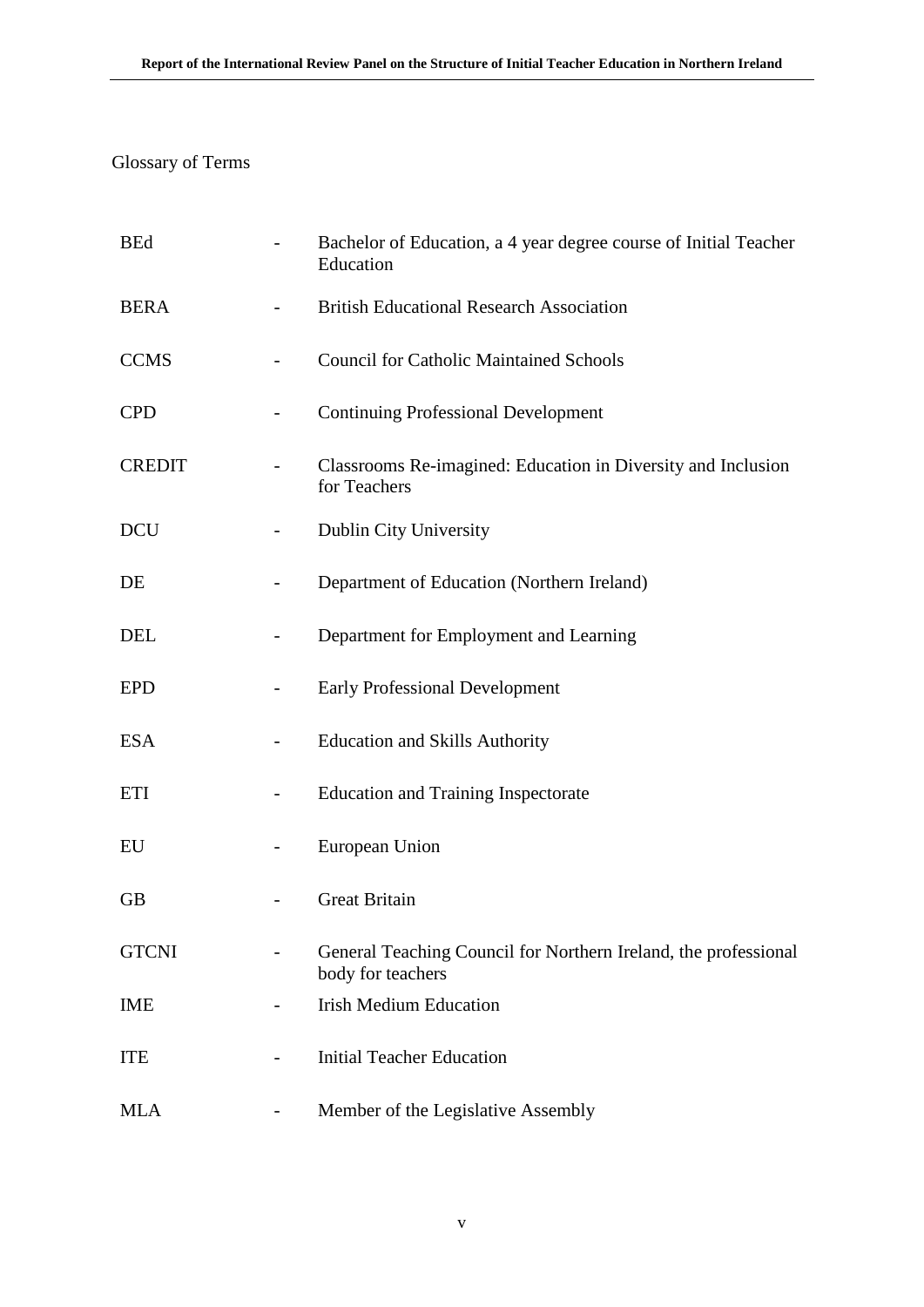| <b>NEET</b>  | A young person (aged 16-24) not in employment, education or<br>training                                                                     |
|--------------|---------------------------------------------------------------------------------------------------------------------------------------------|
| <b>NIEE</b>  | Northern Ireland Institute of Education                                                                                                     |
| <b>NICIE</b> | Northern Ireland Council for Integrated Education                                                                                           |
| <b>OECD</b>  | Organisation for Economic Co-operation and Development                                                                                      |
| OU           | Open University                                                                                                                             |
| <b>PGCE</b>  | Postgraduate Certificate in Education, a one year course of Initial<br><b>Teacher Education</b>                                             |
| PGDE         | Postgraduate Diploma in Education, PGCE equivalent in Scotland                                                                              |
| <b>PIRLS</b> | Progress in International Reading Literacy Study                                                                                            |
| <b>PISA</b>  | Programme for International Student Assessment                                                                                              |
| <b>QUB</b>   | Queen's University Belfast                                                                                                                  |
| <b>RAE</b>   | <b>Research Assessment Exercise</b>                                                                                                         |
| <b>REF</b>   | Research Excellence Framework, the new system for assessing<br>the quality of research in UK Higher Education Institutions                  |
| <b>RSA</b>   | Royal Society for the Arts, Manufacture and Commerce                                                                                        |
| TDM          | Teacher Demand Model, the statistical model used as part of the<br>determination of student intakes to initial teacher education<br>courses |
| <b>TDA</b>   | Training and Development Agency for Schools                                                                                                 |
| <b>TIMSS</b> | Trends in Mathematics and Science Study                                                                                                     |
| <b>TTA</b>   | <b>Teacher Training Agency</b>                                                                                                              |
| <b>UCAS</b>  | Universities and Colleges Admission Service                                                                                                 |
| <b>UCET</b>  | Universities' Council for the Education of Teachers                                                                                         |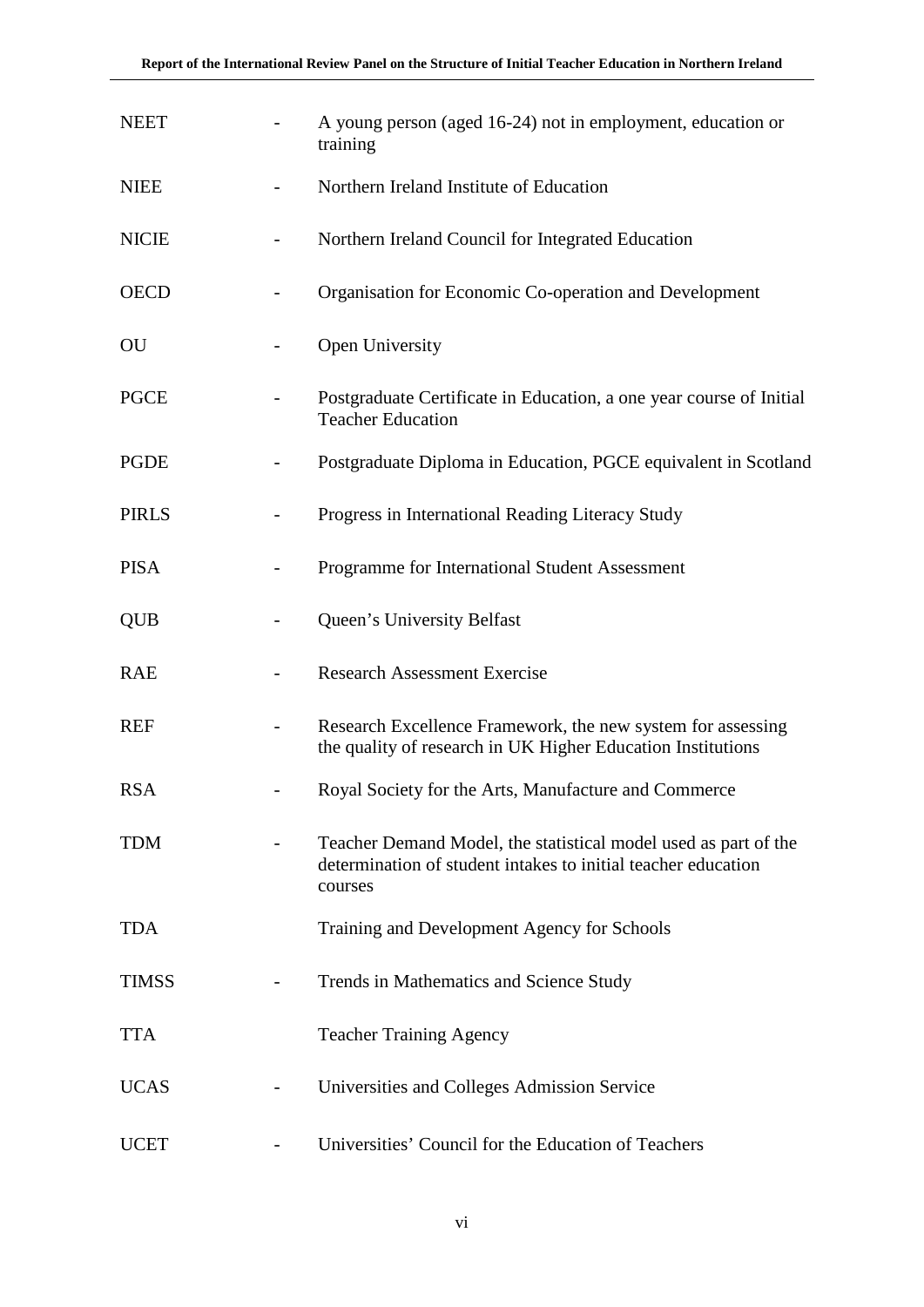| UK  | United Kingdom           |
|-----|--------------------------|
| USA | United States of America |
| UU  | University of Ulster     |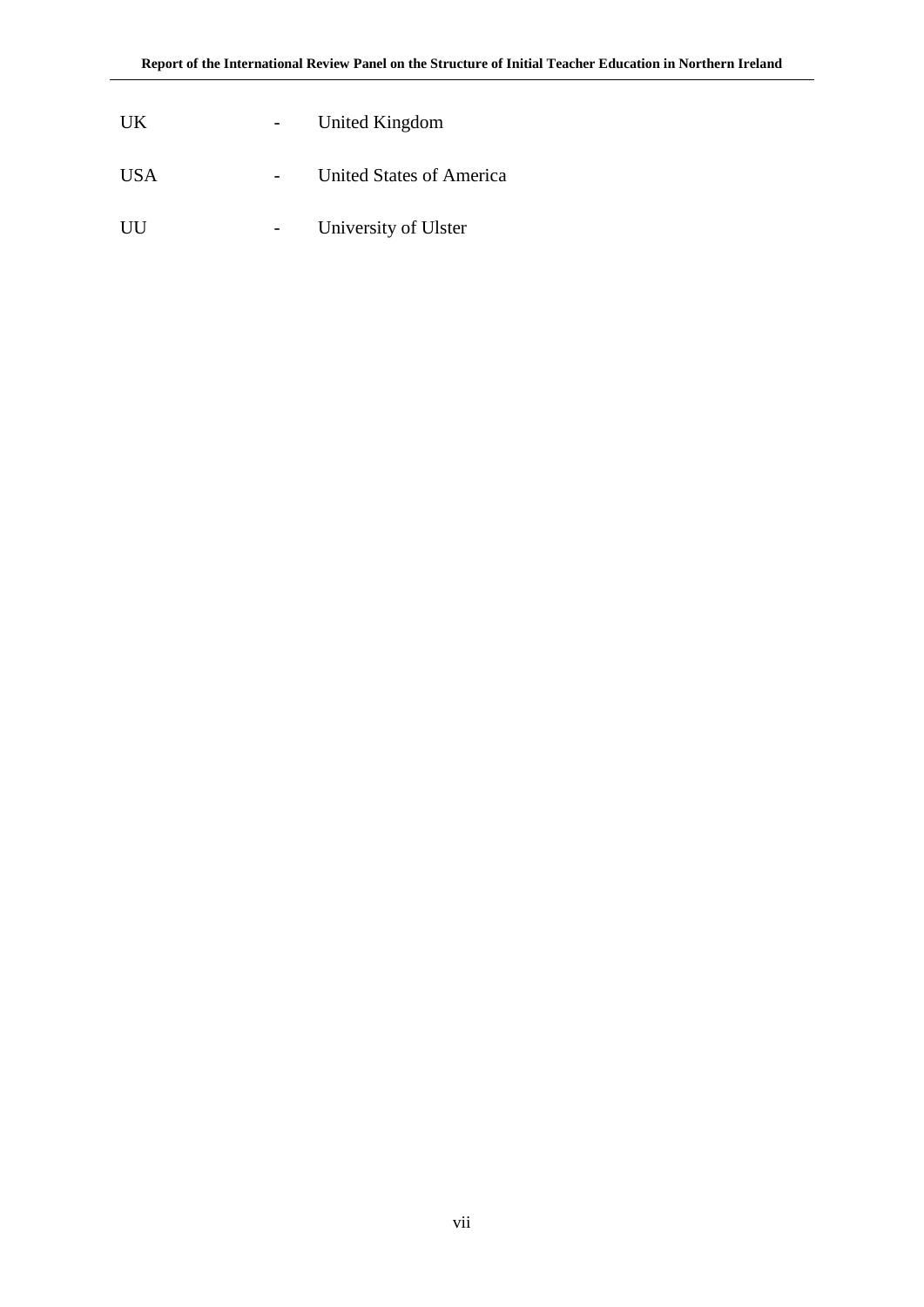### **1 EXECUTIVE SUMMARY**

- 1.1 The Review Panel was appointed to provide an overview of international best practice in teacher education; to evaluate current provision in Northern Ireland against international best practice; and, after consultation with institutions and others, and building on Stage 1 of the review of teacher education, to propose and evaluate options for the future infrastructure of teacher education, assuming a commitment to a more shared and integrated approach.
- 1.2 The Panel interpreted the references in its remit to "initial teacher education" and "teacher education" to indicate an acceptance of the international trend to see the initial preparation of teachers as a phase in a career-long process of continuing professional development. In addition, we also accepted that, if we were to consider infrastructure issues, it was essential for us to examine what teacher education involves, even if that meant straying into matters that are the responsibility of the Department of Education (DE). It is the Panel's view that infrastructural questions presuppose a clear understanding of what the infrastructure is intended to support. In any case, our terms of reference explicitly enjoined us "to examine the case for the reform of teacher education provision in Northern Ireland" and "to compare what is considered best international practice with the current provision in Northern Ireland". Fidelity to these terms of reference *required* us to engage in the consideration of issues that are the responsibility of the Department of Education.
- 1.3 The examination of international best practice in teacher education identified five trends: selection should admit the most able and most suitable candidates; programmes should be academically strong, practice-focussed and based on relevant research; theory and practice should be closely inter-related, involving close partnership between teacher education institutions and schools; there should be strong links between initial teacher education and continuing professional development (CPD); and programme design should be based on evidence about how student teachers learn to teach.
- 1.4 While teacher education in Northern Ireland has areas of strength, as is evidenced by the Education and Training Inspectorate (ETI), the General Teaching Council for Northern Ireland (GTCNI) and other independent evaluations, it falls short of international best practice in many respects. These shortcomings are discussed in Section 4.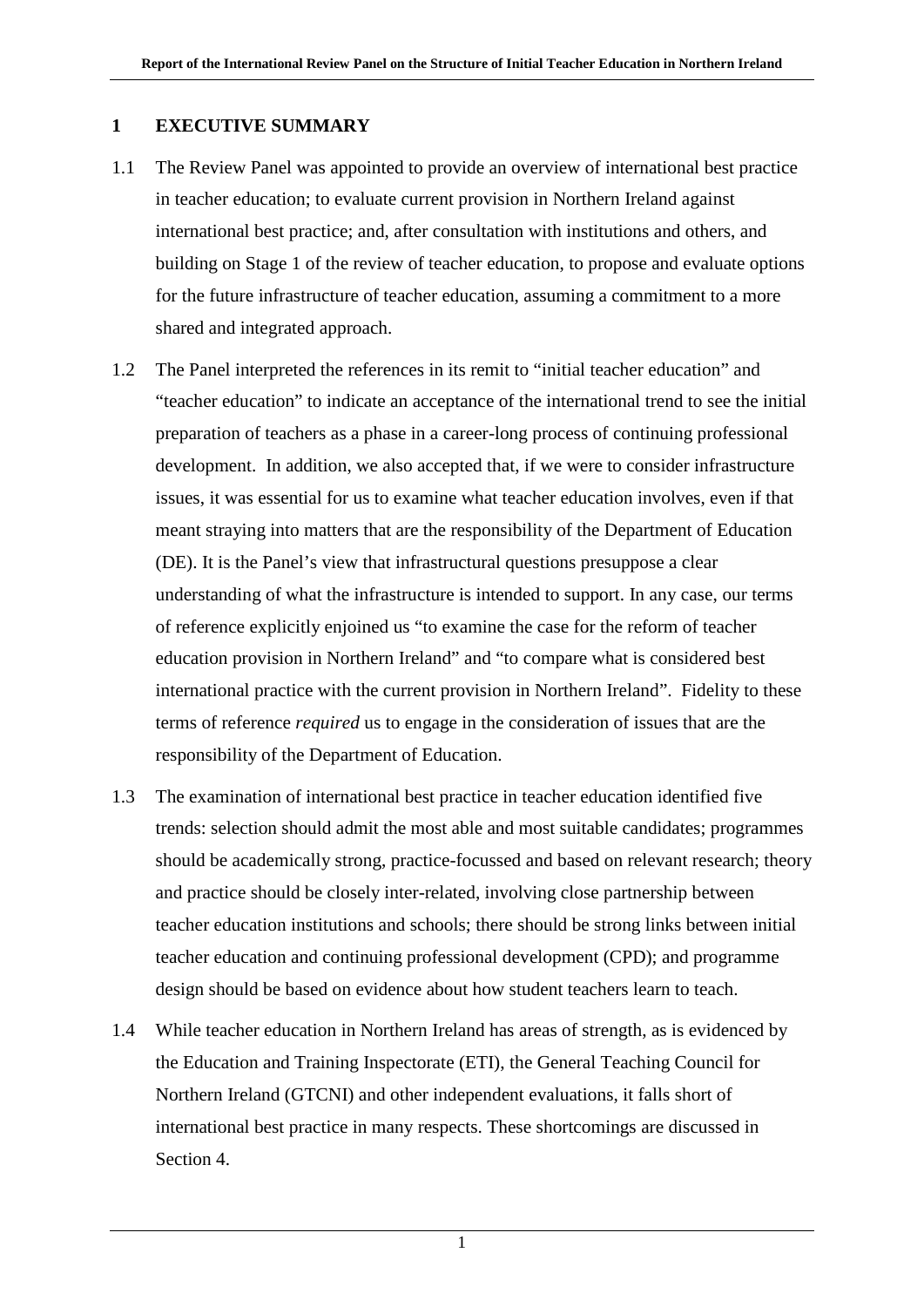- 1.5 If Northern Ireland is to address the serious challenges it faces most notably, the relatively poor performance of its post-primary pupils, and the needs of social reconstruction in a post-conflict society – it needs a teaching profession that is at the top of its game. Such a profession is to be secured by ensuring that teacher education, in every respect, is underpinned by the principles that derive from the international trends identified. In addition, acknowledging the particular context of Northern Ireland, we emphasise the need to recognise the competing interpretations of teacher education and its nature and purpose and need for a pluralist approach. In addition, we set out certain conditions that need to be met to help realise a teacher education system based on the principles of international best practice. We certainly do not intend these conditions to be formal recommendations to DE. Rather, we see them as steps in the creation of a context that is conducive to the further development of teacher education in Northern Ireland.
- 1.6 Finally, we recognise that neither the principles on which the enhancement of teacher education is based, nor the conditions we stipulate for that enhancement, point ineluctably to a specific infrastructural arrangement. We have rejected the status quo as an option, on the grounds that it is simply not robust enough to deliver the change that is required. We are proposing four options for consideration: enhanced collaboration between the existing institutions; a two-centre model, with one institution based in the North-West and the other in Belfast; a Northern Ireland Teacher Education Federation, in which existing institutions continue but with some ceding of responsibilities to a supra-institutional federal body; and, finally, a single Northern Ireland Institute of Education in which the distinctive missions of the current teacher education institutions would be retained. These options, which are set out fully in Section 8, are evaluated against current international trends in teacher education.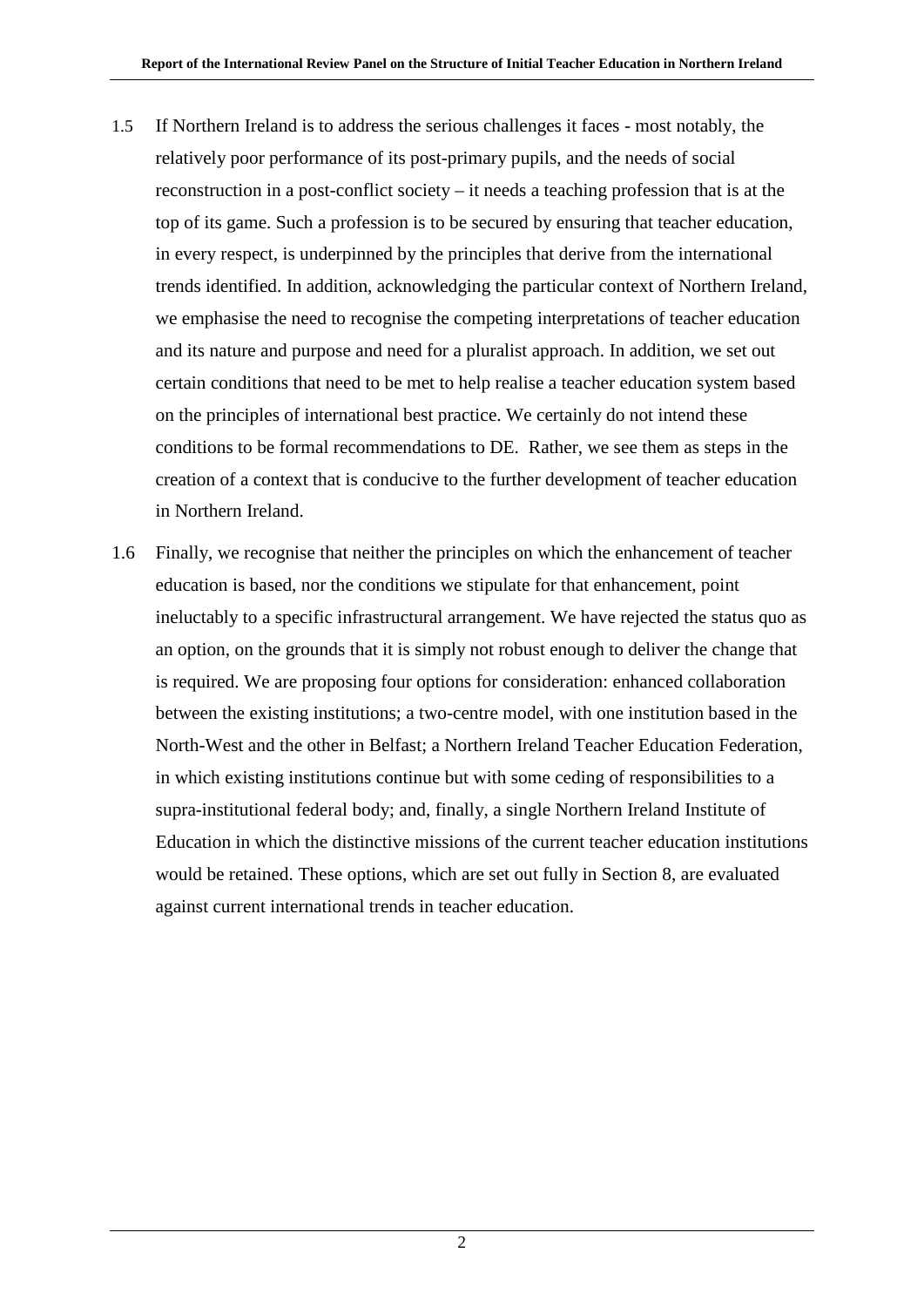### **2. INTRODUCTION**

- 2.1 We were appointed in September 2013 by the Minister for Employment and Learning to conduct the second stage of the review of initial teacher education infrastructure in Northern Ireland. The first stage of that review, conducted by Grant Thornton, examined the current method of funding initial teacher education, benchmarked the cost of teacher training against practice elsewhere in the United Kingdom (UK), and also considered the financial circumstances of the two university colleges engaged in initial teacher education. The second stage of the review was seen as complementary, building on that earlier work. Our precise terms of reference, which are set out in full at Annex I, required us, as an independent international panel of teacher education specialists, "to examine the case for the reform of teacher education provision in Northern Ireland and whether the funding being provided could be used better by the teacher training institutions if they were prepared to move towards a more shared or integrated system"; to evaluate provision in Northern Ireland against international best practice; to engage with teacher education institutions and other stakeholders, drawing on their views; and to come forward with a report which sets out for the Minister "options for the future shape of initial teacher education infrastructure in Northern Ireland".
- 2.2 At the risk of anticipating some of the subsequent discussion and analysis in our report, we make four observations on these terms of reference. Firstly, while the review was primarily concerned with the enhancement of the quality of teacher education, it was expected to acknowledge that the cost of provision had to be taken into account by considering how funds might be used to better effect. It was certainly conceivable that that enhancement of the quality of provision might be achieved through the more efficient use of resources.
- 2.3 Secondly, since our terms of reference invoked "teacher education" as well as "initial teacher education" we took the view that the use of both terms deliberately acknowledged that the initial professional preparation of teachers is a phase of a much wider and more extended process. Besides, as the term is understood internationally, teacher education does not refer simply to initial teacher education: it encompasses the whole continuum from initial teacher education, through induction and early professional development (EPD), into CPD*,* in effect recognising "the three *I*s", the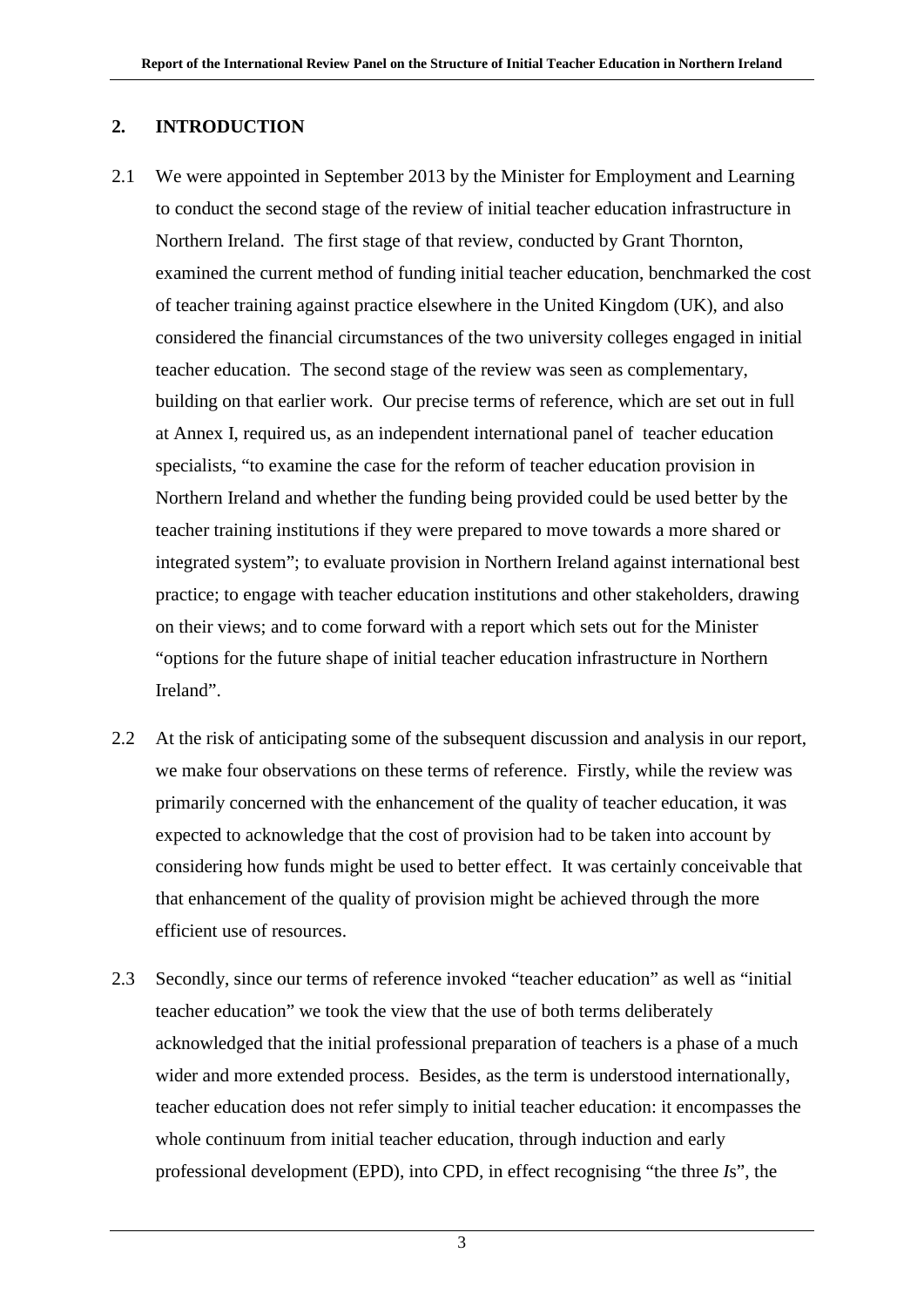tripartite phasing comprising *I*nitial teacher education, *I*nduction, and *I*n-service, which originated in the James Report of 1972, but which found a particular home in Northern Ireland. That is, teacher education must be viewed as a coherent process of professional formation and development extending well beyond and building upon initial professional preparation. Fortunately, all of the teacher education institutions in Northern Ireland share that wider conception of their academic and professional responsibilities. We needed to base our recommendations on the infrastructure of teacher education on a secure understanding of that wider sense of the term in the contemporary international context.

- 2.4 Thirdly, since the review had been initiated by the Department for Employment and Learning (DEL), it could be interpreted, as it was by several of those who submitted evidence, that the review panel had to focus on those issues that were of concern to DEL only, and to refrain from matters that fell within the purview of DE. However, if we were expected to come forward with options for the more effective provision of teacher education and its infrastructure, it was necessary – logically inevitable – to form a view of the nature and importance of teacher education in general. Infrastructural questions could only be addressed once the prior questions about the purpose and functions of teacher education have been considered. We did not believe that by exploring the nature of teacher education *per se* we were straying beyond our terms of reference: such discussions provided the essential basis for our examination of infrastructural options.
- 2.5 Fourthly, the terms of reference included an extremely important condition. We were enjoined to examine whether the available funds could be more effectively deployed by the institutions "if they were prepared to move to a more shared or integrated system", implying that savings might be deployed to enhance provision further. Clearly, if that condition did not obtain, the work of the panel would be vitiated from the outset. Fortunately, all of the institutions declare a commitment to shared education. Without exception, they are committed to greater collaboration in ways that cut across social, religious and other divisions; and every institution can invoke examples of how, in partnership with their colleagues in other institutions and in schools, they are providing opportunities for students from different traditions to learn together, and to acquire mutual respect and understanding. Evidence of the extent of this commitment is provided in Section 5 of this report. Overall, in its exchanges with the various teacher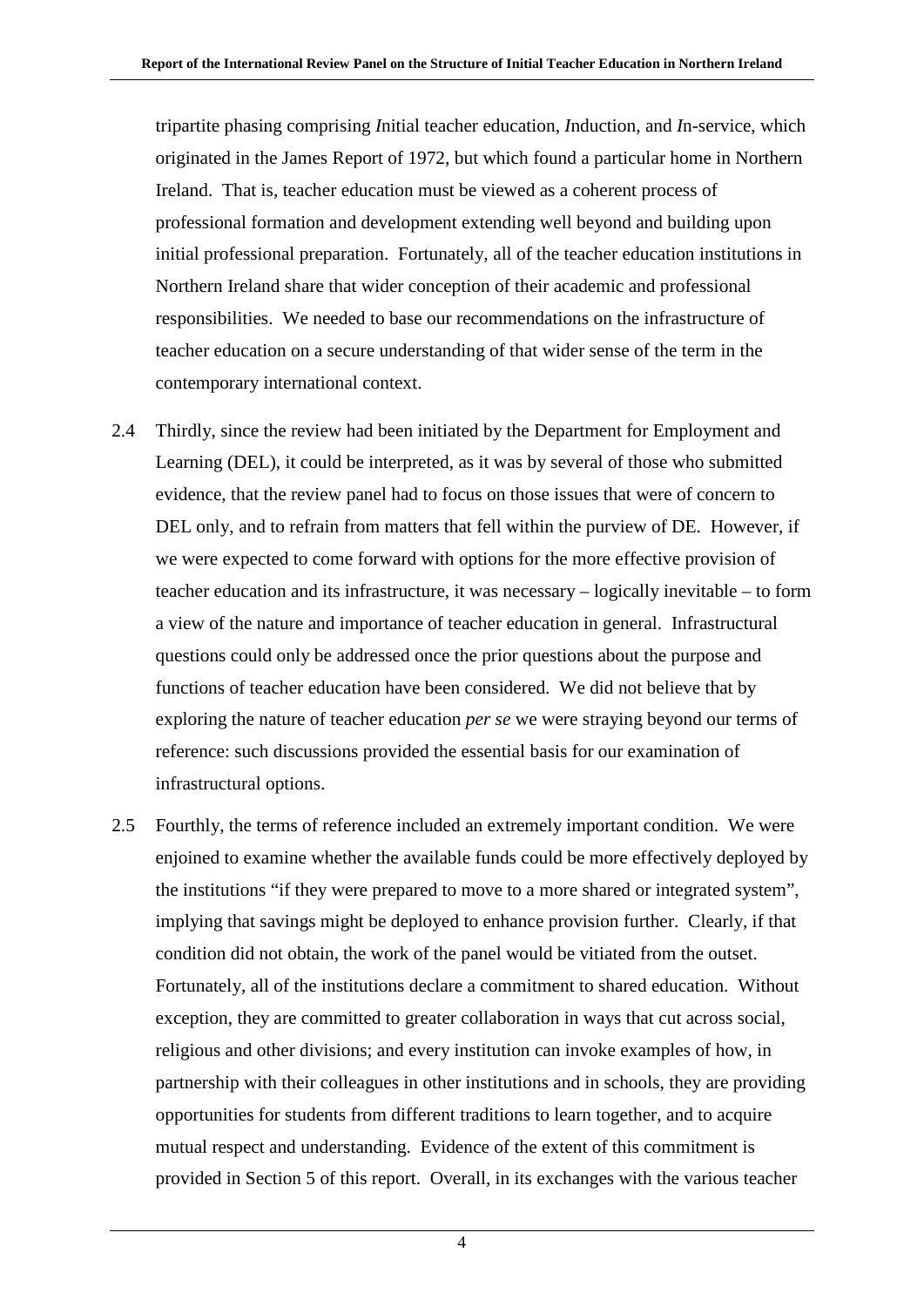education institutions, the Panel formed the view that the institutions themselves were in principle "prepared to move to a more shared or integrated system".

- 2.6 Indeed, the view was expressed to us that even greater progress towards shared education and the enhancement of provision would be secured if institutions were able to devote their professional efforts to that task rather than the continuing and debilitating fight to protect their distinctive missions. The Panel formed the view that the preoccupation of the University Colleges with their future was an obstacle to the further development of the system, and that the sooner the future of the colleges was finally settled the sooner they would be able to participate in a much more constructive engagement about the development of teacher education in Northern Ireland. We acknowledge that of course there can be no certainties here, and later in this report we examine the extent to which financial pressure on every area of public provision, including the education service and the teacher education service in particular, will exert an impact on the future initial teacher education structures in Northern Ireland. Nevertheless, we maintain that the ending of uncertainty about their future will allow the professional energies of the institutions to be released so that they will be able to make the kind of contribution to the development of the sector and to shared education they are anxious to make. Indeed, what is striking about the submissions we received, and what impressed us deeply in our engagements with institutions and stakeholders, is the acknowledgement that teacher education is vital to the future economic and social wellbeing of Northern Ireland. We were also encouraged by the commitment of the whole teacher education community to the further enhancement of quality to create a truly world-class teacher education system.
- 2.7 The evidential base for this review and its conclusions and options for the future shape of initial teacher education in Northern Ireland, and our warrant for formulating these as we have done, is extensive. We have undertaken a review of international trends in teacher education; we have analysed current strategic and policy frameworks for teacher education in Northern Ireland and elsewhere; we have sought to engage with the teacher education community in Northern Ireland and received 111 responses to our invitation to submit views to us; we have engaged with senior representatives of each of the five teacher education institutions in Northern Ireland and received detailed submissions from each of them*.* We have also met with a number of key stakeholders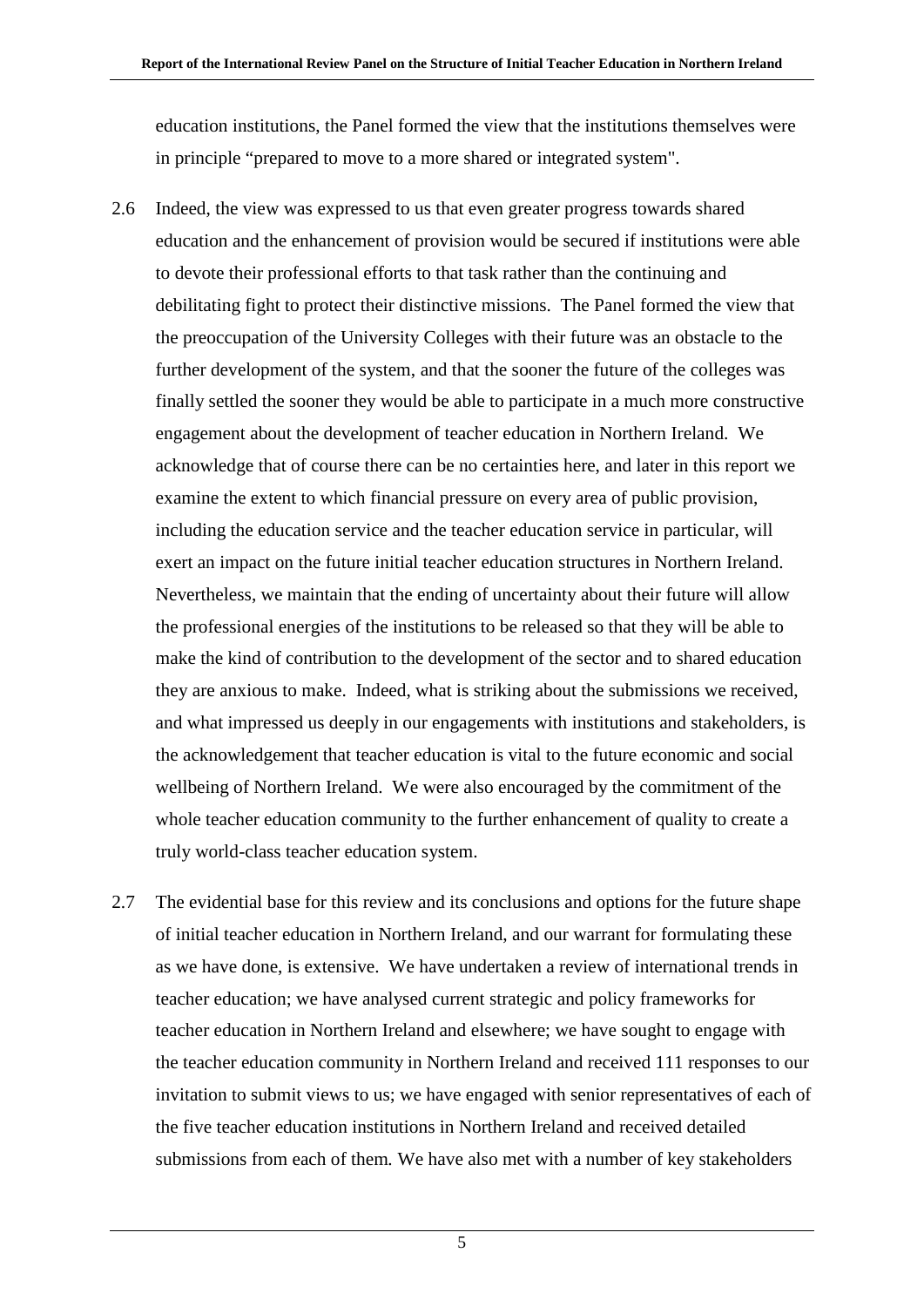such as the GTCNI, the Council for Catholic Maintained Schools (CCMS), the Northern Ireland Council for Integrated Education (NICIE), the Transferor Representatives' Council, and the Equality Commission; we have studied the ETI reports on each of the institutions; and we have had discussions informally with a wide range of specialists on such matters as faith-based higher education, ecumenical initiatives in higher education, and the characteristics of pluralism in the contemporary world. In addition, we have drawn on a wide range of current writing on teacher education, and benefitted from both the Interim and Final Reports of the recent British Educational Research Association-Royal Society for the Arts, Manufacture and Commerce (BERA-RSA) Inquiry into Research and Teacher Education.

- 2.8 Early in the life of the Panel the Open University (OU) intimated, late in 2013, that it would be withdrawing from initial teacher education after it has met its commitments to current students. We received written evidence from the OU and met that university's representatives as part of our programme of consultations. For this reason, we excluded the OU from our discussion about the infrastructure of initial teacher education in Northern Ireland, but took full account of the OU's provision for the CPD of teachers.
- 2.9 The structure of our report is as follows: we begin with an analysis of international trends in teacher education; we then examine provision in Northern Ireland in the light of these international trends, drawing attention to its acknowledged strengths and its weaknesses; we then offer an analysis of the importance of teacher education and of the particular challenges facing education in Northern Ireland, including the need to address low achievement of post-primary pupils and the role of schools in creating greater social cohesion in a post-conflict society; we then set out the principles that should underpin a world-class system of teacher education in Northern Ireland, drawing particular attention to the need to protect pluralism in teacher education, followed by an enumeration of the conditions that should be met if teacher education is to flourish as we envisage; finally, we identify four options for the infrastructure for teacher education in Northern Ireland and offer an evaluation of these against international best practice in teacher education.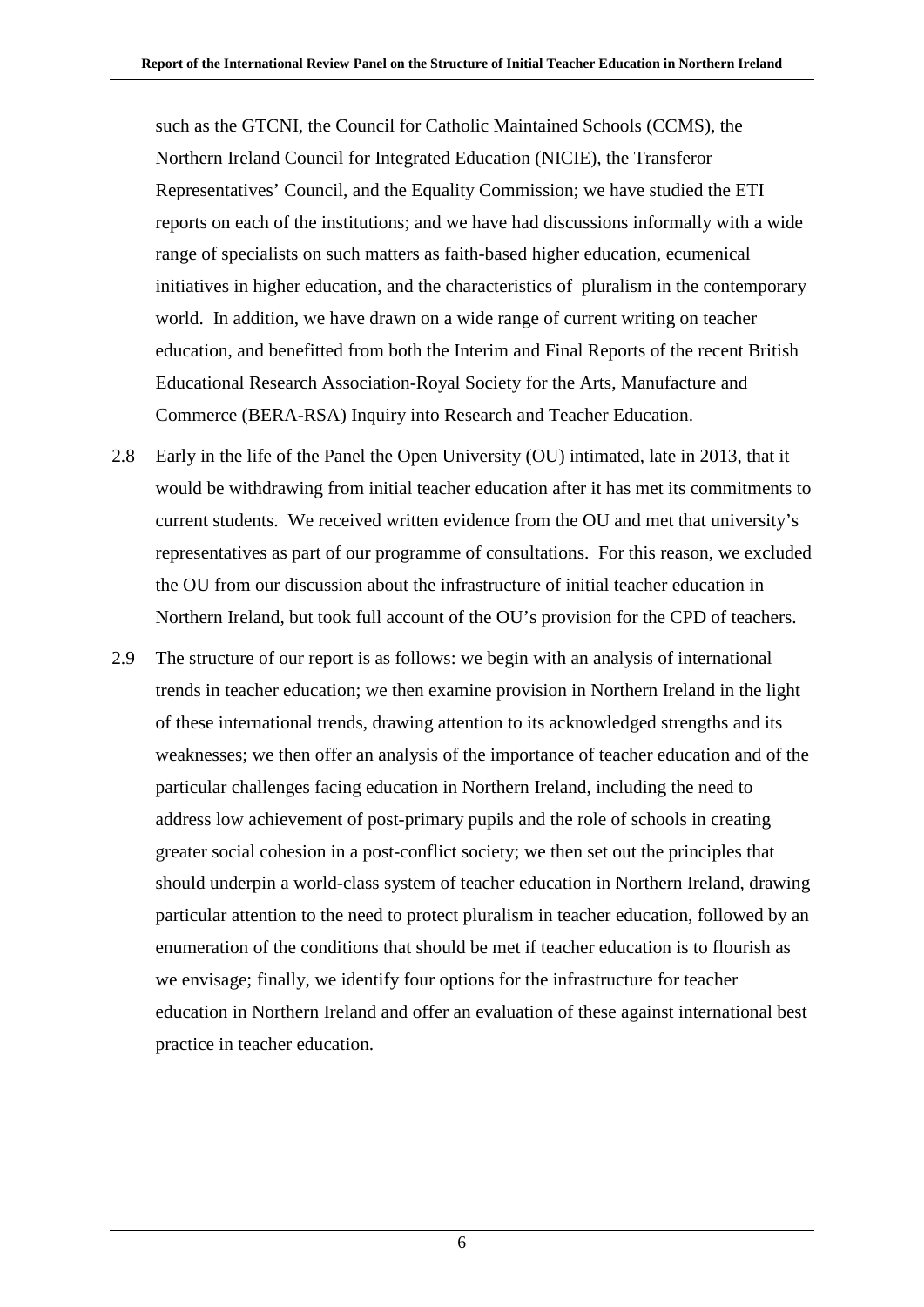### **3 INTERNATIONAL TRENDS IN TEACHER EDUCATION**

- 3.1 There is a widespread international consensus that, if modern societies are to flourish, if they are to strengthen their economic productivity, and if they are to ensure that all their citizens lead satisfying personal lives, they need, through their educational systems, to cultivate the skills and capabilities of all, so that all can achieve their best potential. That same consensus affirms that the quality of teaching is the most crucial in-school factor in raising the level of pupils' achievement and furthering their educational progress.
- 3.2 It is therefore clearly vital that communities need to have in place robust ways of selecting students to teacher education, of having teacher education programmes that are academically relevant, with a systematic focus on clinical practice or school experience, and of supporting teachers professionally throughout their careers. To this end, both the Organisation for Economic Co-operation and Development (OECD) and the European Union (EU) have been devoting increased policy attention, over recent years, to the teaching profession and to teacher education. International influences on education policy have become increasingly evident. For example, the OECD has recently put stronger emphasis on teacher education in enhancing the quality of education in its member countries by recommending that teacher education should have close links to universities or university-like institutions, that there should be a seamless continuum between initial teacher education and the CPD of teachers, and that schoolbased learning should be a systematic part of initial teacher education. It has become commonplace for countries to assess the quality of their teacher education provision against international trends and models, thus allowing research increasingly to have an impact on policy and practice in teacher education.
- 3.3 The acknowledged importance of initial teacher education and continuing professional development to the creation of a successful and effective education system also prompted a recent inquiry by BERA and RSA, into the relationship between educational research and the nature of teacher education. This inquiry has provided a range of research papers relevant to this review and reference to them is made throughout this analysis. These research papers formed part of the considerable volume of current writing on teacher education that helped to structure the discussions between the review panel and the teacher education institutions in Northern Ireland.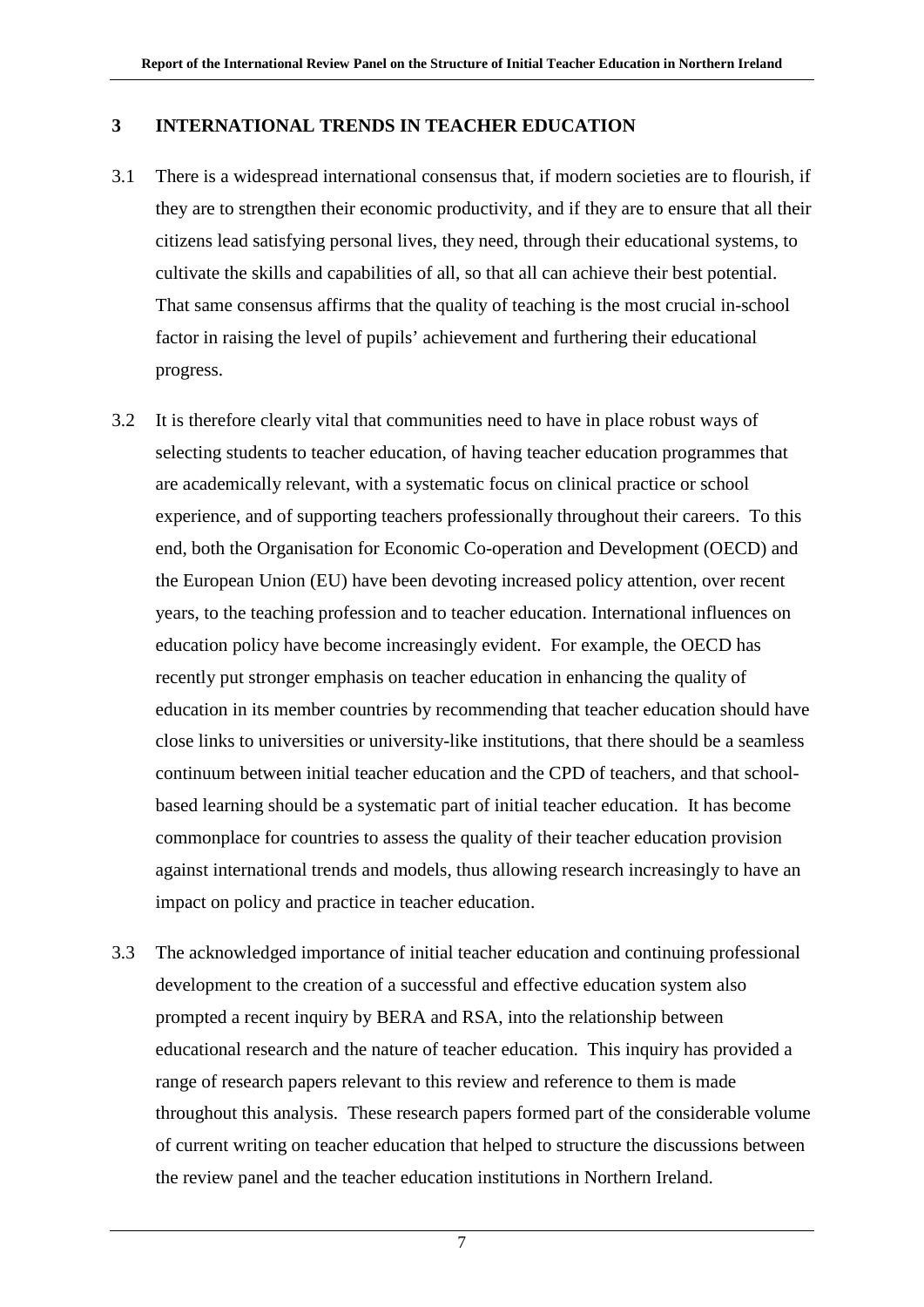- 3.4 The Panel's first task was "to provide an overview of the most current developments in the field of initial teacher education provision which represents best practice internationally". That overview paper, which was based on an analysis of the international literature and international practice, identified five issues. These are:
	- a) ensuring that initial teacher education programmes meet the needs of future teachers and that they attract the best and most suitable candidates to teacher education programmes;
	- b) offering academic awards that are competitive, practice-focused and built on relevant educational research;
	- c) developing close relationships between theory and practice, in a way that helps students to understand and explore the interconnectedness of educational theories and classroom practices;
	- d) establishing strong links between initial teacher education and the CPD of teachers in schools; and
	- e) ensuring that all of the above principles are underpinned by a clear understanding of evidence about how student teachers learn to teach.
- 3.5 The Panel recognises that these themes, concerned as they are with the nature and content of initial teacher education provision, as areas of responsibility fall under the aegis of DE. They are considered here, however, as the essential basis for this review as they need to be fully taken into account in any consideration of the future infrastructure of initial teacher education. These themes are explored in more detail below.

### **Issue 1: Teacher education should attract the best and most suitable candidates.**

3.6 There is international agreement that teaching is such a crucial and demanding professional activity that it ought to seek to recruit to its ranks those who demonstrate a strong commitment to teaching and who possess those pronounced academic and social skills necessary to become successful and effective teachers.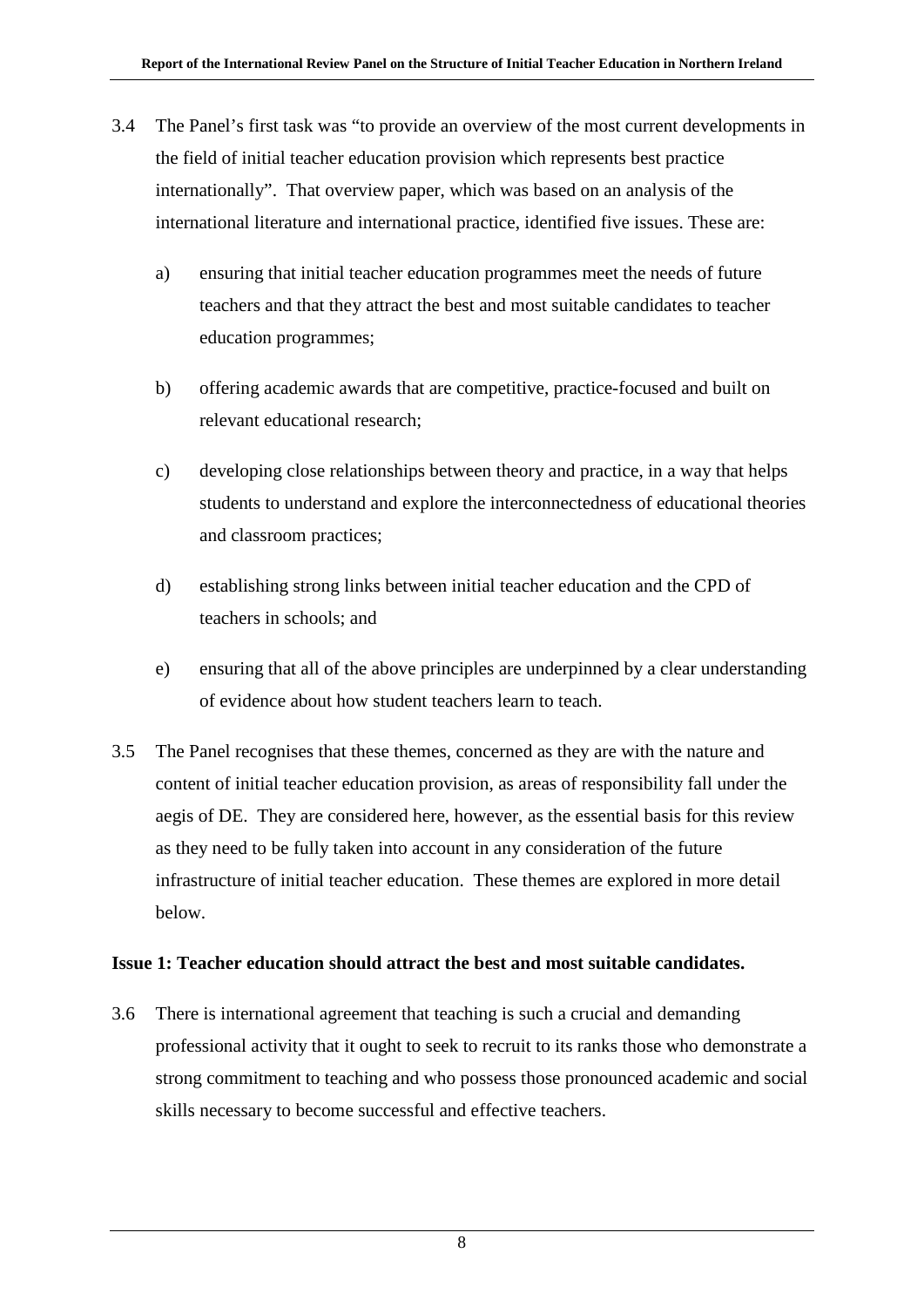- 3.7 Concurrent programmes, for example, Bachelor of Education (BEd) degrees, need to attract an appropriate share of able school leavers, and consecutive programmes such as the PGCE should recruit a significant share of the most able graduates with the depth of knowledge and the range of skills that are so essential in the teaching profession. Having recruited highly able students, universities and the schools, working in partnership, need to stretch their students both academically and professionally.
- 3.8 Those who teach, in either the primary phase or the secondary phase, need to be able to operate from a secure academic base in the subject(s) they teach, and need to engage in professional studies and activities that are intellectually, socially and professionally demanding.
- 3.9 Effective teacher education requires candidates who are strong academically and who also have the appropriate combination of interpersonal skills, the commitment and the drive which the teaching profession requires. That is, whilst academic ability is a necessary condition for admission to a teacher education programme, it is not in itself a sufficient criterion for selection.

### **Issue 2: Teacher education should be based on academic degrees that are competitive vis-à-vis other academic fields of study, practice-focused and built on relevant educational research**

- 3.10 It is widely acknowledged that teacher education programmes incorporate three key elements: foundation studies, professional studies and practical training through school placement or clinical teacher training schools. Foundation studies provide the theoretical underpinnings of teaching, equipping the beginning teacher with a framework of reference, drawing on insights from fields such as educational psychology and sociology. Professional studies focus on curriculum, pedagogical and assessment processes which relate directly to the practical engagement with learners and the planning of how their educational progress is to be secured.
- 3.11 School placement, or clinical teaching experience in designated teacher training schools, incorporates the observation of teaching, the practice and analysis of teaching under mentoring and supervision, as well as a wide range of school-based experiences which induct the beginning teacher into the culture of schooling and the values of the teaching profession.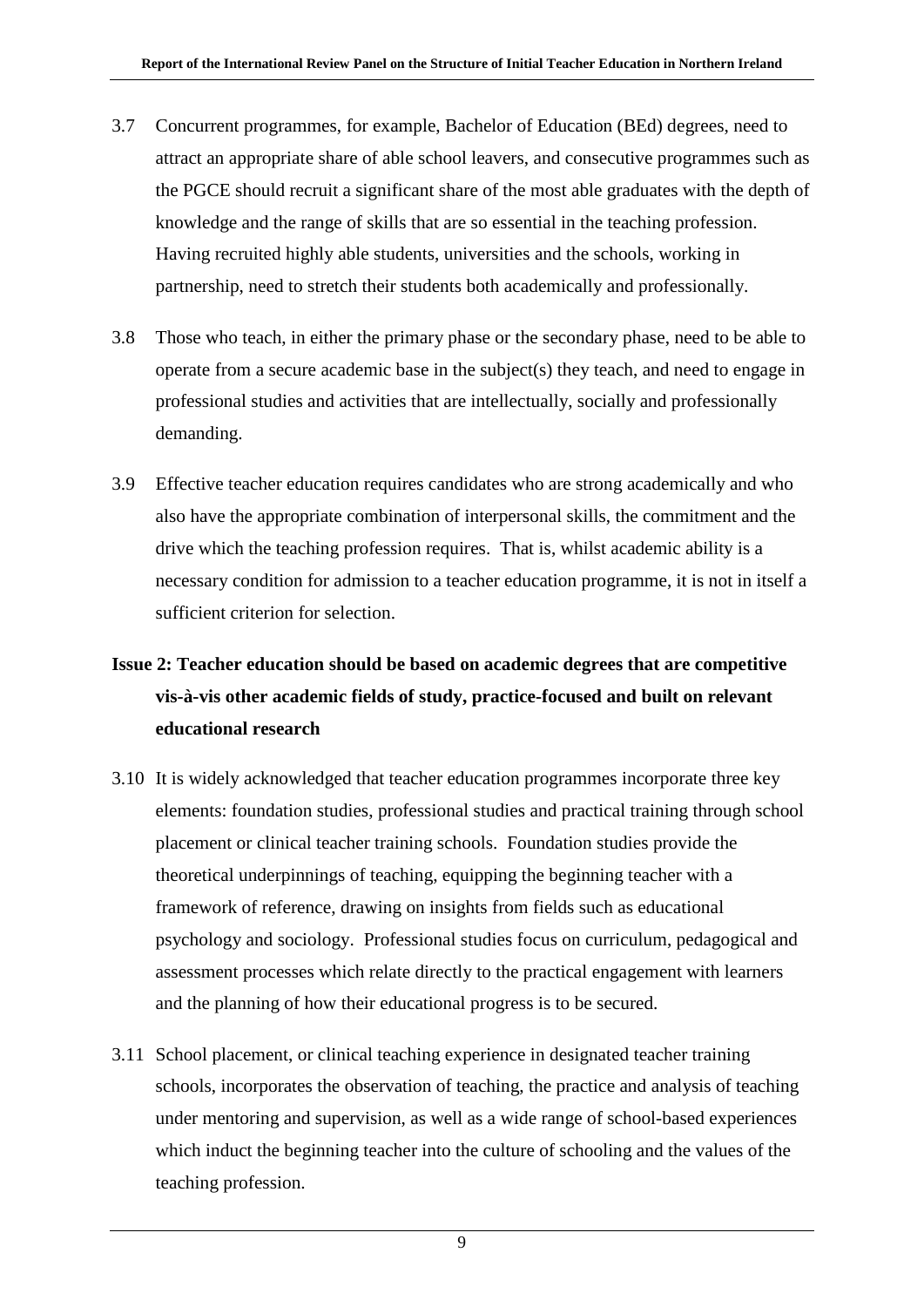- 3.12 The international evidence indicates that in high quality teacher education programmes each of these three elements benefits from the infusion of relevant research. It is therefore incumbent on teacher education staff to be pro-actively involved in the conduct of educational research and to be skilled in applying their own research, and that of their peers, in order to enrich course content and the beginning teacher's educational experience. The promotion of educational research forms a dynamic component of the culture and practice of teacher education institutions.
- 3.13 The duration and level of teacher education courses are also relevant. There is a growing international trend, especially among the most successful education systems, to offer initial teacher education programmes at master's level in research universities. This mode of professional preparation is linked to a course duration which allows student teachers to engage with research training and appropriate research findings in order to conduct research projects linked to their pedagogy or to aspects of their schoolbased experience.
- 3.14 This orientation to and experience of educational research provide a foundation for an enquiry-focussed approach in continuing professional development. It facilitates the emergence of teachers as reflective practitioners, and it nurtures and reinforces the ideal of teachers as researchers of their own practice, committed to systematic self-study.
- 3.15 Both concurrent and consecutive models of teacher education programmes are endorsed by international agencies such as the OECD and the EU. Whichever mode is employed, international developments highlight the value of a wide range of teaching and learning approaches. To that end, formal lectures are supplemented by small group sessions such as seminars, tutorials, workgroups, paired-learning, micro-teaching and problem-solving groups. In addition, training and facilitation in the use of a repertoire of information and communication technologies are essential to the equipping of student teachers for the modern classroom.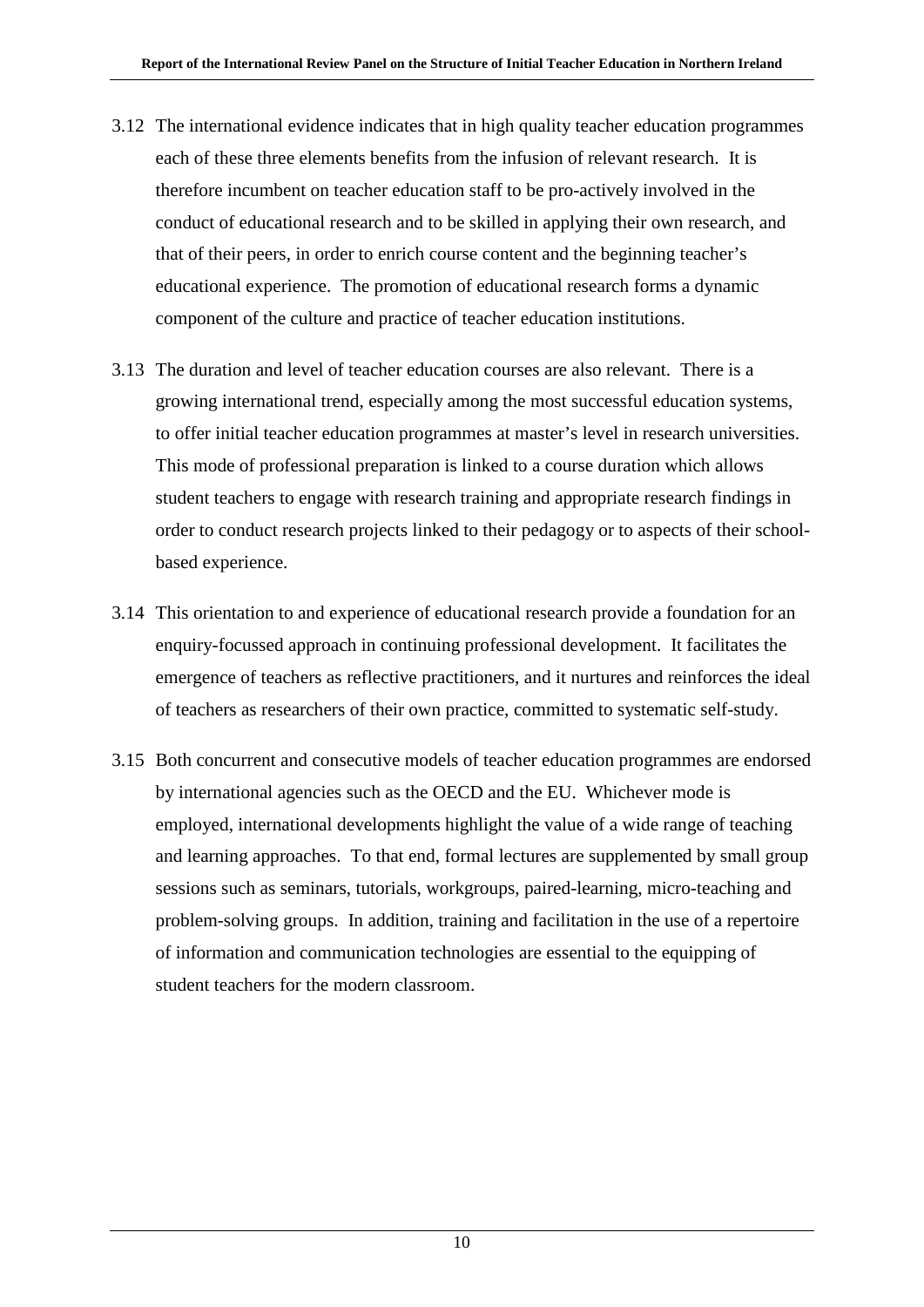### **Issue 3: Developing close relationships between theory and practice, in a way that helps students to understand and explore the interconnectedness of educational theories and classroom practices**

- 3.16 Prominence is given to the inclusion in all teacher education programmes of school experience, or placement, or clinical practice, as an acknowledgement that learning to teach requires sustained spells of school-based work under the supervision of accomplished, experienced teachers. In the course of this experience beginning teachers observe and analyse their own and other people's teaching, undertake progressively more demanding teaching episodes with learners, and begin to come to terms with the way of life of schools. The term "clinical practice" refers to more than effective mentoring, where practising teachers take an active role in providing structured learning experiences for novice teachers. It involves the provision of opportunities for student teachers to engage with other forms of knowledge – from research, from theory, from practice in other places and contexts – and to use that knowledge and the insights it provides to challenge, to question, to reflect on, and to improve their own teaching. Such clinical practice is one of the hallmarks of the most successful systems.
- 3.17 The importance of school experience has implications for which schools are involved in the provision of school experience and the numbers of students placed in such schools. There is evidence that placing larger numbers of student teachers in a smaller number of schools is the key to developing effective placement opportunities and to strengthening university-school partnership.
- 3.18 There is a range of ways in which what has been called research-informed clinical practice can be achieved. One model is for the initial teacher education institutions to work in close partnership with chosen schools to ensure that they become places for clinical teaching practice similar to the teaching hospitals that are part of faculties of medicine in many countries.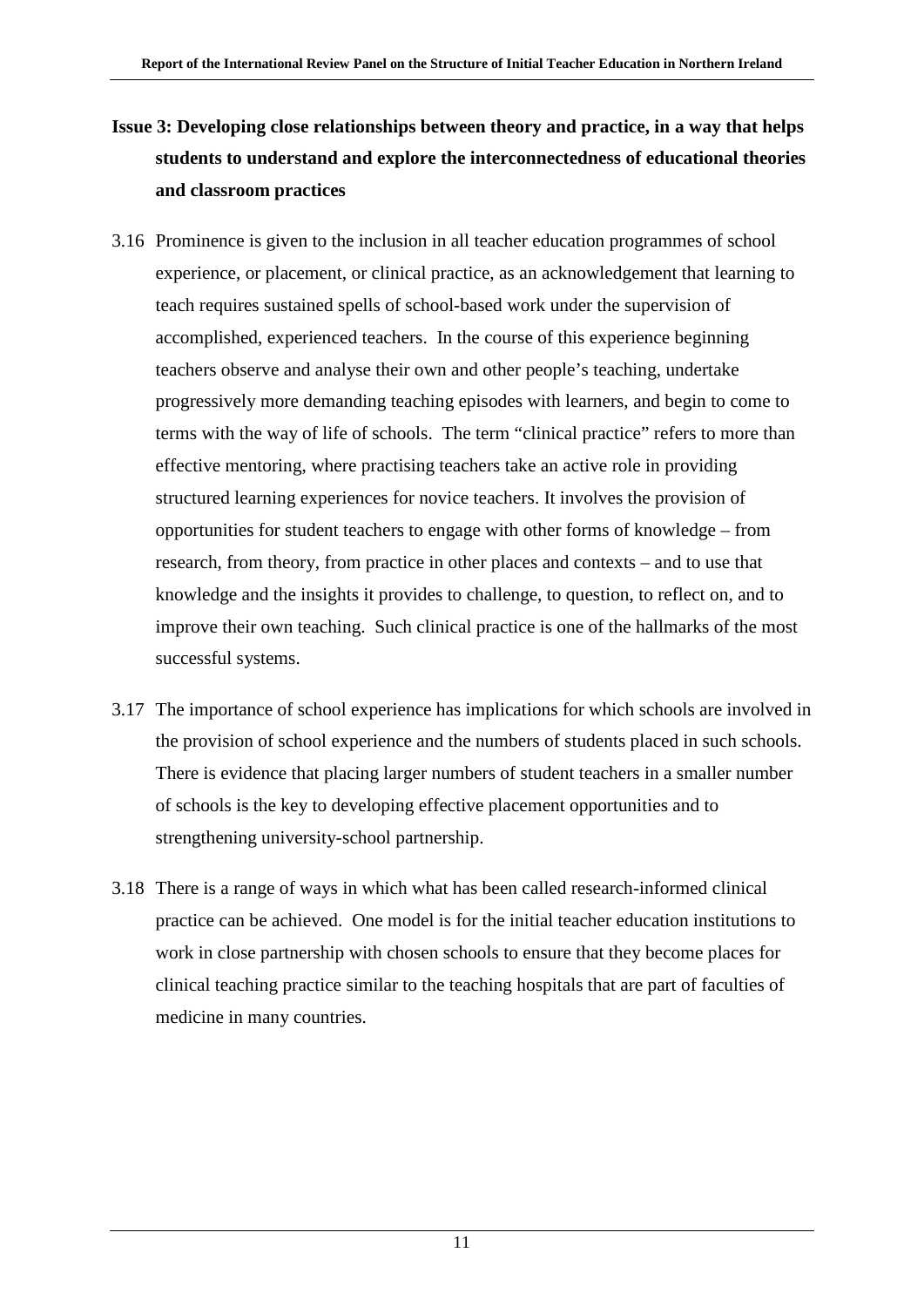3.19 The quality of university-school partnerships is strengthened by invoking the idea of schools as centres of professional learning, where teachers collaborate in curriculum development, student assessment, and school improvement, where the principle of schools as self-evaluating institutions is taken seriously, and where, as a consequence, the notion of the teacher as researcher is continuously reinforced. The challenge is to secure the proper co-ordination of the two inter-related strands: university-based and school-based. It is for this reason that the practice has developed of characterising teacher education as a university-school partnership and of referring, for example in Oxford and Melbourne universities, to "research-informed clinical practice".

### **Issue 4: Establish strong links between initial teacher education and continuing professional development of teachers in schools**

- 3.20 There is evidence internationally that, however effective initial teacher education may be, it is, in itself, insufficient: structures are also needed to ensure that newly qualified teachers are well supported during their induction year and indeed throughout their careers. Effective programmes of initial teacher education can be set at nought if they are not built upon in ways that take teachers' professional understanding and skill further forward in a structured way, well beyond the point of induction.
- 3.21 In order to serve the complex set of needs of teachers in schools, the initial teacher education institutions must be actively engaged in research and development work in teacher education, other human sciences, educational technologies and global education policies, and must be able to take full account of international trends in these fields.
- 3.22 School improvement is increasingly focusing on developing whole-school practices and fostering schools as learning institutions rather than concentrating on individual teachers or teaching on its own. Continuing professional development for teachers, therefore, requires that teacher education institutions have more holistic and systemic repertoires of knowledge and recommendations on alternative practices to stimulate teachers and school leaders to enhance the quality of the educational experience they offer.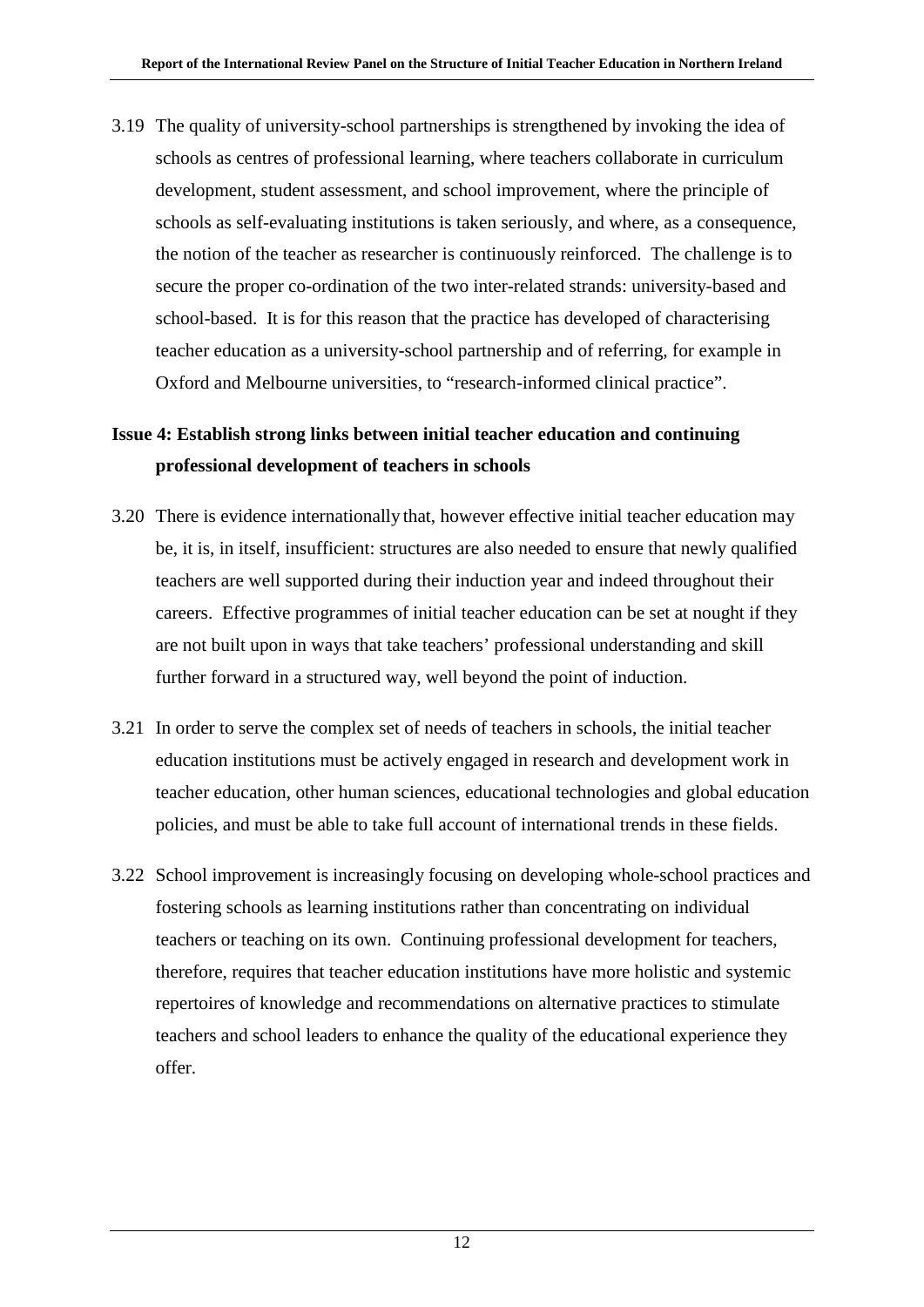### **Issue 5: Ensure that all of the above principles are underpinned by a clear understanding of evidence about how student teachers learn to teach**

3.23 There is extensive research evidence on how student teachers learn to teach. For example: how they often need to "re-learn" what they think they know about teaching and learning from their own very particular school experience; the difficulties they have in learning to "see" how effective teachers actually teach (what often looks simply like common sense); and the importance of experimenting firstly within a safe environment. There are also important decisions to be made as to how the different elements of the programme link together. Again, international practice suggests that the most effective teacher education programmes are based on clear understandings of student teacher learning and are themselves the focus of ongoing research and development.

### **Faith-based teacher education**

- 3.24 In the international literature the above themes apply across all types of teacher education and do not relate to any specific tradition of teacher education, faith-based or otherwise. International experience suggests that different institutional contexts are to be found that take account of specific religious traditions. Thus, across the world, there is a very extensive network of Catholic universities and institutions of higher education, which seek to combine a commitment to the values of a religious tradition with the traditional values espoused by universities. Many of these universities, such as the Australian Catholic University, or Boston College, Loyola University, and San Francisco University in the USA, have a long history of involvement in teacher education, some of them originating in the early years of the nineteenth century.
- 3.25 At the same time, there is also a long tradition of free-standing, faith-based teacher education institutions. Many of these, such as St Mary's University College in London, Newman University in Birmingham, and Leeds Trinity University, have diversified to include a range of disciplines and professional schools and faculties, including teacher education. There, teacher education is embedded in an institution that still professes a religious mission. Indeed, some such institutions, for example, Roehampton University, London<sup>[1](#page-19-0)</sup>, and Liverpool Hope University, combine more than one religious tradition, offering a single integrated programme of teacher education while protecting

<span id="page-19-0"></span> $1$  See Annex 4 Case Study 1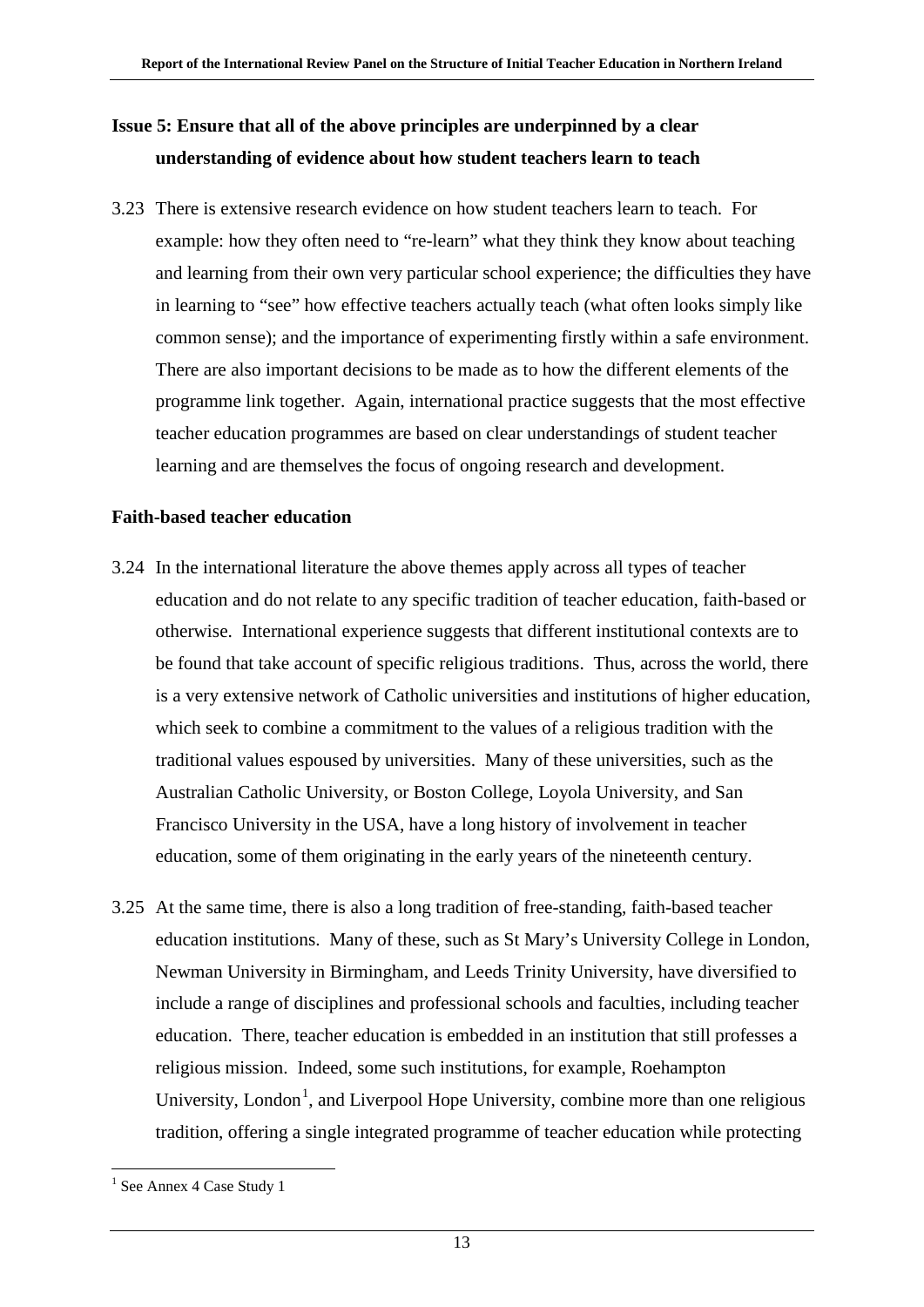a plurality of religious commitments. In the Republic of Ireland, the government has adopted a policy of promoting the rationalisation of teacher education colleges within a university-integrated framework. For example, the process of incorporating three denominational teacher education institutions within Dublin City University<sup>[2](#page-20-0)</sup> is well advanced. Their incorporation involves provision for their denominational identity, while being members of an Institute of Education within the university.

- 3.26 Where neither diversification of function nor union with other faith-based institutions has proved possible, monotechnic faith-based teacher education institutions have tended to merge with a neighbouring university. The most recent of these mergers involved the former St Andrew's College in Glasgow. Itself the product in 1981 of the merger of two former Catholic colleges – Craiglockhart in Edinburgh and Notre Dame in Glasgow – to create Scotland's national Catholic college, St Andrew's College joined the university's existing education specialists to form the Faculty of Education of the University of Glasgow in the  $1990s<sup>3</sup>$  $1990s<sup>3</sup>$  $1990s<sup>3</sup>$ . That merger was based on the agreement that those who taught in Catholic schools would continue to "require to be approved as regards religious belief and character" by the Catholic Church, in accordance with the terms of the Education (Scotland) Act of 1918 and subsequent legislation.
- 3.27 But diversification of function or merger have not been universal practices. There still exist, for example, in the USA, Switzerland, Spain, Italy, and Belgium, a number of relatively small faith-based teacher education institutions. St Mary's University College is one such college. Stranmillis University College, while not formally aligned to a specific denomination has elements of that status.
- 3.28 This consideration of the different institutional contexts in which faith-based teacher education is currently located internationally is not intended to indicate any preferred institutional arrangement. Rather, its aim is to demonstrate the range of evidence that the Panel took into account in formulating its recommended options for the teacher education infrastructure in Northern Ireland, given the importance of the faith-based tradition in Northern Ireland.

<span id="page-20-0"></span> <sup>2</sup> See Annex 4 Case Study 6

<span id="page-20-1"></span><sup>3</sup> See Annex 4 Case Study 5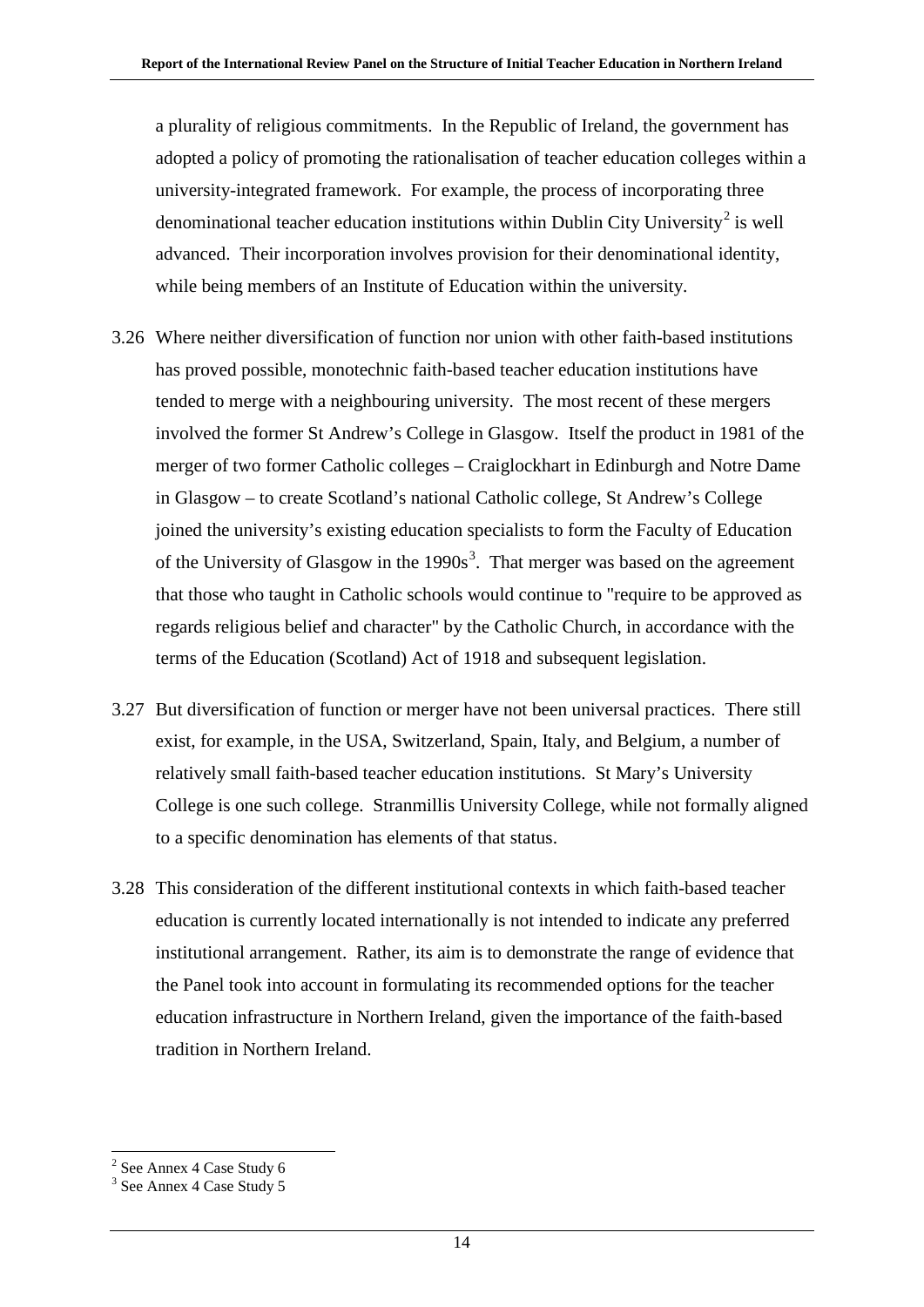### **Developments of teacher education within the United Kingdom and Ireland**

- 3.29 Developments across the four nations of the UK reveal a diverse picture in relation to international best practice. In England and Wales for many years there has been a strong emphasis on placing school-based experience at the heart of initial teacher education programmes with the consequence that the contribution of universities has lessened. This practice-oriented approach has been particularly strong in England, with many new teachers entering the profession through a variety of employment-based routes.
- 3.30 The current development in England of the School Direct model of teacher education, where schools themselves take the lead responsibility for training, buying what support from universities they see fit, further extends this practice-oriented model and potentially undermines the contribution of universities even further.
- 3.31 By contrast, Scotland and Northern Ireland have maintained a strong role for their universities. However, while in both countries schools have contributed substantially to the professional education of teachers, it is acknowledged that there is still scope for the further strengthening of university-school partnerships, with the aim of securing the closer integration of research and professional practice. Therefore, national practice in all four countries requires further development if it is to match the very best models of teacher education identified in the international literature.
- 3.32 In the Republic of Ireland initial teacher education programmes have been extended in duration and are being restructured along best practice lines. Government policy has decreed that closer collaboration or integration should take place between colleges of education and the universities. Teacher education, as a continuum, is now officially established, with many courses leading to advanced qualifications. The emphasis is on reflective practice and research underpins all phases of the continuum.
- 3.33 It was a necessary feature of our work to assess teacher education in Northern Ireland against these international trends. That assessment is the substance of the next section.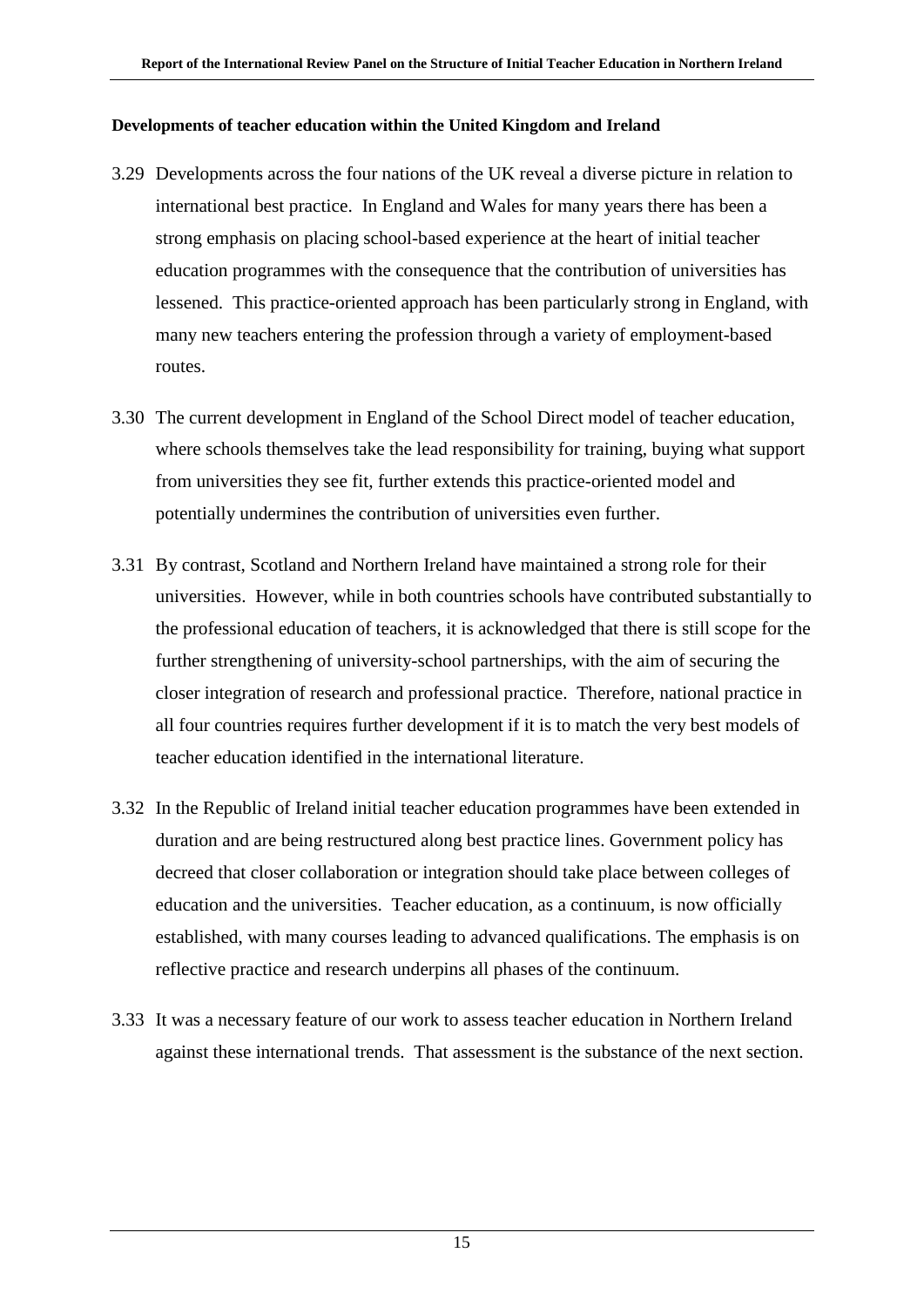### **4. CURRENT PROVISION IN NORTHERN IRELAND**

- 4.1 The review of any area of public policy can give rise to the suspicion that the area under review is, if not in crisis, in serious difficulties, to the extent that its effectiveness is a cause for concern. We wish to record that, in the light of the evidence before us, teacher education in Northern Ireland has a number of key strengths*.* All programmes have been endorsed by the GTCNI; they have all received very positive evaluations from the ETI; they have demonstrated that they are in alignment with the standards set by university quality assurance regimes; they are recruiting strongly; they receive high ratings in the annual national student evaluation, in the case of one of the institutions an outstandingly high evaluation; their graduates are well received by the schools of Northern Ireland and elsewhere; and their partnerships with schools are appreciated and attract supportive and favourable comment. One of the striking features of teacher education in Northern Ireland is the way the teacher education institutions, not least the two university colleges, have become members of international networks, including the Standing Conference on Teacher Education North and South, thus enriching the educational experience of Northern Ireland students and those from other countries. Moreover, as befits a mature system of teacher education, there is a widespread commitment to the still further enhancement of the quality of provision.
- 4.2 Notwithstanding these positive evaluations, there are significant weaknesses in the existing provision. These weaknesses fall into three categories: those relating to the size and relatively fragmented nature of current provision; those relating to the quality of provision judged against the international trends we have identified; and those relating to anomalies and apparent inequities in the exiting arrangements.
- 4.3 With regard to the first of these, initial teacher education is currently provided by five institutions: Stranmillis University College, St Mary's University College, Queen's University Belfast (QUB), the University of Ulster (UU), and the OU.
	- Stranmillis offers a four-year BEd (Hons) course directed at primary level teaching, a four-year BEd (Hons) course directed at secondary teaching in Business Studies, Technology and Design, and Science and Mathematics, and a one-year course directed at primary level teaching for university graduates leading to the award of a PGCE.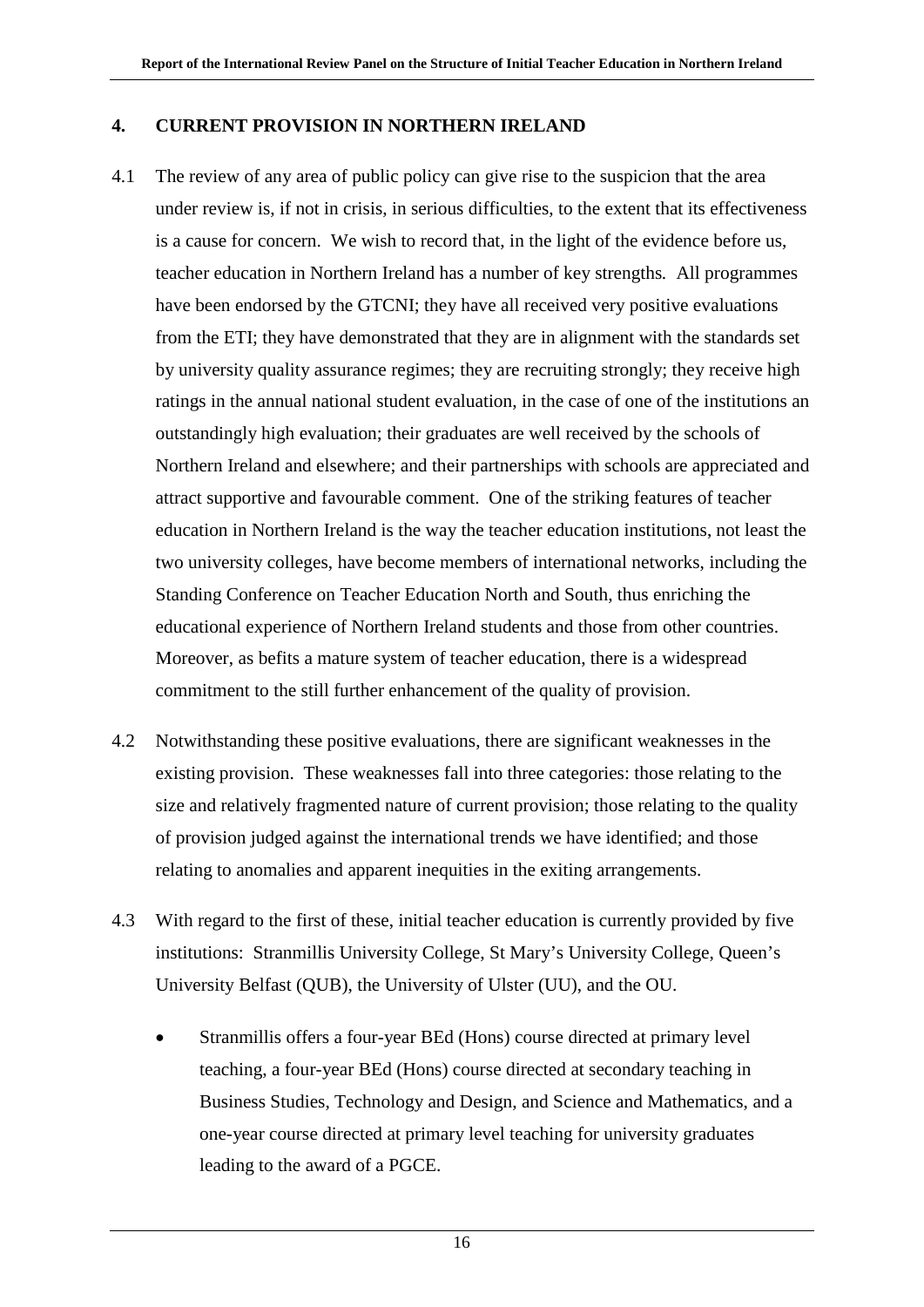- St. Mary's offers a four-year BEd (Hons) course directed at primary level teaching, a four-year BEd (Hons) course directed at secondary teaching in Business Studies, Technology and Design, and Science and Mathematics, and a one-year course directed at primary level teaching in Irish Medium Education schools for university graduates leading to the award of a PGCE.
- QUB offers a one-year course directed at secondary level teaching for university graduates leading to the award of a PGCE with a variety of subject specialisms.
- The UU offers a-one year course directed at primary or secondary level teaching for university graduates leading to the award of PGCE with a variety of subject specialisms.
- The OU, presently, offers a part-time course directed at secondary level teaching for university graduates leading to the award of a PGCE in a variety of subject specialisms.
- 4.4 The student numbers for each institution for the current academic year (2013/14) are shown in Table 1 below:

|              | Year 1 | Year 2                   | Year 3                   | Year 4                   | <b>PGCE</b> | <b>Total</b> |  |  |
|--------------|--------|--------------------------|--------------------------|--------------------------|-------------|--------------|--|--|
| Stranmillis* | 146    | 138                      | 128                      | 142                      | 15          | 569          |  |  |
| St Mary's**  | 147    | 135                      | 143                      | 124                      | 20          | 569          |  |  |
| <b>QUB</b>   |        | $\overline{a}$           | $\overline{\phantom{0}}$ | $\overline{\phantom{0}}$ | 137         | 137          |  |  |
| UU           |        |                          | $\overline{\phantom{0}}$ |                          | 118         | 118          |  |  |
| OU           |        | $\overline{\phantom{0}}$ | $\overline{a}$           |                          | 25          | 25           |  |  |
|              |        |                          |                          |                          |             |              |  |  |
| <b>Total</b> | 293    | 273                      | 271                      | 266                      | 315         | 1418         |  |  |
|              |        |                          |                          |                          |             |              |  |  |
| Potential    |        |                          |                          |                          |             |              |  |  |
| Graduates*** |        |                          |                          | 266                      | 315         | 581          |  |  |

Table 1

Figures taken from December 2013 statistical returns provided to DEL from the five institutions

\*Stranmillis also has 272 non- initial teacher education students

\*\*St Mary's also has 286 non- initial teacher education students

\*\*\*PGCE and Year 4 students will enter the employment pool following graduation, i.e. potentially 581 newly qualified teachers available for employment.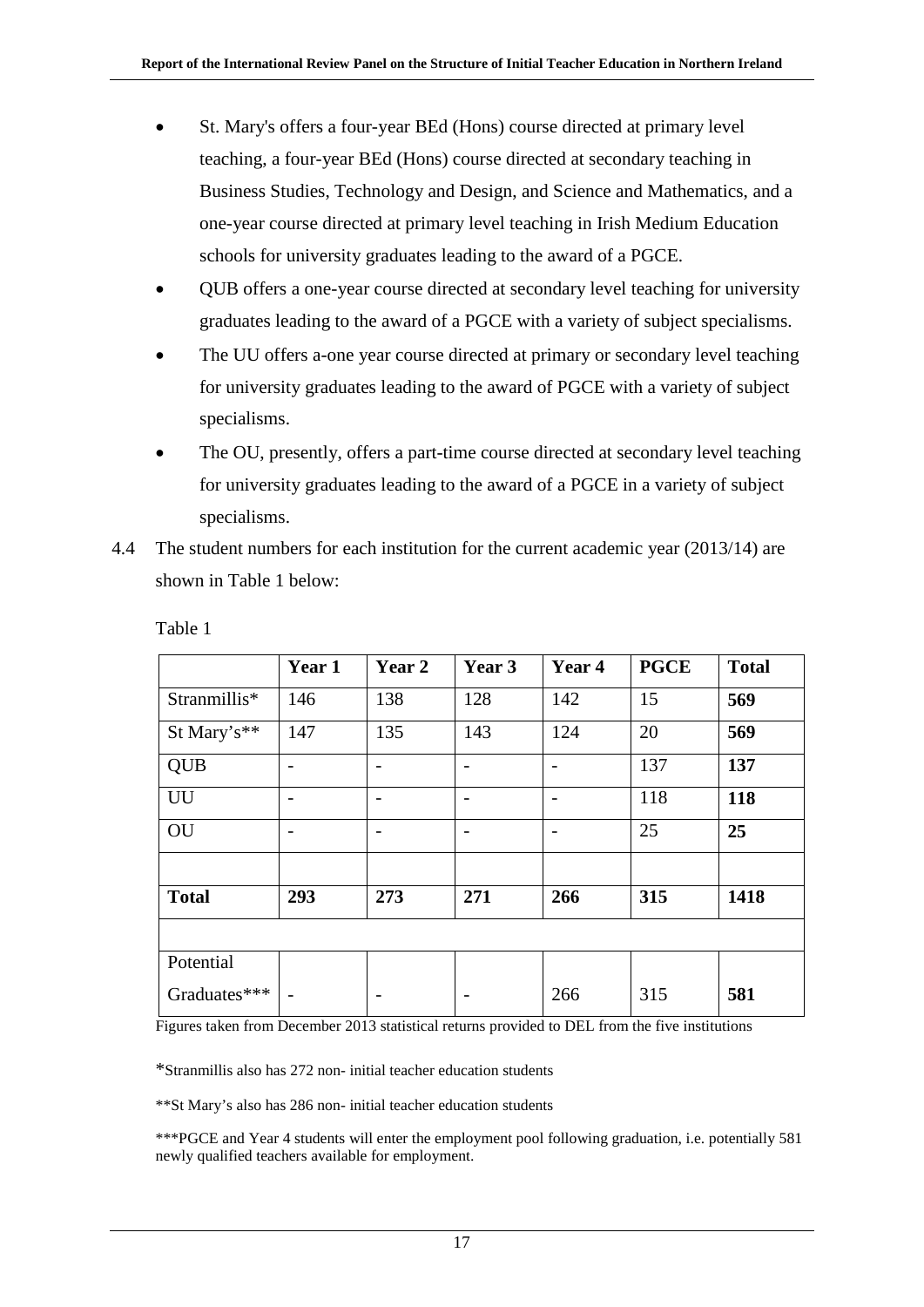- 4.5 While DEL provides the funding for Initial Teacher Education, DE determines the number of teachers trained each year by the providers in Northern Ireland, using their Teacher Demand Model (TDM), and also takes into account wider policy issues and the need to maintain capacity in the providers and the provision of opportunities for students to engage in higher education.
- 4.6 DE has approved the following intake for initial teacher education courses for session 2014/15:

|             | Primary                  | Primary                  | Primary                  | Primary                  | Post-                    | Post-       | Post-                    | Total |
|-------------|--------------------------|--------------------------|--------------------------|--------------------------|--------------------------|-------------|--------------------------|-------|
|             | <b>BEd</b>               | <b>PGCE</b>              | <b>PGCE</b>              | <b>PGCE</b>              | Primary                  | Primary     | Primary                  |       |
|             |                          |                          | <b>IME</b>               | Early                    | <b>BEd</b>               | <b>PGCE</b> | <b>PGCE</b>              |       |
|             |                          |                          |                          | Years                    |                          |             | <b>IME</b>               |       |
| Stranmillis | 95                       | $\overline{\phantom{a}}$ |                          | 15                       | 50                       |             | $\overline{\phantom{a}}$ | 160   |
| St Mary's   | 95                       | $\overline{\phantom{a}}$ | 20                       |                          | 50                       |             |                          | 165   |
| <b>QUB</b>  |                          |                          | $\overline{\phantom{a}}$ |                          | $\overline{\phantom{a}}$ | 134         | $\overline{4}$           | 138   |
| <b>UU</b>   | $\overline{\phantom{a}}$ | 33                       | $\overline{\phantom{a}}$ | $\overline{\phantom{0}}$ | $\overline{\phantom{a}}$ | 80          | $\overline{4}$           | 117   |
| OU          |                          |                          |                          |                          |                          | 20          |                          | 20    |
| Total       | 190                      | 33                       | 20                       | 15                       | 100                      | 234         | 8                        | 600   |

### Table 2

BEd - Bachelor of Education

PGCE - Postgraduate Certificate in Education

IME – Irish Medium Education

4.7 As we have already noted, the OU announced its withdrawal from the PGCE qualification in England, Wales and Northern Ireland, and the associated PGDE qualification in Scotland in November 2013 with the decision coming into effect following the January and March 2014 intake dates. However, 8 of the 20 places from the OU intake allocation for 2014/15 have commenced a PGCE course in May 2014.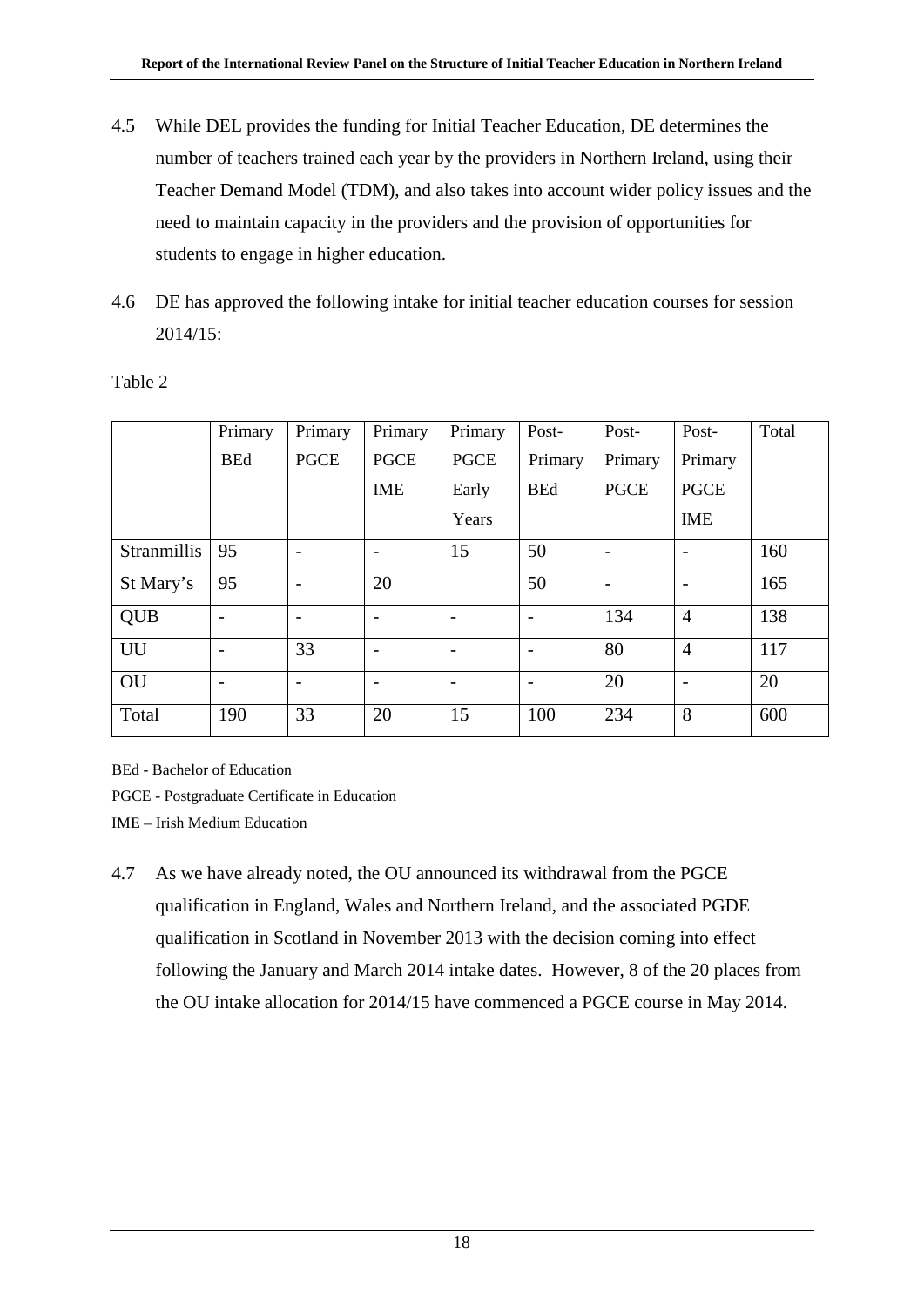- 4.8 While the number of students enrolled on programmes of initial teacher education can be precisely computed, the same cannot be said for the number of those on programmes of CPD, partly because they vary in duration and partly because they do not all lead to a recognised academic or professional award. Our discussions suggested that a small minority of the teaching force in Northern Ireland are currently engaged in CPD programmes leading to a postgraduate award.
- 4.9 Many of the difficulties of current provision were elaborated in the first stage of the review, which was undertaken by Grant Thornton. The report of that review, *Study of the Teacher Education Infrastructure in Northern Ireland[4](#page-25-0) ,* published in March 2013, highlighted a number of issues which raised serious concerns about the financial viability of the two university colleges. It noted that the costs of teacher education in Northern Ireland were significantly higher than in comparator institutions elsewhere in the UK; that these higher costs were directly attributable to premia paid to the colleges, partly to accommodate the diseconomies of scale associated with their small size, partly to take account of their specialist function, and partly to enable them to meet the additional costs associated with old premises; that such premia were not paid to any other teacher education institution in the UK; and that the combined effect of these premia was to make teacher education some 38% higher in Stranmillis University College than in teacher education institutions in England and elsewhere in Northern Ireland, and at St Mary's University College some 31% higher.
- 4.10 In addition, Grant Thornton reported that the University Colleges were funded to undertake non-teacher education programmes, which amounted to about a third of their total student numbers, not primarily, it was maintained, to contribute to the skill base of an advanced economy, but as a way of enabling the colleges to remain financially viable.
- 4.11 The data provided by Grant Thornton have been corroborated from other sources. Figures provided by the Department, sourced from the Higher Education Statistics Agency, indicate that during the 2009/10, 2010/11 and 2011/12 academic years approximately 1700 Northern Ireland domiciled students commenced an initial teacher education course in Great Britain. Over the same period approximately 300 NI domiciled students who graduated from an initial teacher education course in Great

<span id="page-25-0"></span> <sup>4</sup> http://www.delni.gov.uk/teacher-education-infrastructure-ni-study.pdf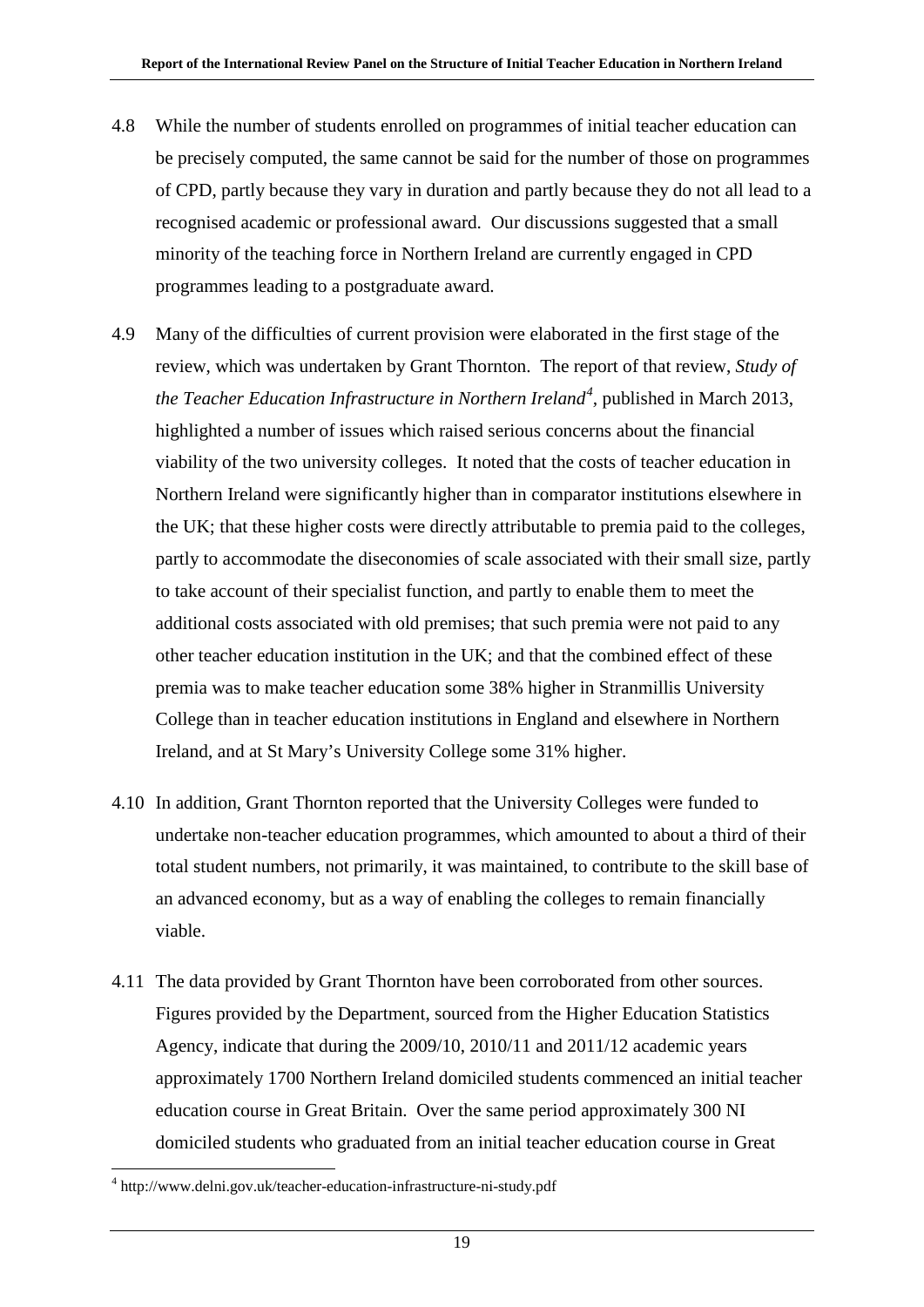Britain obtained employment (either full-time or part-time) in the teaching profession within Northern Ireland, notwithstanding their lack of familiarity with the Northern Ireland curriculum or the way of professional life in Northern Ireland. Furthermore, data provided by the GTCNI, which are reproduced in full in Annex II, show that a diminishing proportion of those who graduate from teacher education institutions in Northern Ireland find employment, the figure for 2013 being 18.48%.

- 4.12 Four observations might be made on these figures. Firstly, the combined number of students on pre-service and in-service courses is not large, judged by UK and international standards. Several schools or faculties of education in other parts of the UK comfortably exceed provision in the whole of Northern Ireland.
- 4.13 Secondly, at least in the short term, there is no projected increase in the number of students. Such an increase could occur for several reasons, assuming that existing assumptions made by the TDM such as teacher/pupil ratios remain as they are. A decision might be taken to lessen Northern Ireland's dependence on teachers trained elsewhere, in order to strengthen the viability of existing institutions; there could be a lengthening of programmes, such as the PGCE; and there could be a significant extension of CPD opportunities, even although such students would be overwhelming part-time. In our view, even if the number of teachers involved in CPD programmes were to be doubled, that would represent only a modest investment in the professional replenishment of a key occupational group. The funding of such changes could be achieved either through the allocation of additional resources or by securing economies and efficiencies, so that the increase in the size of the sector would be financially neutral. Given the fragility of the financing of existing provision, and the progressive tightening of the public purse, it is very likely that any expansion of the sector will need to be self-funded.
- 4.14 Thirdly, as has been noted above, teacher education in Northern Ireland is heavily fragmented. Currently, five institutions have responsibility for a total of some 1400 initial teacher education students, not, as we have noted, a large figure by UK standards. The apportionment of specialist programmes appears to be the product of historical influences rather than rational policy-making. In consequence, comparatively small groups of staff are engaged in work that duplicates what is being provided elsewhere. While there is some evidence of joint course provision, institutions for the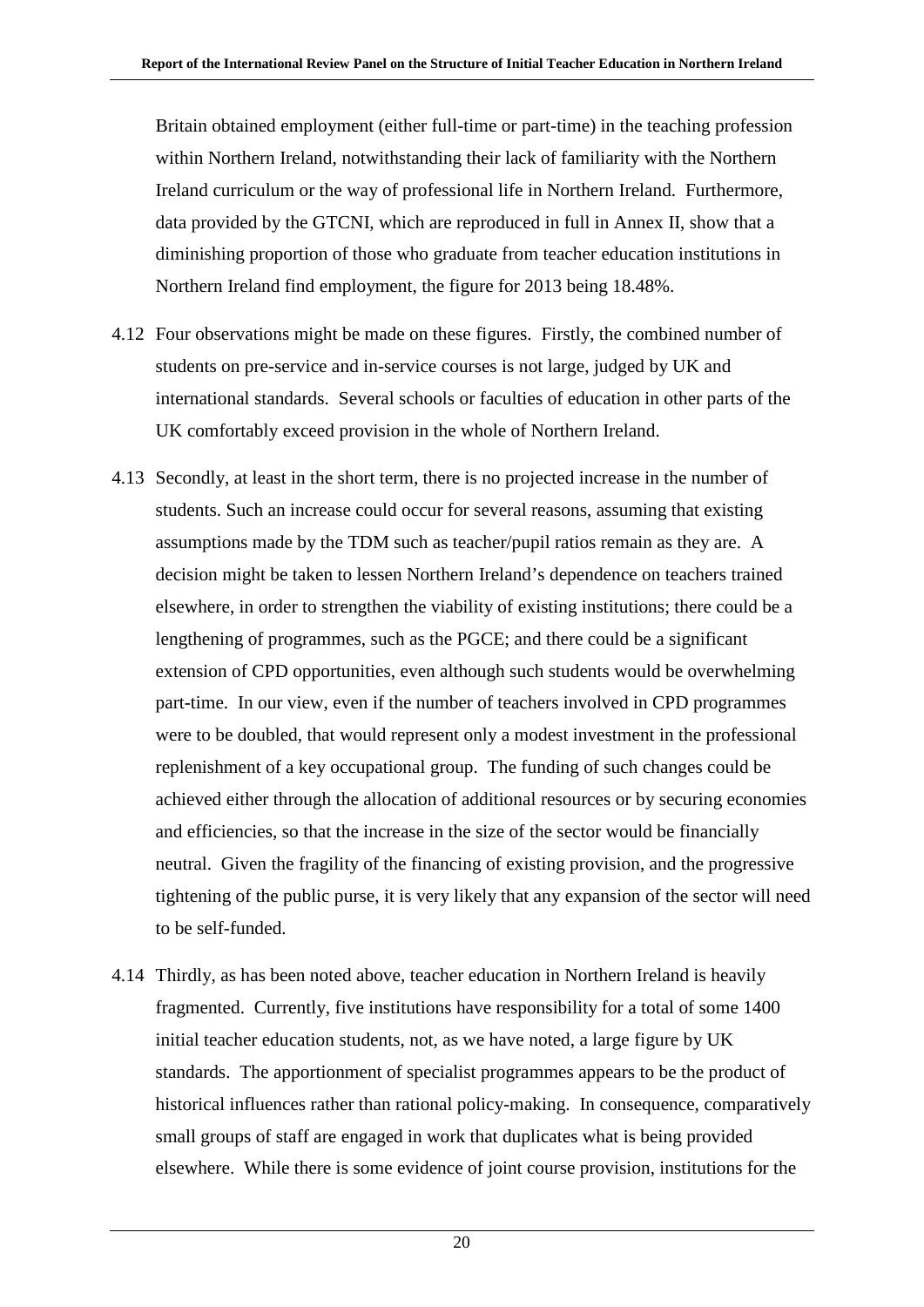most part offer their own range of programmes, working in isolation. The failure to rationalise provision is particularly noteworthy in the CPD provision for teachers: each institution offers a suite of specialist master's degree programmes, with relatively small groups of staff working independently, instead of seeking to create a critical mass of specialists in the different fields of study in a way that would strengthen the quality of the teaching and learning.

- 4.15 It is important to be clear about the problem that is being considered here. The difficulty to which we have drawn attention should not be read as an attack on small institutions: it is a criticism of five relatively small teacher education providers, three of them in close geographical proximity, being based in the same city, failing to organise themselves in a way that reduces fragmentation, failing to build strong groups of specialist academic staff, and failing to minimise the significant duplication of activity that occurs when five institutions each offer the same extensive range of support services in a way that invites the charge of inefficiency.
- 4.16 Fourthly, such figures suggest that something is seriously amiss with the planning of student intakes to teacher education programmes, as Grant Thornton maintained. On the one hand, a diminishing proportion of those trained are finding employment as teachers in Northern Ireland, while, on the other, a significant proportion of those employed as teachers each year obtain their professional qualification outside Northern Ireland. In addition, it seems to be common practice for DE to announce intakes to teacher education programmes that are in excess of the numbers indicated by the TDM, the official mechanism for assessing the size of the demand for teachers. The Panel received evidence of widespread concern about the adequacy of the arrangements for determining intakes to teacher education programmes. We regard this is an extremely serious shortcoming. For, if the intention is to recruit a larger share of able students to teacher education programmes, the surest way of losing such potential teachers is to generate a large pool of unemployed teachers.
- 4.17 We noted that the two university colleges questioned some of the Grant Thornton findings and felt that the financial difficulties considered by Grant Thornton could be significantly alleviated if the number of students admitted to teacher education were increased. The Panel found the Grant Thornton analysis to be persuasive, and was unable to see how, at a time when there was a substantial pool of unemployed teachers,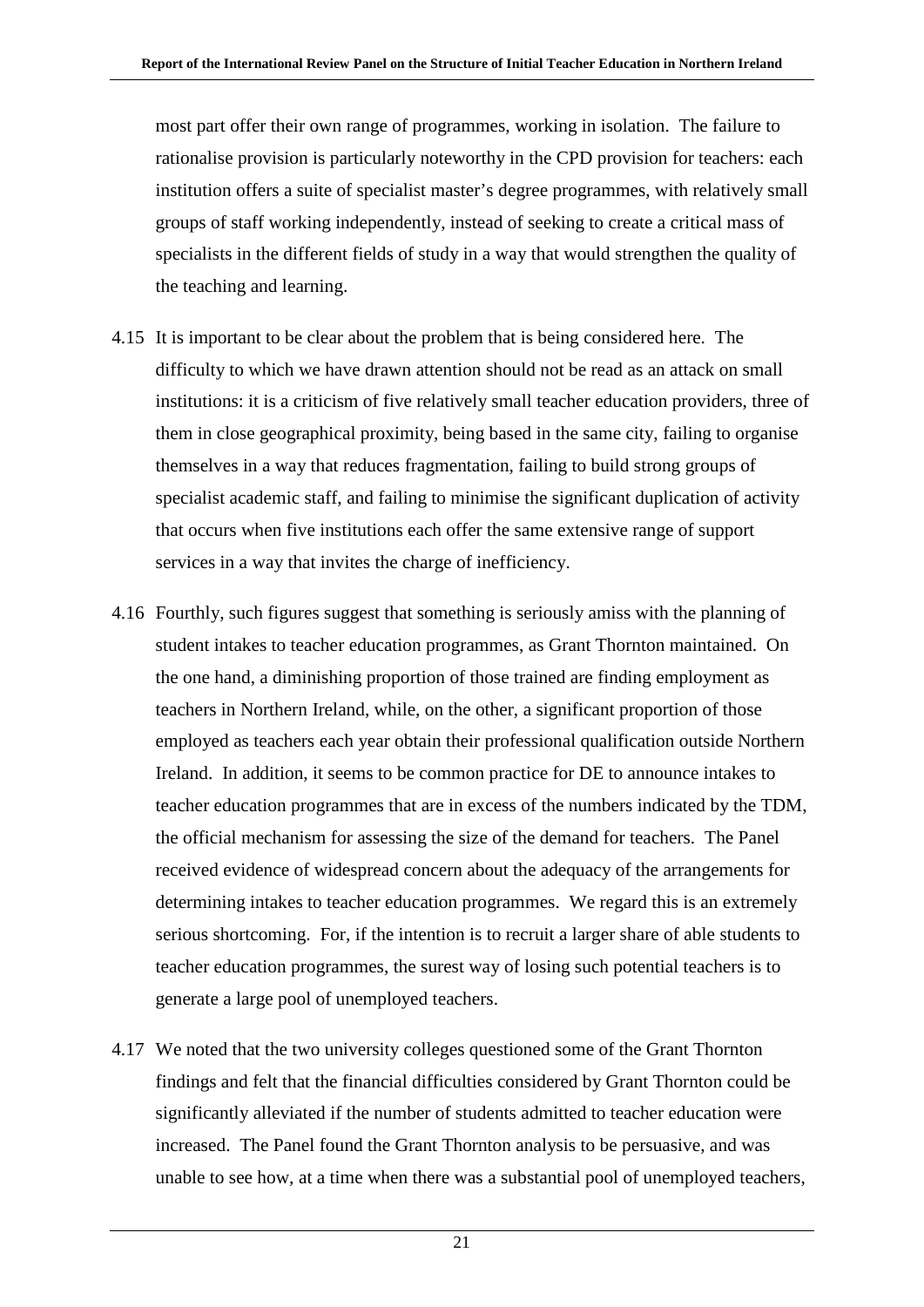the number of students admitted to teacher education programmes could justifiably be increased.

- 4.18 Turning to the quality of provision, the current system, despite the strengths to which we have drawn attention, falls short of the best international practice in several respects. Firstly, and this weakness was a frequently expressed criticism in the evidence we received, there is no clear Northern Ireland strategy for teacher education. Elsewhere in the world effective systems of teacher education are well led: leadership responsibility is clearly located, and the community looks to that leadership to determine, after appropriate consultation, the strategic direction of teacher education and its part in the further development of the education service.
- 4.19 Secondly, teacher education in Northern Ireland may not be best served by being the responsibility of two government departments. It is appreciated that governance in Northern Ireland is a complex process, and that the politics of coalition government can result in agreements that are less than ideal and that may inhibit straightforward and speedy policy-making. We have no doubt, however, and our view is widely shared across the teacher education community, that Northern Ireland should find a way to make teacher education the responsibility of a single government department.
- 4.20 Thirdly, there is a regrettable disjunction between initial teacher education and teachers' CPD. It is now widely acknowledged that the professional preparation, formation and development of teachers should be a seamless process, in which teachers progressively extend and deepen their professional skills and understanding, without loss of educational momentum, throughout their career. That conception of teacher education is undermined when initial teacher education is the responsibility of universities and university colleges but CPD is the responsibility of others.
- 4.21 Fourthly, while all the teacher education institutions in Northern Ireland espouse the partnership principle and work in close collaboration with partner schools, these partnerships require still further development if they are to match the best international practice. The position paper on *Teacher Education in Northern Ireland (2012)* developed by the Universities' Council for the Education of Teachers in Northern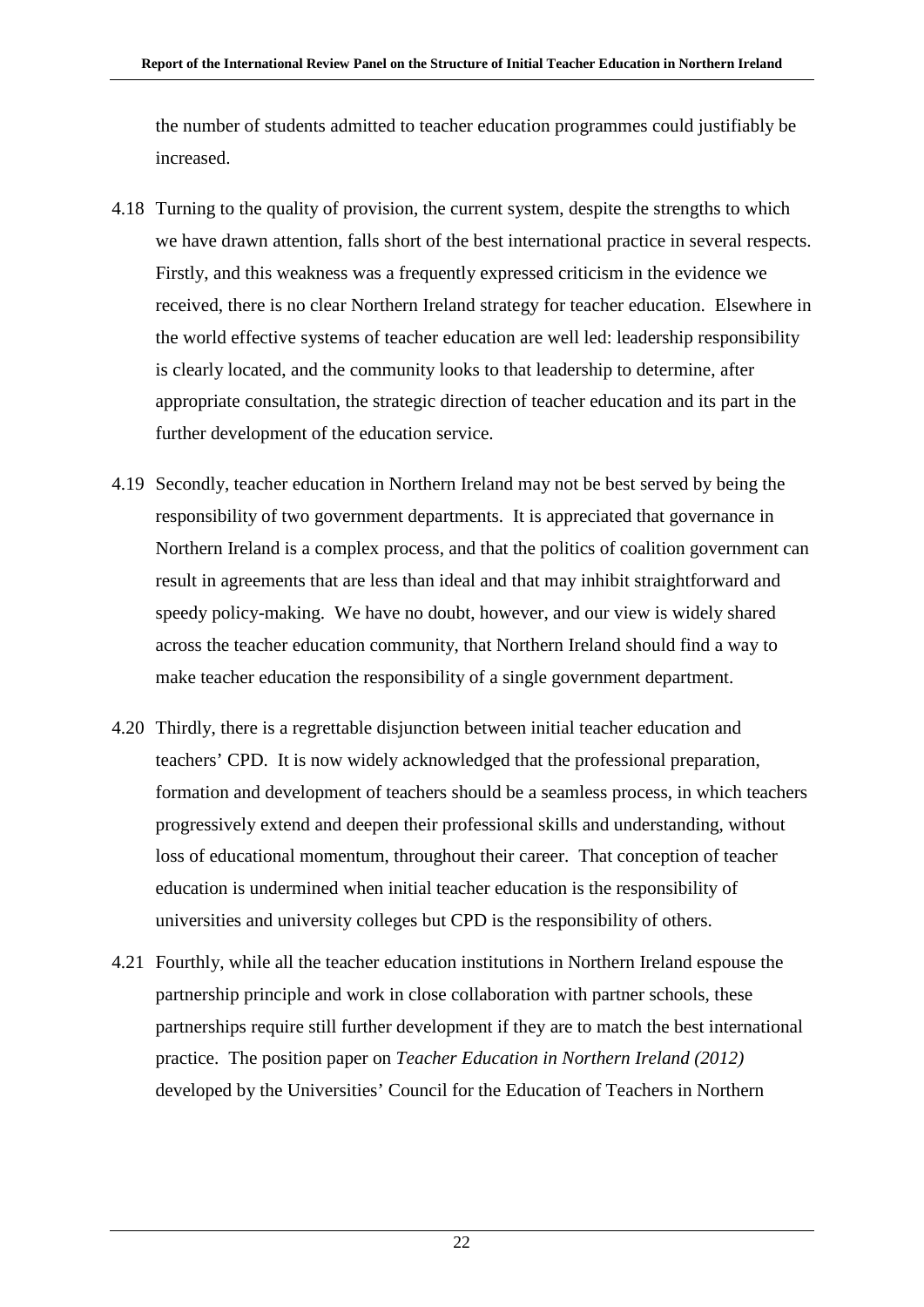Ireland (UCET Northern Ireland), to which all the institutions are committed, captures the essence of such partnership. It maintains that

*the most widely acclaimed form of partnership is now recognised to be one that is multi-faceted, in which placement and initial teacher education are embedded in a nexus of relationships involving close collaboration on continuing professional development, of the kind involved in much postgraduate professional development for teachers, cooperative teaching, curriculum renewal, collaborative research initiatives, secondments, staff exchanges and joint appointments, and many other forms of academic and professional interchange, all contributing to a shared culture of professional learning and collaboration. Such a culture flourishes most vigorously when the partnership is characterised by mutuality, and when the benefits are reciprocal. Such arrangements can enable schools to access the curricular and research expertise of the university to enhance the effectiveness of the educational experience they offer, as well as the achievements of their pupils. Universities, for their part, through placement opportunities are able to draw on the experience of schools to enliven and authenticate their teaching, to identify a context and partners for their research, and to become more firmly embedded in their local communities.*

- 4.22 That conception of professional collaboration as a partnership of equals with joint responsibility and shared accountability has been adopted as an aspiration by all the teacher education institutions in Northern Ireland. Current practice falls well short of what all institutions have accepted in principle. Further development is required if that aspiration is to become a reality.
- 4.23 Fifthly, the research performance of the teacher education sector as a whole is very uneven. The Northern Ireland universities have made strong returns in the periodic Research Assessment Exercise (RAE) over the years and have demonstrated, although not to the same level, a significant amount of research work that is of the highest international standing. By comparison, the two university colleges, while continuing to strengthen and extend their research base, principally but not exclusively in relation to professional practice, need to make substantial progress if they are to match the research performance of, for example, some of the former monotechnic teacher education institutions which have fully merged with universities, as at Cambridge, Exeter, Glasgow, and Edinburgh.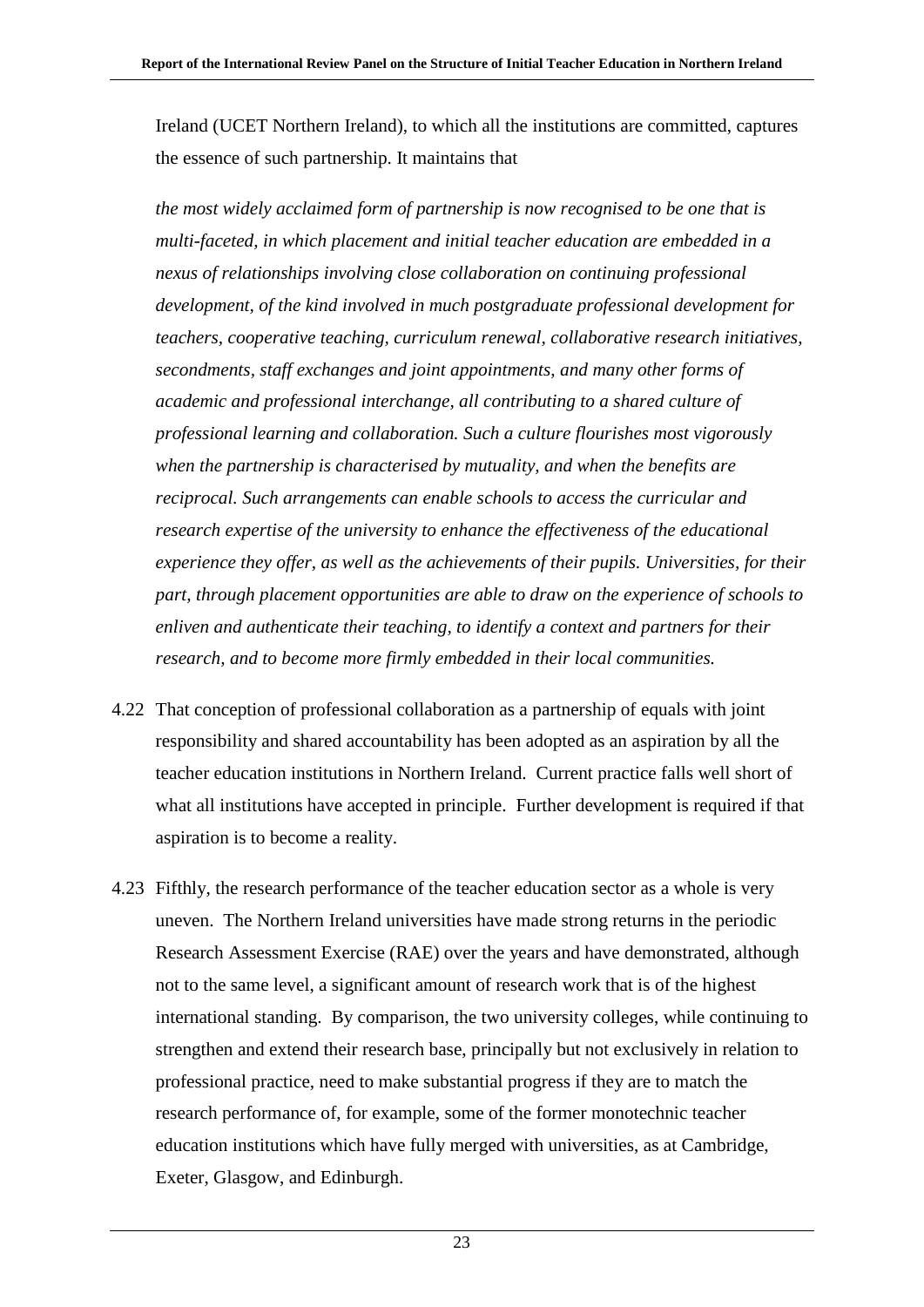- 4.24 The third category of weaknesses we seek to highlight concerns a number of small but important features of the system that undermine its equitability. The first of these concerns variations in the way in which students qualify to teach in Catholic primary and nursery schools. At the UU students will automatically study and obtain the certificate as an integral part of their programme; at St Mary's University College students can elect to take the Certificate course as part of their initial teacher education. However, students attending Stranmillis University College must complete a programme provided by the University of Glasgow, if they wish to be qualified to teach in Catholic primary or nursery schools. The Panel questions whether such variation is acceptable or fair.
- 4.25 The second anomaly concerns admission to a teacher education programme. Currently, some applicants apply through the Universities and Colleges Admissions Service (UCAS), the UK-wide admissions system, but can also apply directly to an institution, thus increasing their chances of admission. The Panel questions why all those seeking application to an institution of higher education are not expected to register through UCAS.
- 4.26 The third anomaly is that one of the institutions has been designated as a nondepartmental public body, which in its view sharply diminishes that institution's discretion in budgetary and wider financial matters. We appreciate that has been imposed by the independent Office for National Statistics in London and we agree with that institution's claim that it is being treated differently and hope that DEL will pursue this matter on behalf of the institution.
- 4.27 All of the weaknesses and anomalies to which we have drawn attention inhibit the development of a teacher education service that is of the highest quality and seriously weaken the capacity of that service to respond robustly to the major challenges facing education in Northern Ireland. There are two such challenges that are especially demanding. The first concerns the relatively low achievement of post-primary pupils in Northern Ireland; the second concerns the deep social, religious, and other divisions that characterise the Northern Ireland community following such a prolonged period of conflict and social dislocation. To be sure, these divisions will call for action across a wide range of public policy but schools must be expected to play their part. These challenges, which are given more detailed consideration in the next section, will call for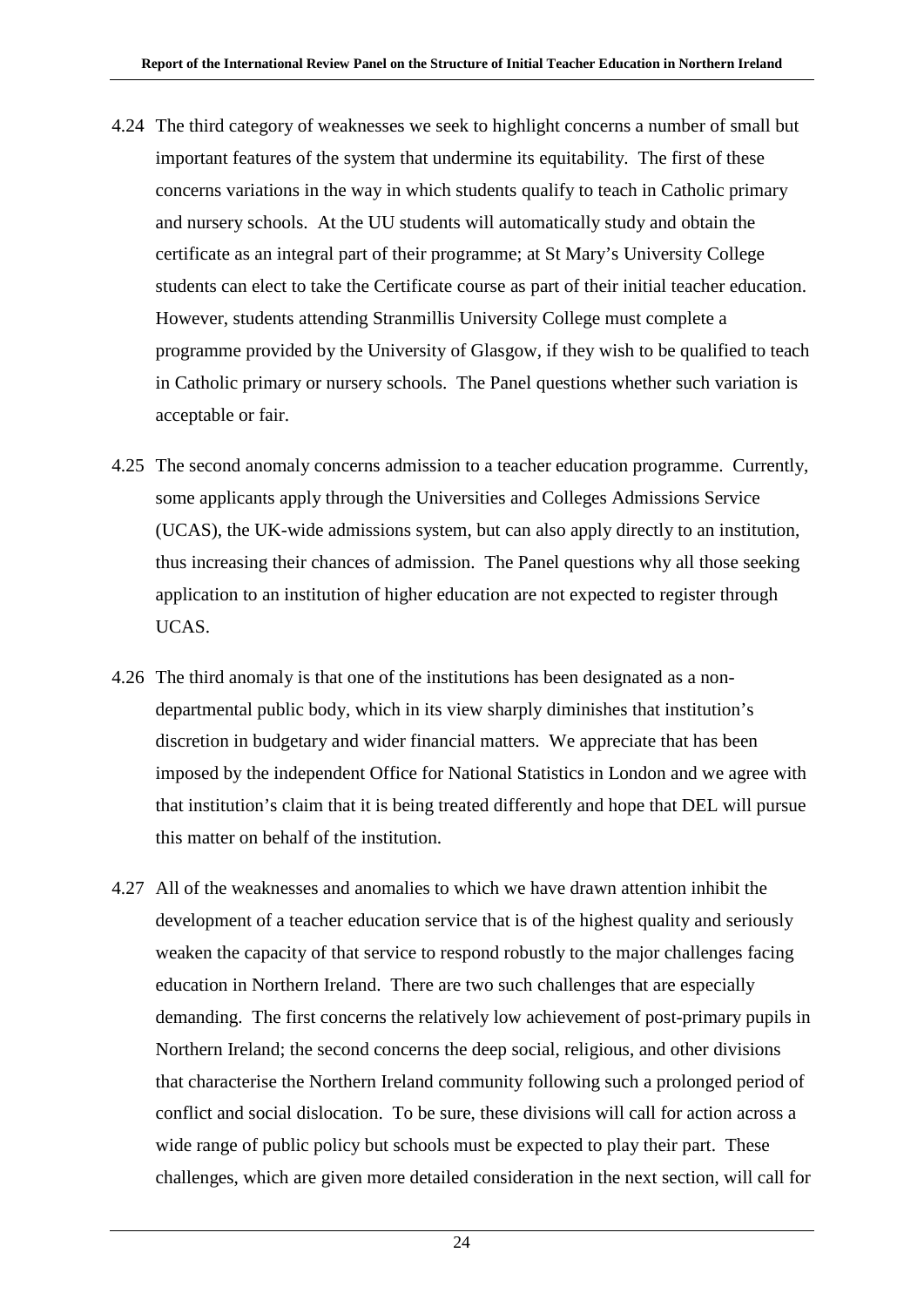a teaching profession that is so well selected, so well prepared and so well professionally supported that it consistently performs at the top of its game. That will call for significant change.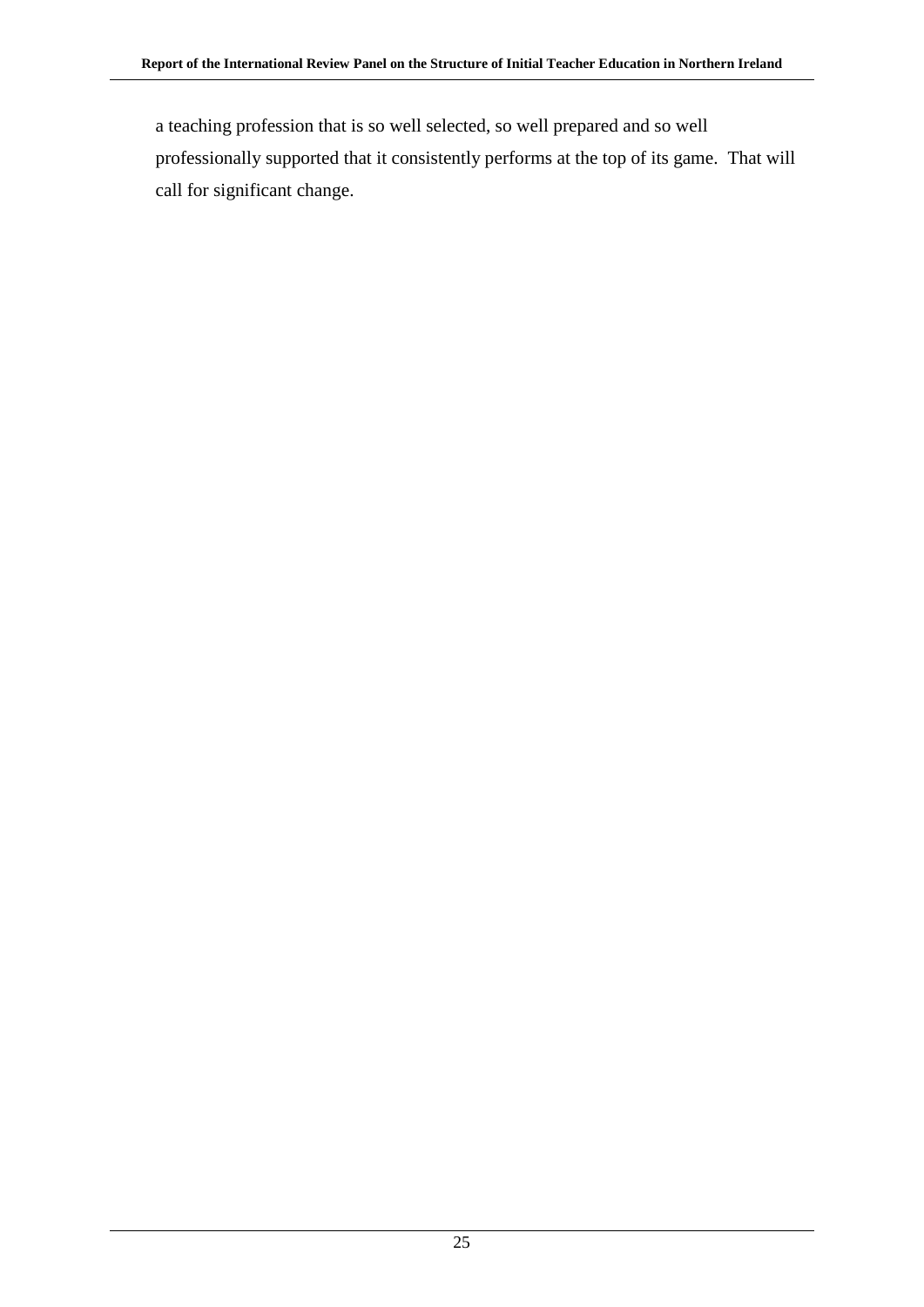### 5. **TEACHING IN NORTHERN IRELAND: TWO KEY CHALLENGES**

- 5.1 In modern societies education serves two broad functions: it is expected to nurture and expand the nation's intellectual and social capital, and to initiate children and young people into the way of life of the community. The first of these functions is especially important in a society which is not blessed with a rich supply of natural resources upon which the wealth of the country can be based. In such a circumstance the country's prosperity depends on the cultivation of the skills and capabilities that are prized in the knowledge society: the educational imperative is to ensure that all of the country's citizens, not simply a selected minority, acquire those forms of knowledge and the manifold skills that enable them to contribute to the country's economic productivity and social wellbeing.
- 5.2 The second function of the educational system is to ensure that all young people acquire the knowledge, the skills and the dispositions that enable them, in their own interests, and in those of the community to which they belong, to be active citizens, to espouse the values of the community, to lead richly satisfying personal lives, and to contribute to the well-being of the community, and through various forms of social engagement to help to enrich the quality of life of the community. In many parts of the world this second function is attracting increased attention: the formal school system needs to cultivate qualities such as curiosity, creativity, and the willingness to learn, but these same qualities need to be nurtured even when institution-based learning is completed.
- 5.3 With regard to the first of these functions, the cultivation of the capabilities and talents of all to as high a level as possible, the education service in Northern Ireland faces a serious challenge. While the performance of Northern Ireland primary pupils is impressive – in 2011 they were outperformed by only four of the 45 participating countries in the Progress in International Reading Literacy Study (PIRLS) and by only six of the 50 participating countries in the Trends in Mathematics and Science Study (TIMSS) – in post-primary and beyond the performance of Northern Ireland pupils gives cause for concern. Thus, in the Programme for International Student Assessment (PISA) Northern Ireland, like other UK countries, was below the average of OECD countries and came third of the UK countries.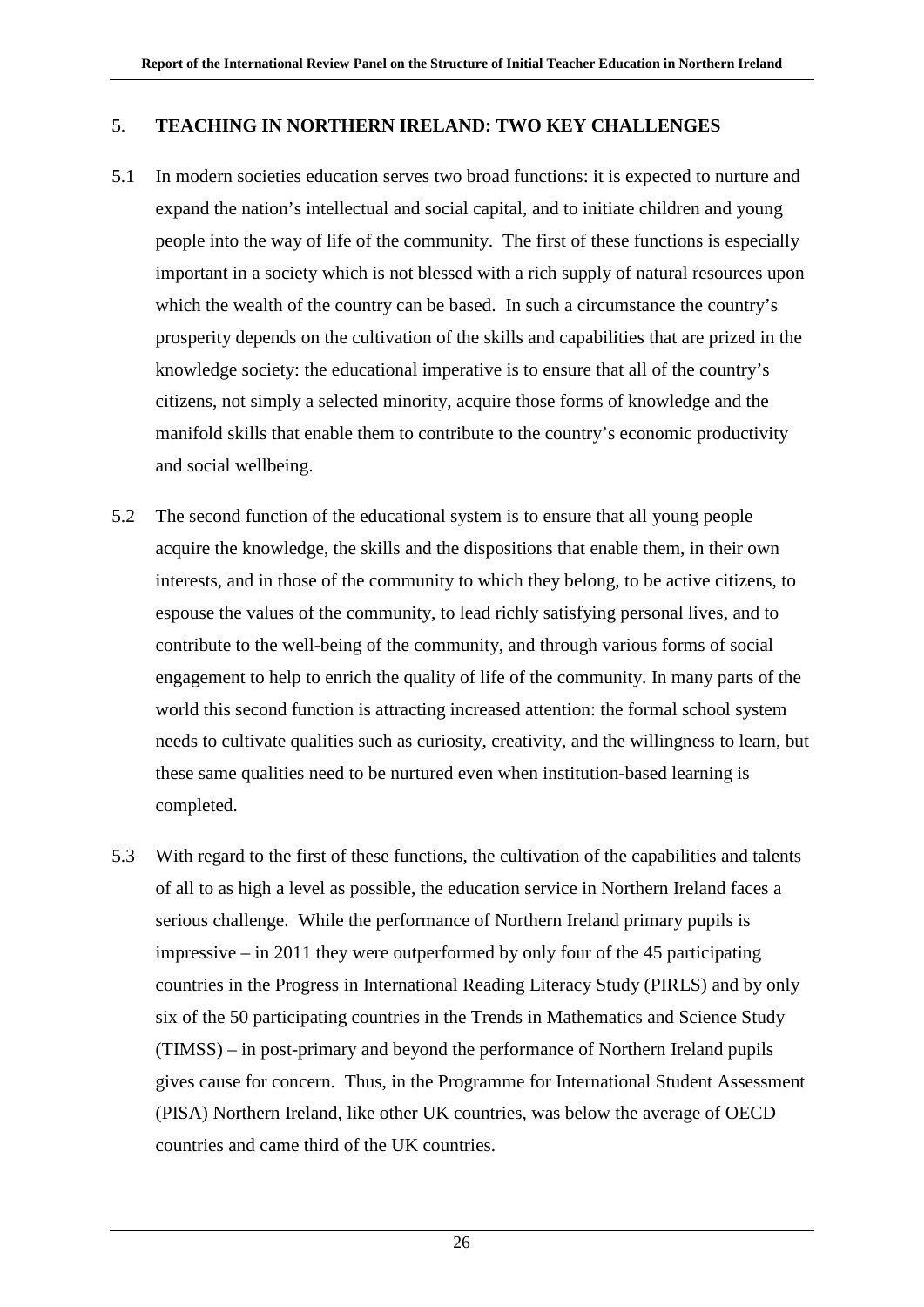- 5.4 On other measures of educational achievement Northern Ireland does poorly: according to *The Northern Ireland Peace Monitoring Report* of 2013, in 2012 18.4% of the adult population had no formal qualification, almost double the UK figure of 9.9%; in the same year some 20% of young people in Northern Ireland were so-called NEETS (those not in employment, education or training), the highest figure in the UK; and in 2013 four out of ten schools leavers failed to achieve five good GCSE passes  $(A^*$ -C, including English and Mathematics), the standard measure of employability.
- 5.5 In Northern Ireland, the second function of the education system, the creation of a cohesive community, is especially important. A series of government documents make repeated reference to the need, in a post-conflict society, for a process of social reconstruction and for the widespread endorsement of the values which underpin social life. Thus, the *Good Friday Agreement* of 1998 seeks to ensure that the major political and social changes ushered in by that Agreement enshrine the values of "partnership, equality and mutual respect". *The Programme for Government 2011-15* issued by the Executive in 2012 has as one of its four key priorities "to build a shared and better future for all". That commitment is reinforced by the use of such terms as advancing "social cohesion and integration", "collaborative working", and fostering "fairness and good relations". Moreover, that same document gave an undertaking to establish an advisory group "to advance shared education".
- 5.6 In implementation of that policy commitment the Office of the First and deputy First Minister (OFMdFM) published in 2013 a specific programme of action significantly entitled *Together: Building a United Community.* The principal aim of that strategy was to create "a united community based on equality of opportunity, the desirability of good relations and reconciliation, one which is strengthened by its diversity, where cultural expression is celebrated and embraced and where everyone can live, learn, work and socialise together, free from prejudice, hate and intolerance". The fundamental values championed by the strategy were explicit: "cohesion, diversity, fairness, inclusion, integration, interdependence, respect, responsibilities, rights, sharing and tolerance". Significantly, the educational service was seen as having a key role to play in the implementation of the strategy.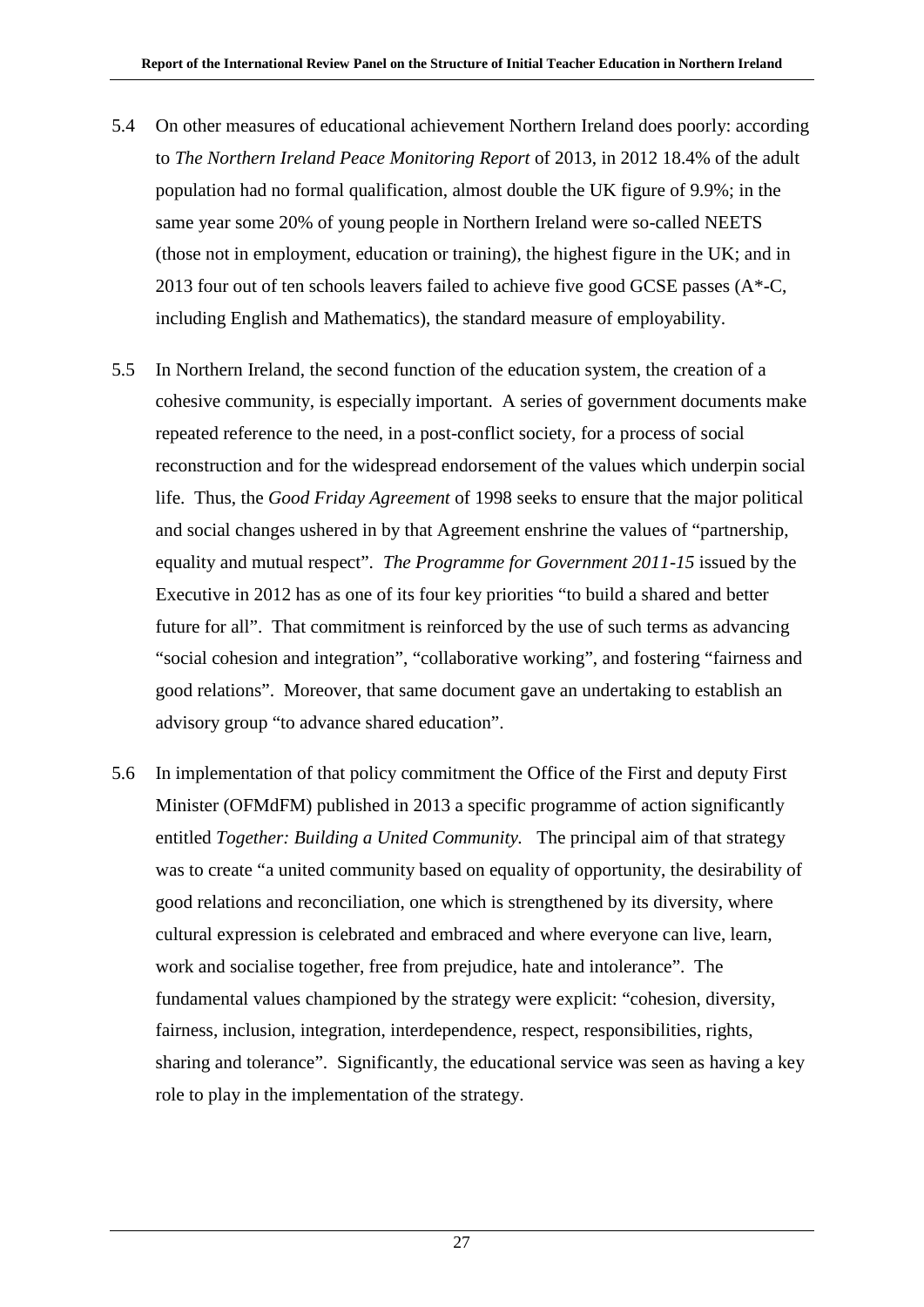- 5.7 The role of schools was even further emphasised in the report of the DE Ministerial Advisory Group, *Advancing Shared Education* (2013). Shared education was seen as providing "a central mechanism for improving the quality of education provision, expanding the range of opportunities open to children and young people and for preparing them with the skills required to make a full and active contribution to building an inclusive society based upon respect for diversity and difference". DE was specifically enjoined to "develop a framework for supporting the early and continuing professional development of teachers that encourages its delivery through shared education". That same Department, as well as DEL, in conjunction with the teacher education institutions, were urged "to consider appropriate mechanisms for collaboration to ensure that student teachers and teachers returning for professional development can be provided with opportunities to learn together, including in relation to preparation for teaching through shared education".
- 5.8 The authors of that report issued an important warning. They feared that "this opportunity to transform our educational system will be lost if key stakeholders simply retreat into, and seek to defend, their respective interests and sectors".
- 5.9 That same commitment to shared education is also reflected in the written and oral evidence the Panel received from teacher education institutions. Thus, for example, while the submission from St. Mary's stressed its commitment to the Catholic tradition of teacher education, it also affirmed that "the St. Mary's vision is consistent with a collective desire to create a world-class system of initial teacher education over time which also enhances and improves sharing within the sector". Referring to existing links, St. Mary's went on to emphasise that "The autonomy which St. Mary's seeks, as a Catholic institution, is balanced by a sincere commitment toward partnership and cooperation within the framework of the evolving shared approach to education which has been endorsed by the Minister of Education, Mr. John O'Dowd, MLA".
- 5.10 Other institutional submissions reflect that same commitment. Thus, QUB makes reference to "building constructive connections with all sectors of education and promoting a genuinely shared sense of participation and collaboration across the entire educational system", invoking its own research and development work on shared education, which now forms part of the Programme for Government. The UU lists among the challenges facing teacher education in Northern Ireland "the needs of a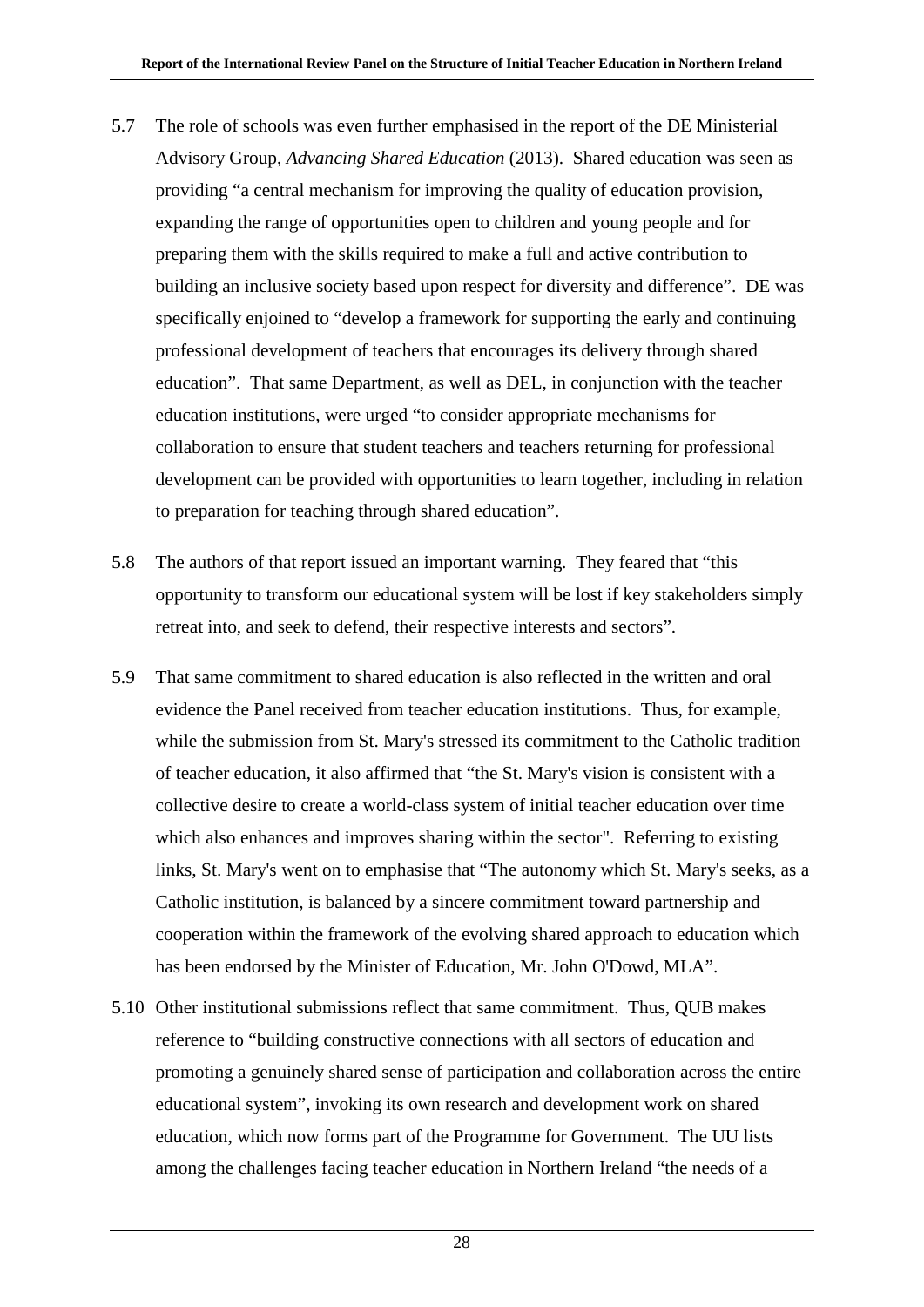divided society emerging from conflict", and refers to its practice of encouraging students to learn from each other and cross boundaries between their practice schools…in the context of local sectarian divides". For its part, Stranmillis University College exemplifies its commitment to shared education in the joint programme it has mounted with St Mary's University College entitled CREDIT (Classrooms Reimagined: Education in Diversity and Inclusion for Teachers), which "involves teachers working in all phases and sectors to help them to develop skills and confidence in dealing with issues of diversity, inclusion and community cohesion in the classroom and on a whole-school basis".

- 5.11 The language and the overwhelming burden of the key public documents, referred to in paragraphs 5.5 to 5.7, at one and the same time declare a commitment to the values that characterise the good society and issue a call to action. To be sure, every social agency, every public body, every organ of civil society has an obligation to see these values embedded in public life and woven into the fabric of social living. However, the educational service has a particularly important role to play: indeed, since it is one of the two consuming preoccupations of the educational system to nurture these values and these communitarian impulses, the contribution of schools to social reconstruction cannot be over-emphasised.
- 5.12 The effectiveness of the educational system in realising these two broad aims will depend pre-eminently on the knowledge, skills, resourcefulness and commitment of a nation's teachers. Certainly, other social agencies have an important role to play; but what matters most within the school is the quality of the teaching. It is for this reason that the quality of the teacher education system is so crucial.
- 5.13 Teachers are agents of personal and social transformation. By their capacity to inspire, to support, and to guide, they transform the lives of their pupils and in so doing lay the basis for the transformation of social living. If Northern Ireland seeks to create a world-class educational system it requires a world-class teaching force. That is the kind of teaching force which the Northern Ireland community expects and it is the kind of teaching force to which the children and young people of Northern Ireland are entitled.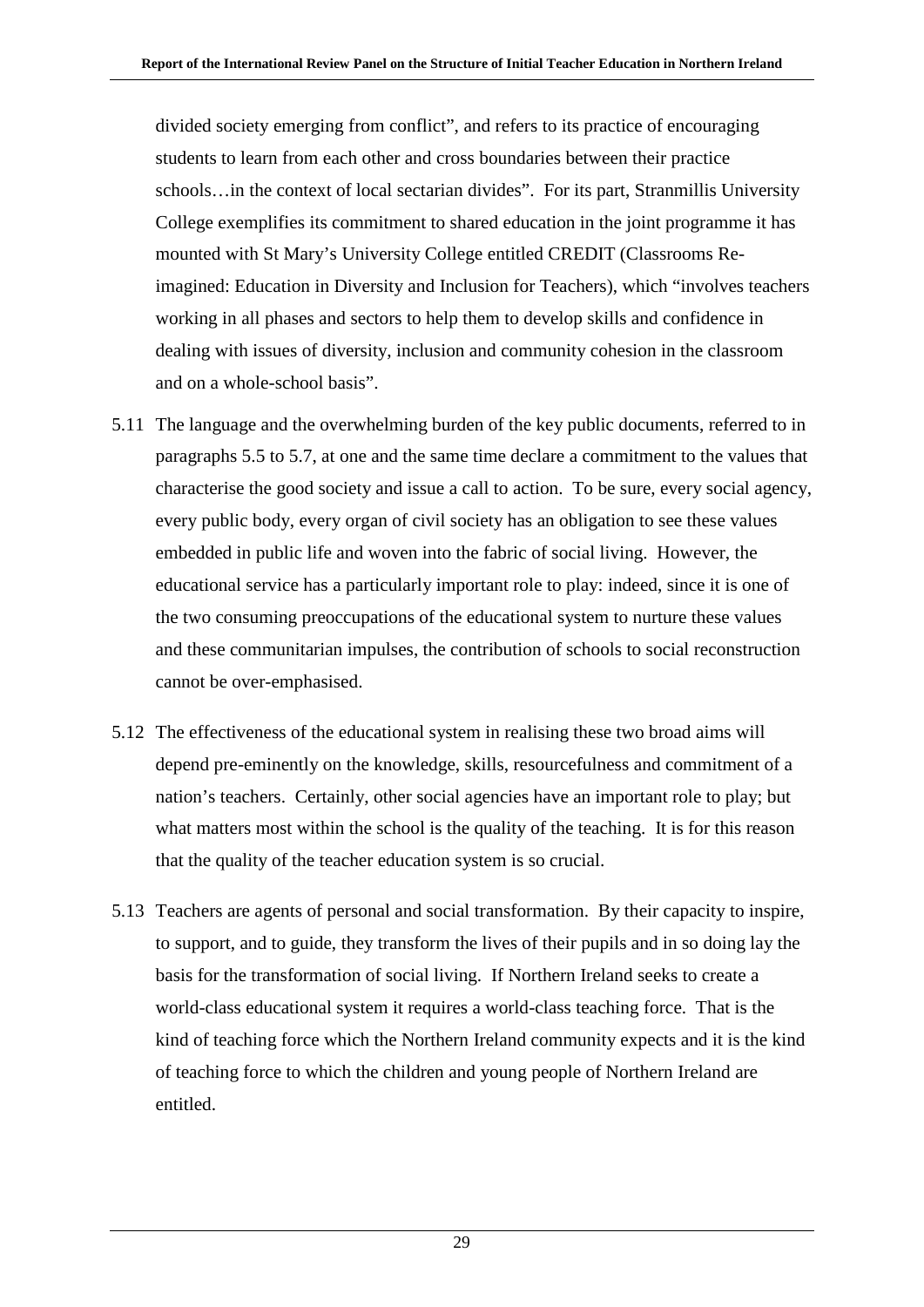- 5.14 The Panel was impressed by the enthusiasm with which the teacher education institutions were addressing the challenges they faced and by their commitment to the continuous development of their provision, of their programmes, of the services they offer, and of their plans for the future.
- 5.15 What became evident through our meetings and discussions with the teacher education institutions and a range of professional constituencies is the need for a single, coherent, and commonly shared teacher education strategy for Northern Ireland. Such a strategy should be comprehensive enough to unify the whole teacher education community; it should inform the purposeful leadership of teacher education; and it should underpin policy-making and the further development of the sector, as well as the funding and overall governance of teacher education in Northern Ireland. The starting point for the Panel's consideration of future initial teacher education structures for Northern Ireland was to articulate the principles upon which such an agreed strategy for the future of teacher education in Northern Ireland would be based, and from these principles to identify options for the future development of the infrastructure of teacher education in Northern Ireland. These principles are considered in the next section.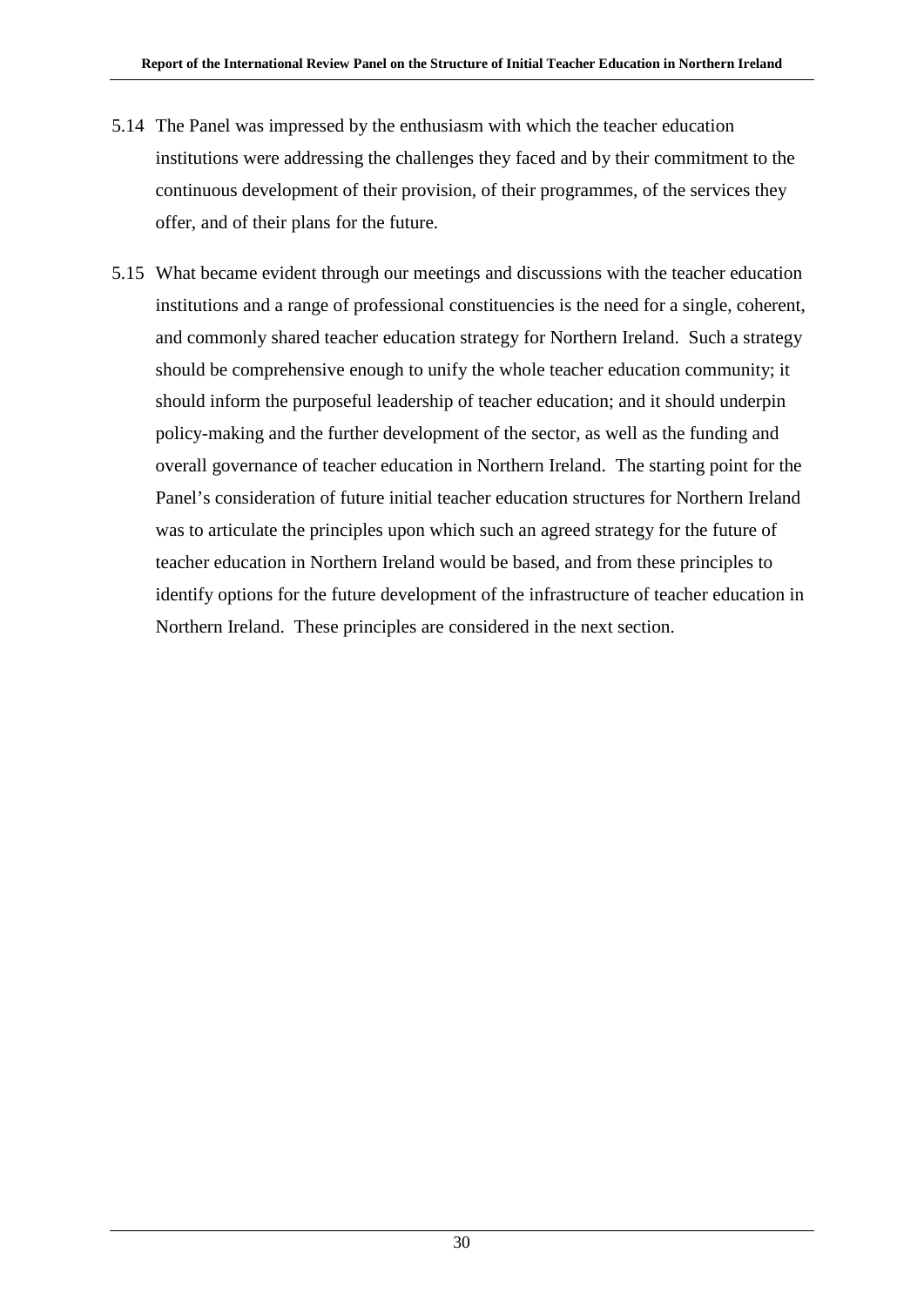### **6 PRINCIPLES UNDERPINNING AN ENHANCED SYSTEM**

- 6.1 In section 3 we summarised the characteristics of a world-class system of teacher education based on a review of the international research and practice: programmes should certainly recruit those who are intellectually able but who also demonstrate a commitment to teaching and the interpersonal and non-cognitive qualities that teaching requires; they should cultivate a strong academic base in relation to domain knowledge and pedagogy; they should provide students with effective clinical practice whereby they undertake teaching and the analysis of teaching under the supervision of accomplished and experienced teachers; the campus-based and the school-based strands of the programme should be carefully coordinated to create a coherent educational experience; and the whole programme should be underpinned by relevant research about teaching and learning and should cultivate in students the disposition and the professional wherewithal to subject their teaching to systematic scrutiny with a view to its enhancement.
- 6.2 Options for new initial teacher education structures must be underpinned by principles that are reflected in current international trends and research. Indeed, these principles are already reflected, to varying degrees, in current provision. What is required to create a teacher education system that is as strong as the best in the world is a fuller realisation of these principles: enlarging teacher education's share of the most able school leavers and university graduates; the deepening of the academic and pedagogical knowledge which beginning teachers bring to their work; the further enrichment of clinical practice in such a way as to enable students to bring the insights of experienced teachers, and their developing professional awareness of the realities of life in schools and classrooms, as well as relevant research, into closer and continuing relationship; and the more thorough infusion of the research power of universities, to the extent that, even although they are beginning teachers, they acquire the teacher-researcher's habit of subjecting their work to systematic scrutiny.
- 6.3 However, there is a further principle that must be invoked to take account of the particular context of Northern Ireland: teacher education should be pluralist, in the sense that it acknowledges that there are competing interpretations of teacher education and of its nature and purpose.How initial teacher education is structured in Northern Ireland is significantly affected by this principle and by the related principle of shared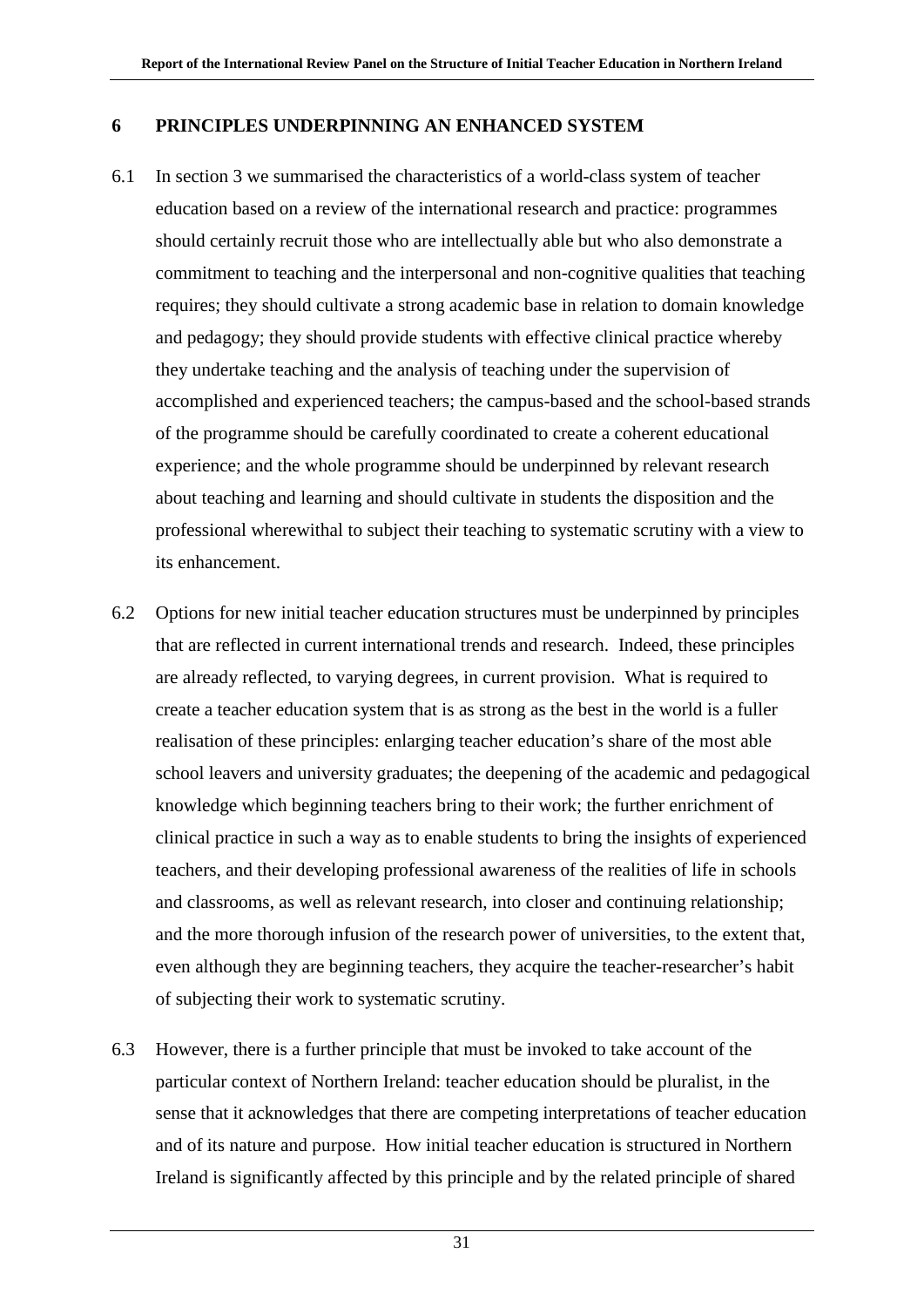education. There are four identifiable conceptions of teacher education in Northern Ireland: one that recognises the distinctive character of the Catholic tradition of teacher education; a second that urges that teacher education should be faith-based in a broader sense; a third that, in line with the dominant European university tradition, is agnostic in the sense that it does not see faith as an appropriate or certainly a necessary dimension of teacher education; and a fourth, less widespread than the others, which calls for a more integrated or shared approach, in which deliberate steps are taken to engage teacher education students in shared teaching and other forms of engagement that may serve to weaken barriers, real or imagined, between different social and religious groups and to contribute to a more cohesive society.

- 6.4 The proponents of faith-based teacher education maintain that the process of becoming a teacher is not simply a form of intellectual engagement with relevant academic and pedagogical studies, combined with the acquisition of a repertoire of skills and strategies through which pupils' learning is progressed. In addition, they argue, it is an integral feature of learning to teach that students come to espouse certain values, which give point and purpose to the whole professional undertaking. These values are absorbed through the lived experience of participating in an educational community; they are exerted by, and implicit in, that community's whole mode of operation. They constitute what has been called a "hidden curriculum", which powerfully reinforces what the formal curriculum conveys.
- 6.5 The corollary of that stance is that those who adhere to a different conception of teacher education, faith-based or otherwise, must be afforded the same entitlement to offer a teacher education which enshrines their values and to pursue those forms of professional socialisation which reflect their principles.
- 6.6 In our view, and we cannot express our conviction more strongly, there can be no progress in teacher education in Northern Ireland, no realisation of our aim to see a world-class system of teacher education in Northern Ireland, no healing of the scars left by decades of bitter acrimony and social conflict, unless teacher education and the wider community can endorse these conflicting views of teacher education as valid, legitimate, and worthy of political support. There is no shame in acknowledging in the conduct of human affairs that men and women of good will disagree on a vital issue, and there is little point in seeking, through coercive measures or otherwise, to expect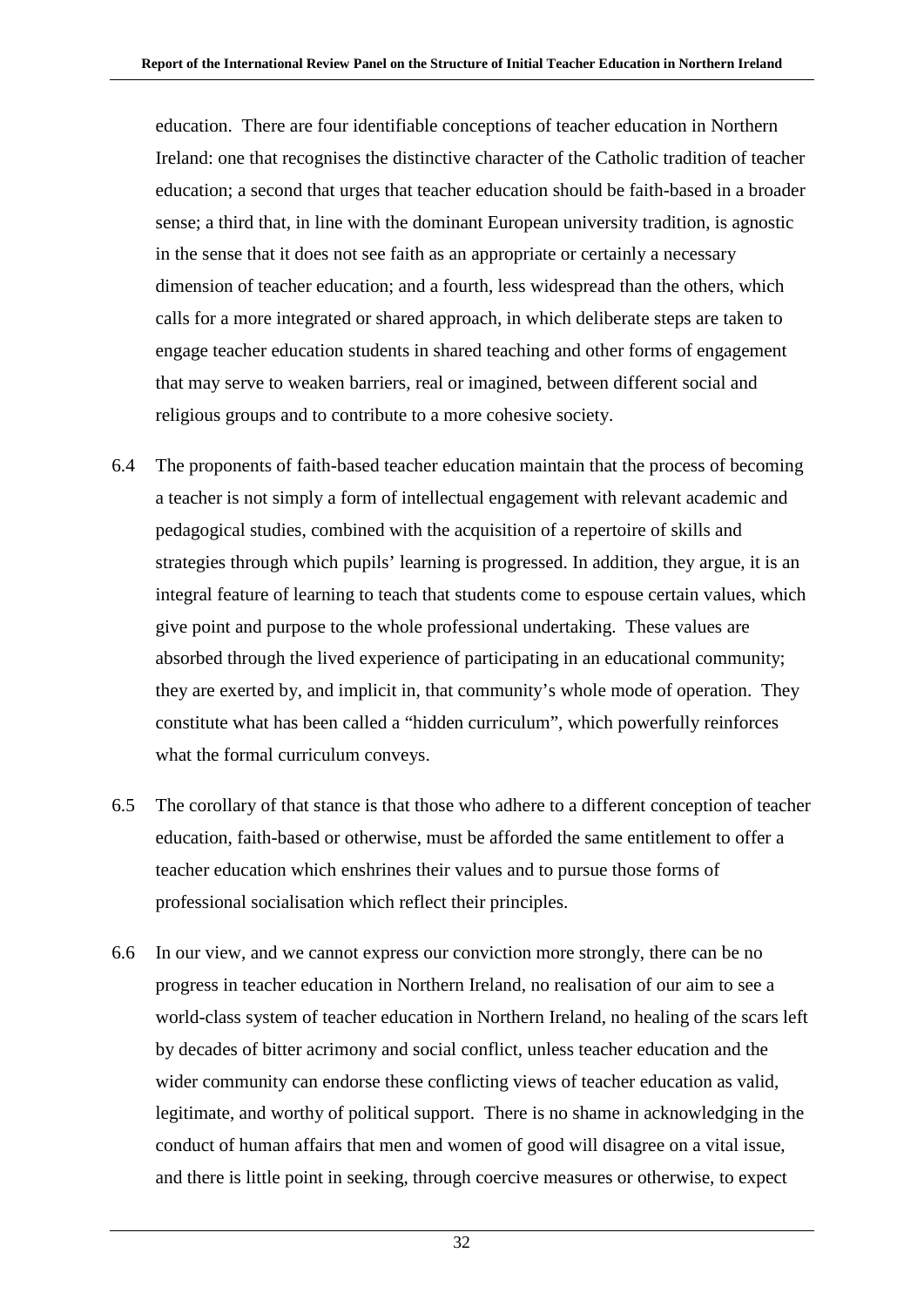those who adhere strongly to a particular conception of the education of teachers to resile from practices which are inveterately habitual, or to weaken a commitment that is unshakeable. However, we firmly believe, and we are supported in that belief by a strong thrust of the evidence we received, that the principle of pluralism cannot be accepted on its own. A community is more than a collection of groups which profess distinctive values and which have no engagement with each other. By the same token, we cannot accept that different conceptions of teacher education should become institutionalised in parallel universes, wherein students would attend a school that espouses a particular world-view, religious or otherwise, graduates to attend a teacher education institution that is committed to that same world-view, undertake field-based experiences in the same schools in which they were educated, and ultimately take up teaching positions in those same schools.

#### **Shared Education**

- 6.7 Fortunately, there is evidence of support for a more inclusive view of community life. It is acknowledged that a community is more than a collection of self-sufficient and selfabsorbed sub-groups with little or no interaction between them. Rather, it is widely recognised that a community is a human institution that coheres because of a shared commitment to certain values and shared forms of social life, shared engagement, and interdependence. These values, which are not the monopoly of any single religious or secular group, include justice, fairness, respect for the dignity of individuals, trust, tolerance, and commitment to the common good. Public documents such as those identified in paragraphs 5.5 to 5.7 above seek to engender an aspiration on all members of the Northern Ireland community to pursue these values in the interests of creating, after years of bitter acrimony and division, a more cohesive community.
- 6.8 In our view, teacher education must contribute to that more cohesive form of social living. To that end, teacher education provision in Northern Ireland should certainly recognise and support different philosophies of teacher education, but it should also seek to ensure that teachers are able to contribute to their pupils' awareness of what members of the Northern Ireland community share in common. It is clear from the evidence submitted to us, and from our discussions with the teacher education institutions, that all subscribe to the principle of shared education, that all make a contribution at present to what shared education entails, and that all are willing to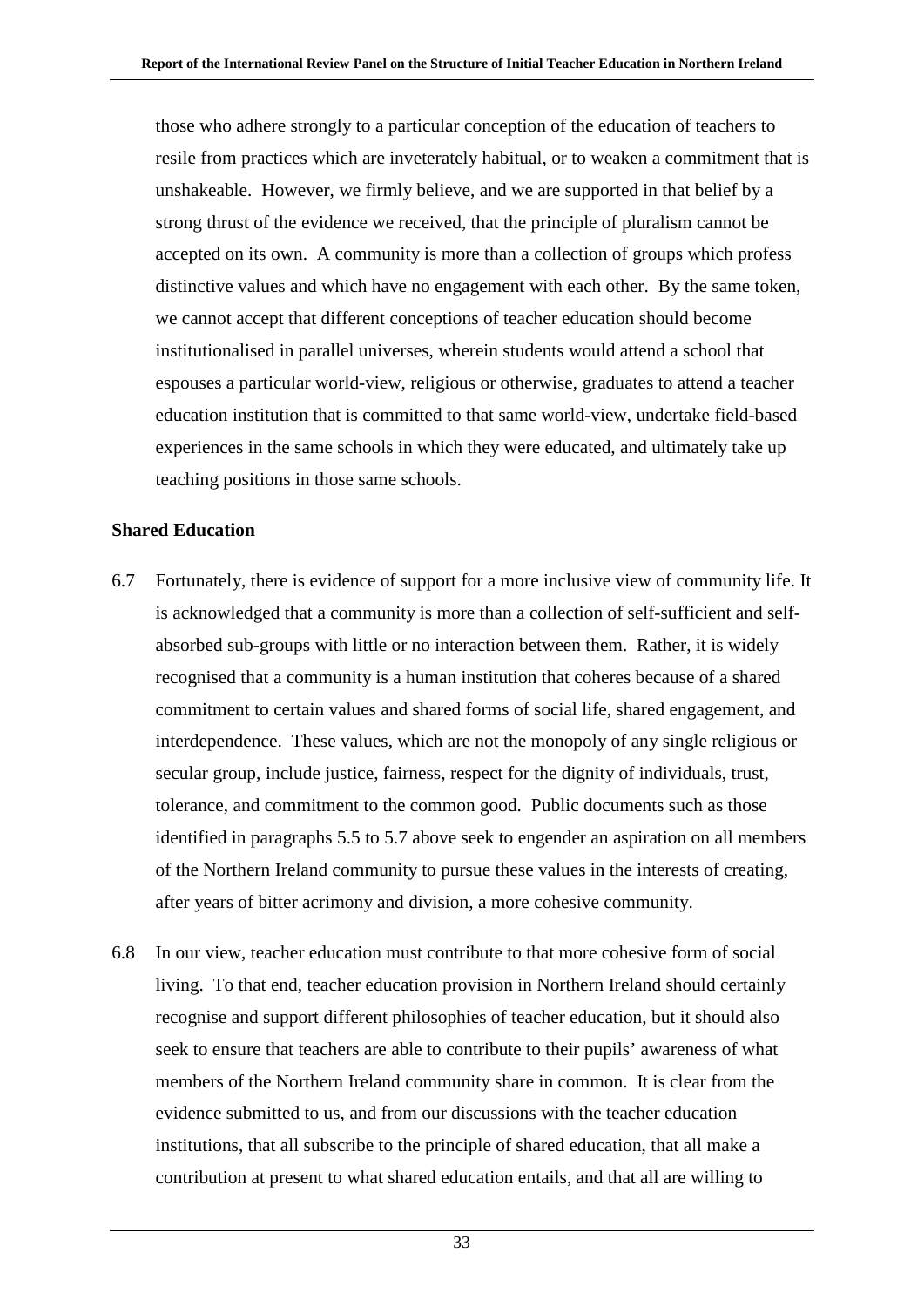contribute to the further development of shared education. Moreover, shared education is a key policy objective supported by all political parties in Northern Ireland and therefore has important implications for initial teacher education. As the recent report to the Minister of Education defined it, s hared education involves two or more schools or other institutions from different sectors working in collaboration in a way that "delivers educational benefits to learners, promotes the efficient and effective use of resources, and promotes equality of opportunity, good relations, equality of identity, respect for diversity and community cohesion". Moreover, just as faith-based teacher education is accepted to require active participation in and personal experience of what it means to teach in a particular faith tradition, so we maintain that all teacher education students should, as part of their total programme and experience, engage in shared education activities of the kind we have mentioned.

- 6.9 Accordingly, we maintain that all programmes of teacher education, irrespective of the tradition to which they adhere and within which they operate, should make provision for students of different faith and none to engage with each other across existing lines of social division, through at least the shared use of premises, where possible, through mixed classes, through shared teaching and other forms of social engagement, which bring students from different faith traditions into full participation in forms of activity that increase mutual understanding. Matters relating to the promotion of shared education are of course formally beyond the remit of our work in that they involve the content rather than the structure of provision. However, we believe that initial teacher education has a vitally important role to play in the achievement of effective shared education and we hope that DE will agree to make the preparation of new teachers in shared education a significant and compulsory element for all programmes. Such an element is an integral feature of all four policy options outlined in section 8.
- 6.10 Clearly, it is not appropriate for us to advise on the detailed content of such a programme. Defining that content should be a collaborative task for the teacher education sector itself, in consultation with the many other agencies with a contribution to make to shared education. We nevertheless suggest that it should involve a significant proportion of curriculum time and that it should cover knowledge, such as the background to current policy initiatives and the social, cultural and religious aspects of life in Northern Ireland, the development of practical skills in collaborative working and, centrally, school experience. During the course of the programme, all student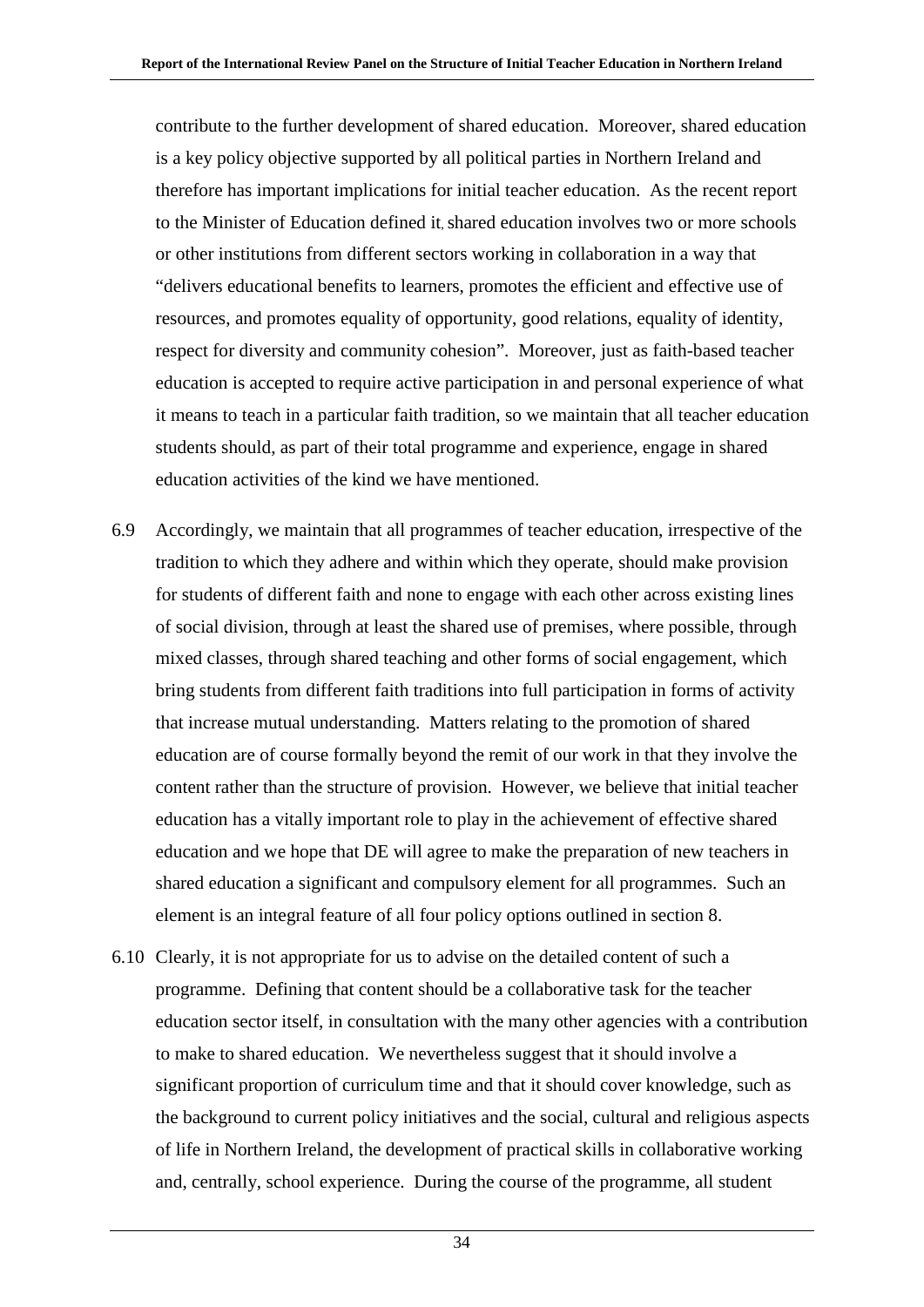teachers should have some experience of studying alongside students from other institutions and traditions, and they should all have experience of teaching in more than one school sector. Through such curricular and extra-curricular experiences student teachers' understanding and appreciation of differences will be strengthened and their appreciation of what they share in common at the human level will enrich their professional preparation.

- 6.11 In summary, when we maintain that teacher education in Northern Ireland should be pluralist we intend by that term to denote that the faith-based tradition of teacher education should be respected, but that, in addition, formal provision should be made for student teachers, whether or not they adhere to a particular religious belief, to undertake, as an integral feature of their total programme, a shared education component. The shared education component of initial teacher education acknowledges the need to support plurality of teacher education provision, but it also recognises the need in every teacher education programme to engage students with those personal and social values that are widely shared across the different faith traditions.
- 6.12 We are aware that much of the substance of this section of our report and the next, which sets out the conditions we consider to be necessary for the full realisation of these principles, falls within the province of DE. However, as we have repeatedly urged, it is impossible to devise infrastructural arrangements for teacher education without an understanding of what teacher education entails.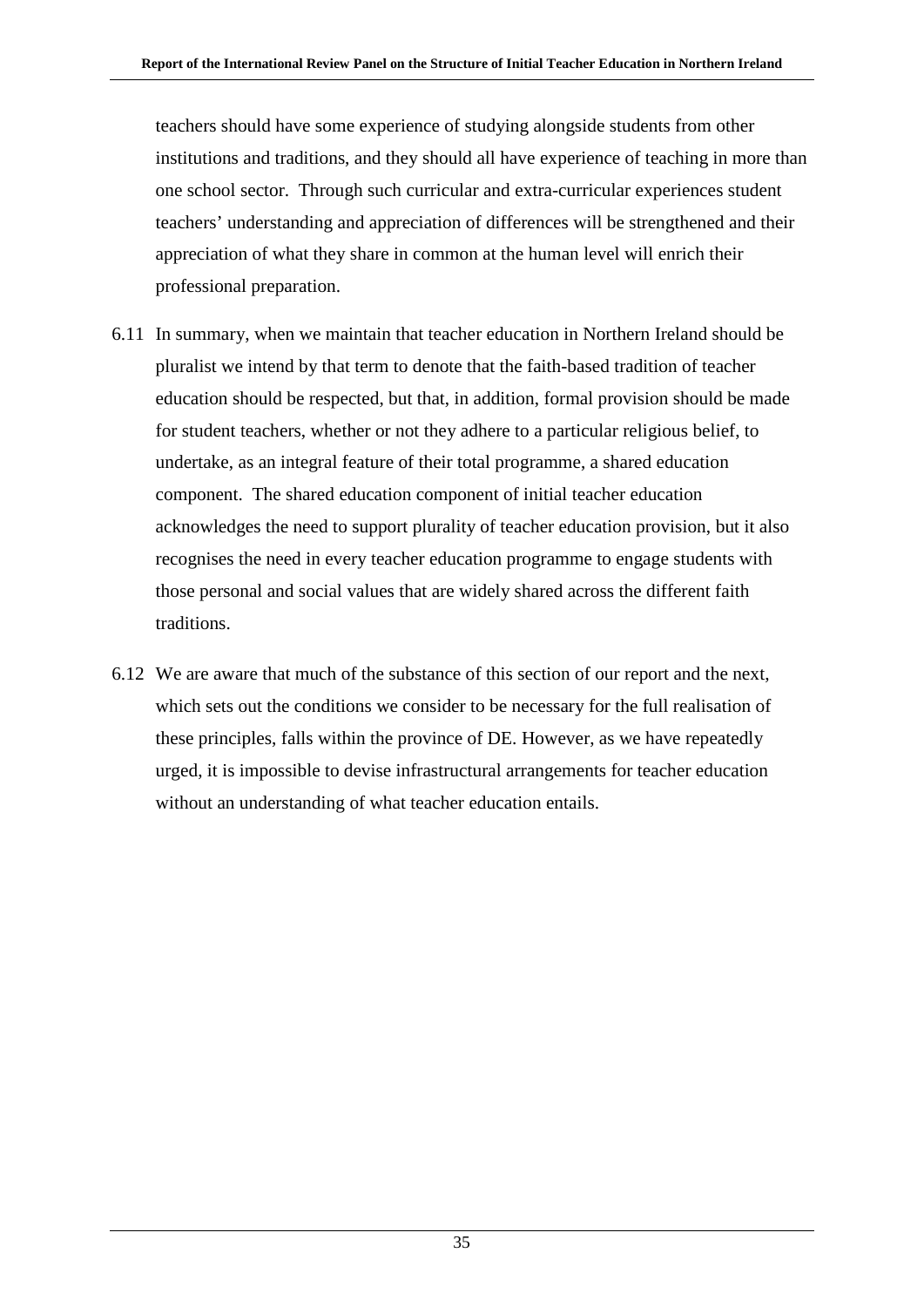# **7 CONDITIONS FOR CHANGE**

- 7.1 If the previous section led the Panel into the consideration of matters that fall under the aegis of DE, the same applies, *a fortiori,* to this section. We repeat our response to that possible criticism: infrastructural questions presuppose a clear understanding of what the infrastructure is intended to support. In any case, our terms of reference explicitly enjoined us "to examine the case for the reform of teacher education provision in Northern Ireland" and "to compare what is considered best international practice with the current provision in Northern Ireland". Fidelity to these terms of reference, rather than wilful supererogation, *required* us to engage in the discussion of issues that are the responsibility of DE. The conditions we now consider may fall to that Department to address, but they are key to the success of any new structures for teacher education. We certainly do not intend these conditions to be formal recommendations to DE. Rather, we see them as steps in the creation of a context that is conducive to the further development of teacher education in Northern Ireland. In effect, the issues involved inter-penetrate the work of both DE and DEL and, in the overall interest of promoting the quality of teacher education, it is our hope that they can be addressed in a spirit of mutual engagement and cooperation.
- 7.2 We believe that the establishment of a teacher education system which reflects the principles articulated in section 6 above can only be effected if the following four conditions are met. These conditions will not by themselves create a system that rivals the best but such a system will not be built without them.
- 7.3 Firstly, there must be an agency or body that is concerned with the strategic direction of teacher education. While government departments in a democratic society are ultimately responsible for national strategy in any area of public policy and must be held accountable to legislative bodies for this work, a wise and prudent government department will find ways in which relevant professional expertise is harnessed to contribute to the development and implementation of policy, subject always to the overriding authority of government. In the proposals for the streamlining of local government in Northern Ireland through the Education and Skills Authority (ESA), provision was made for the introduction of a Teacher Education Committee, which would perform a national advisory role with regard to teacher education strategy. The fact that there now seems little likelihood that the ESA will be established in the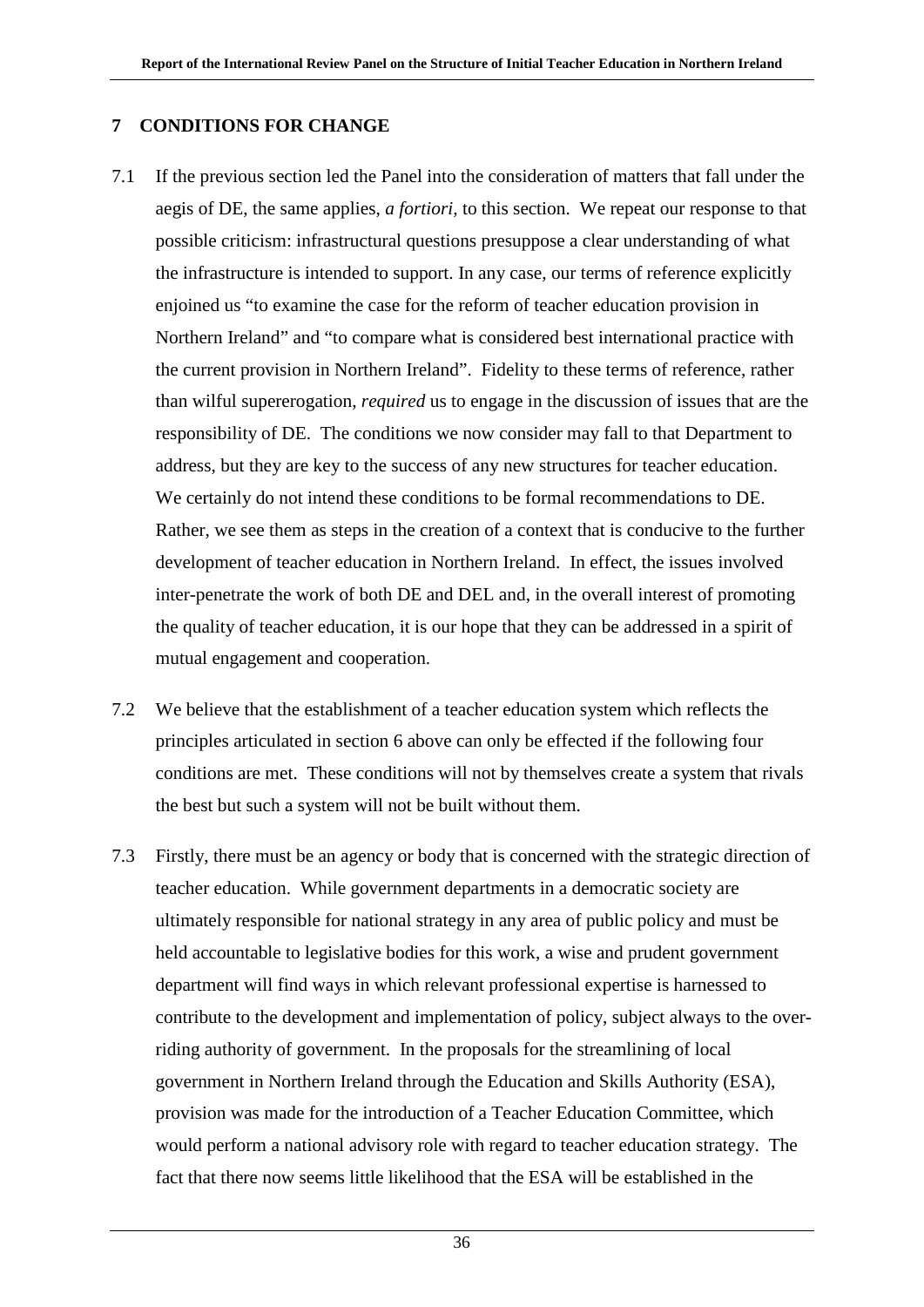immediate future does not invalidate our proposal: we believe there is a strong case for the creation of a Northern Ireland Teacher Education Advisory Council, with appropriate representation from the teacher education institutions, the GTCNI, those who employ teachers, as well as teachers' professional bodies. Moreover, we believe that that advisory body should be answerable to a single government department responsible for all aspects of teacher education.

- 7.4 The second condition is that there should be an agreed pattern of teacher education programmes. We were not made aware of any desire to depart from the established practice of offering undergraduate and postgraduate routes into teaching. Indeed, there was strong support for that dual approach, notwithstanding a recent claim for the adoption of an "exclusive route" into teaching through an albeit extended  $PGCE<sup>5</sup>$  $PGCE<sup>5</sup>$  $PGCE<sup>5</sup>$ . There was, however, a strongly held view that the existing one-year PGCE was too compressed and should be extended to two years. We support that view and suggest that that two-year programme should lead to the award of a master's degree, in line with an international trend and as the first step in rendering teaching a master's level profession. A further step would be the allocation of funds to support a substantial growth in CPD for teachers, building on the long experience of the teacher education institutions in Northern Ireland in such work, thus establishing within the teacher education institutions a clear line of professional development from initial teacher education, through induction, into career-long professional development and learning**.**
- 7.5 However, this change would depend on the establishment of formal partnership agreements between employers and their schools and teacher education institutions, on the nature and provision of programmes, and on utilising those partnership agreement and arrangements that are found in the most fruitful collaborations at the stage of initial teacher education. To promote the approach to partnership that entails extensive collaboration across a wide range of professional activities including research we consider that the GTCNI, the employers, and the teacher education institutions should collaborate in developing a *Partnership Concordat,* which would establish through consultation codes of professional practice governing school placement and clinical practice, the provision of master's level CPD for teachers, and the conduct of research.

<span id="page-43-0"></span> <sup>5</sup> GTCNI Annual Lecture 2012 "Should we ignore our past? Reflections on the Development of Teacher Education in Ireland" by Dr Seán Farren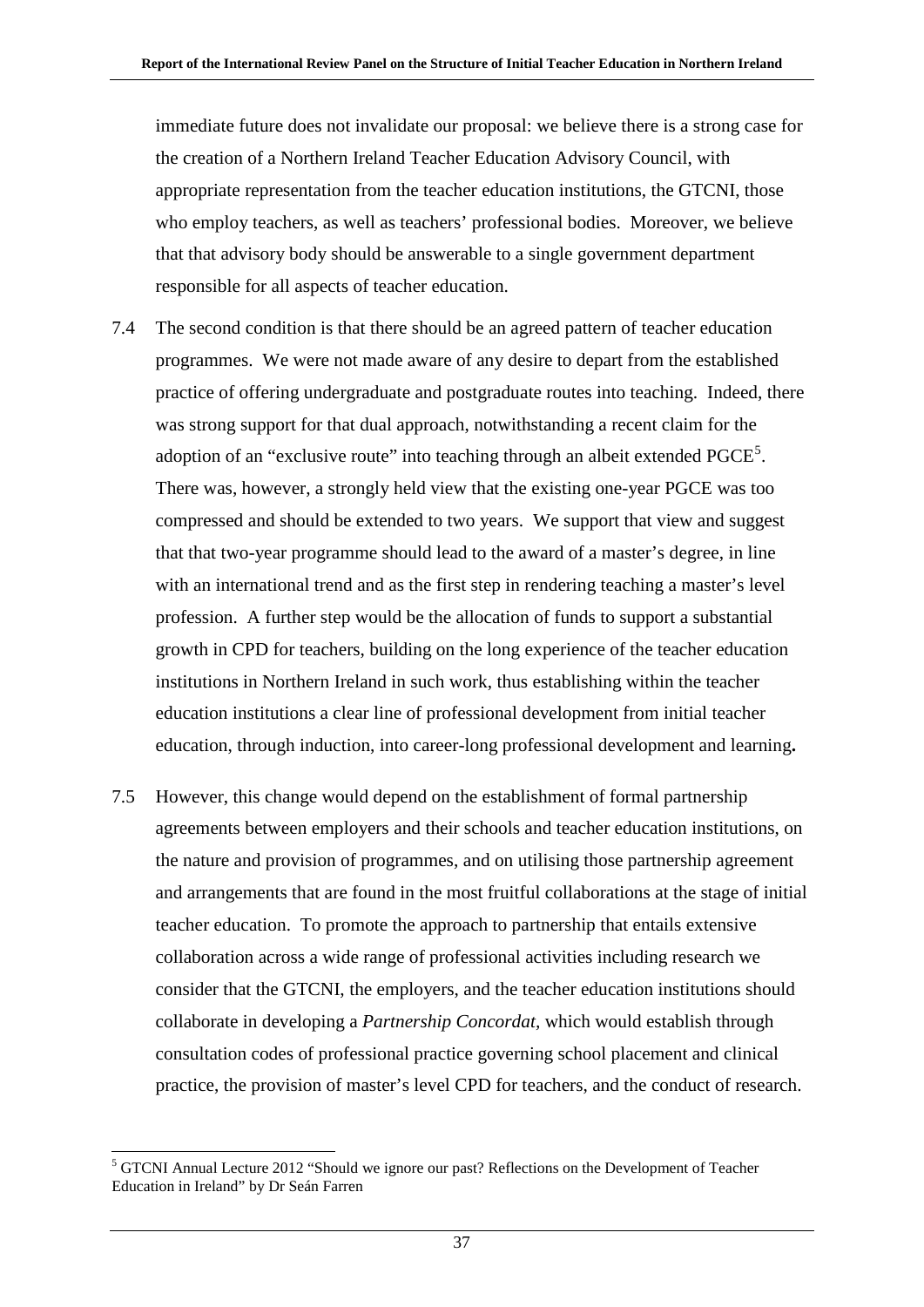- 7.6 In discussing the pattern of teacher education provision in the years ahead we must emphasise that, while the pattern of provision is important, so also is the intellectual underpinning of that provision. In our view, teacher education in Northern Ireland needs to be strengthened academically and cognitively. Provision has not yet been sufficiently infused with the intellectual power which university involvement in teacher education makes possible. That intellectual power derives from the universities' research activities. Like any other field of human endeavour, teaching requires a continuing pursuit of fresh ways of conceptualising, innovative approaches to professional action, and more sophisticated appraisals of how human learning is to be facilitated. All of those involved in teacher education in Northern Ireland must therefore make more determined efforts to bring to the education of teachers and their continuing professional development the fruits of research and other scholarly activity. Without recourse to the findings of such activity teacher education will stagnate and the quality of the education provided by the schools will slip into steady decline, with irreparable damage to the life chances of young people, the country's economic standing and its social wellbeing**.**
- 7.7 That intellectual renaissance must begin at the stage of initial teacher education, where among the manifold skills and understandings that beginning teachers acquire is the capacity to draw on research findings to inform their classroom work and to adopt the researcher's disposition to scrutinise their teaching with a view to its enrichment. It is our view that beyond initial teacher education there must be increased scope for teachers to undertake advanced study and research at master's and doctoral levels. There is strong evidence to demonstrate that engagement in such forms of master's level study confers considerable benefits: it encourages teachers to interrogate their own practices and those of others; it induces the disposition to innovate; it provides teachers with the professional wherewithal to adjudicate between alternative forms of classroom action; it sustains a professional community that is committed to improved practice; and it develops teachers' problem-solving and research skills. If there is a genuine desire to create a world-class system of teacher education in Northern Ireland then there is a need for a substantial investment in the continuing professional development of teachers through the kind of master's level and doctoral studies that enable teachers to be the key players in curriculum development, in system improvement, in research, and in the leadership of teaching and learning. In our view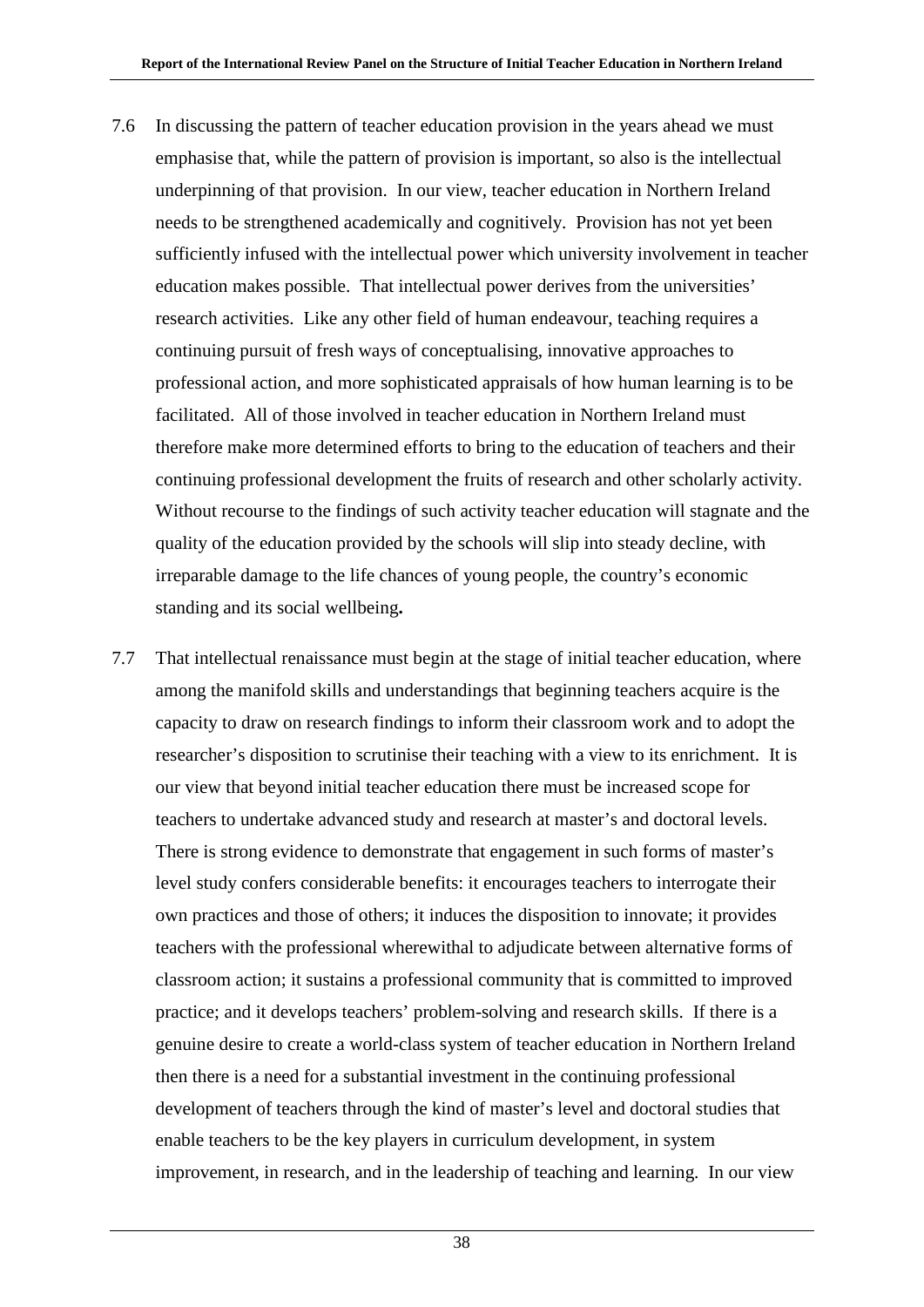the possibilities for quality enhancement of the kind we have been urging will require staff synergies in centres of excellence that will, in turn, call for reformed and strengthened patterns of institutional collaboration, which may in turn create savings that can be used to improve the service in other ways.

7.8 The intimate inter-relationship between teacher education and research has been powerfully reinforced by the recent BERA-RSA inquiry. The final report of that inquiry identifies four ways in which research can inform and enrich teachers' professional preparation and their CPD:

*First, the content of teacher education programmes may be informed by research-based knowledge and scholarship emanating from a range of academic disciplines and epistemological traditions. Secondly, research can be used to inform the design and structure of teacher education programmes. Third, teachers and teacher educators can be equipped to engage with and be discerning consumers of research. Fourth, teachers and teacher educators may be equipped to conduct their own research, individually and collectively, to investigate the impact of particular interventions or to explore the positive and negative effects of educational practice.*

- 7.9 In elaboration of that thesis, the report distinguishes between engagement *with* and engagement *in* research. In the first of these, teachers draw on research findings to find the best evidence available on how pupils' learning can be supported and assessed to inform their classroom decision-making. In the second, teachers adopt the researcher's disposition to systematic enquiry and are encouraged to research their own practice, to test the effectiveness of particular teaching strategies, and to establish the evidence that will provide the basis for improved practice.
- 7.10 The cultivation of what the report calls "research literacy" and the sustaining of school cultures that are "research-rich" strongly reinforce the idea of the teacher as researcher and the teaching profession as a researching profession, one in which teachers are not simply the focus of research by others but are themselves generators of research findings which can shape the debate on teaching and learning as well as influence the practical conduct of schooling. What is more, the report maintains that the most effective teaching, the teaching that has the most pronounced impact on pupils' learning, is the teaching that is informed by evidence and which sustains the systematic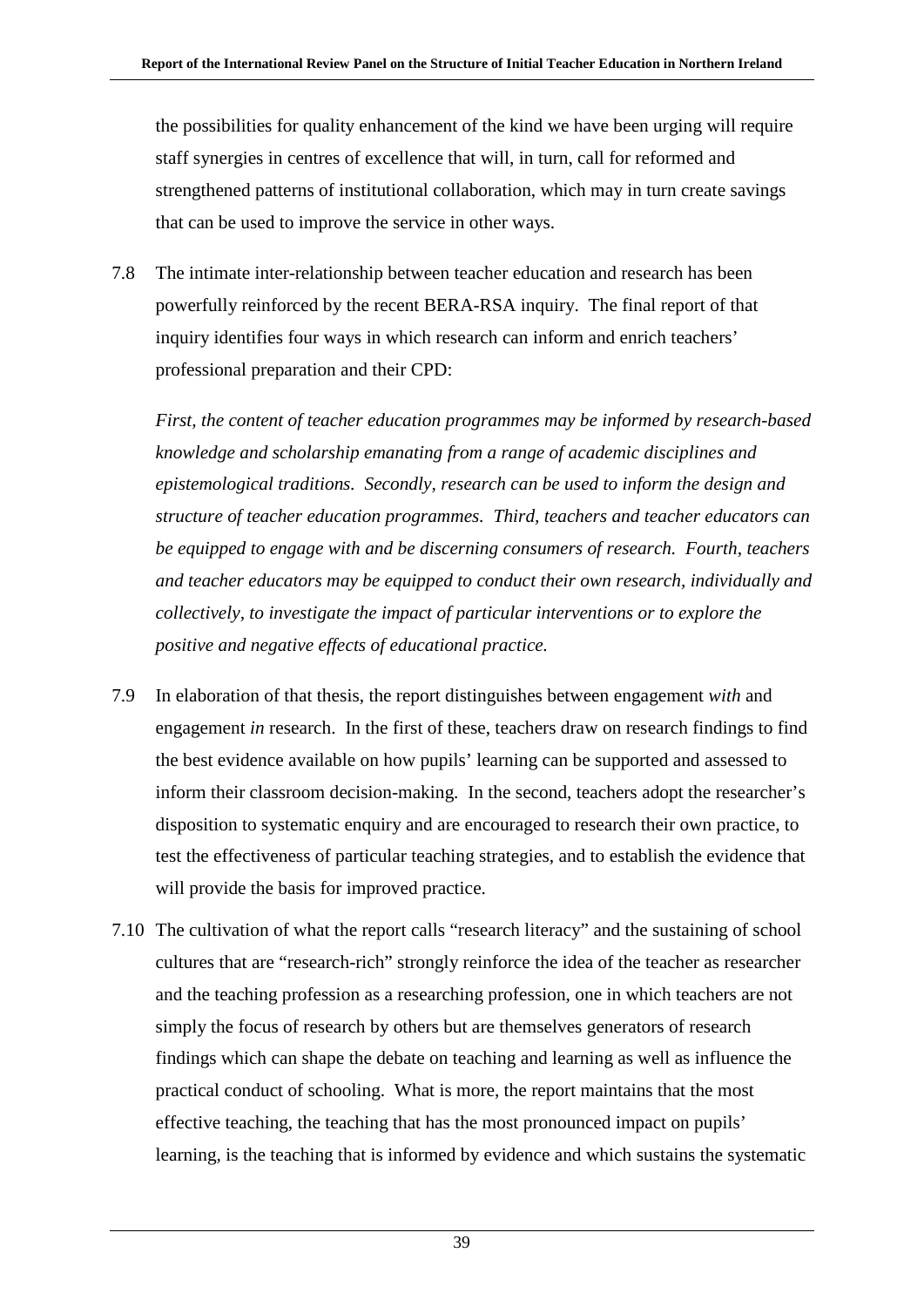analysis of and reflection on professional practice. Viewed in this way, research provides the warrant for professional action, as well as the stimulus to improved performance. Far from being remote and divorced from the practical realities of the classroom, or an optional extra for the busy practitioner, research is deeply integral to the professional life of the teacher and therefore of teacher education.

- 7.11 The BERA-RSA report makes recommendations for each of the four jurisdictions in the UK. For Northern Ireland the report recommends, firstly, the establishment of CPD as an "entitlement to career-long professional learning for all teachers", a principle we have fully endorsed at paragraph 7.4 above; secondly, the creation of mechanisms that support partnership working between schools on CPD and research engagement by teachers, which is broadly similar to the Partnership Concordat we have proposed at paragraph 7.5 above; thirdly, the building of research capacity in the university colleges and faculties of education so that research-informed approaches are embedded in teacher education and CPD; fourthly, the revision of the Teacher Competency Framework to support schools in promoting "research informed reflective practice"; and, finally, the modification of the inspection framework to enable the inspection process to encourage the development of "research-rich school and college cultures". The review panel warmly supports all of these recommendations and sees them all as contributing to the strengthening of the educational research culture in Northern Ireland, and through that the enhancement of the quality of teaching and of teacher education in Northern Ireland.
- 7.12 The third condition is the introduction of a more rational and dependable system of workforce planning in teacher education. Currently, notwithstanding the well-tried Teacher Demand Model, there are developments that are extremely difficult to reconcile. Thus, while numbers have been significantly reduced in recent years in the teacher education institutions, a substantial number of teachers are recruited who have received their professional education elsewhere. A further disturbing feature is that there is a substantial pool of unemployed teachers, thus creating serious difficulties for recent graduates to find employment. Taken together, these factors inhibit the rational planning of provision and make estimates of the projected size of the teacher education sector extremely hazardous, if not impossible, and perversely making teaching a less attractive choice for able graduates and school leavers. A way must speedily be found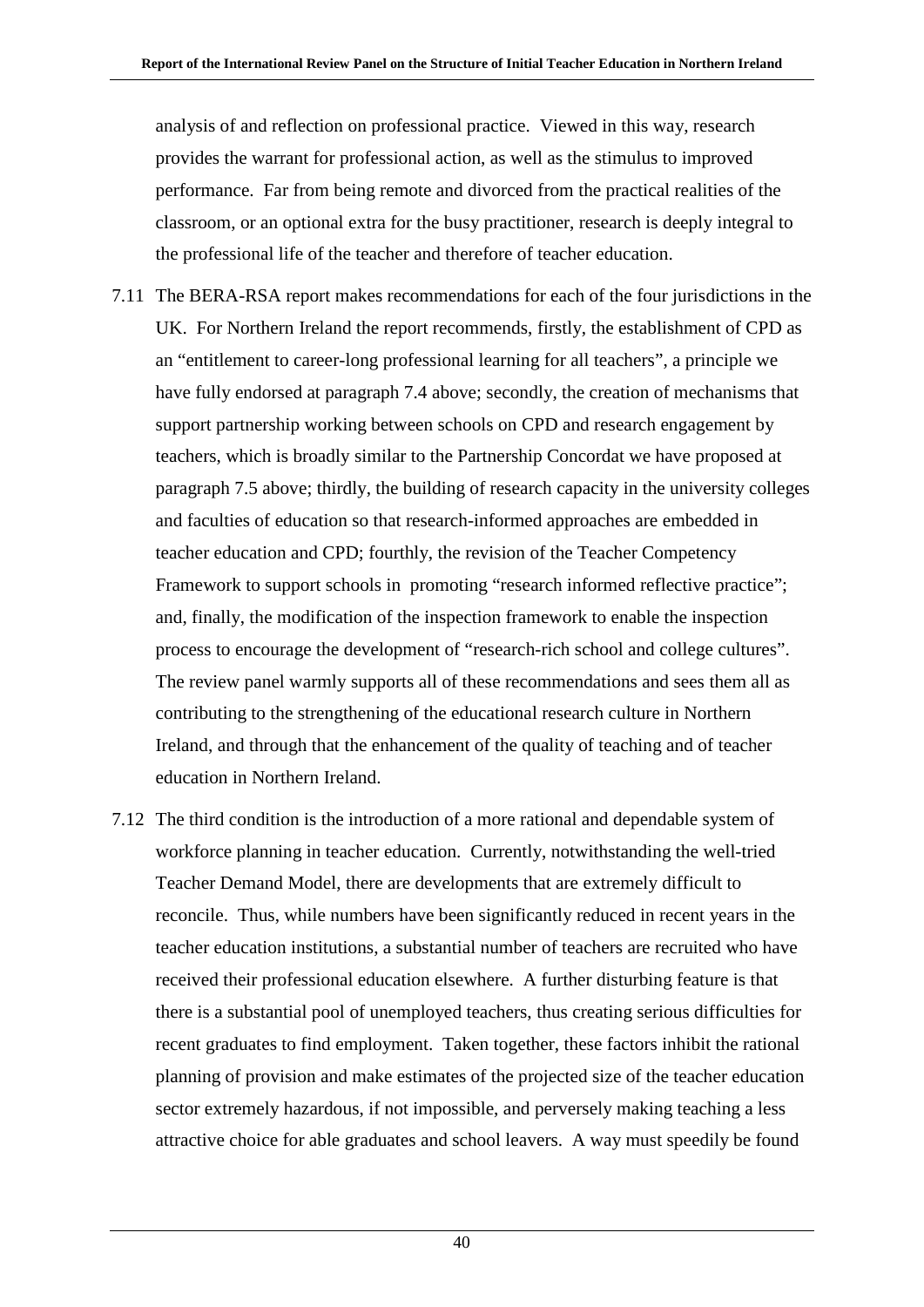to provide institutions with information about the size of the intake and its distribution over a longer planning cycle than the current arrangements allow.

- 7.13 The final condition concerns the effective use of resources. It is axiomatic that there will be more demands on the public purse than can easily be accommodated, and every area of public provision can expect to be placed under pressure to deploy what resources it attracts to best effect so that the taxpayer can be reassured that funds are being disbursed and utilized responsibly and in a way that secures value for money. The education service and the teacher education service cannot be immune from these pressures. The greatest care must therefore be taken to allocate resources within the service responsibly, to eliminate unnecessary duplication of provision, and to avoid what can amount to a misuse of public funds. One of the major costs in any public service is staffing. No public service can evade the responsibility to deploy staff in a way that avoids duplication and patterns of deployment that are extremely hard to justify on efficiency grounds.
- 7.14 The endorsement of the principles we have articulated would help to create the optimal environment for an effective system of teacher education. The question then to be addressed concerns the most appropriate infrastructure for teacher education: which institutional arrangements will be most effective in creating the vibrant and powerful system of teacher education that Northern Ireland needs? It has to be acknowledged that no single infrastructural arrangement follows ineluctably from our principles and conditions: there are various possible forms of an appropriate infrastructure for teacher education. These options are considered in section 8 below.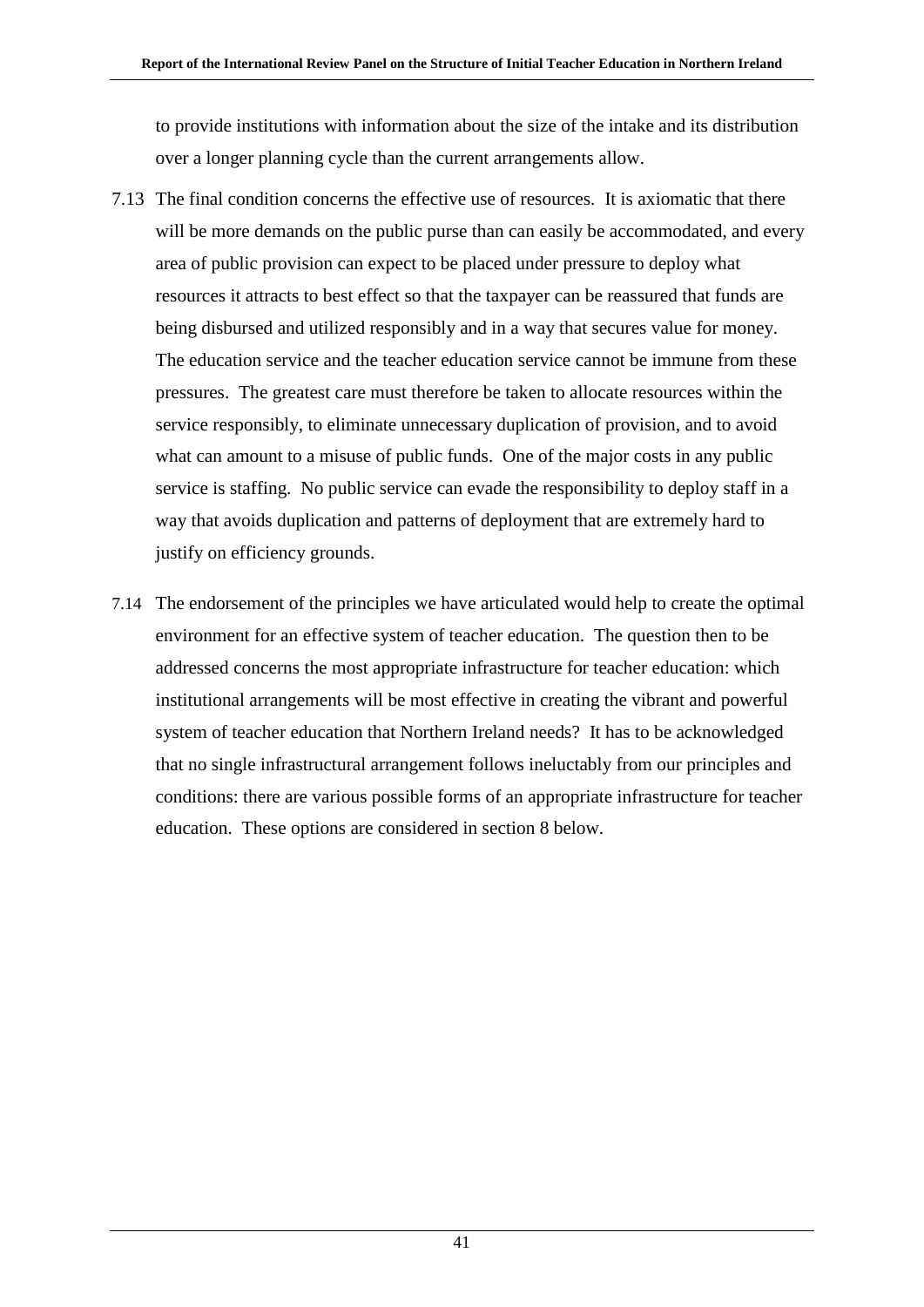# **8 OPTIONS**

- 8.1 There have been three previous independent reviews of teacher education provision in Northern Ireland in recent years: the Chilver review of 1980, the Taylor/Usher review of 2004 and the Osler review of 2005. Each of these reviews sought to address the most appropriate way in which the teacher education system could meet the diverse needs of Northern Ireland schools and society. The recommendations of these earlier reviews are summarised in Annex III. This Panel has taken the insights of these significant previous studies into account but has also recognised the changing context of provision in Northern Ireland and the need therefore for any new changes in the infrastructure of teacher education to reflect the current characteristics and ambitions of that population.
- 8.2 Given the explicit policy commitment of the Northern Ireland Executive to working towards increased mutual understanding and social integration, as evidenced by the *Programme for Government 2011-15* and the *Together: Building a United Community*  strategy, we believe there is great value in increased collaboration in teacher education, a value that is further reinforced by the relatively modest numbers involved and the small geographical area covered.
- 8.3 In accordance with our remit, we have reviewed the literature on teacher education and international best practice to identify the features of a world-class system of teacher education. We have assessed current provision in Northern Ireland and shown where, notwithstanding its many strengths, provision in Northern Ireland needs to be developed if it is to rival the world's best and if it is to address the challenges it faces. We have set out the principles which should govern the enhancement of the quality of teacher education in Northern Ireland, and the conditions that must be met if that enhancement is to be secured. We turn now to consider the most appropriate infrastructure that will support the enhancement of the provision we judge to be required. However, before considering the options for the infrastructure of teacher education and the criteria against which they should be assessed, we must highlight those features of the Northern Ireland context that we believe need to be taken into account.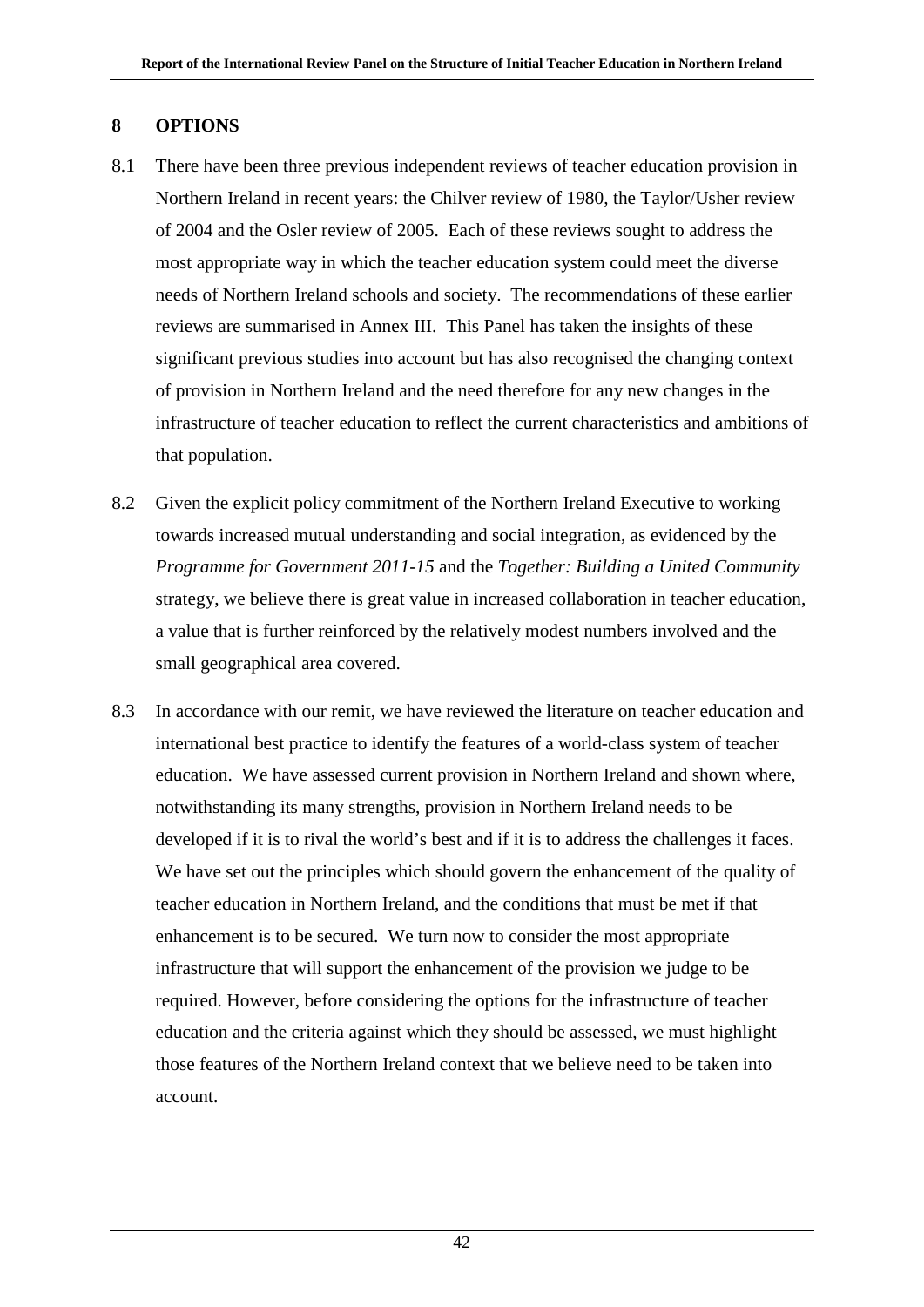- 8.4 Firstly, it is necessary to sustain those aspects of teacher education in Northern Ireland that are acknowledged to be of high quality. The need now is to build on these strengths and to accelerate those developments that will make a decisive impact on provision.
- 8.5 Secondly, it is vital, as our terms of reference required, to take account of the need to secure efficiencies in the teacher education system. The more wisely and prudently resources are deployed the more likely it is that savings will be secured that can be used to generate improvements in the quality of provision, such as the provision of increased funding for research and investment in teachers' CPD. These and other potential future investments, which would result from greater efficiency, would provide the institutions involved in the provision of teacher education in Northern Ireland with a real opportunity to influence its future development and incentives to grasp this opportunity to make significant progress towards international best practice.
- 8.6 In that connection, it is essential to take account of the potential impact on the financial sustainability of the institutions concerned. Experience elsewhere, as well as in Northern Ireland itself, suggests that it is possible to ensure financial sustainability in different ways and without continuing to provide funding for initial teacher training places that are not needed. Indeed, it has been found elsewhere that a decision to sustain the future financial viability of institutions through encouraging them to diversify their provision has a number of advantages, since it can lead to new models of course provision and act as a new stimulus to greater collaboration. In the case of Northern Ireland, for example, this diversification could take the form of jointly offered undergraduate degrees between the Universities and the University Colleges, drawing on their different expertise. Through greater collaboration there is also the possibility of building on the pedagogical expertise of the University Colleges as a resource for the benefit of the higher educator sector in Northern Ireland as a whole.
- 8.7 Thirdly, we recognise the importance of the historic context of Northern Ireland society and its continuing diversity. In addition to the pursuit of greater quality and efficiency we have therefore taken into account the need to respect the role of the different faith traditions in teacher education as well as the widespread desire for greater sharing across the sector as a contribution to the building of a more cohesive society.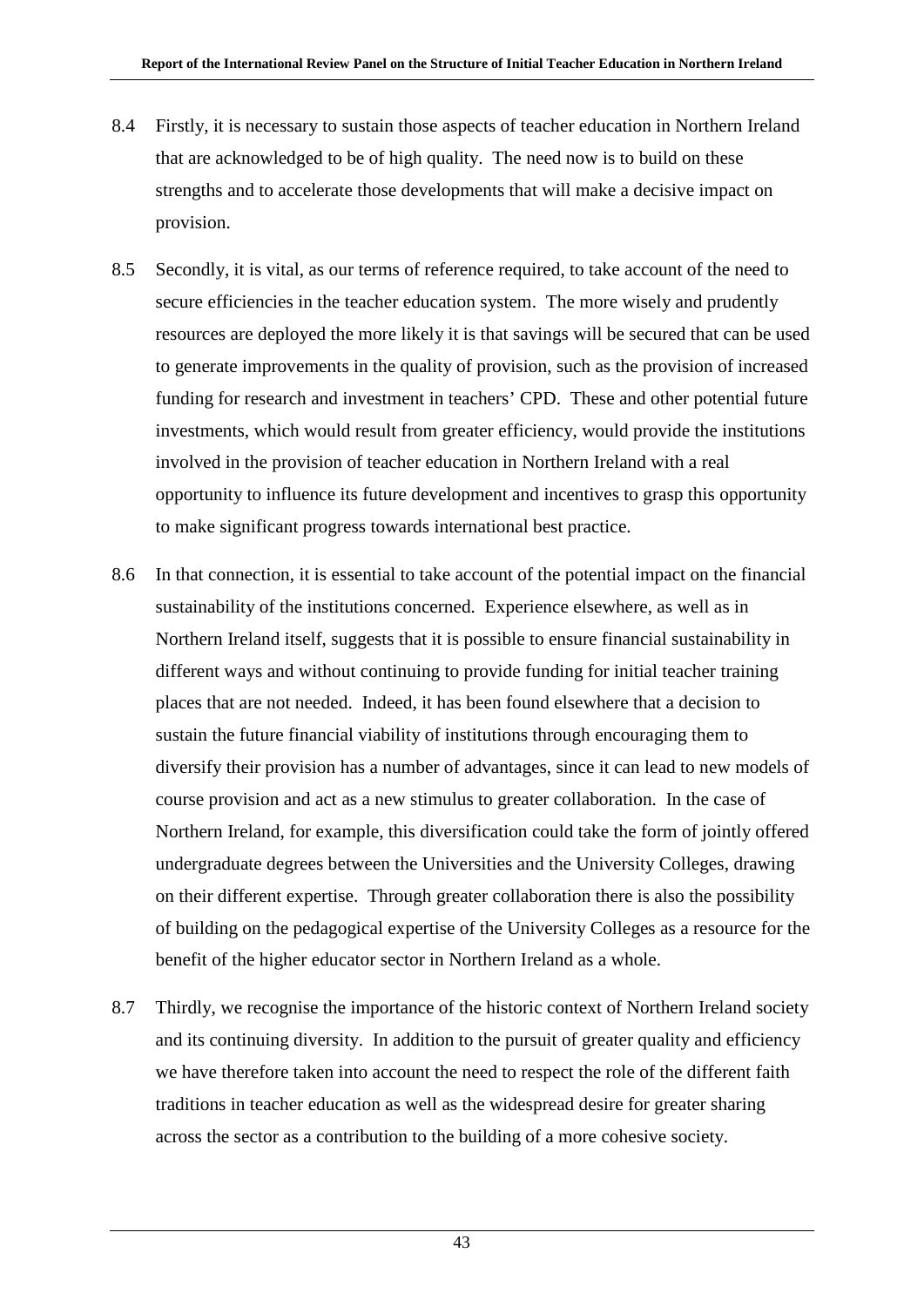- 8.8 Finally, it was necessary to consider the position of the OU. As has been noted, that university has decided to withdraw from initial teacher education but will continue to contribute to the provision of CPD for teachers. The OU offers such distinctive provision that we judged it inappropriate to include it in our analysis of the infrastructural options for teacher education. Whatever infrastructure is decided upon, there will always be the need for an agency like the OU which defies the customary constraints of time and place to create learning opportunities for many, including teachers, who find conventional patterns of course participation incompatible with their life style or pattern of work.
- 8.9 While the options we propose differ in character they all share certain common features. These are:
	- each institution should ensure that every teacher education course should include a programme of shared education;
	- each centre of teacher education should become a major centre for CPD, for educational research, for curriculum development, and school improvement, and related professional activities, developed in close association with partner schools and employers;
	- both concurrent and consecutive programmes should be maintained;
	- the PGCE should extend to two years and should issue in a master's degree in teaching;
	- there should be a substantial investment in CPD for teachers leading to master's level awards endorsed by the GTCNI;
	- a Northern Ireland Teacher Education Advisory Council should be established;
	- a Partnership Concordat should be established, under the leadership of the GTCNI, to oversee partnership between universities, schools, and employers, across the whole range of professional activities, including research; and
	- all undergraduate recruits to initial teacher education in Northern Ireland should apply through the UCAS system although this requirement would not preclude the use of appropriate additional selection procedures.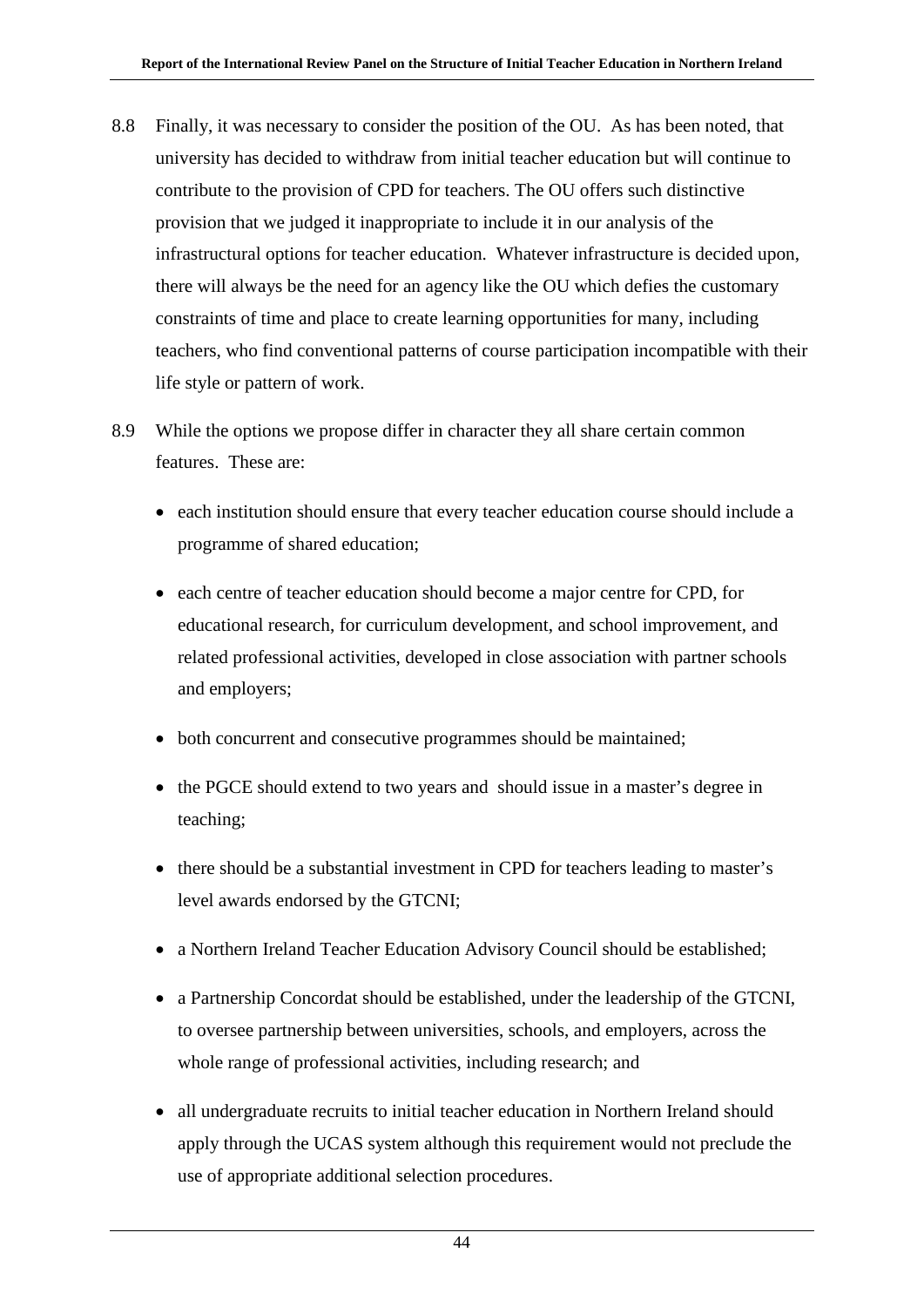- 8.10 The criteria used for the analysis of the advantages and disadvantages as we see them of each of the options identified are drawn from the characteristics of a world-class system of teacher education discussed in Section 3. These are:
	- teacher education should attract the best and most suitable candidates;
	- teacher education should be based on academically-competitive degrees, be practice-focused and built on research;
	- teacher education should develop strong links between theory and practice;
	- teacher education should have close links with the continuing professional development of teachers in schools;
	- teacher education should provide for research-based training;
	- teacher education should involve a richer and deeper partnership with a smaller number of outstanding schools; and
	- all these principles should be underpinned by an understanding of evidence about how student teachers learn to teach.
- 8.11 When applied to the unique Northern Ireland context, these general principles translate into the need for any future teacher training strategy to emphasise:
	- sustaining and improving the existing high quality of initial teacher training provision;
	- maximising efficiency in terms of the overall numbers of students being trained, their subject specialisms, and in the provision of master's and other in-service courses;
	- co-locating provision where this drives quality and efficiency but does not reduce access or the opportunity for widening participation; and
	- respecting different faith traditions and the consequent need for a pluralist approach whilst providing for individuals and institutions to work together to create greater social cohesion.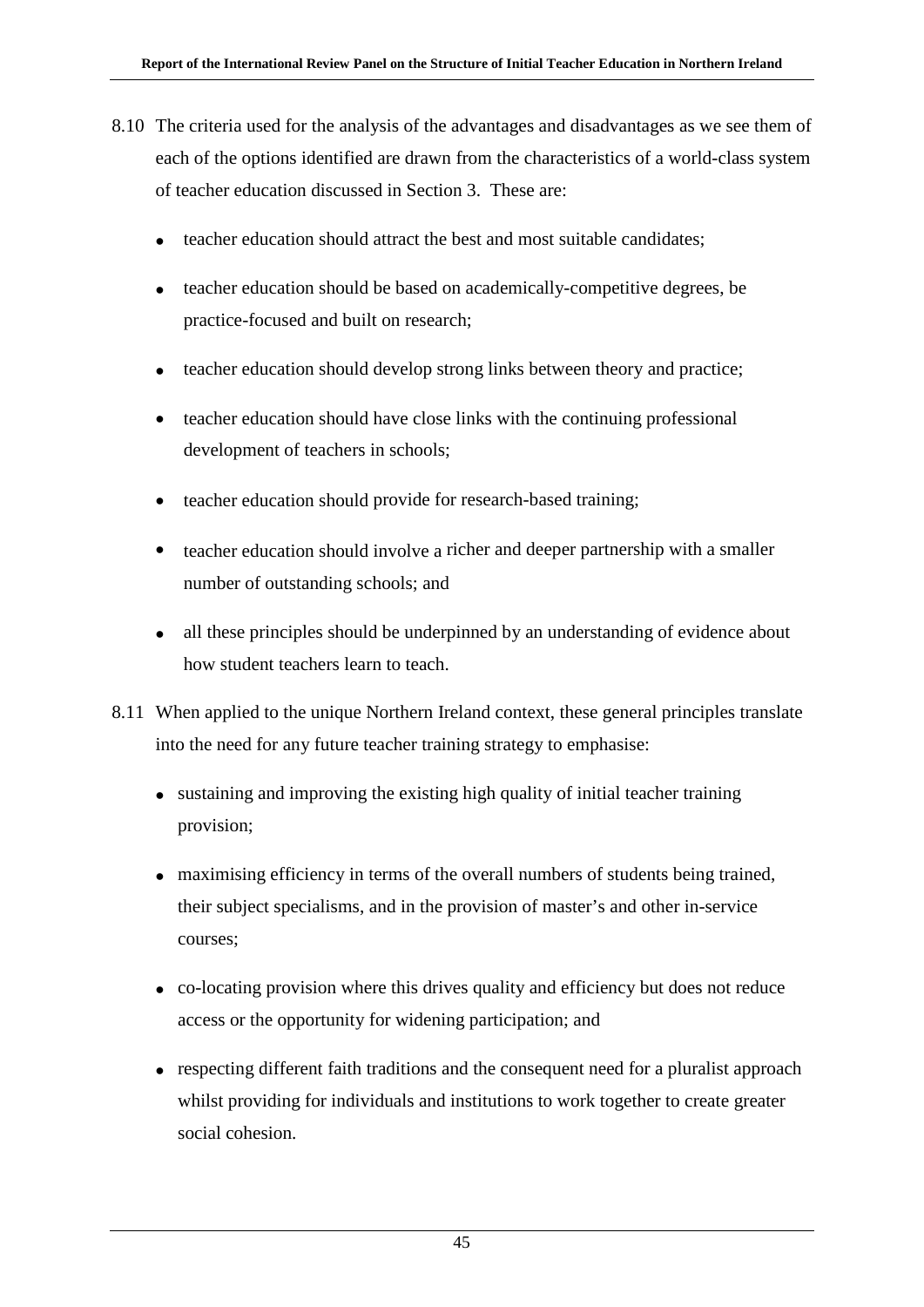- 8.12 We have summarised these features in terms of four key criteria: quality, efficiency, continued support for the existing diversity of provision, and with regard to each option's potential ease of implementation.
- 8.13 We define the *quality* criterion in terms of the characteristics of international trends: attracting high calibre candidates; qualified teacher status being associated with competitive academic degrees; a clear role for research as an integral part of teacher education; close links with a small number of training school partners; and strong links between initial and continuing professional development.
- 8.14 We define the *efficiency* criterion in terms of maximising the use of government funding made available for teacher education, development and associated research activity. Included under this heading therefore is the efficient use of staff, both academic and support, across the various institutions; avoiding duplication of provision; and the optimum use of infrastructure, especially buildings.
- 8.15 We define the *diversity* criterion in terms of the extent to which a particular option reflects both the traditions and aspirations of the people of Northern Ireland as a whole and the faith traditions that play an important role in current initial teacher education provision. It is closely associated with the emphasis in our terms of reference on seeking to move towards "a more shared or integrated system" and the requirement to build on the vision put forward in the responses of the various stakeholders outlining their vision of the "structures necessary to create a world-class system of initial teacher education in Northern Ireland which also enhances and improves sharing and integration within the sector".
- 8.16 We define the *practicability* criterion in terms of the perceived ease of implementation of any particular option. We see practicability as being likely to depend on the particular mix of the other three criteria represented by any particular option combined with the relative complexity of the organisational, political and financial processes that would be involved in implementing that option.
- 8.17 Each of the options for reconfiguring the infrastructure of initial teacher education in Northern Ireland identified below is thus evaluated with reference to four clear criteria.
- 8.18 There is a view that the status quo must always be an option, on the assumption that the current situation may not be perfect but any change could imperil a set of arrangements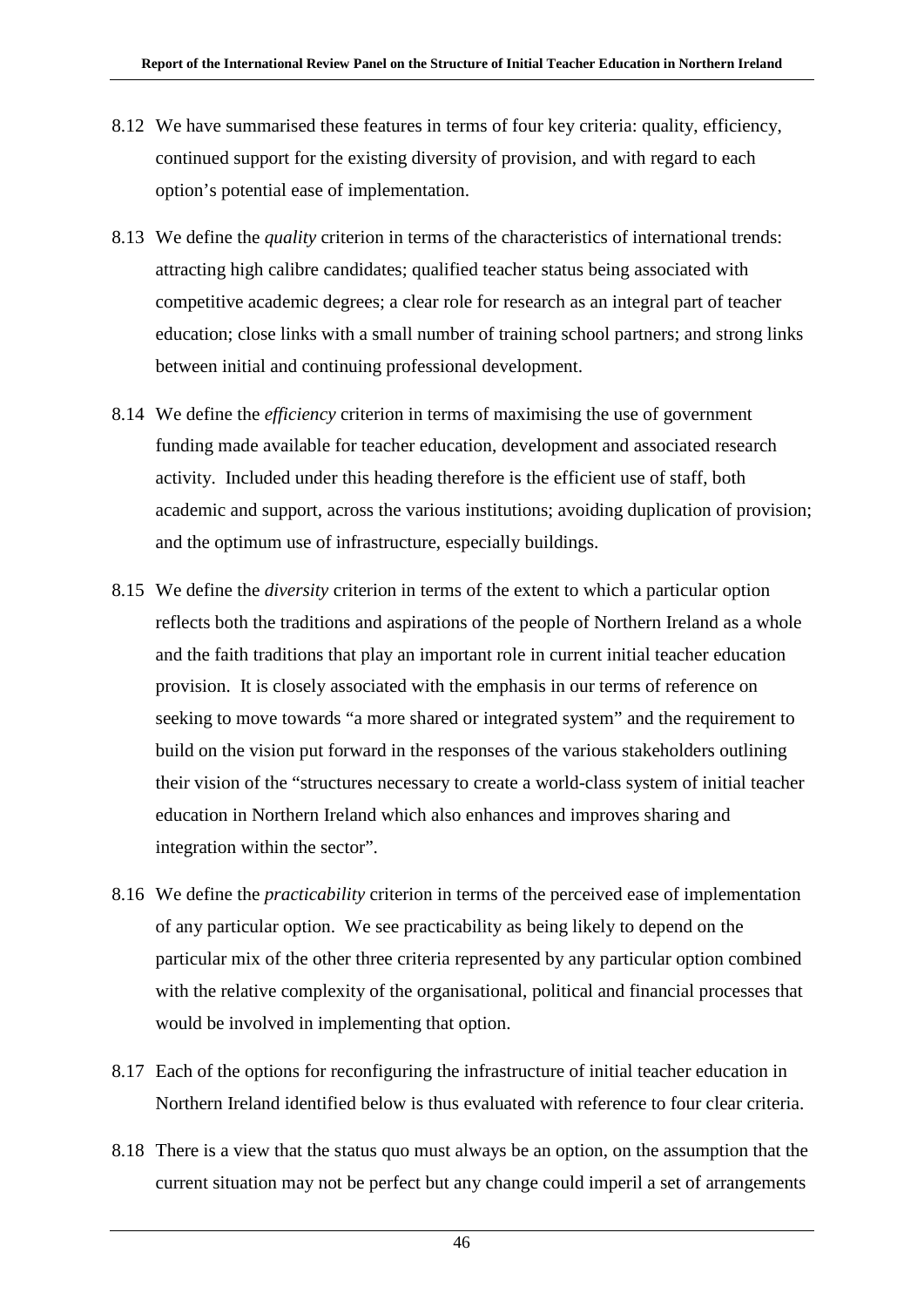that are broadly satisfactory. We do not accept that view since we believe that any public service should be committed to the search for continuous improvement. Moreover, although the status quo in teacher education provision in Northern Ireland has a number of strengths, it also has a number of weaknesses in relation to contemporary world-class provision which we enumerated in section 4 and also with regard to the efficient use of public money. We believe that the existing infrastructure of teacher education in Northern Ireland is currently too fragmented to deliver the changes that are necessary. For this reason, we have not included below a "no change" or status quo option. As the maximum gains in terms of quality and efficiency of changes proposed in paragraph 8.9 above could not be achieved within the status quo, their introduction should be conditional on structured commitment by the teacher education institutions to one of the four options, or a combination of them, as set out in the rest of this section.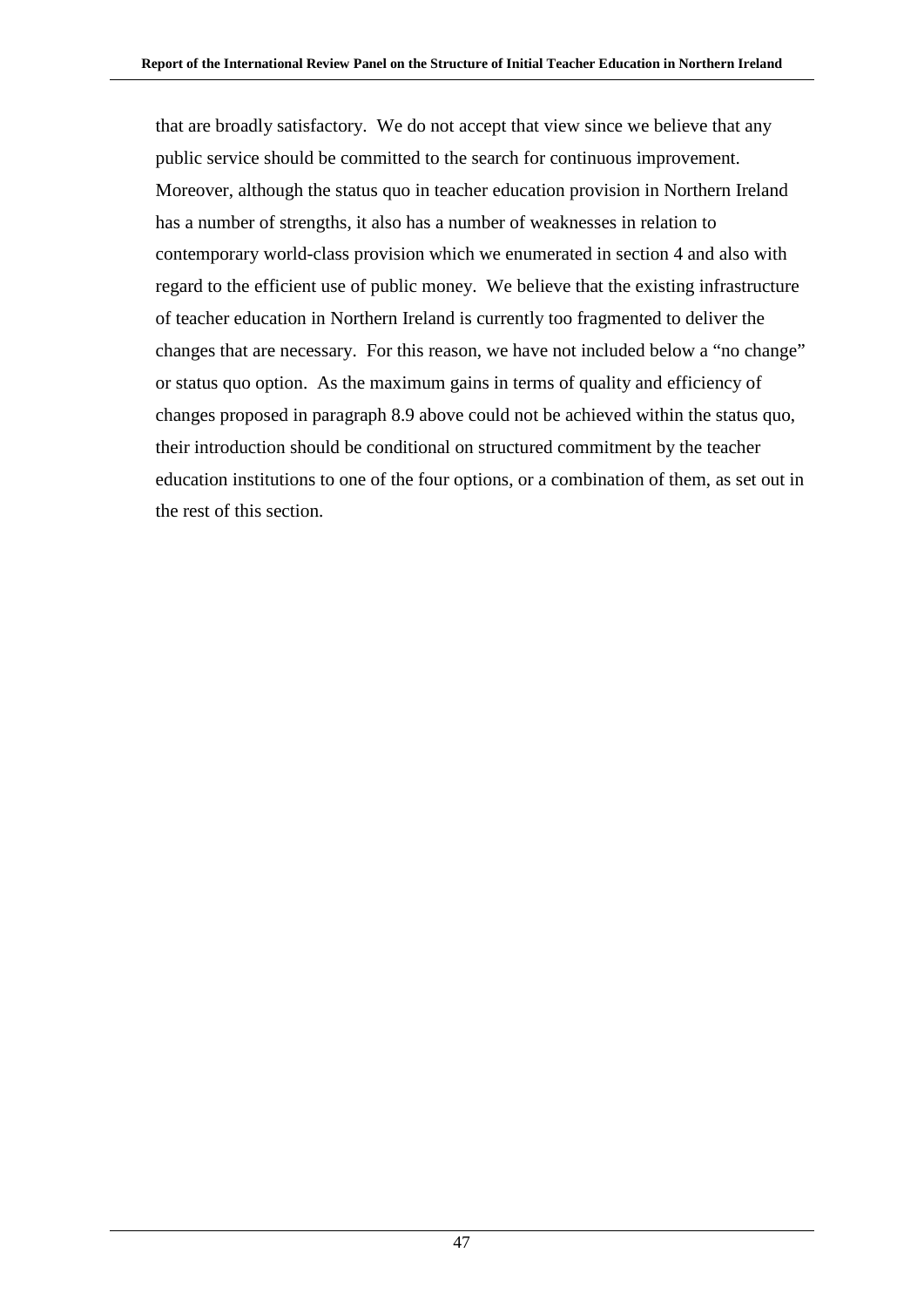### **Option A: A collaborative partnership**

- 8.19 This option builds on the strength of existing initial teacher education provision in Northern Ireland. Under this option, initial teacher education would continue to be provided by all four current providers in Belfast and the North-West. Both St Mary's and Stranmillis would continue to exist as autonomous colleges but in an enhanced partnership<sup>[6](#page-54-0)</sup>. It would be a condition of the funding grant to all three institutions, QUB, Stranmillis and St. Mary's, that they would be required to work more closely together, with QUB actively exercising its role as the validating university in the collaborative delivery of a comprehensive programme of initial teacher education, induction and inservice training.
- 8.20 We would encourage greater collaboration between the two University Colleges and their university partner in line with the provisions of the existing formal agreement between them, which calls for the establishment of a Joint University Group at senior level to oversee the strategic, policy and other issues associated with the relationship between the University Colleges and the University. This Group would actively promote understanding, cooperation and collaboration between the three bodies and would act as an arbitration panel if necessary.
- 8.21 The Colleges would also be required by their funding arrangements to commit to an element of shared education and to providing all students with the experience of working in schools of different denominations. They would also be required to engage in greater collaboration in the provision of joint programmes and to make progress on the development of research.
- 8.22 Under this option, it would be necessary for the University Colleges to build long-term financial sustainability within a context of limited initial teacher education numbers by developing further as centres of excellence in professional induction and in all aspects of in-service teacher education as well as by developing funding streams for applied educational research<sup>[7](#page-54-1)</sup>. Funding arrangements would encourage inter-institutional collaboration in the design and delivery of teacher education programmes, especially at master's level, in order to reduce the current duplication of provision and to improve quality through increased collaboration by staff and research-informed teaching. It

<span id="page-54-0"></span><sup>6</sup> Annex 4, case-study 1 provides an illustration of this kind of model.

<span id="page-54-1"></span><sup>7</sup> As envisaged in the 2005 Osler Report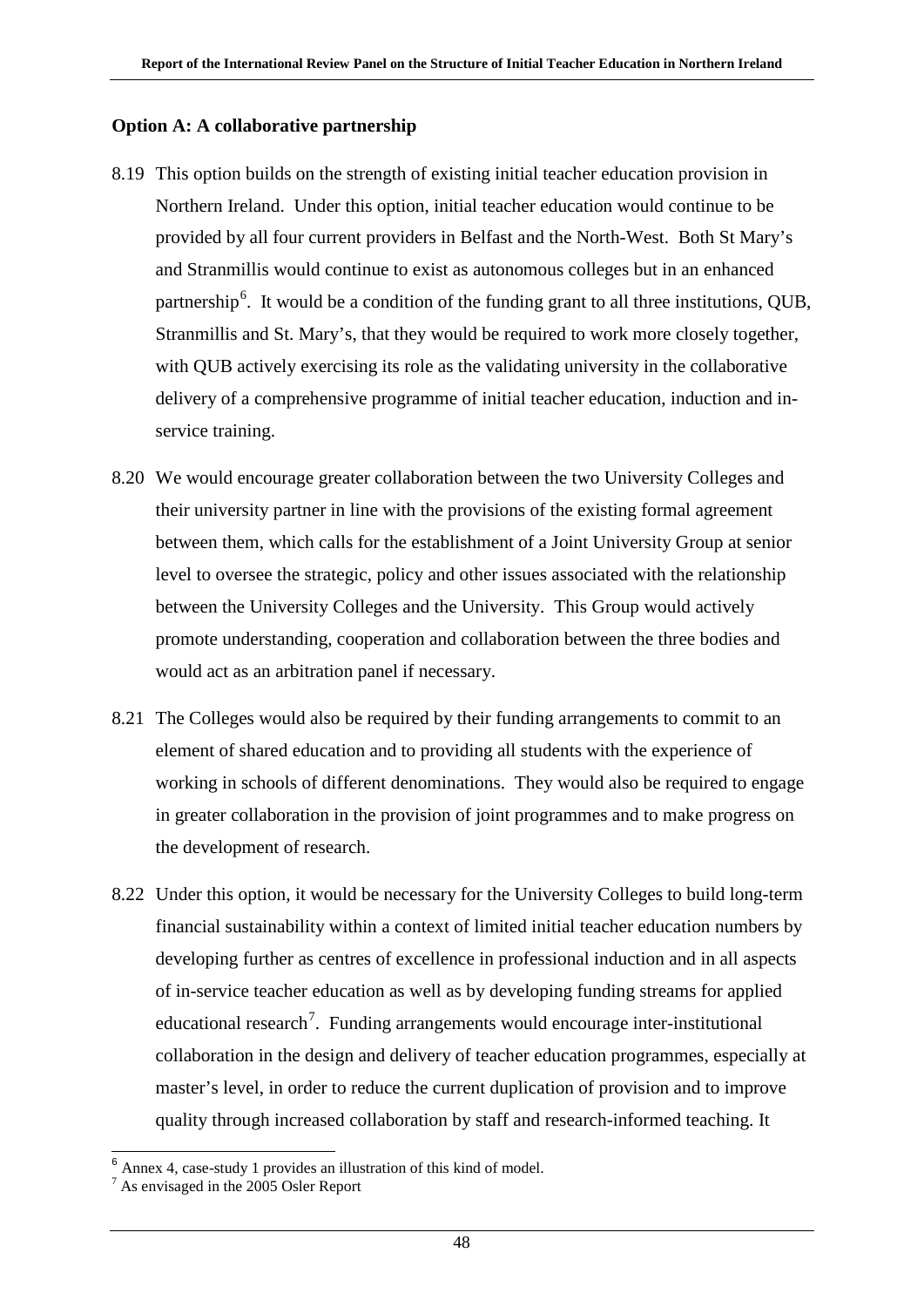would also be possible for the institutions to collaborate on the provision of new education-related undergraduate degrees.

8.23 Under this option, the UU would concentrate its provision in the North-West, including the development of its role in the provision of CPD as proposed in its submission to the Panel. However, the option assumes that, even if the UU is some distance from Belfast, it would nevertheless participate in inter-institutional discussions about the rationalisation of course offerings and options at the stage of initial teacher education, the coordination of master's degree pathways, and the development of a strategy for educational research in Northern Ireland. Such joint planning on a sector-wide basis will go some way to removing duplication of provision and help to create those groupings of academic and professional expertise upon which a strong system of teacher education depends.

#### Assessment

8.24 This option scores relatively highly on the diversity criterion since it would enable the Colleges to protect their distinctive ethos. It also scores highly on the practicability criterion since it would be relatively simple and quick to implement. However, it would offer relatively little progress towards the criterion of greater efficiency since under this option the two University Colleges would continue to need to be sustained financially through higher levels of funding as documented in the Grant Thornton Report of the first phase of this study. Nevertheless, there would be some progress in this respect derived from a stronger partnership between the Belfast institutions in CPD activities, some rationalisation of existing master's level provision, and further collaborative diversification of courses. However, this option does not score as highly as others on its potential for progress towards the characteristics of a world-class system of teacher education.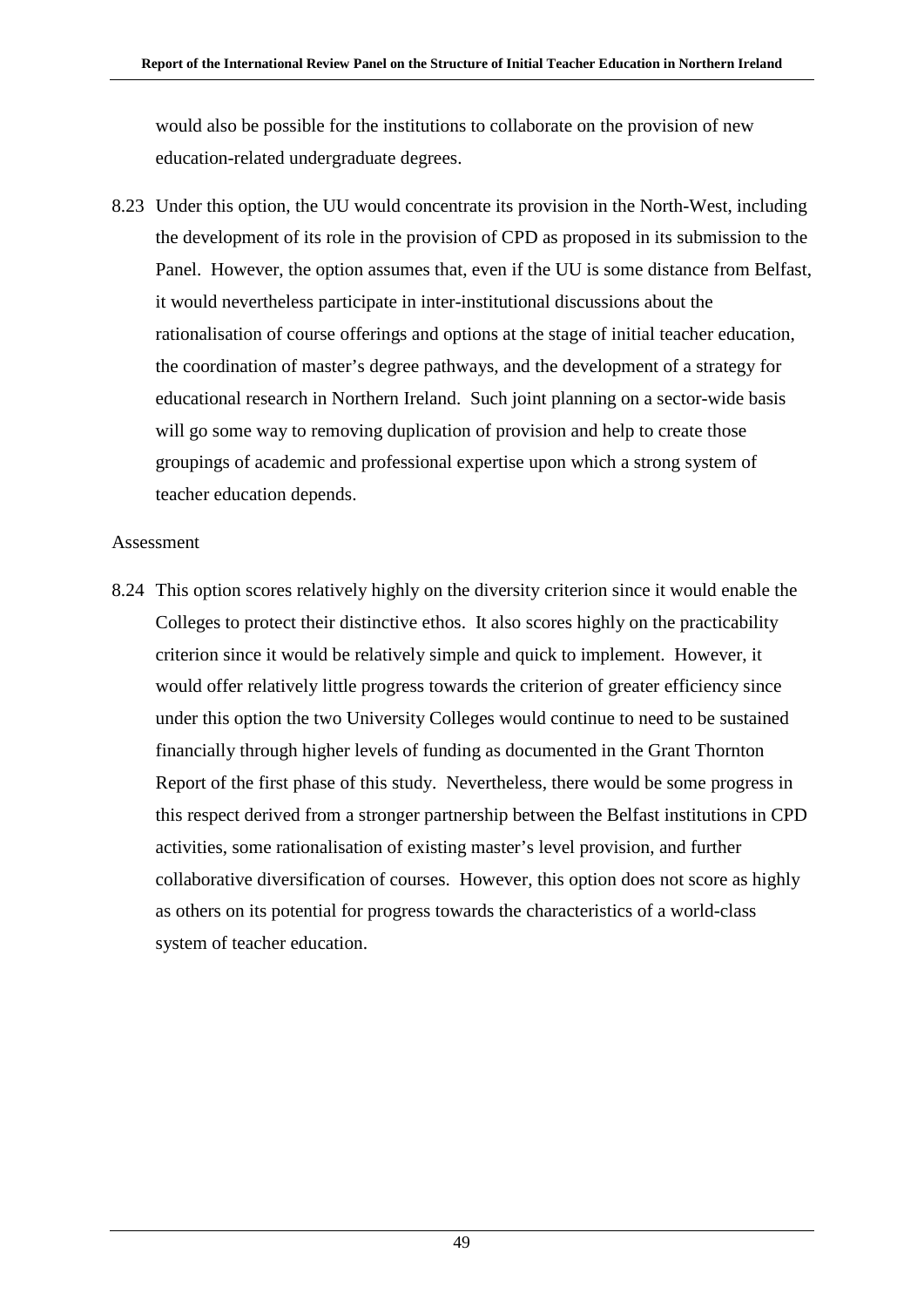### **Option B: A Two-Centre Model with a Belfast Institute of Education**

- 8.25 Option B sets out a model that includes the creation of an Institute of Education in Belfast. Elsewhere, such institutes - which can take a variety of different administrative forms - have provided an effective basis for collaboration between teacher education providers in a given locality. In Northern Ireland too, such an Institute could work in a number of ways and we present here an example of how it could be organised in this context.
- 8.26 Under this model there would be two main centres for teacher education in Northern Ireland. The first, based at the UU, would concentrate its provision in the North-West including developing its CPD role, as proposed in its submission to the Panel. The UU is geographically well-located to be a hub for the continuum of teacher education in the North-West of the province since it has evolved a process of school based loci for professional practice and has a track record of curricular development research and school leadership expertise in association with schools in its hinterland. The University is well positioned to offer initial teacher education courses, as well as CPD for teachers, both on-site and through the School's blended learning processes. The development of a Religious Education programme for teacher education students from both the main cultural traditions, with the approval of local church authorities, provides a further foundation for enhanced provision. The existing contributions of the UU to teacher education for the Further Education sector, in association with DEL, also has scope for development.
- 8.27 For the second centre, provision in Belfast would build on the existing academic relationship between QUB and the University Colleges to create a QUB Institute of Education. Within that Institute, St Mary's and Stranmillis colleges would continue to exist in their current locations, though with a somewhat changed role and constitutional status. All existing academic staff would be transferred to the Institute, which would be managed by a Board made up of equal representation from all three existing bodies, with an independent Chair. The Board would be responsible for the oversight of all academic courses offered within the Institute, as well as its budget, and have overall responsibility for the nature and quality of its programmes.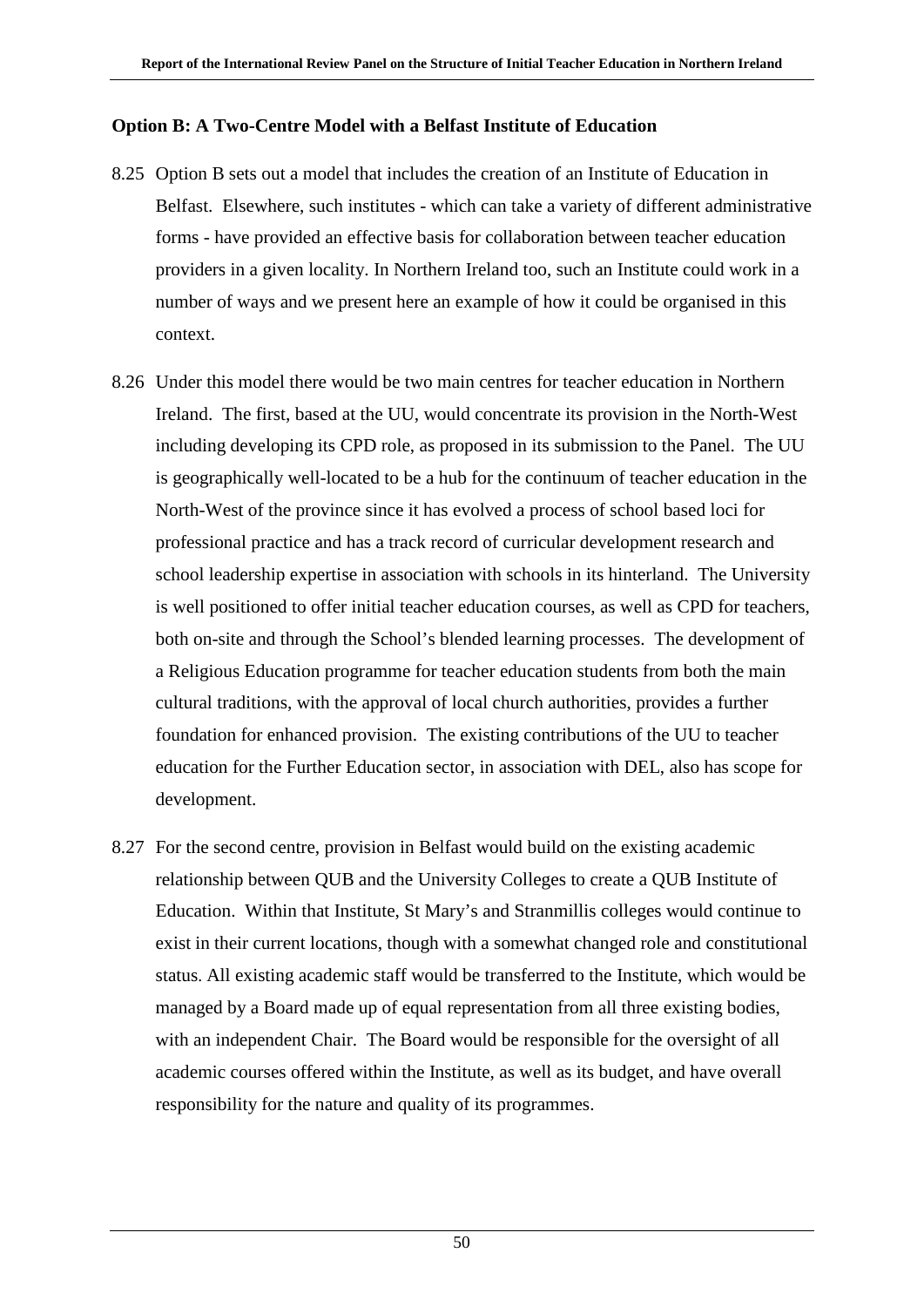- 8.28 The Institute would offer a single undergraduate BEd programme through each of its two colleges, with students again being admitted to each college via the common UCAS system. While offering a shared programme, overseen by the Institute, the two colleges would be free to develop a majority of their undergraduate teaching in ways appropriate for their particular ethos and mission. As stated in paragraph 8.9, all initial teacher education students, both undergraduate and PGCE, would take part in a common strand of teaching focusing on shared education.
- 8.29 All other teaching (master's, doctoral work, other award-bearing courses) would be undertaken under the supervision of the Institute, which would be responsible for developing a coherent and coordinated programme. Depending on their nature, some of the teaching for these courses would be offered within the two Colleges, others within the Institute itself.
- 8.30 The Institute would be responsible for facilitating and developing a common programme of research amongst its entire academic staff and for encouraging collaboration with the UU for some master's and doctoral studies. In particular, there would be the potential to build on the existing research expertise in shared education and the pioneering work of the UU in the pedagogy of controversial subjects to create a world-class centre of excellence in this field.
- 8.31 Under this model, St Mary's and Stranmillis would continue to exist but as colleges within QUB. As in other collegiate universities, each college would continue to have its own governing body, be able to employ additional (non-university) staff, receive endowments and develop work in other ways, for example, by offering a range of nonuniversity validated courses. All staff and students of the Institute would be offered membership of one of the two Colleges, with a view to contributing to and benefitting from its social, academic, religious and pastoral life. Over time, the colleges might develop a broader role within QUB as a whole.
- 8.32 Despite its foundation as an explicitly secular institution, QUB would be encouraged to explore how to establish support for a religious education dimension within the Institute's teacher education provision. This work could also take the form of a Foundation which would support faith-based activity, providing research and other forms of intellectual leadership for religiously based education in Northern Ireland. It would also oversee the denominational dimensions of the Institute's own initial teacher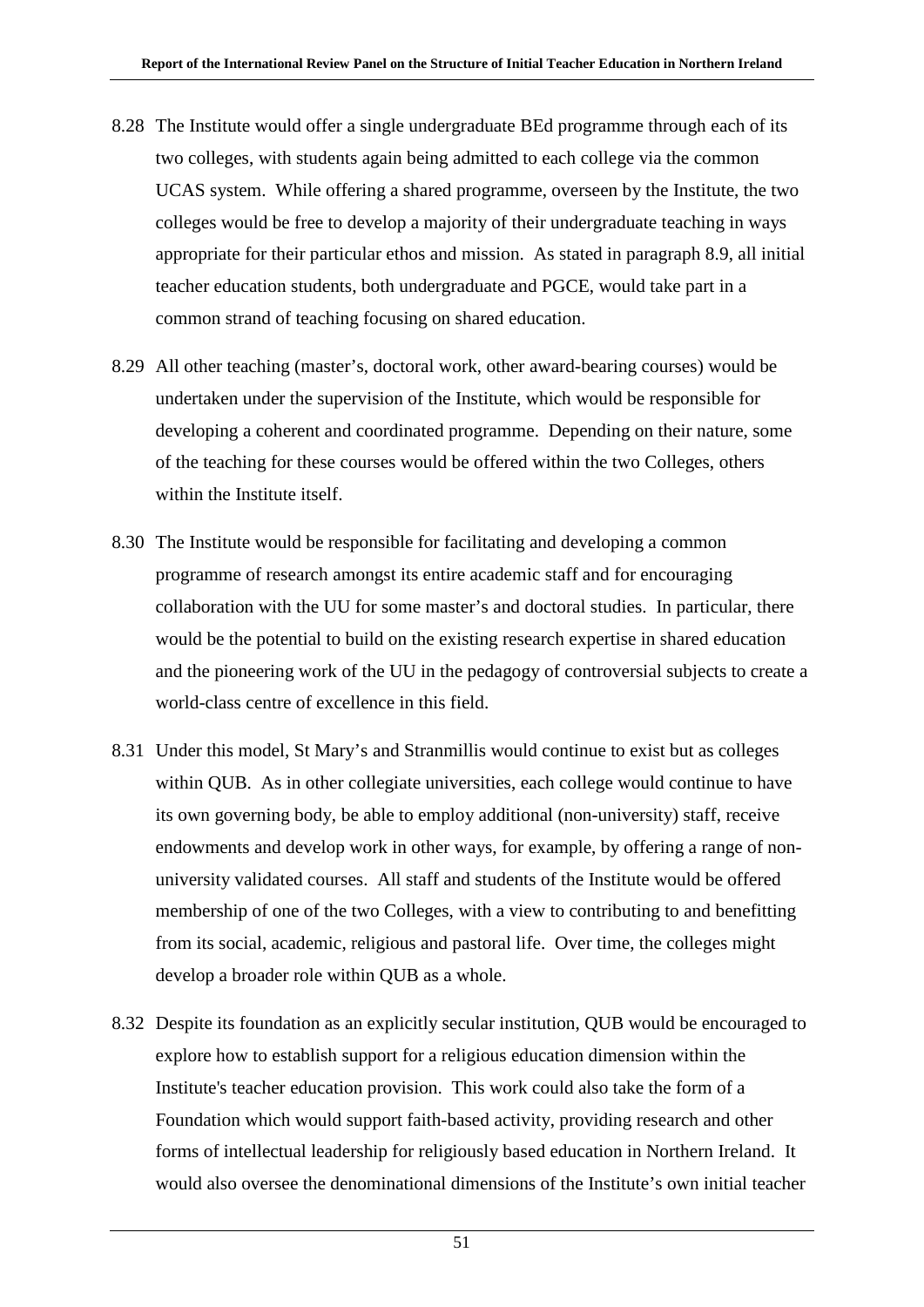education programmes. One model would be for the Foundation to report independently to QUB Senate.

8.33 Ideally, the Institute would be based in a new building on the Stranmillis site although this suggestion is not a definitive feature of this option.

#### Assessment

8.34 This two-centre option, which includes the creation of a QUB Institute of Education, would represent significant progress in relation to the quality criterion of best international practice: it would strengthen research and create a coherent framework of provision across Belfast. Option B also scores well on the diversity criterion in preserving and enhancing the ethos of the two current University Colleges. It scores better than Option A on the efficiency criterion by providing significant economies of scale and greater collaboration. It would also potentially provide renewed momentum for the re-location of the QUB teacher education provision to the Stranmillis Campus whilst allowing the St Mary's campus to continue to be used in the current way. Although this option is not as strong as Option C on the efficiency criterion, given that there would be no formal provision for collaboration with the UU, by bringing together the Belfast-based institutions it would represent a significant step forward in this respect. In terms of practicability, the existing University College partnership of St Mary's and Stranmillis with QUB would provide a good basis on which to build. Experience elsewhere would suggest that such arrangements can be both practicable and fruitful<sup>[8](#page-58-0)</sup>.

<span id="page-58-0"></span> <sup>8</sup> Annex 4 case-study 2 provides an example of this kind of arrangement elsewhere.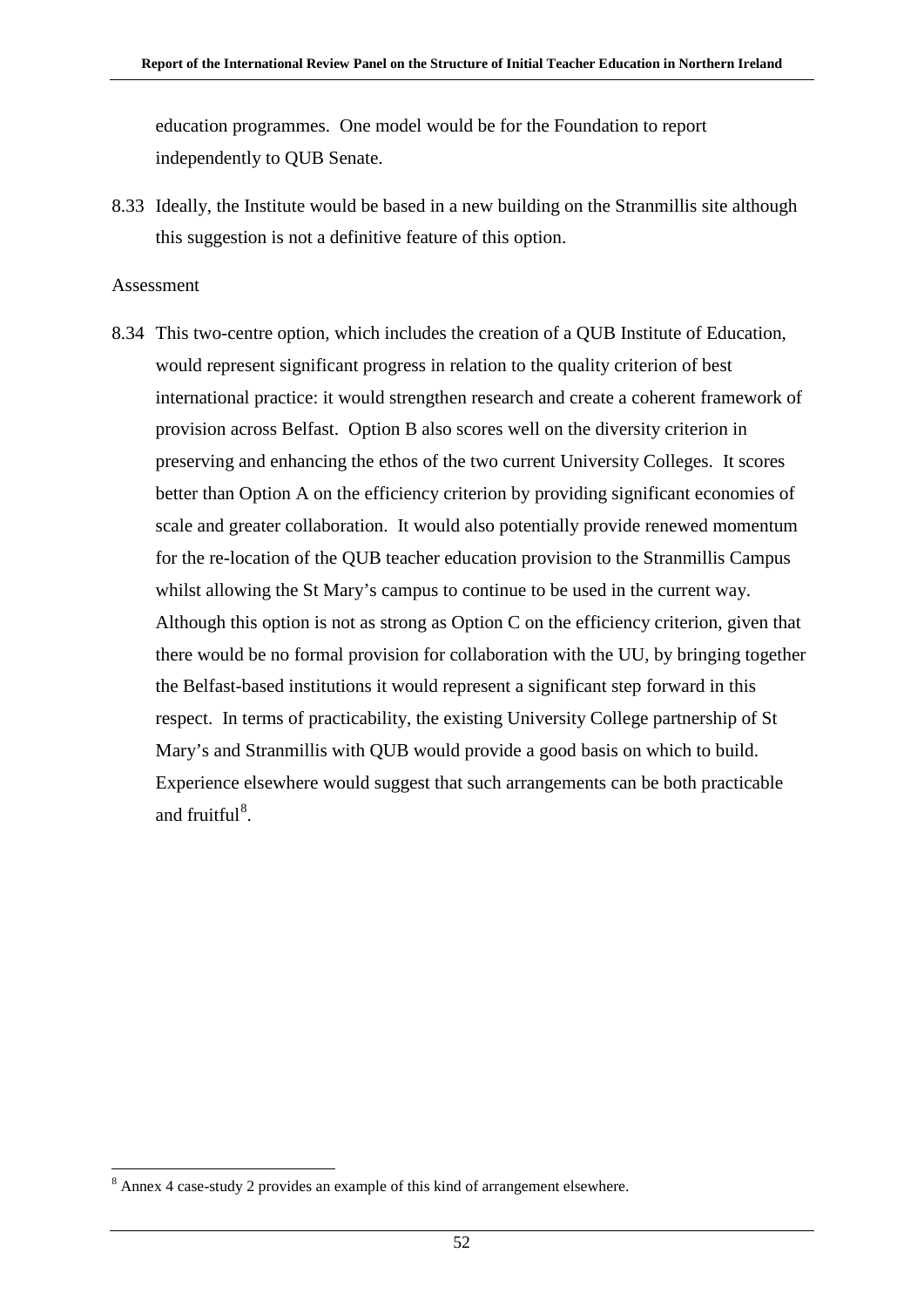# **Option C: A Northern Ireland Initial Teacher Education Federation**

- 8.35 In this option, initial teacher education across Northern Ireland would be coordinated as a Federation, a supra-institutional agency which would be entrusted with the responsibility of ensuring that the various institutions achieved greater efficiency through the rationalisation of provision whilst at the same time driving-up quality to world-class standards. The Federation would be the hub of a network of collaborating institutions, each continuing to retain its individual ethos and mission within a common framework of provision. It would be led by a central co-ordinating body and would be responsible for policy, strategy, quality assurance and regulation, as well as funding for teacher education provision within the overall teacher education numbers allocated by DE. Degrees would be awarded by the universities to programmes accredited by the GTCNI and validated and approved by the Federation. However, all current providers would be able to retain responsibility for their own overall budget. Each would have appropriate representation on the co-ordinating body, which would have an independent chair and would appoint a Director. The allocation of initial teacher education numbers by the Federation would depend on performance. There would be scope for greater efficiency, with some rationalization of staffing provision resulting from both a reduction of duplication and an increase in cross-institution collaboration in the planning and delivery of programmes at each level. The Federation would offer a single, integrated master's and CPD programme, which would be delivered at the different institutions as appropriate. The Federation would also develop a single integrated research strategy.<sup>[9](#page-59-0)</sup>
- 8.36 All the institutions within the Federation would be eligible for DEL research funding to support their efforts to work together effectively within the overall framework of the Federation. The creation of such a Federation would also encourage interaction among staff across all the institutions in the sector, thereby helping to encourage research collaboration and the dissemination of good practice.
- 8.37 While the Federation option was considered by Osler in 2005 to be "worth detailed study", the Taylor/Usher review of 2004 was more enthusiastic. That latter review saw merit in the creation of "a fully integrated and federated structure with overarching responsibility for all of the provision of initial teacher education". It envisaged that

<span id="page-59-0"></span><sup>9</sup> Annex 4 case-study 3 provides an example of this kind of arrangement elsewhere.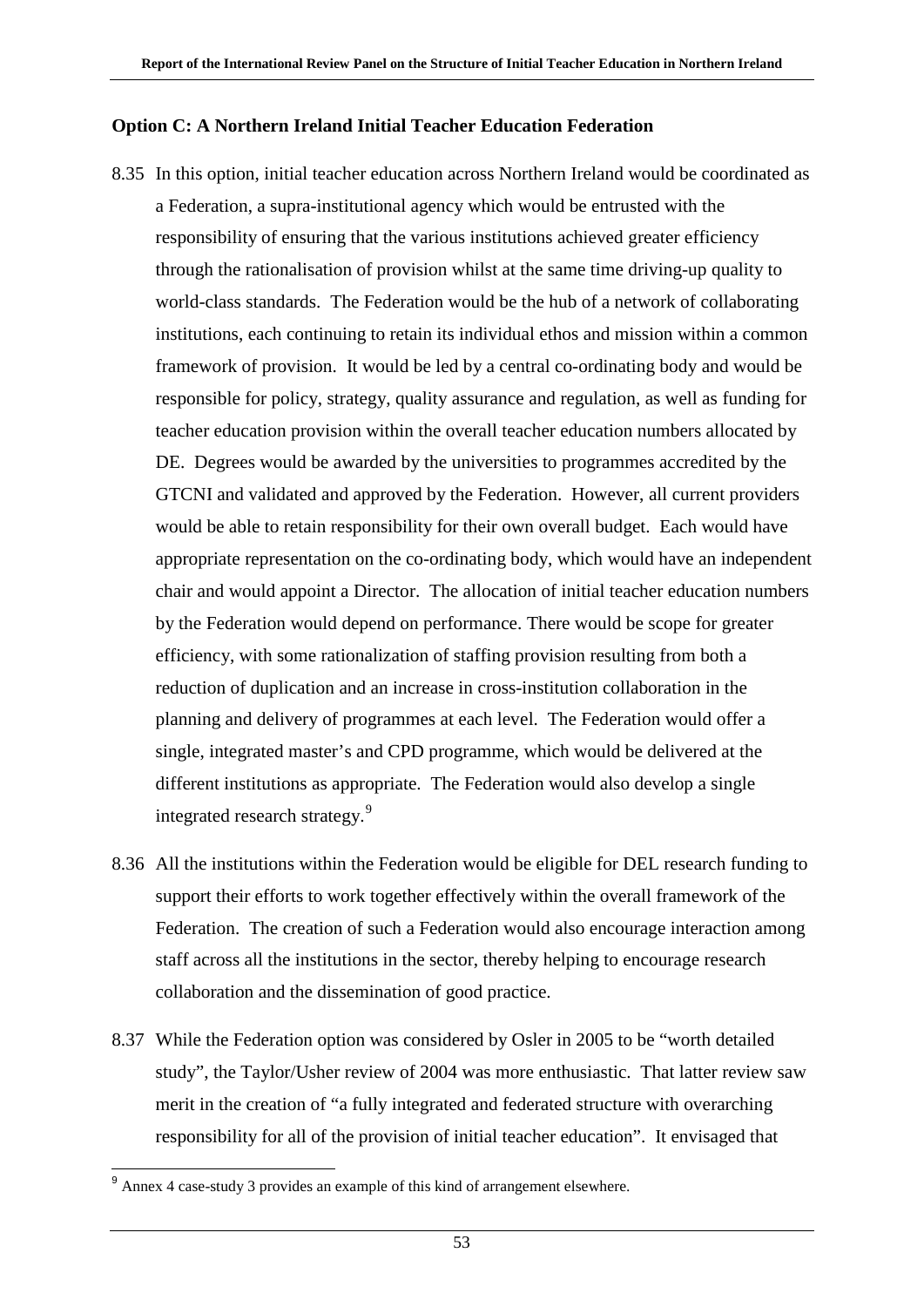such a Federation would form a "real centre of excellence…well founded on the strengths of existing provision; it would bring together within its ambit the best research, scholarship and educational thinking from all of the providers, and would harness these strengths to a fully inclusive and comprehensive vision for education in Northern Ireland for the twenty-first century". The Federation would also have the potential to become an international centre of excellence in education for social cohesion.

#### Assessment

- 8.38 In relation to the quality criterion, the Federation option would represent significant progress towards the creation of a world-class system of teacher education in Northern Ireland. By coordinating the activities of all the institutions currently providing initial teacher education in Northern Ireland, this kind of Federation would make possible a significantly more strategic approach to such provision. It would also help to ensure common standards of excellence across all providers. The Federation could also potentially provide a mechanism for DEL and DE to work together in the formulation of policies to support the development of world-class provision. This option also scores reasonably well in terms of the diversity criterion since, within the overall oversight of a central coordinating body, the Federation could remain a loosely-coupled body in which the different characteristics and priorities of each institution would still be retained.
- 8.39 This option also starts to encourage efficiency to the extent that it would allow each provider to play to its strengths whilst helping to encourage integration, innovation and collaboration between colleagues across the sector. Moreover, although DEL and DE would continue to exercise control in relation to funding and student numbers respectively, they would work closely with the leadership of the Federation on future teacher supply and so help to reduce the current over-supply of new teachers. However, this option is also likely to be relatively expensive and to add to the overall bureaucracy involved in determining funding. Moreover, achieving these benefits is unlikely to be straightforward, so that, in terms of practicability, this is a more challenging option, which would require strong leadership from the centre to realise its full potentialities.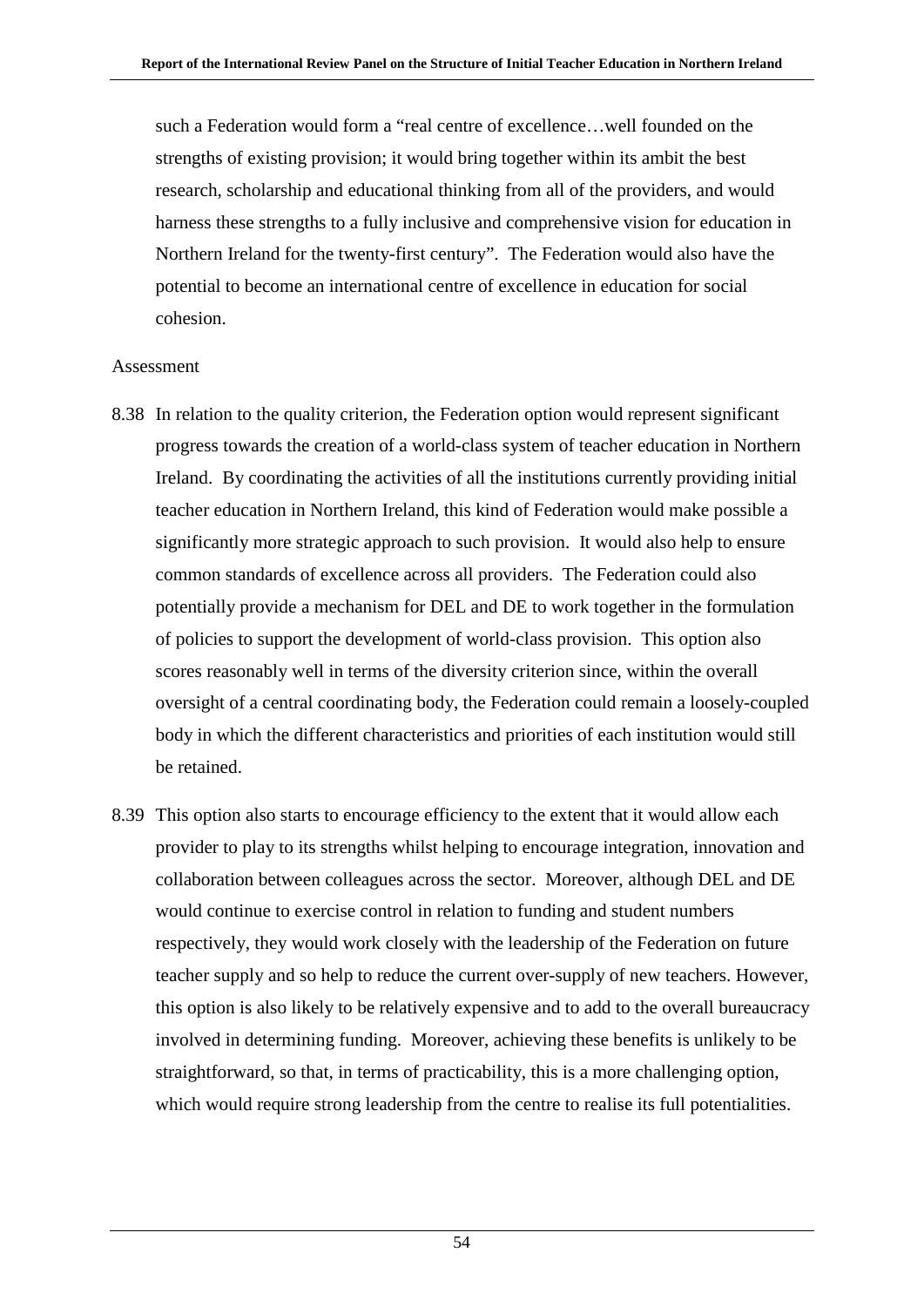### **Option D: A Northern Ireland Institute of Education**

- 8.40 In this option, initial teacher education across Northern Ireland would become the responsibility of a single institution - the Northern Ireland Institute of Education (NIIE). The Institute, which would have a single budget, a single suite of academic programmes, and a single set of academic and support staff, would have responsibility for coordinating and quality assuring the delivery of initial teacher training and inservice provision across the whole of Northern Ireland. As such, it would need to be formally part of a host university $^{10}$  $^{10}$  $^{10}$ .
- 8.41 The governance of the Institute would be constituted to ensure the long-term protection of the historic mission and existing religious ethos in initial teacher education. This obligation could be further reinforced, where appropriate, by the provision of a separate religious pathway in the BEd degree, by the activities of chaplains, and by the continued availability of a chapel for worship wherever the Institute is located. A high level Religious Education Foundation $11$  could be constituted within the Institute with responsibility for ensuring both the protection of faith-based interests and the active pursuit of diversity in line with explicit Executive policy.
- 8.42 Courses could be provided across a number of sites with CPD being offered in suitable centres across the whole region. The NIIE would be responsible for overseeing both policy and the organisation of supply. The inclusion of all providers in one common organization would require the development of common standards for courses such as the PGCE and in practices such as quality assurance and assessment. A common research strategy would provide significant leverage for growth in the volume and excellence of research activity.

#### Assessment

8.43 The establishment of the NIIE would create a single centre of excellence for Northern Ireland. Experience elsewhere<sup>[12](#page-61-2)</sup> suggests, however, that it would also still be possible to protect a pluralist ethos in the system as a whole and to sustain the particular ethos of individual institutions and their curriculum priorities through the introduction of the

<sup>&</sup>lt;sup>10</sup> See Annex 4 case study 4

<span id="page-61-1"></span><span id="page-61-0"></span> $11$  See Annex 4, Case studies 5 and 6

<span id="page-61-2"></span><sup>&</sup>lt;sup>12</sup> See Annex 4 case studies 5 and 6.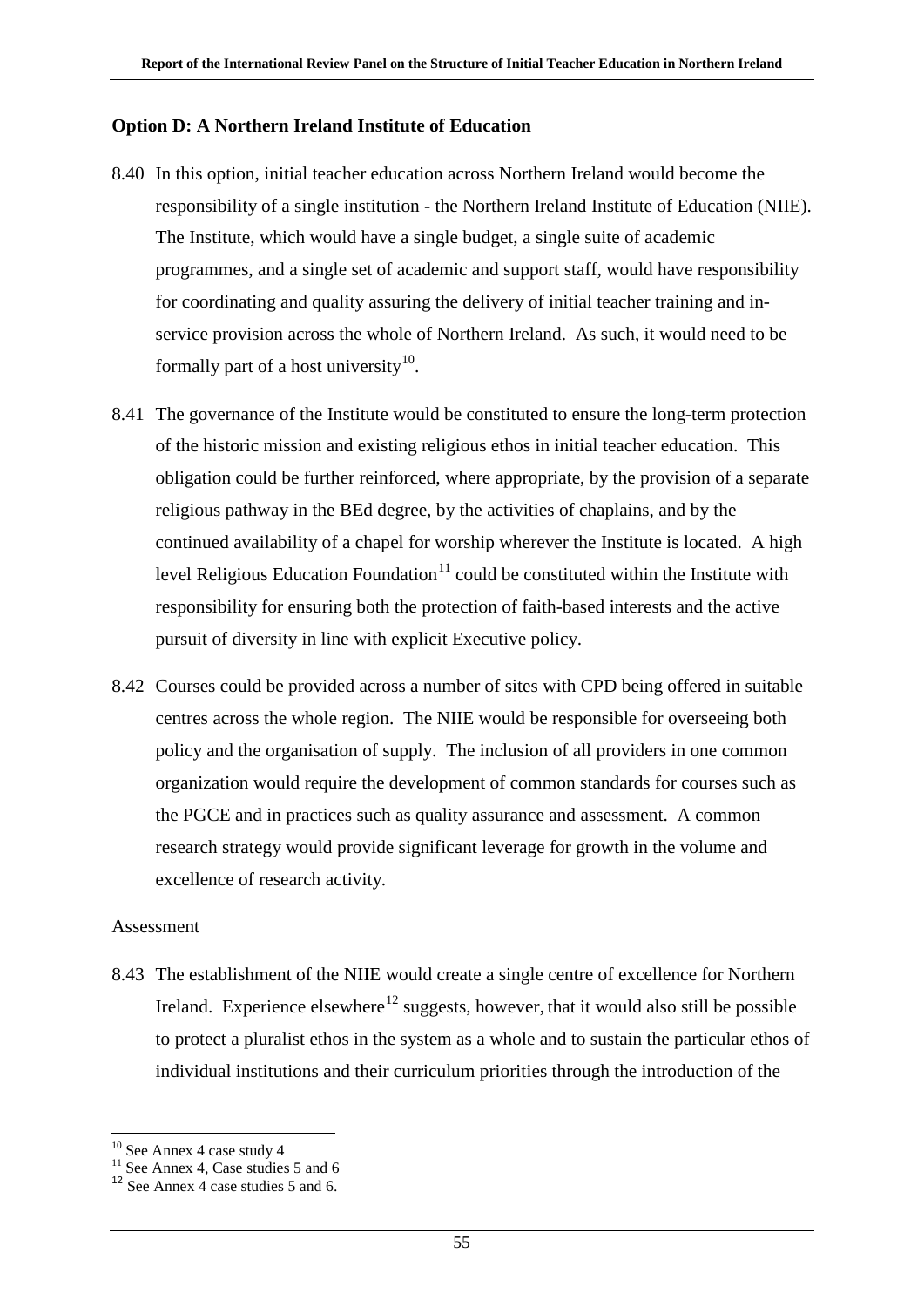kind of specific arrangements outlined above. Thus, this option scores reasonably well on the diversity criterion.

- 8.44 In requiring a common emphasis on the selection of high-achieving candidates, a shared policy of each provider working in close partnership with a smaller number of local training school partners, shared research activity, and the application of the most expert research insights concerning how student teachers learn to teach, the Institute would emulate some of the best international practice. As such, it would represent the single best option in relation to the quality criterion in creating the infrastructure of a world-class system of initial teacher training in Northern Ireland.
- 8.45 As is noted in Annex III, the Chilver review of 1980 maintained that the creation of a single centre for teacher education in Northern Ireland was justified on purely academic and economic grounds. However, such a single centre, that review maintained, would create an "insuperable problem": it would not be able to protect "a voluntary and denominational element". Some of the case studies presented in Annex IV suggest that it is possible to protect a distinctive faith-based mission within a much larger multidisciplinary and multi-faith institutional context.
- 8.46 In addition to these significant advantages, the creation of a single organisational structure for the delivery of teacher education in Northern Ireland also scores highly on the criterion of efficiency since it would bring much greater coherence to ITE and CPD provision. The NIIE would provide for a high degree of quality control and enhancement, increased synergy, coordination and collaboration between both individual members of staff and between institutions as a whole. The substantial cost savings achieved by this reduction of duplication would result in substantial additional funding becoming available to support the investment needed to achieve world-class standards of initial teacher training, increased provision of CPD, greater investment in research, and the creation of a two-year PGCE. Of all the options, however, it scores the lowest on practicability, as the setting up of a single organisation to deliver teacher education in Northern Ireland would require a significant degree of willingness on the part of the institutions involved to embrace the opportunity for teacher education in Northern Ireland to liberate the resources for investment that would become available through such a partnership and thereby to create a system that would rank among the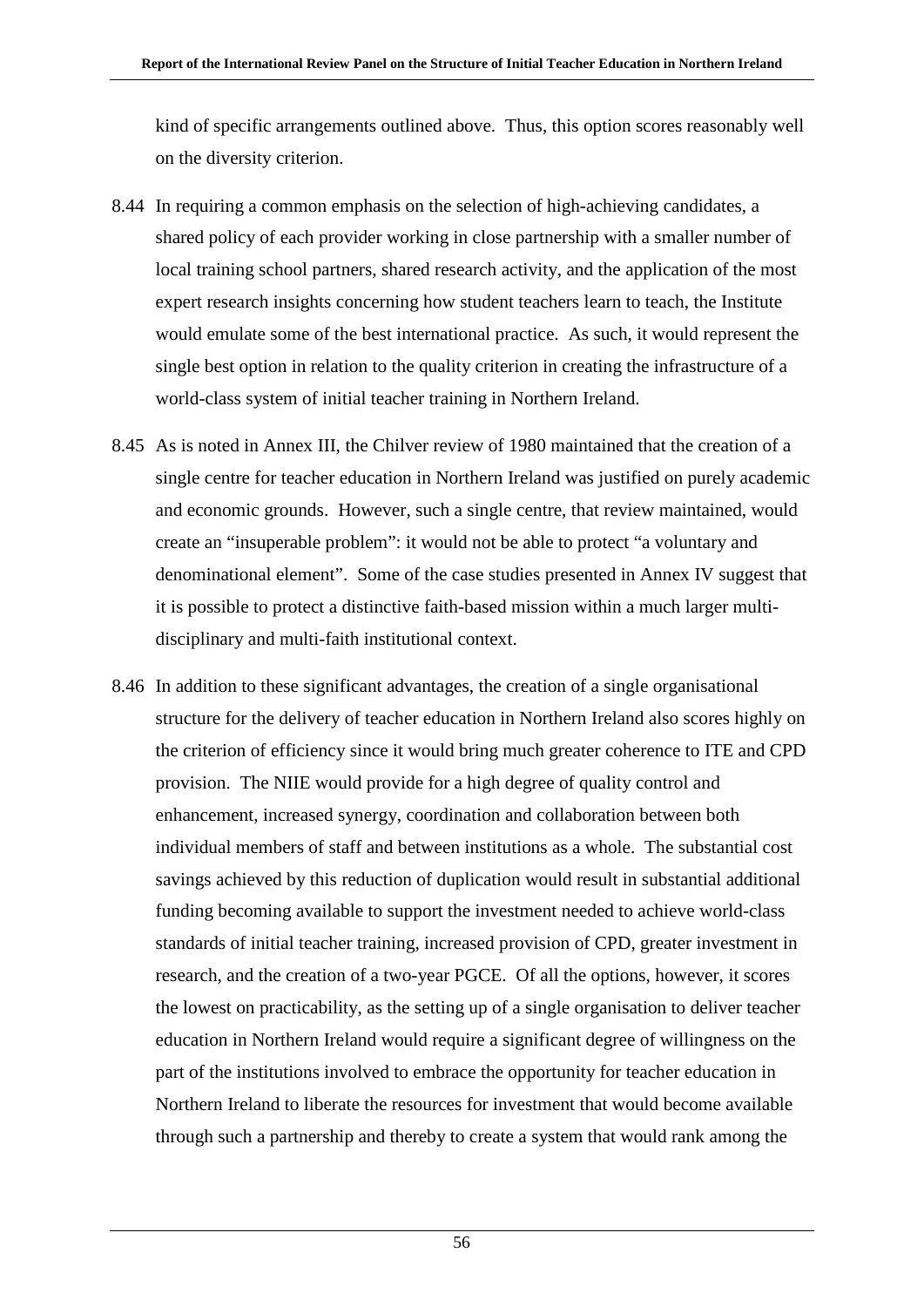best in the world, a system capable of responding to the unique circumstances of Northern Ireland and of playing a key part in realising its current ambitions.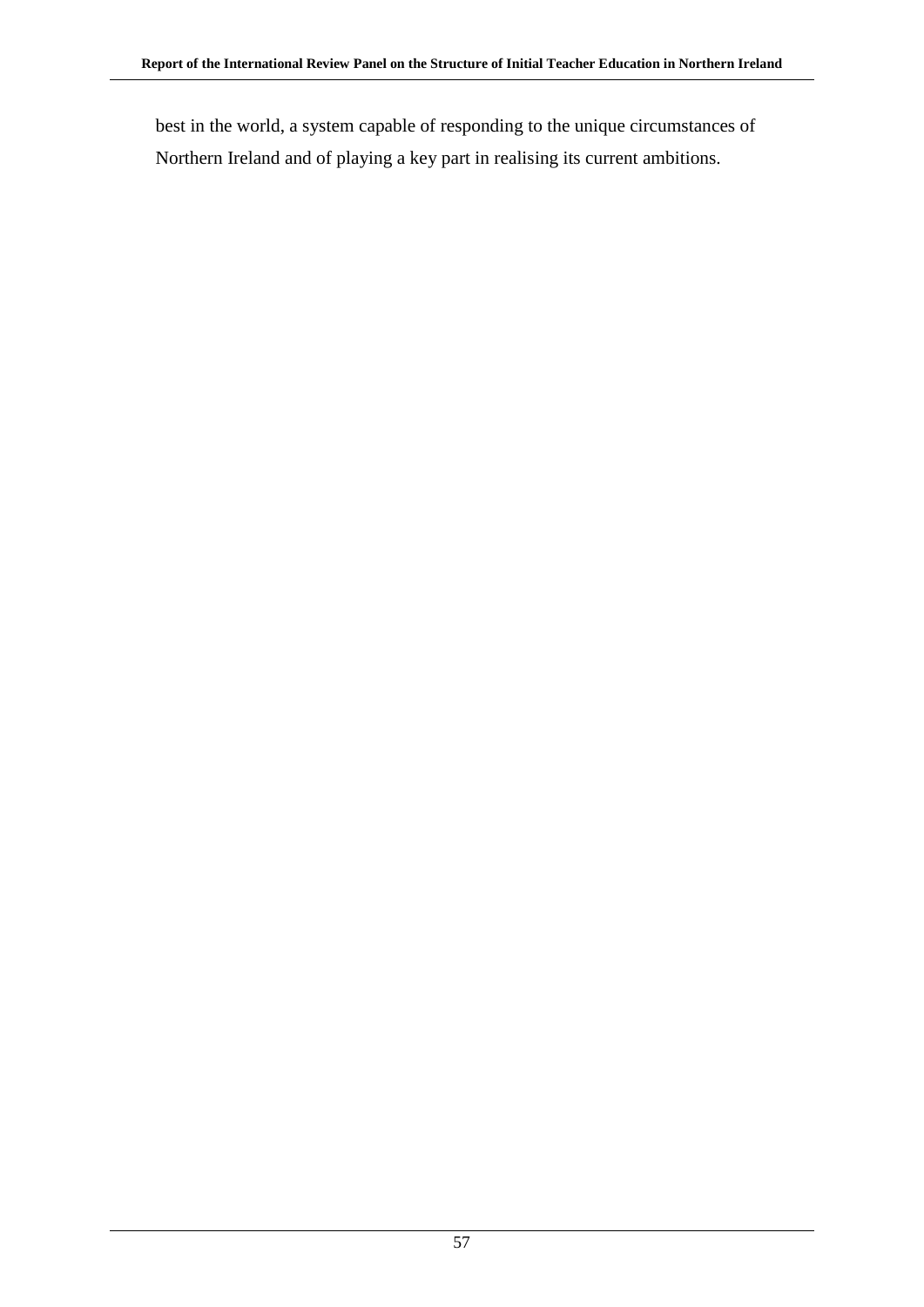# **9. CONCLUSION**

- 9.1 In conclusion, we once again return to our terms of reference, which required the Panel to "examine the case for reform of teacher education provision in Northern Ireland and whether the funding being provided could be used better by the teacher training institutions if they were prepared to move towards a more shared or integrated system". Having carefully scrutinised the findings of the earlier Stage One Report of this Review conducted by Grant Thornton, which was explicitly concerned with funding matters, the Panel has engaged with the teacher education institutions in Northern Ireland, as well as a range of other stakeholders, both in person and through reading a wide range of submissions, in order to evaluate current provision against international best practice so that it can deliver to the Minister "options for the future shape of initial teacher education infrastructure in Northern Ireland".
- 9.2 Each of the four options discussed in the previous section builds on these considerations. Each is assessed against the principles discussed in Section 6 concerning their potential to enhance both the quality and the efficiency of teacher education provision in Northern Ireland. We believe that each of them - albeit to different degrees - would contribute to the further development of the teacher education infrastructure in Northern Ireland so that it can increasingly demonstrate the characteristics of world-class provision whilst taking full account of the priorities and traditions of this particular context, especially the need to respect the religious ethos in teacher education where it currently exists. The options are not discrete entities: some of their elements could be pursued in part, as well as in the form set out here. Such possibilities will undoubtedly feature in the discussions that will follow the publication of this report.
- 9.3 The options outlined therefore offer four different ways forward. All of the options take into account the very particular circumstances of the Northern Ireland context and the consequent need for any future arrangements to respect the legitimate concerns of its different communities and the espoused policies of the Northern Ireland Executive.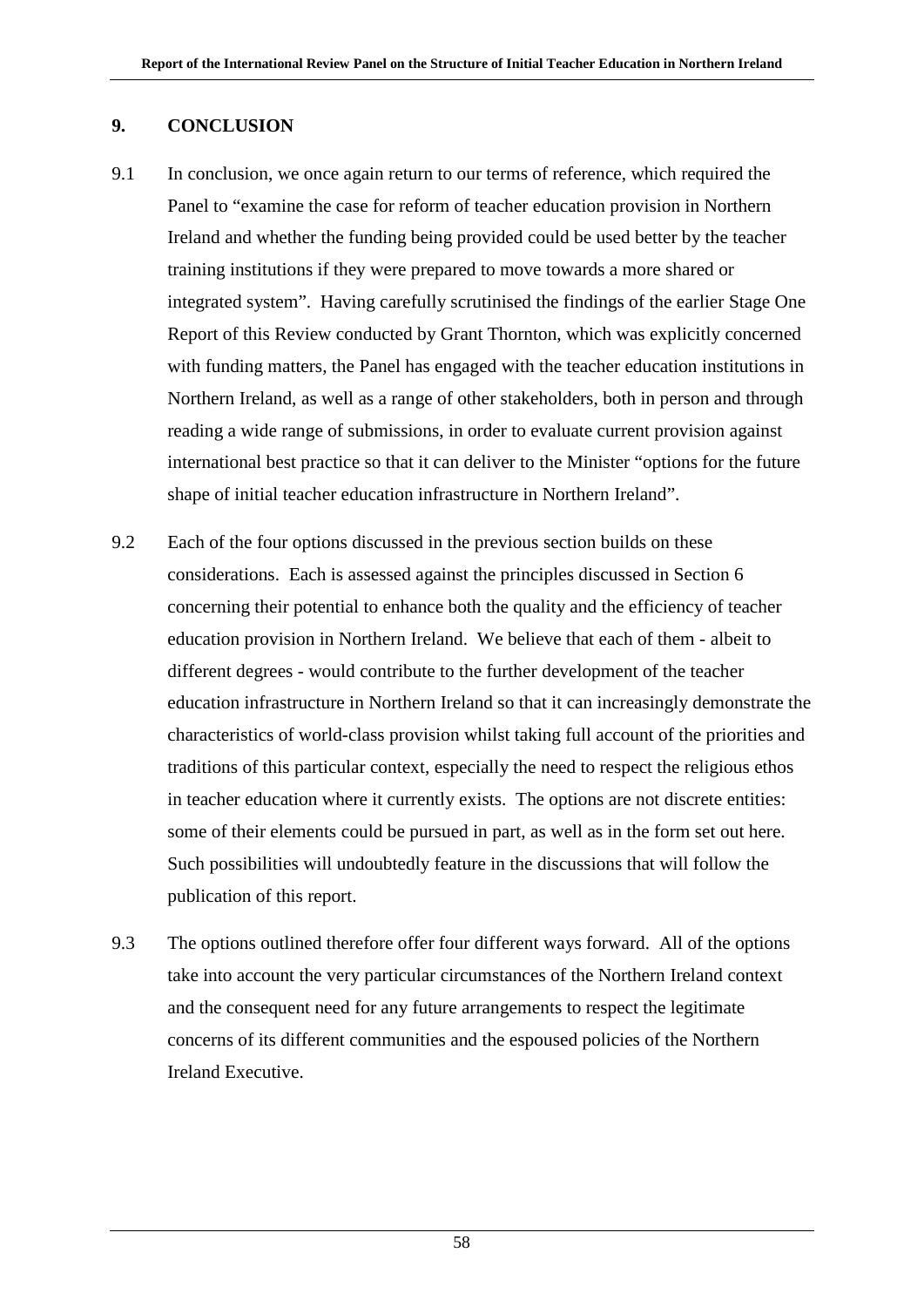- 9.4 We are mindful that previous recommendations for change in this respect have not been implemented because they have not found support from all parts of the Northern Ireland community. We have therefore been careful to ensure that, in different ways, the distinctive historic missions of the various existing institutions are maintained. Indeed, we have sought to capture the very real desire that we have been made aware of to move forward in a partnership that is respectful of existing differences whilst building a greater measure of mutual understanding.
- 9.5 In formulating our options in the light of international trends we have also been very aware of the complexity of the issues involved and, although our specific concern is with the infrastructure of such provision, we have argued that this cannot be effectively considered without reference to other key aspects of provision. These include the content of initial teacher education in both the formal and informal curriculum; the role of research and inter-institutional collaboration more generally; opportunities for economies of scale in all three aspects of teacher education - *I*nitial, *I*nduction and *I*nservice; the physical location of training provision, and, not least, issues of governance, autonomy and accountability in relation to the providing institutions. Underpinning all of these considerations is the need to make the best use of limited financial resources in training and developing a teaching force for Northern Ireland that is truly world-class. Given what we have learned about the commitment to achieving that objective that already exists in Northern Ireland, we believe there are good grounds for being hopeful.
- 9.6 We therefore hope that this Report will provide the starting point for a constructive engagement between providers, stakeholders and politicians in Northern Ireland. We recognise that there will be many points of detail that will need to be addressed if real progress is to be made. Equally, however, we hope that there will also be a growing consensus that there is a great deal to be gained for current and future citizens, if a way can be found to build a truly world-class system of teacher education and development that respects the culture and ambitions of contemporary Northern Ireland.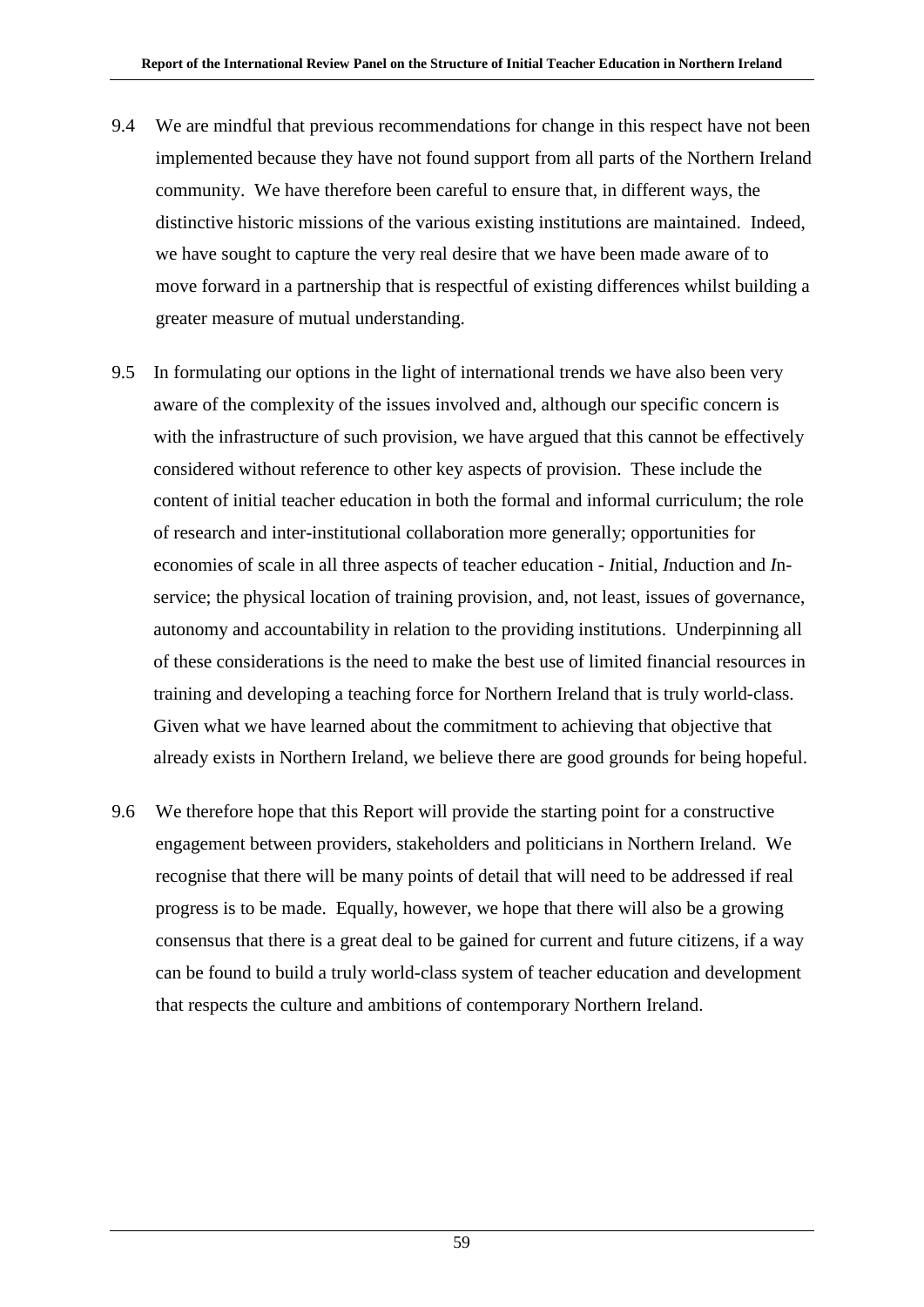# **BIBLIOGRAPHY**

Association of Catholic Colleges and Universities (undated), *Catholic Intellectual Tradition*. www.accunet.org

Association of Jesuit Colleges and Universities (undated), *Some Characteristics of Jesuit Colleges and Universities: A Self-evaluation Instrument.* www.ajcunet.edu

BERA-RSA (2014) *The Role of Research in Teacher Education: Reviewing the Evidence*. Interim Report of the BERA-RSA Inquiry. London: British Educational Research Association.

BERA-RSA (2014) *Research and the Teaching Profession*. Final Report of the BERA-RSA Inquiry. London: British Educational Research Association.

British and Irish Governments, Northern Ireland political parties (1998) *The Good Friday Agreement.* Belfast

Campbell, F*.* (2014) *Faith and Education in a Pluralist World*. Address presented at St Mary's University College, Belfast, on 6<sup>th</sup> May, 2014.

Chilver, H. (1980) *The Future Structure of Teacher Education in Northern Ireland*. Belfast: HMSO.

Committee for Employment and Learning (2013) *Teacher Training Infrastructure Report: Briefing from Grant Thornton.* (Hansard). Belfast: Northern Ireland Assembly, 3<sup>rd</sup> July 2013.

Committee for Employment and Learning (2013) *Initial Teacher Education Review: DEL Briefing.* (Hansard). Belfast: Northern Ireland Assembly 23<sup>rd</sup> October 2014.

Committee for Employment and Learning (2014) *Review of Initial Teacher Education Infrastructure Review: Departmental Briefing.* (Hansard). Belfast: Northern Ireland Assembly,  $26<sup>th</sup>$  March 2014.

Community Relations Council (2013) "Equality and Inequality in Education", Chapter 4 of *The Northern Ireland Peace Monitoring Report, 2013*. Belfast: Community Relations Council.

Connelly, P., Purvis, D., and O'Grady, P.J.(2013) *Advancing Shared Education*,. Report of the Ministerial Advisory Group. Belfast: Department of Education.

Conroy, J., Hulme, M., & Menter, I. (2014) "Developing a 'Clinical' Model for Teacher Education", *Journal of Education for Teaching: International Research and Pedagogy*, 39:5. 557-573.

Coolahan, J. (2013) "Towards a New Era for Teacher Education and the Engagement of the Teaching Profession", *Irish Teachers' Journal, Vol 1 no 1, 9-26.*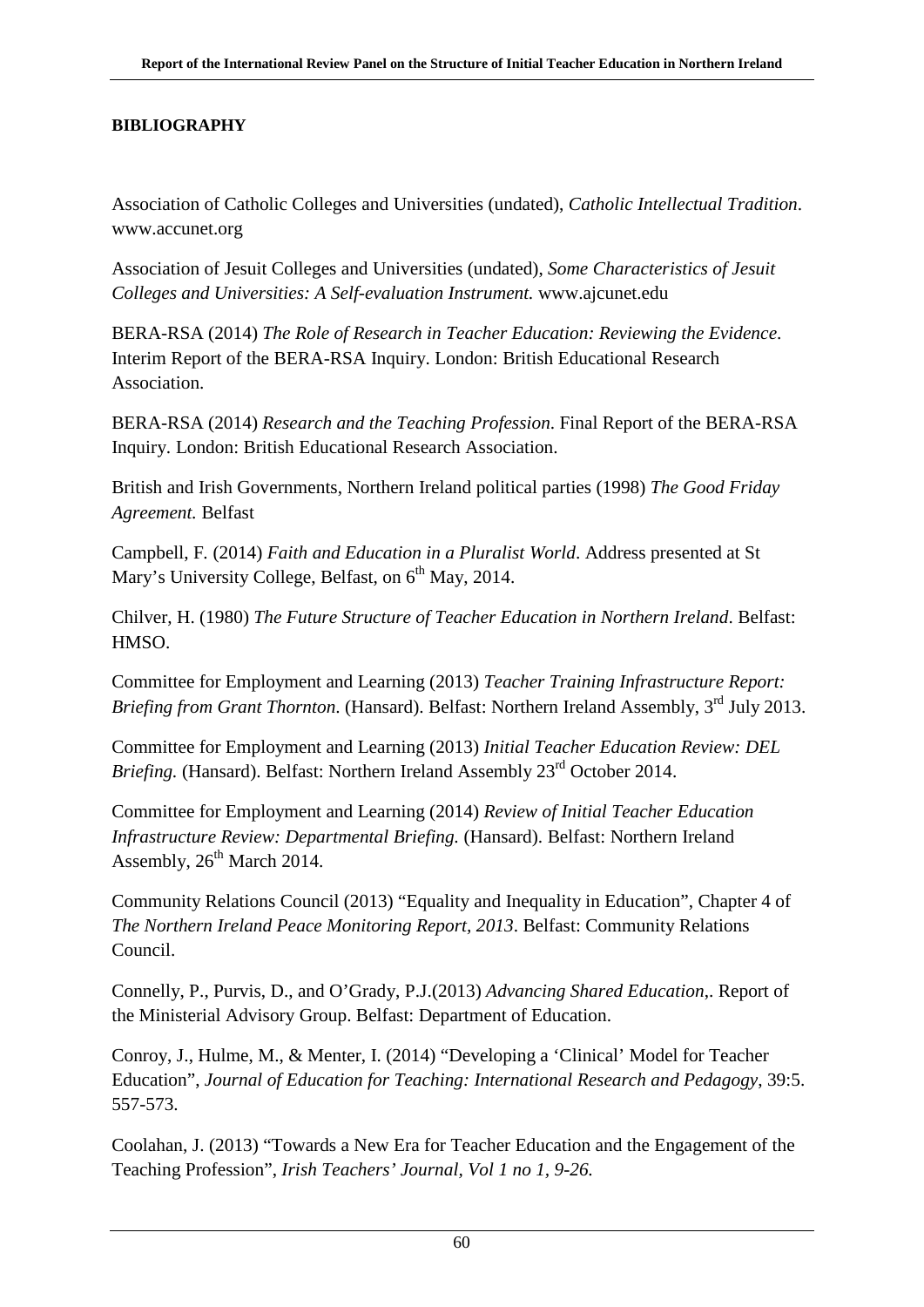Department of Education and Skills (2012) *Report of the International Review Panel on the Structure of Initial Teacher Education Provision in Ireland*. Dublin: Department of Education and Skills.

Department of Education and Department for Employment and Learning (2010) *Teacher Education in a Climate of Change: The Way Forward*. Belfast: DE/DEL.

Donaldson, G. (2010) *Teaching Scotland's Future*. Report of a Review of Teacher Education in Scotland. Edinburgh: Scottish Government.

Education and Training Inspectorate (2009- 2012) *Reports of Inspection of Aspects of Teacher Education in Northern Ireland.* Belfast: ETI.

European Commission (2013) *Supporting Teacher Educators for Better Learning Outcomes*. Brussels: European Commission.

Farry, S. (2011) *Ministerial Statement on Teacher Training*. Hansard 28<sup>th</sup> November, 2011. Belfast: Northern Ireland Assembly.

Farry, S. (2013) *Ministerial Statement on Teacher Education Infrastructure*. Hansard, 21<sup>st</sup> May, 2013. Belfast: Northern Ireland Assembly.

Farren, S. (2012) *Should We Ignore Our Past? Reflections on Teacher Education in Ireland*. GTCNI Annual Lecture. Belfast: GTCNI.

Furlong, J. (2013) *Education - Anatomy of the Discipline*. London: Routledge.

Grant Thornton (2013) *DEL Study of the Teacher Education Infrastructure in Northern Ireland*. Belfast: DEL.

House of Commons (2012) *Great Teachers: attracting, training and retaining the best*. Ninth Report of Education Committee. London: House of Commons.

International Federation of Catholic Universities (2014) *Strategic Plan 2013-2016.*

James, E. (1972) *Teacher Education and Training. Report by a Committee of Enquiry Appointed by the Secretary of State for Education and Science*. London: HMSO.

Kirk, G. (1999) "The Passing of Monotechnic Teacher Education in Scotland", *Scottish Educational Review*, Volume 31. Number 2. 100-111.

Menter, I., Hulme, M., Elliott, D., Lewin, J. (2010) *Literature Review of Teacher Education in the 21st Century*. Edinburgh: Scottish Government.

McMinn, R. and Phoenix, E. (2005) *The Chilver Report: unity and diversity.* Belfast: Stranmillis University College.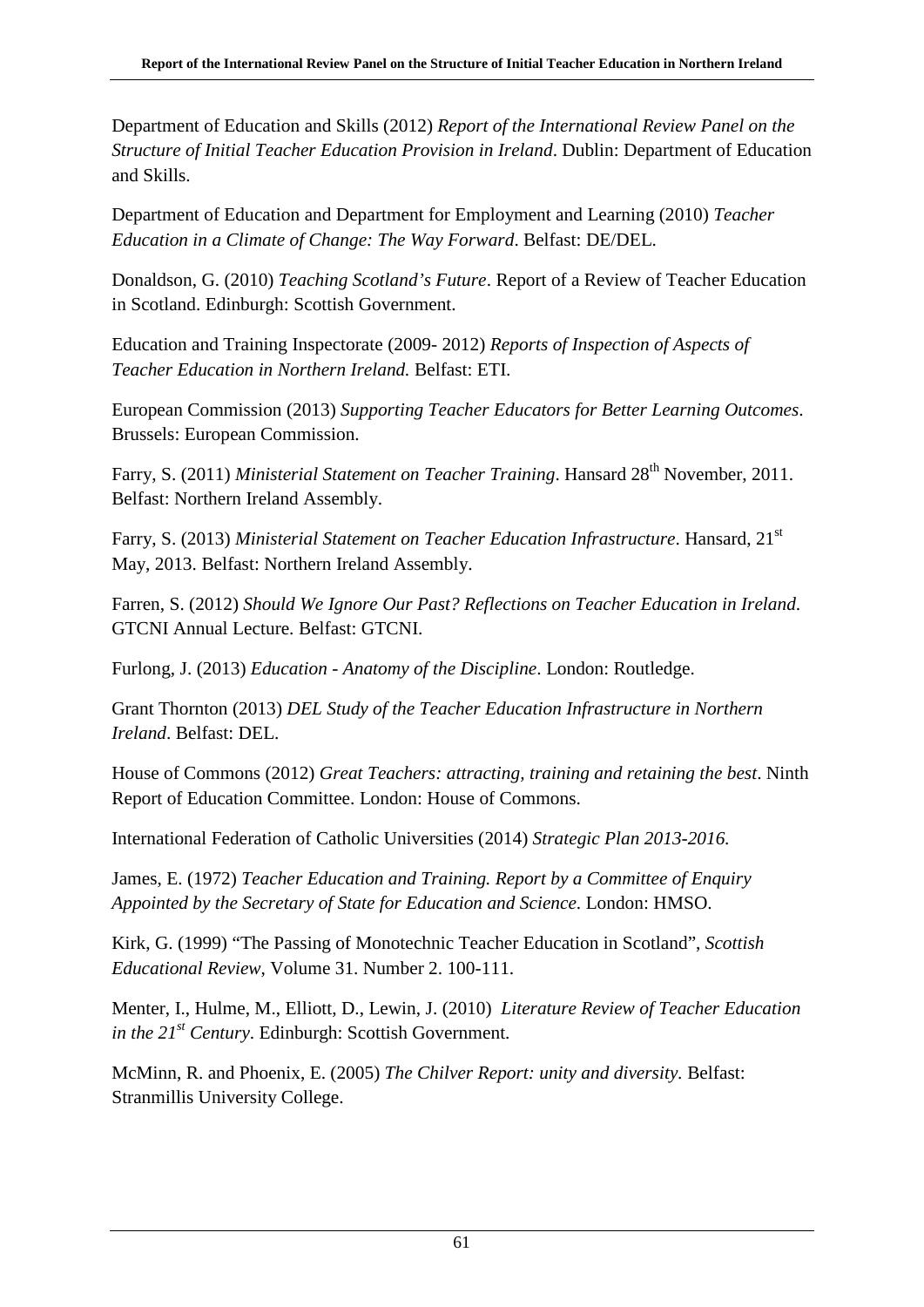Musset, P. (2010), "Initial Teacher Education and Continuing Training Policies in a Comparative Perspective: Current Practices in OECD Countries and a Literature Review on Potential Effects", *OECD Education Working Papers, No. 48*, OECD Publishing,

National Institute of Education (2009) *TE21: A Teacher Education Model for the 21st Century*. Singapore NIE.

NICIE (2013) *Shared Classrooms Deepening Learning*. Final Project Evaluation Draft Report. Belfast: Macaulay Associates Network. Ltd.

Northern Ireland Executive (2012) *Programme for Government 2011-15*. Belfast: Office of the First Minister and Deputy First Minister.

OECD (2014) *Evaluation and Assessment in Education: Northern Ireland*. Paris: OECD.

Office of the First and deputy First Minister (2013) *Together: Building a United Community.* Belfast: OFMdFM.

Osler, D. (2005*) Policy Review of Teacher Education in Northern Ireland*. Belfast: DEL.

Sahlberg, P. (2012) Becoming a Teacher in Finland: Traditions, Reforms and Policies. In L. Darling-Hammond & A. Lieberman (eds.) *International Teacher Education: Practices & Policies in High Achieving Nations*. New York: Routledge

Schleicher, A. (2011*) Building a High-Quality Teaching Profession: Lessons from around the World.* Paris: OECD.

Tabberer, R.(2013*) A Review of Teacher Training in Wales*. Cardiff: Welsh Government.

Teaching Council (2011) *Policy on the Continuum of Teacher Education.* Maynouth: The Teaching Council

Taylor, D. and Usher, R.(2004) *Aspects of Teacher Education in Northern Ireland.* Belfast: DEL.

Universities' Council for the Education of Teachers (2012) *Teacher Education in Northern Ireland: A UCET(NI) Positio*n Paper. London: UCET.

Universities' Council for the Education of Teachers/ The General Teaching Council for Northern Ireland (2010) *Teaching as A Master's-level Profession*. *A Joint UCET/GTCNI Position Paper*. London: UCET.

University of Glasgow (2001) *The University of Glasgow and St Andrew's College Post-Merger Evaluation.* Glasgow: University of Glasgow.

Waldron, F. et al (2012) *Re-Imagining Initial Teacher Education*. Dublin: The Liffey Press.

(1998) *The Good Friday Agreement*. Belfast.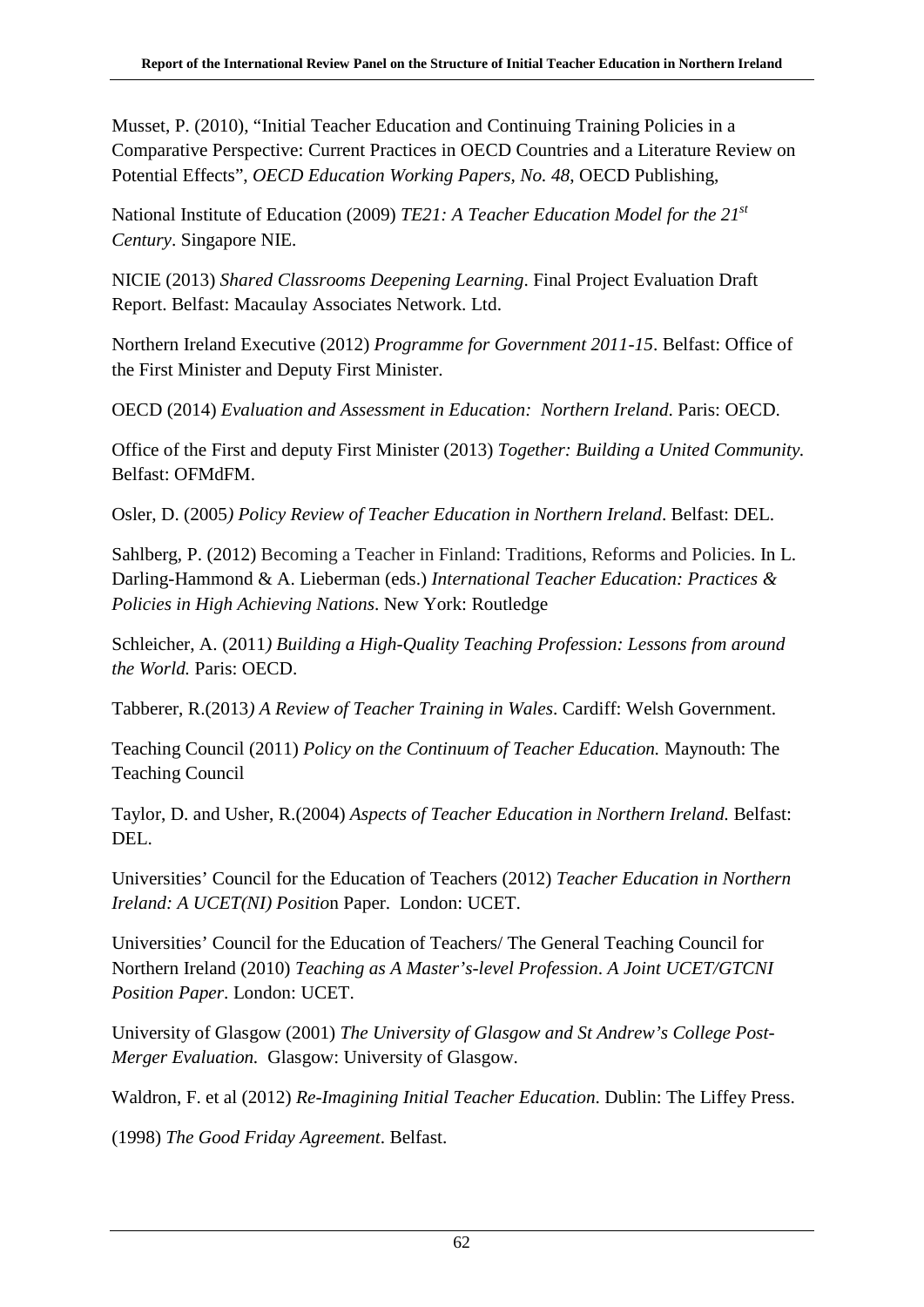#### **Annex I**

#### **Assignment Terms of Reference**

- 1. This assignment focuses on the need to examine the case for the reform of teacher education provision in Northern Ireland and whether the funding being provided could be used better by the teacher training institutions if they were prepared to move towards a more shared or integrated system.
- 2. An expert panel of international standing in the field of higher education has been appointed to conduct this review. A summary of the work expected of the panel is shown below.
- 3. The panel will:
	- a. Provide an overview of the most current developments in the field of initial teacher education provision which represents best practice internationally
	- b. Compare what is considered best international practice with the current provision in Northern Ireland. This will be done by:
		- inviting each of the ITE providers and other stakeholders to put forward papers outlining its vision of the structures necessary to create a world-class system of initial teacher education in Northern Ireland which also enhances and improves sharing and integration within the sector; and
		- conducting a series of in-depth interviews with each of the five ITE providers and relevant stakeholders.
	- c. Produce a paper which builds upon the ITE Stage 1 study and which draws on the views of the ITE providers and the stakeholders. This would involve an examination of the options/visions put forward by providers/stakeholders, critically assessed against international best practice as outlined above.
	- d. Following engagement with ITE providers and stakeholders, produce a final report on the work carried out and set out for the Minister options for the future shape of initial teacher education infrastructure in Northern Ireland.
- 4. At the outset of the assignment, the panel will prepare an assignment action plan setting out the major elements of the work to be undertaken and to agree deadlines for their delivery.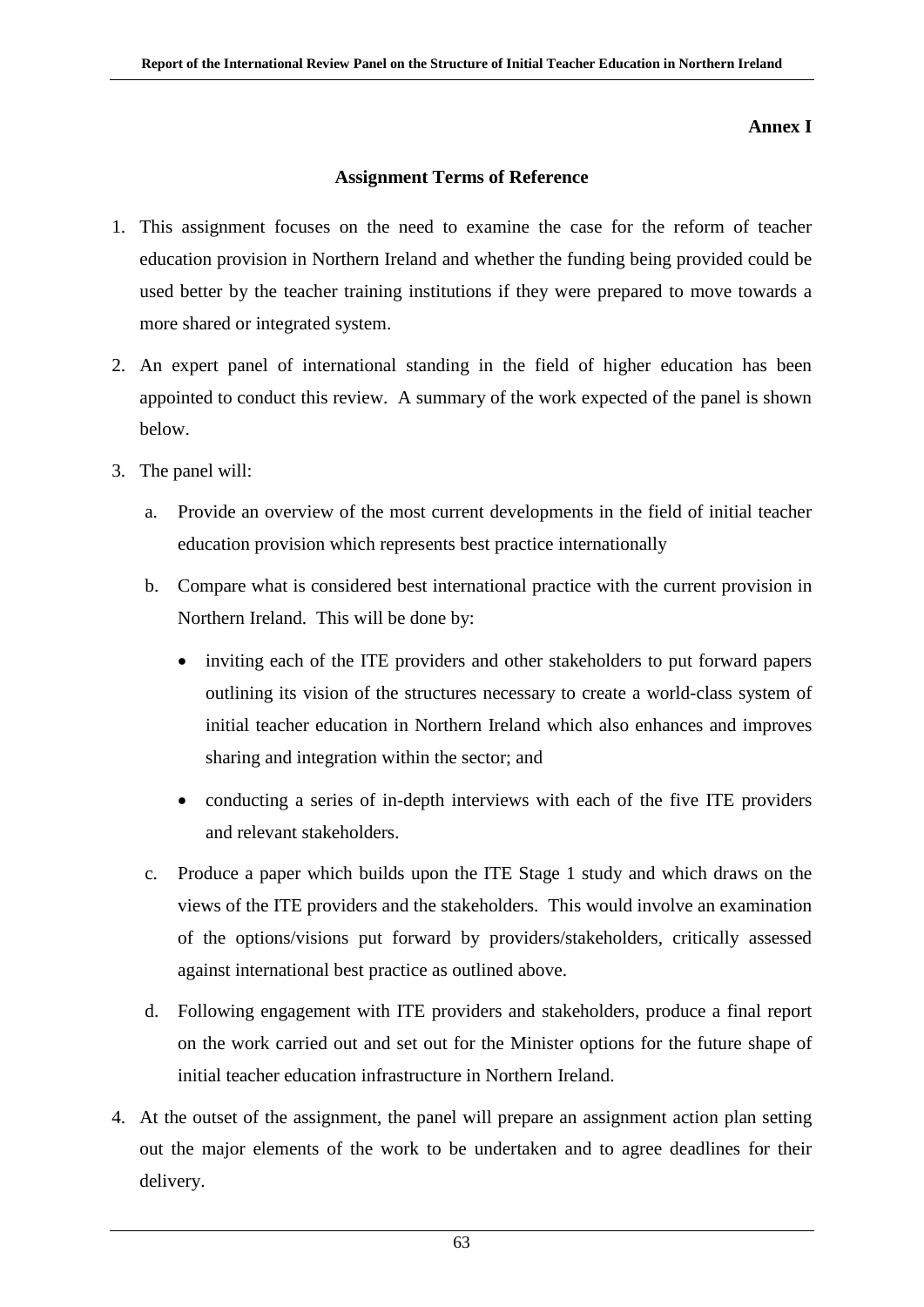# **Outcome**

5. The final output from this assignment will be a report setting out for the Minister options for the future shape of initial teacher education infrastructure in Northern Ireland. This will allow the Department to enter into further dialogue with the various institutions, with the intention of finding an agreed way forward.

# **Support**

6. Policy advice and administrative support will be provided by staff from the Department's Higher Education Division.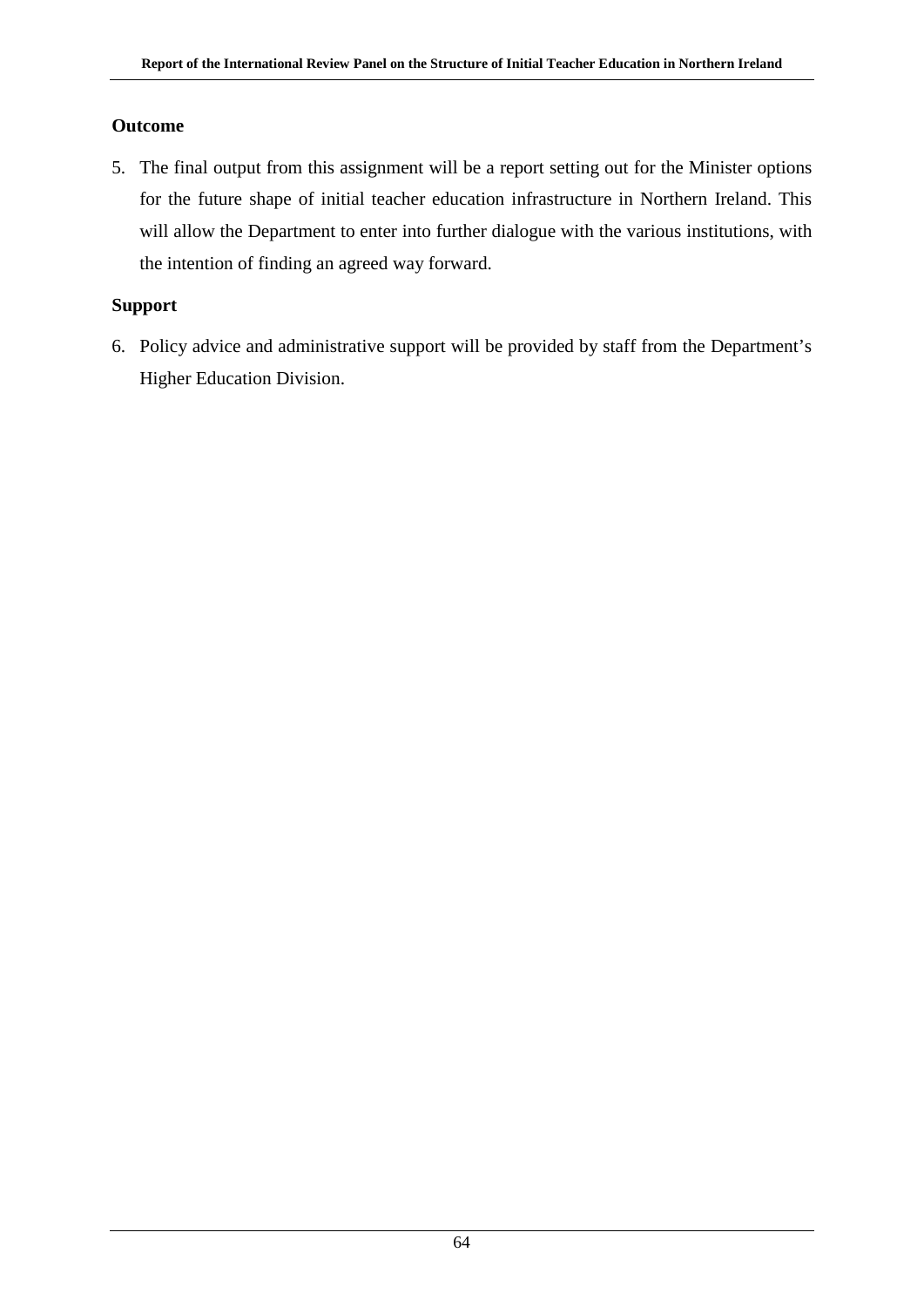# **Annex II**

# **GTC(NI) Initial teacher education graduate analysis for Northern Ireland**

March 2013

|                       | Totals for all Institutions, all programmes and all subjects |                         |                                                               |                                                          |                                                              |                                                                    |
|-----------------------|--------------------------------------------------------------|-------------------------|---------------------------------------------------------------|----------------------------------------------------------|--------------------------------------------------------------|--------------------------------------------------------------------|
| Year of<br>Graduation | No of<br>Graduates                                           | Currently<br>Registered | % of total<br>graduates<br>who are<br>currently<br>registered | Currently<br>Registered<br>with an<br>Open Job<br>Record | % of those<br>registered<br>who are<br>currently<br>employed | % of those<br>who<br>graduated<br>who are<br>currently<br>employed |
| June 2012             | 632                                                          | 475                     | 75.16%                                                        | 78                                                       | 16.42%                                                       | 12.34%                                                             |
| June 2011             | 649                                                          | 528                     | 81.36%                                                        | 161                                                      | 30.49%                                                       | 24.81%                                                             |
| June 2010             | 681                                                          | 541                     | 79.44%                                                        | 243                                                      | 44.92                                                        | 35.68%                                                             |
| June 2009             | 691                                                          | 561                     | 81.19%                                                        | 335                                                      | 59.71%                                                       | 48.48%                                                             |
| <b>June 2008</b>      | 735                                                          | 594                     | 80.82%                                                        | 380                                                      | 63.97%                                                       | 51.7%                                                              |
| June 2007             | 812                                                          | 648                     | 79.80%                                                        | 485                                                      | 74.85%                                                       | 59.73%                                                             |
| <b>June 2006</b>      | 807                                                          | 640                     | 79.31%                                                        | 516                                                      | 80.63%                                                       | 63.94                                                              |
| June 2005             | 815                                                          | 601                     | 73.74%                                                        | 517                                                      | 86.02%                                                       | 63.44%                                                             |
| <b>June 2004</b>      | 795                                                          | 621                     | 78.11%                                                        | 553                                                      | 89.05%                                                       | 69.56%                                                             |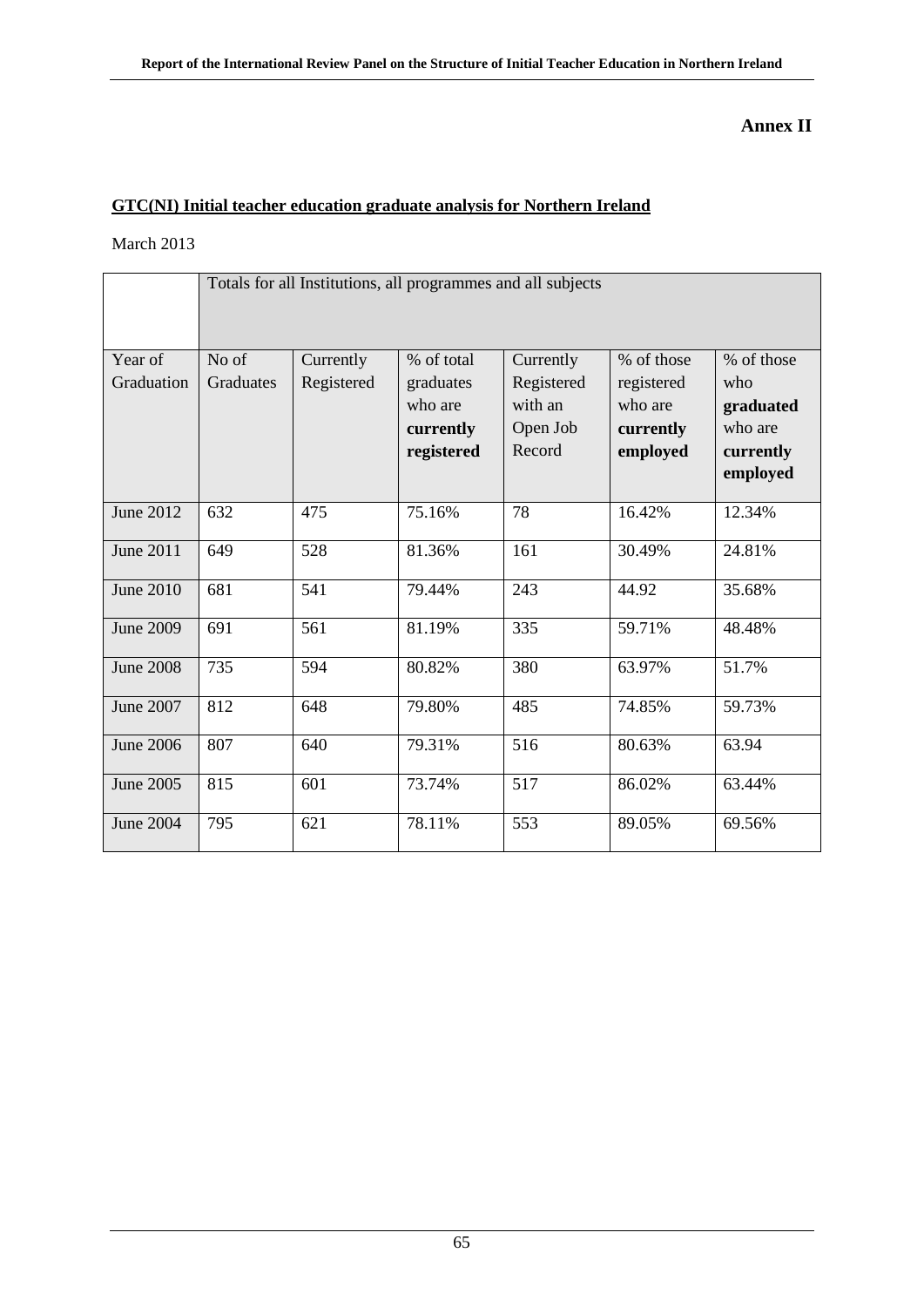### February 2014\*

|                  | Totals for all Institutions, all programmes and all subjects |            |            |            |            |            |
|------------------|--------------------------------------------------------------|------------|------------|------------|------------|------------|
| Year of          | No of                                                        | Currently  | % of total | Currently  | % of those | % of those |
| Graduation       | Graduates                                                    | Registered | graduates  | Registered | registered | who        |
|                  |                                                              |            | who are    | with an    | who are    | graduated  |
|                  |                                                              |            | currently  | Open Job   | currently  | who are    |
|                  |                                                              |            | registered | Record     | employed   | currently  |
|                  |                                                              |            |            |            |            | employed   |
| June 2013        | 595                                                          | 476        | 80.00%     | 110        | 23.11%     | 18.49%     |
| June 2012        | 633                                                          | 485        | 76.62%     | 196        | 40.41%     | 30.96%     |
| June 2011        | 649                                                          | 509        | 78.43%     | 254        | 49.90%     | 39.14%     |
| <b>June 2010</b> | 681                                                          | 527        | 77.39%     | 299        | 56.74%     | 43.91%     |
| <b>June 2009</b> | 691                                                          | 545        | 78.87%     | 364        | 66.79%     | 52.68%     |
| <b>June 2008</b> | 735                                                          | 594        | 80.82%     | 413        | 69.53%     | 56.19%     |
| June 2007        | 812                                                          | 644        | 79.31%     | 501        | 77.80%     | 61.69%     |
| <b>June 2006</b> | 807                                                          | 630        | 78.07%     | 529        | 83.97%     | 65.55%     |
| June 2005        | 815                                                          | 593        | 72.76%     | 519        | 87.52%     | 63.68%     |
| June 2004        | 795                                                          | 611        | 76.86%     | 551        | 90.18%     | 69.31%     |

GTCNI collects data on the employment position of teachers based on a "snapshot" of those registered with the Council

\*Please note that while the February 2014 data points to an increased number of recently qualified teachers securing employment, the impact of the 2-year OFMdFM Literacy and Numeracy Signature Project which includes newly qualified teachers who have been employed on a temporary contract needs to be taken into account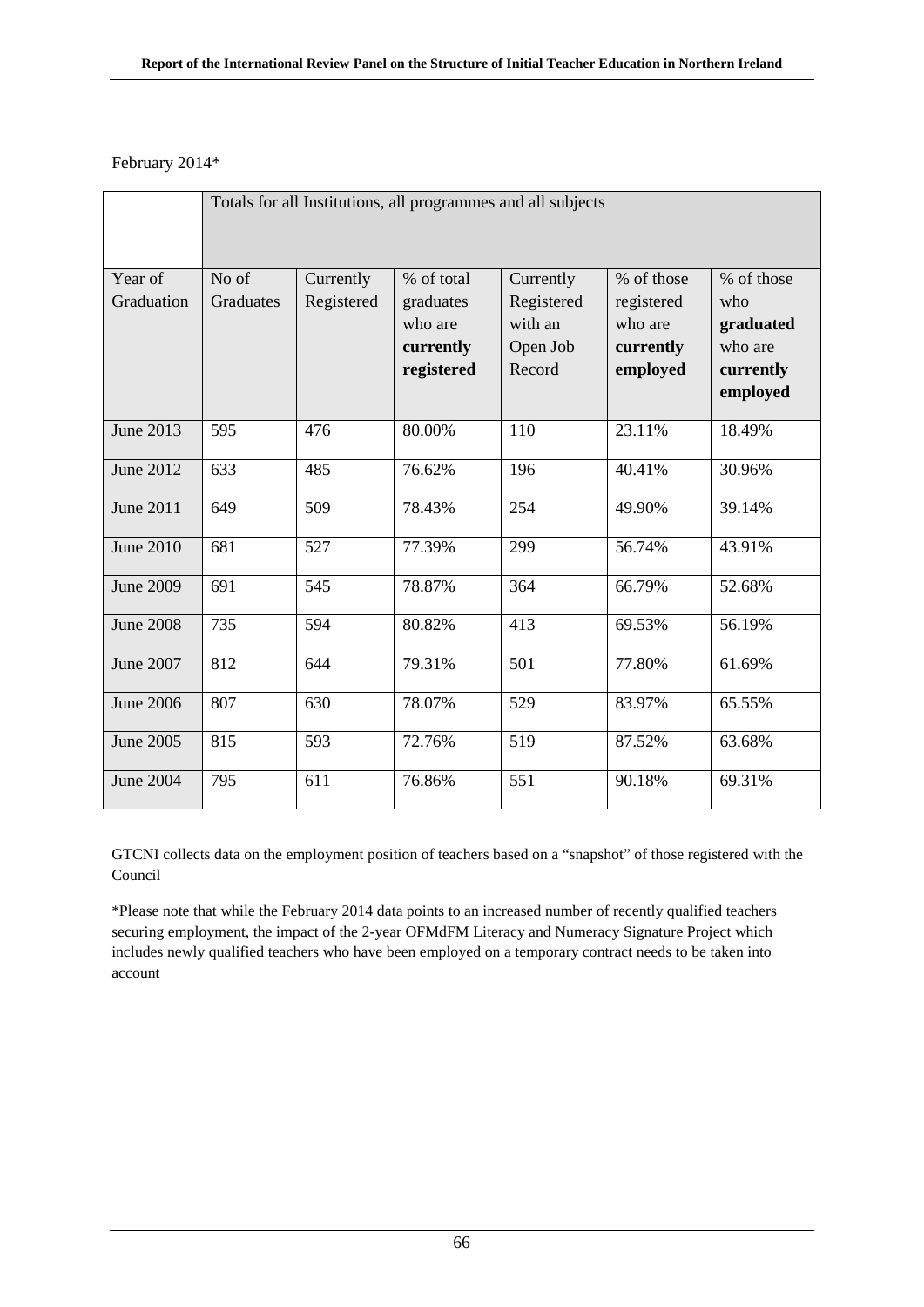### **Annex III**

## **Previous Attempts to Reform the Teacher Education Infrastructure in Northern Ireland**

- 1. **Suggestion 1: The status quo.** This "do nothing" option, as it was dubbed by Taylor/Usher, the only one of the reviews to propose it, barely features in the other reviews. Indeed, Osler considered that "it would be difficult to find reasons to support the status quo". Taylor/Usher justified the option on the grounds that they had received evidence from those who were deeply sceptical about the motives for change and who maintained that, unless the case for change was "overwhelming", no action should be taken in case it endangered the quality of an already effective system of teacher education.
- 2. **Suggestion 2: The status quo+.** This option, one of those identified by Taylor/Usher, was seen as an incremental change, the progressive building on, and extensions of, existing forms of collaboration, particularly between the two colleges and QUB, for example in master's degree provision and in some areas of undergraduate programmes.
- 3. **Suggestion 3: The status quo++.** This option, preferred but not so labelled by Osler, envisaged the retention of existing institutions, and the extension of their role to include new responsibilities in order to strengthen the work of the institutions "within the wider field of teacher education". The key extension of role would engage the institutions in providing training to support the needs of teachers and others for continuing professional development. An "essential element" of that option was that staff in institutions would be contractually committed to combine periods of work in schools with their HEI-based work, thus strengthening their professional credibility and enriching the quality of their programmes. The option was seen as a much more valid way of coping with over-capacity of provision than diversification into non-teacher education areas. In effect, Osler sought a significant strengthening of the existing institutions by developing them into major centres of educational innovation, research, curriculum development, and professional development, and establishing close ties with schools through shared staffing and other forms of academic and professional interchange. And in the process Northern Ireland's commitment to the three *I*s of *I*nitial teacher education, *I*nduction, and *I*n-service would be reinforced. A variant of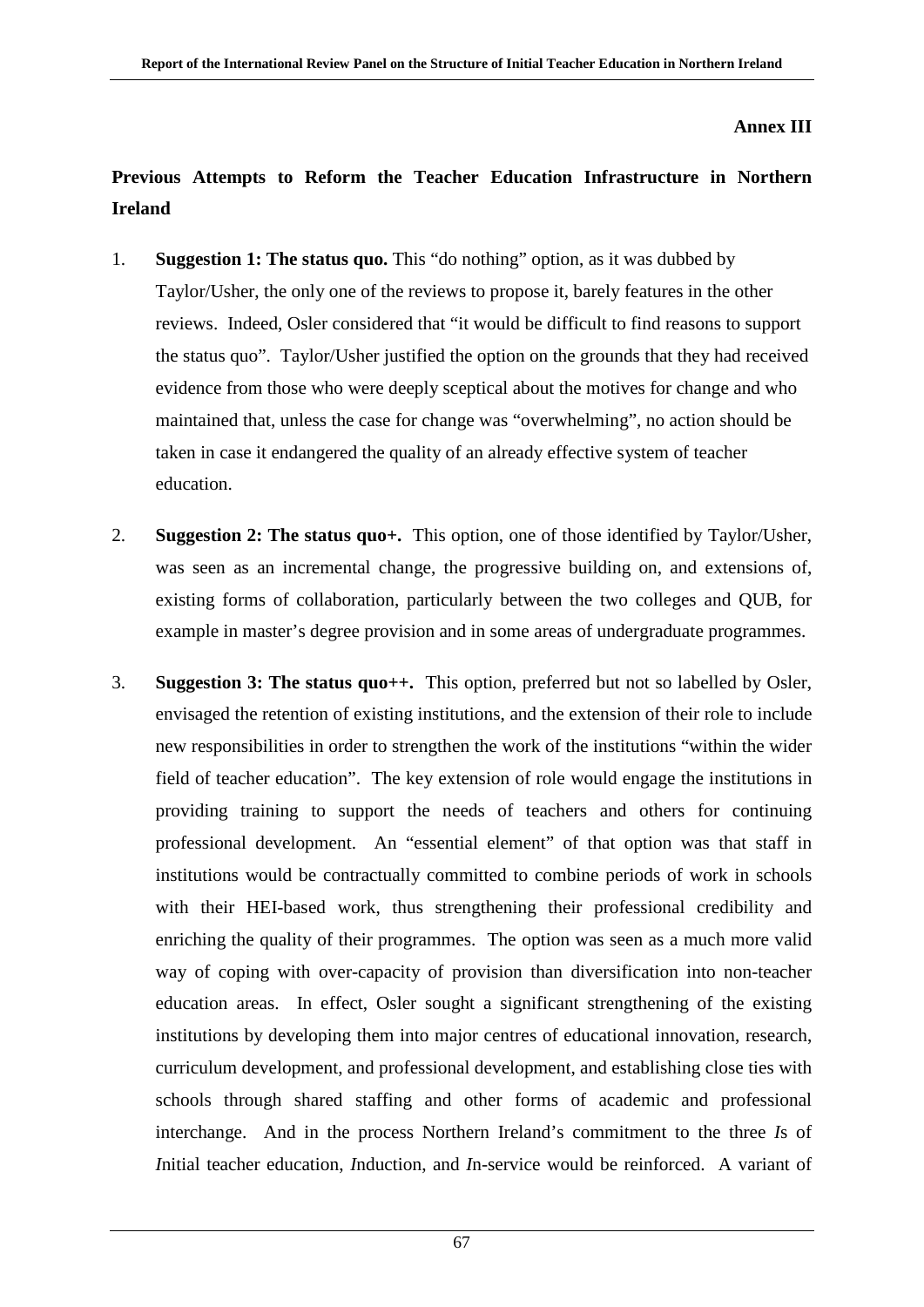this option, "desirable but not essential to the model", was the absorption of both colleges of education into the Faculty of Education of QUB.

- 4. **Suggestion 4: Two centres.** This option was preferred by the Chilver review. It envisaged one centre of teacher education in the north-west of the Province, based on the institutional antecedents of the UU, and a second in Belfast, which would bring together into a single institutional framework the colleges of education (including the merged St Joseph's and St Mary's Catholic colleges) and QUB teacher education provision, to create the Belfast Centre for Teacher Education. That Centre would be based on the Stranmillis campus.
- 5. Chilver adduced several arguments for a centre of teacher education in the north-west: it protected the principle of flexibility of provision; it facilitated teachers' access to CPD, and, most importantly, the provision in the then polytechnic was fully integrated into its wider academic activities, with students having the ability to postpone entry to a teacher education programme until they had completed two years of academic study, a form of teacher education provision which Chilver strongly favoured and which, that review maintained, should be more widely adopted. However, the endorsement of a teacher education presence in the north-west was subject to two important conditions: firstly, the provision should continue to be embedded in a major institution, which would enable relatively small enrolments to remain viable; and, secondly, the overall intakes to teacher education were such that provision in the north-west did not put the viability of provision in Belfast at risk.
- 6. The creation of the Belfast Centre was seen as the only way of maintaining the viability of colleges that were too small to be self-sufficient. Indeed, Chilver argued that purely academic and economic arguments pointed to the need for a single institution: "The total numbers concerned would be well within the capacity of a single institution, and one that would be stronger in purely academic terms and more attractive than smaller separate institutions". However, such an arrangement presented an "insuperable problem": it would not protect "a voluntary and denominational element". Accordingly, Chilver decided in favour of an institutional arrangement which involved the strengthening of provision through the sharing of staffing and other resources and through the academic collaborations that would follow and be enriched and facilitated by the "physical proximity" of being based on the single campus at Stranmillis. A key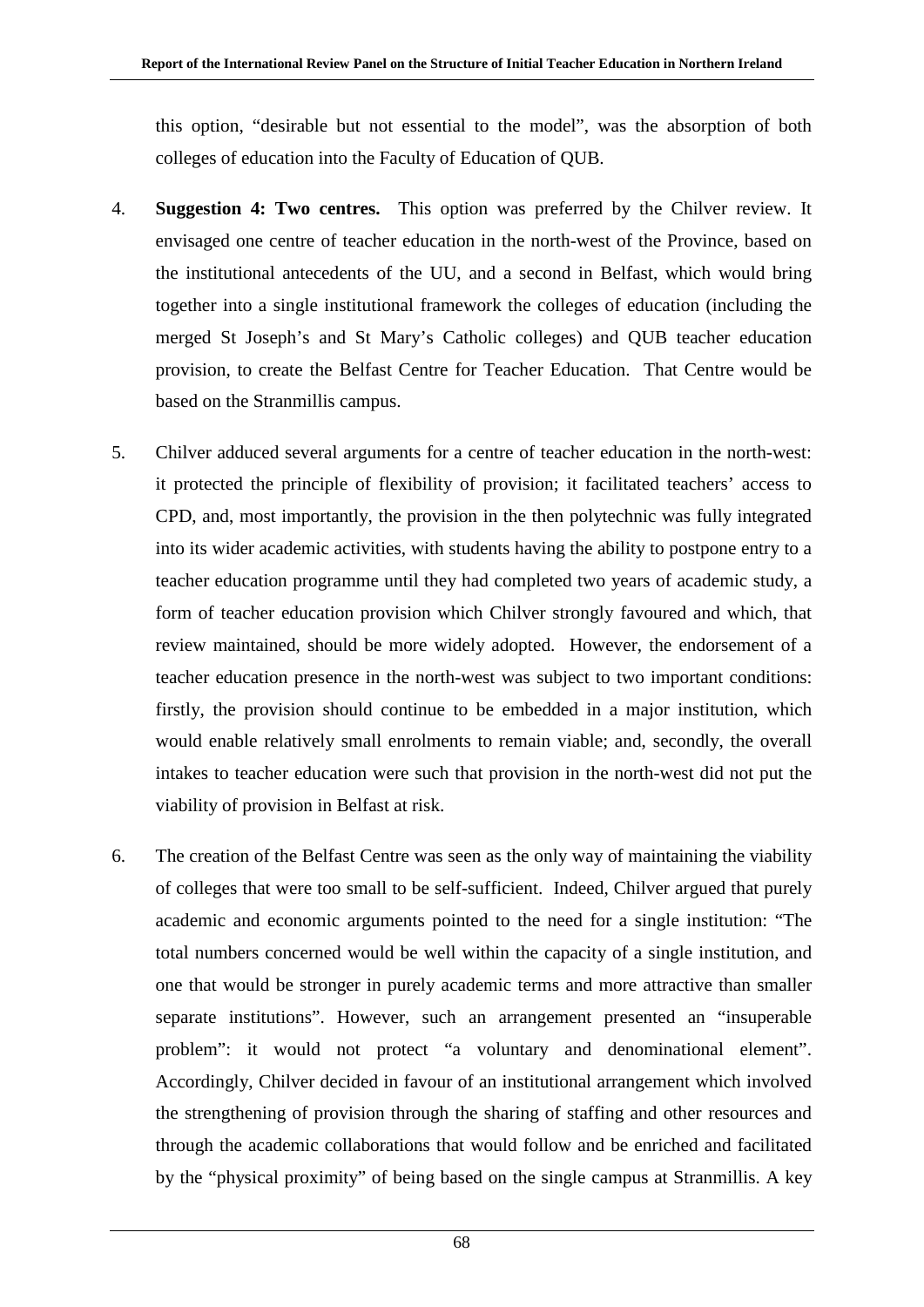feature of the option was that, even although they would operate on a single site, the colleges would retain their institutional autonomy and identity.

- 7. A variant of this option was considered by Osler. As a way of rationalising existing provision, he saw the value of locating teacher education within the universities, with the consequent closure of the two colleges. He declared that "this has to be seen as the cost effective option, *if no other considerations are taken into account*" (Osler's italics). However, he continued at once, "this option would cause deep distress, particularly in the Catholic community and it would be important to consider whether the resultant controversy would help or hinder the transition to new arrangements for high quality teacher training in Northern Ireland".
- 8. **Suggestion 5: Federation.** The fifth option was postulated but not recommended by Taylor/Usher, and was considered by Osler to be "worth detailed study including risk assessment". The Taylor/Usher review saw merit in the creation of "a fully integrated and federated structure with overarching responsibility for all of the provision of ITE". This supra-institutional agency, which was not elaborated and whose precise institutional machinery was not disclosed, would form a "real centre of excellence…well founded on the strengths of existing provision; it would bring together within its ambit the best research, scholarship and educational thinking from all of the providers, and would harness these strengths to a fully inclusive and comprehensive vision for education in Northern Ireland for the twenty-first century".

### **Government responses to these suggested changes** *at that time*

9. In retrospect, the status quo appears to have been the approach favoured by successive Northern Ireland governments: the only three significant infrastructural changes in teacher education over the period since 1980 were the merger of St Joseph's College with St Mary's College in 1983 to create a consolidated Catholic college for both men and women, in line with the Chilver recommendation, the establishment of St Mary's and Stranmillis as university colleges of QUB in 1996, and the proposed merger of Stranmillis with QUB in 2010. However, all three of these developments represented initiatives by the institutions themselves rather than any government policy imperative to re-shape the system.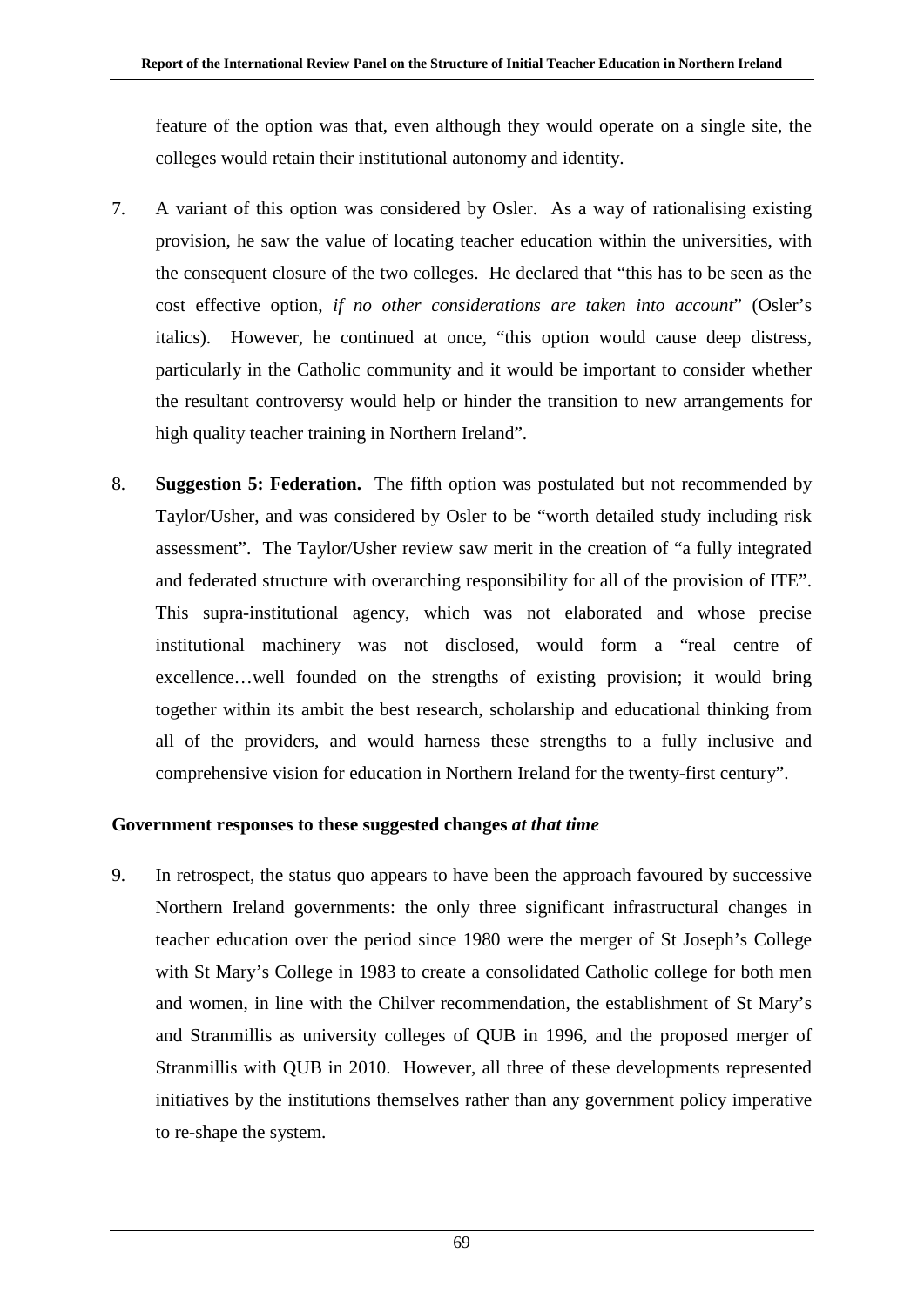- 10. The government response to the Chilver review appears to have set a pattern. It is fair to claim that the recommendation on the centralisation of teacher education provision in Belfast on the Stranmillis site, even although the autonomy of the separate institutions was protected, was vigorously opposed by the Catholic Church and its political allies. It was interpreted as a direct attack on the right of the Church to determine who should teach in its schools and therefore jeopardised the whole Catholic school system. The government response was to drop the Stranmillis site proposal and to content itself with the more modest streamlining of Catholic teacher education within a single institution, a proposal that the two institutions, supported by the Catholic Church, had already accepted.
- 11. It is perhaps not surprising, given the reaction to Chilver, that subsequent reviews were extremely hesitant about recommending institutional re-alignments of any kind. Given the broad consensus on the nature of the problem faced by subsequent reviews, which might be characterised as too many institutions chasing a declining student population, with the consequent threats of uneconomic and scattered provision that endangered its quality, it is noteworthy that neither review recommended institutional mergers. The key question therefore became: assuming that all institutions should continue with their autonomy protected, what are the most appropriate moves to minimise diseconomies of scale, to create viable centres of academic and professional strength, and so to protect, if not enhance, the quality of teacher education in Northern Ireland?
- 12. The proposal in 2010 to merge Stranmillis University College with QUB was again a further attempt to address questions relating to the infrastructure of teacher education. That merger proposal had been developed collaboratively by the two institutions concerned: it envisaged a major centre of excellence in teacher education on the Stranmillis site; and it was buttressed by a convincing business case for merger. However, the required legislation to give effect to the merger could not attract the necessary degree of support and it was abandoned. The proposal was attacked from both sides of the political divide. On the one side, it was argued that the two university colleges should be treated equally and that therefore Stranmillis could not be merged with the university unless comparable arrangements were made for St Mary's; on the other side, it was contended that the merger of Stranmillis would inevitably lead to the absorption by the university of St Mary's and therefore had to be resisted.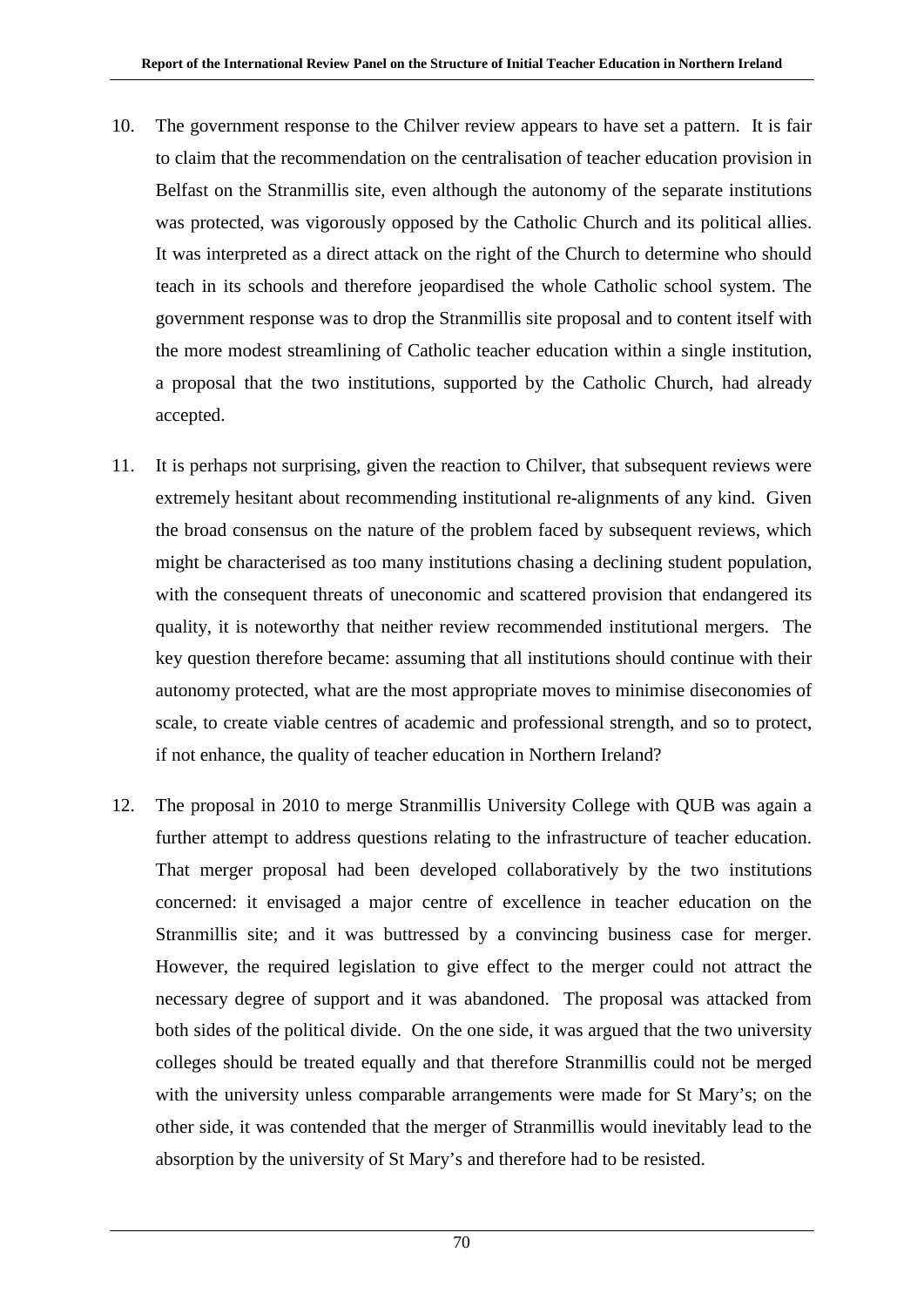### **Annex IV**

### **Case studies associated with the different Options**

### **Case study 1: Roehampton Institute of Education (now the University of Roehampton)**

While to be best of our knowledge there are no current examples in the UK of Collaborative Institutional Partnerships of the type proposed in Option A, there are a number of important historical precedents. One of those is the Roehampton Institute of Education, now the University of Roehampton. The Roehampton Institute, founded in 1975, was formed by the coming together of four established teacher education institutions: Whitelands College, founded in 1841 by the Church of England; Southlands College, founded in 1972 by the Methodist Church; Digby Stuart college, established in 1874 as a training college for Roman Catholic women; and Froebel College, established in 1892 to further the values of Freidrich Froebel, the German educationalist. From 1975 to 1984, these four colleges offered degrees validated by the University of London; from 1984 to 2004 they became a constituent college and then an equal member of the federal University of Surrey. In 2004 they became an independent university, Roehampton University.

In the early days of their collaboration the four colleges maintained their independent status with separate governing bodies and funding arrangements; they also admitted and taught their own students. At the same time, however, all four institutions moved progressively towards closer and closer collaboration on their curriculum such that by 1984 they were in a position to join the University of Surrey as a single body with a common curriculum taught across all four sites.

Despite this progressive coming together on key aspects of their work, the four constituent colleges have continued to retain their historically distinctive missions; they still do so today as constituent colleges of the University of Roehampton, where each is home for staff and students for a distinctive group of academic subjects. For example, Digby Stuart focuses on the arts and social sciences and, while it is open to all, aims to preserve its distinct Catholic identity and to encourage the ethical and spiritual ideals of a Catholic community across the university as a whole. Southlands College, which today is the home to Business, Media and Music, maintains a strong commitment to the ethos of its Methodist foundation. The college is committed to the causes of equality, social justice and community engagement, with projects supported from the Southlands Methodist Trust.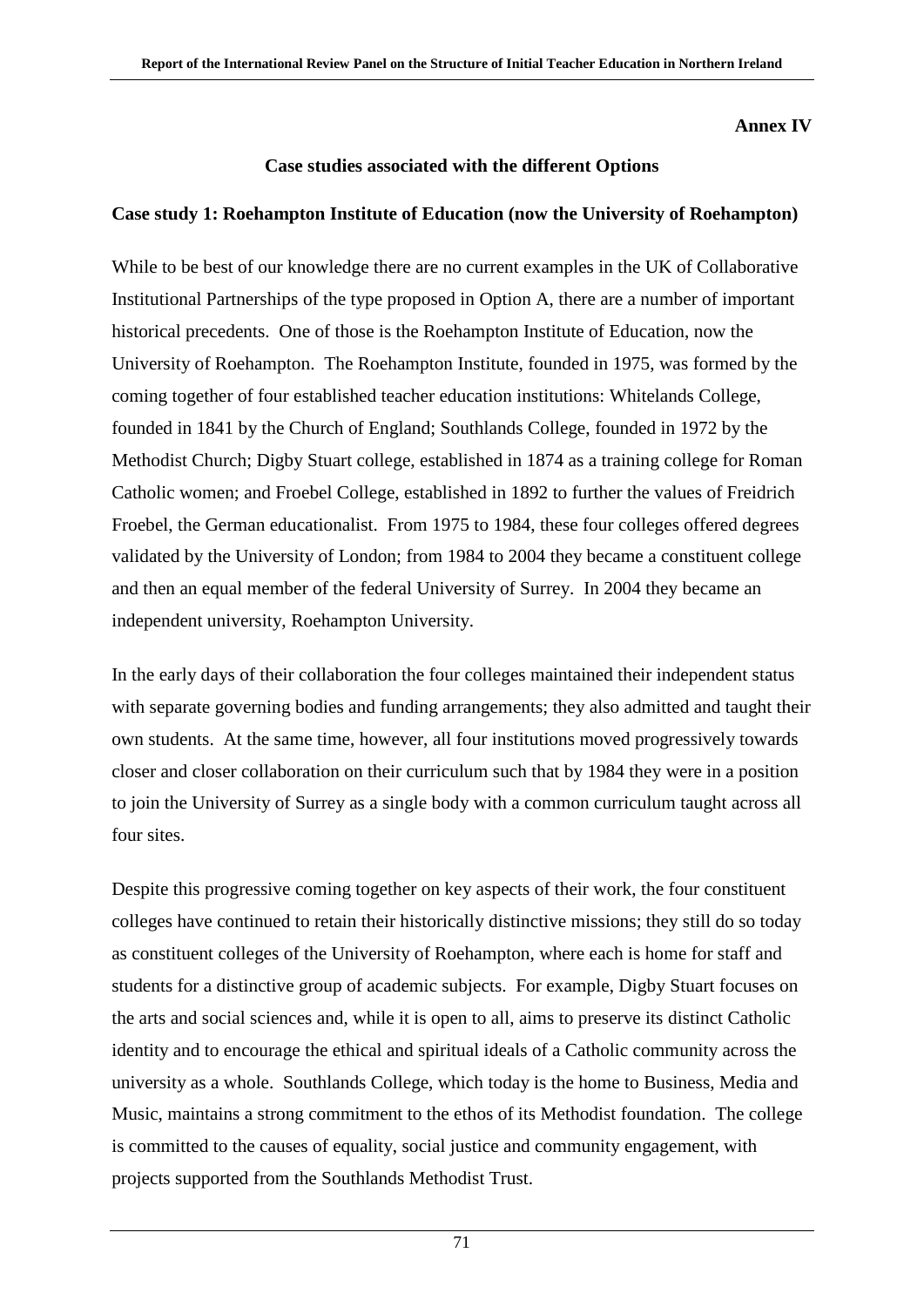# **Case Study 2: The University of Cambridge Faculty of Education and Homerton College.**

The new Faculty of Education at Cambridge was formed in 2001 by the coming together of three long established but separate bodies in Cambridge. These were the University Department of Education (established 1878), which, from the 1960s onwards, focused its teaching on the PGCE and higher degrees; the Cambridge Institute of Education (established in 1949), which focused primarily on in-service education, particularly the MEd; and Homerton College focused primarily on undergraduate provision – the BEd. From 2001 onwards, these three institutions came together to form a single Faculty of Education; and a new Faculty building was opened on the Homerton site in 2005.

The position of Homerton College is particularly relevant to Option B. Homerton traces its history back to 1730, when it was established as a centre for the education of young men wishing to become ministers in the Congregational Church. In 1850 it was re-founded by the Congregational Board of Education in Homerton in East London as an institution for the training of teachers; in 1894 the college moved to Cambridge. Following the McNair Report of 1949, Homerton, along with a number of other teachers college in East Anglia, joined a loose federation of colleges associated with the University of Cambridge. That relationship was strengthened substantially in the 1968 once the University agreed to validate a BEd degree taught jointly by Homerton and the University Department of Education. Nevertheless, despite this collaboration, Homerton, at that point remained an independent and separately funded teacher education college.

In 2001, Homerton underwent a major transformation with the formation of the new Faculty of Education. The majority of Homerton's academic staff were transferred to the Faculty of Education and became university lecturers; in this move, they joined staff from the two existing university departments – the Cambridge Institute of Education and the University department of Education. Homerton itself received a royal charter as an independent college of the University of Cambridge; as such it now accepts students from a range of different disciplines though it still has a strong commitment both to its Congregational traditions and to the field of education.

72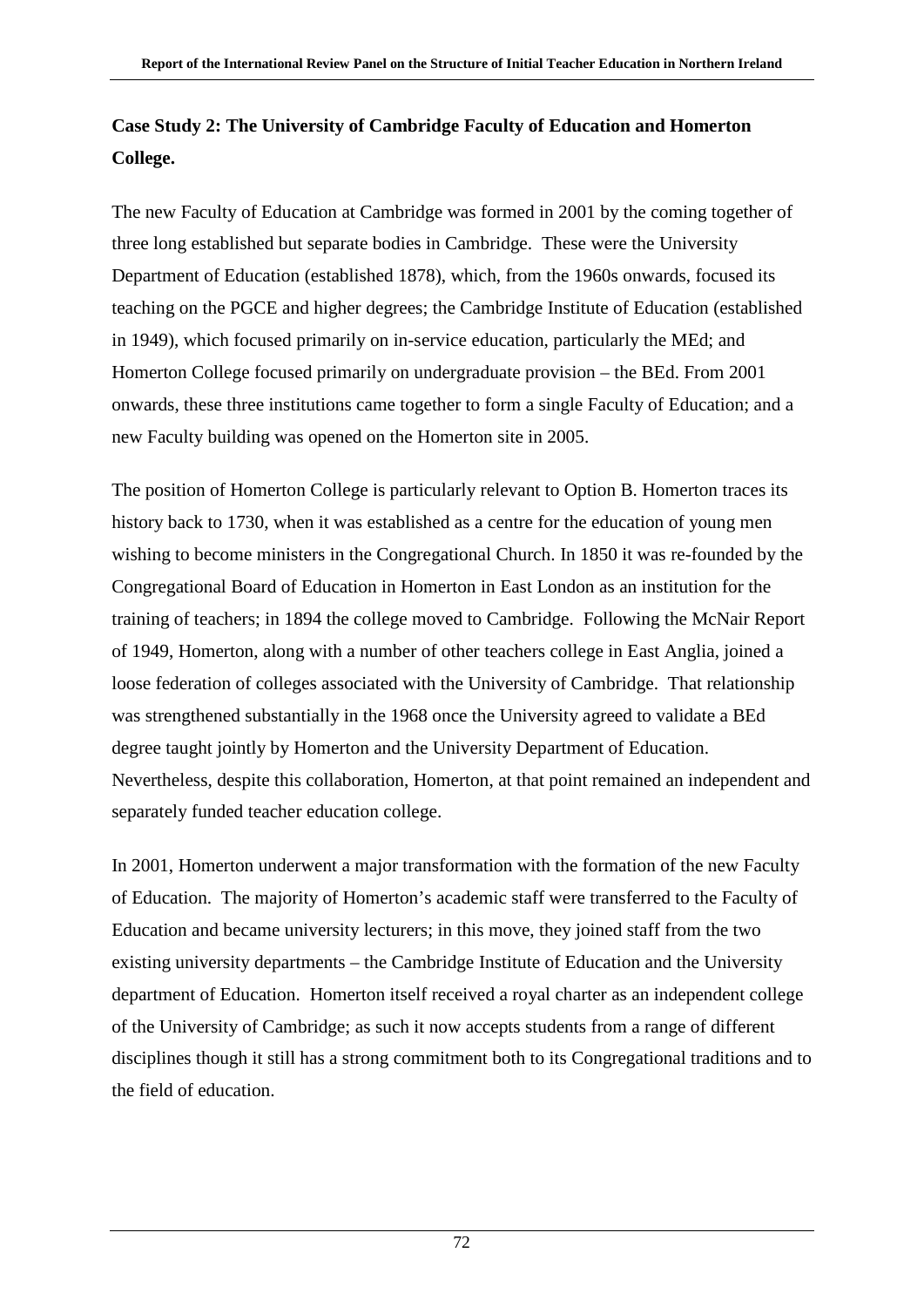## **Case study 3 The Training and Development Agency for Schools (England)**

Although not an exact parallel with Option C, a Northern Ireland Teacher Education Federation would have some features in common with England's former Teacher Training Agency/ Training and Development Agency for Schools (TTA/TDA).

The TTA was established as a non-departmental public body in September 1994 by the Education Act of that year. As a consequence of that act, funding for all initial teacher education was transferred from the Higher Education Funding Council for England to the TTA. But the new body was much more than a funding agency: it was also responsible for the oversight and leadership of the sector in relation to the government's priorities. In its initial remit, the TTA was explicitly charged with using funding selectively to encourage improvements in the quality and efficiency of all routes into the teaching profession. It was also charged with contributing to raising the standards of teaching and providing information and advice on teaching as a career. Subsequent remit letters elaborated those priorities in line with changing government agendas.

In September 2005 the TTA was re-launched as the TDA for Schools, under the Education Act 2005. As part of its expanded remit, the TDA was made responsible for improving the training and development of the entire school workforce. Again, within the policy and resources framework set by the Secretary of State for Education, the TDA board was responsible for setting strategic priorities and providing leadership for the whole sector and giving advice to the Government on matters relating to the education workforce.

On 1 April 2012, the Teaching Agency was established as an executive agency of the Department for Education, replacing the TDA and parts of the General Teaching Council for England. The Teaching Agency became responsible for initial teacher training in England, as well as the regulation of the teaching profession. In 2013 this Agency combined with the National College for School Leadership to become the National College of Teaching and Leadership.

Where a Northern Ireland Teacher Education Federation, as proposed in Option D, would differ significantly from any of these English agencies is that it would be formally independent of government. It would however combine a responsibility for managing funding with leadership of the sector with the aim of enhancing both quality and efficiency.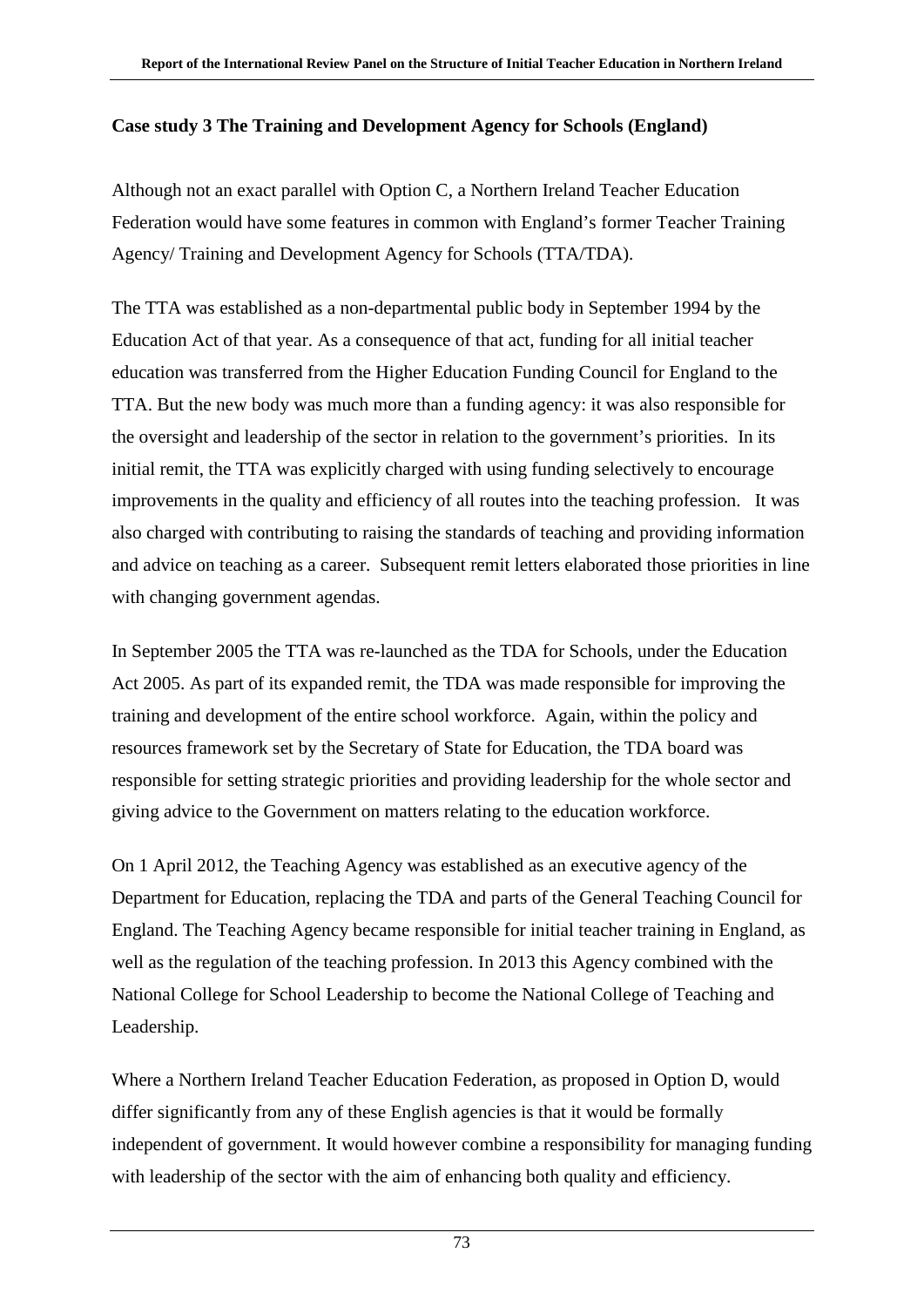### **Case Study 4: Initial Teacher Education in Singapore**

Singapore is often used as a model for teacher education reformers. OECD, for example, associates much of Singapore's impressive and rapid transformation of its entire education system to be one of the most successful internationally to its professionalised teacher education system. The Ministry of Education in Singapore selects prospective teachers from the top of the country's upper secondary school graduates. Successful candidates must have a strong academic foundation and also a commitment to the teaching profession and to work in diverse and demanding conditions. Accepted students are entitled to a stipend that equals 60% of a teacher's salary. After graduation they are required to commit to teaching for at least three years.

All teachers receive initial teacher education at the National Institute of Education at Nanyang Technological University. Initial teacher preparation programmes in Singapore offer three alternative options: primary, secondary or junior college levels. Bachelor of Arts or Bachelor of Science Education programmes prepare students for occupations at primary or secondary schools. The National Institute of Education also has the Postgraduate Diploma in Education for university graduates with three tracks: Primary school, Secondary school and Junior College and the Diploma in Education for people with pre-university qualifications mainly for teaching in the primary school. The National Institute of Education recently introduced a part-time Bachelor of Education programme for teachers currently teaching at the primary and early childhood levels but have not yet graduated.

There is a close working relationship between the Institute and schools, where master teachers mentor every new teacher for several years. All teachers in Singapore are entitled to 100 hours of professional development every year. CPD provided by the National Institute of Education focuses on subject matter and pedagogical knowledge and leads towards higher degrees. Professional development is primarily school-based, led by school professional development staff, whose responsibility is to identify issues in the school that need improvement.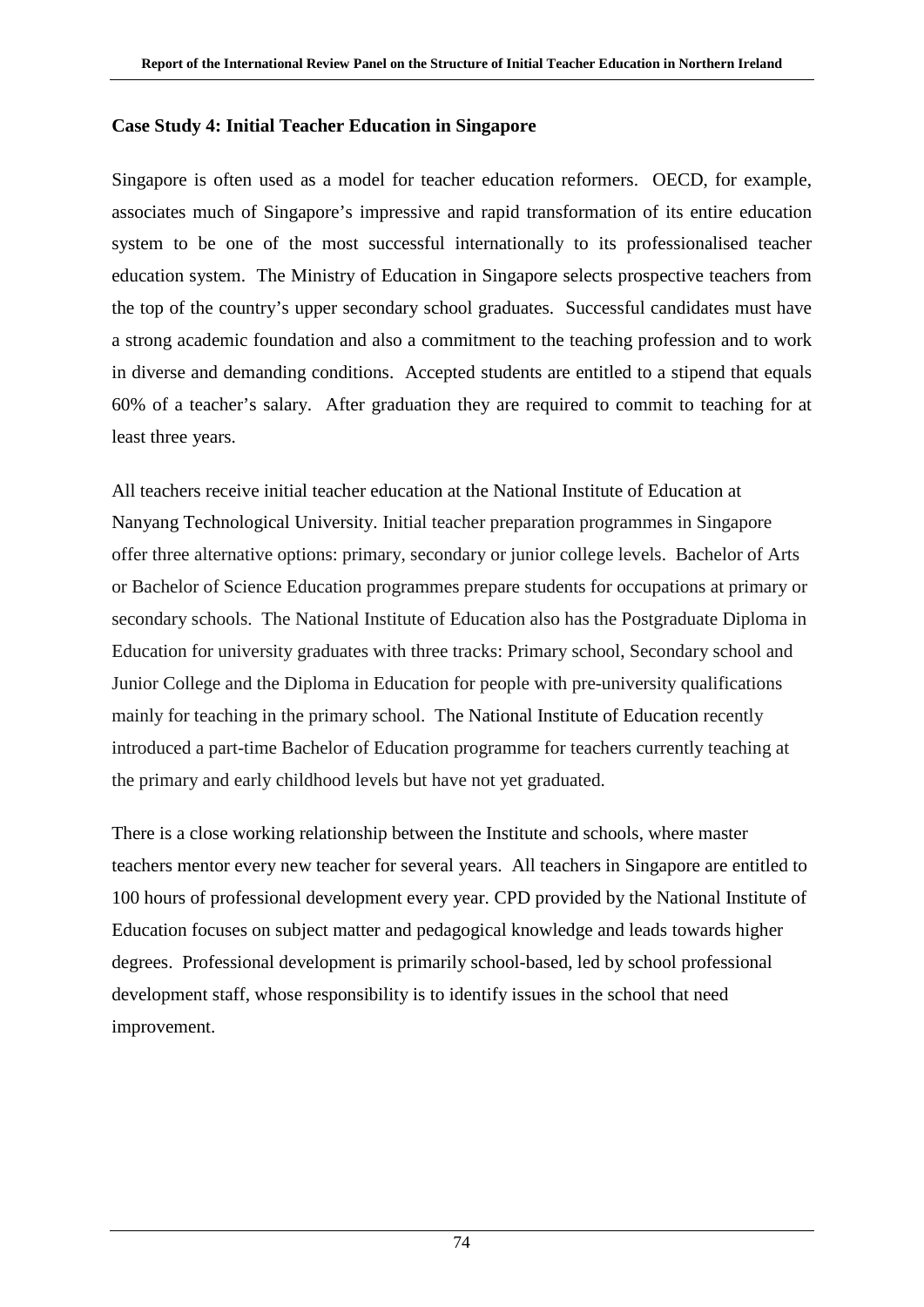### **Case Study 5: St. Andrew's College and the University of Glasgow**

In the early 1990s the block grant funding of the centrally funded teacher education colleges in Scotland moved in favour of activity contract funding. The consequence for all institutions was a marked decline in stable funding and a consequent reduction in staffing levels. In the case of St. Andrew's College this resulted in a loss of some 30% of staffing. Allied to a rapid decline in student numbers this resulted in ongoing structural fragility. In a parallel series of events, Colleges of Education moved from Council for National Academic Awards (CNAA) accreditation to university accreditation. At this stage, St. Andrew's College became an accredited institution of the University of Glasgow. This opened up a number of possibilities for joint degrees including an innovative Bachelor of Theology with Teaching Qualification (subsequently an MA in Religious and Philosophical Education). A further factor came into play in the mid-1990s: recognition that the main research centres in education were dissociated from practice and vice-versa. The consequence of these factors culminated in a recognition that the Catholic teachers' College (along with the other teachers' colleges) was operating out of an increasingly weak intellectual and practical base.

These considerations culminated in a decision by the Board of Governors in 1997/8 for St. Andrew's College to seek a merger with the University of Glasgow, other teachers' colleges in Scotland, such as Moray House in Edinburgh, having already followed a similar path. The Glasgow discussions lasted for some time and there was substantial engagement with the Catholic hierarchy, including private conversations between the Government, the Principal of the University and the Cardinal Archbishop of Glasgow. In 1999, the decision was finally made to join the existing Department of Education in Glasgow University and relocate to the main university campus. The move carried some risks and the merger was widely reported in the Scottish press. From a Catholic perspective, central to the discussion was the potential loss of a distinctive religious educational identity; non-Catholics were equally concerned about the amalgamation of a religious foundation into what had been a secular institution. In the ensuing merger a range of structural mechanisms were created so as to ensure that the Catholic concerns were appropriately and systematically addressed while at the same time recognising the rights of those of other faiths or none. These included: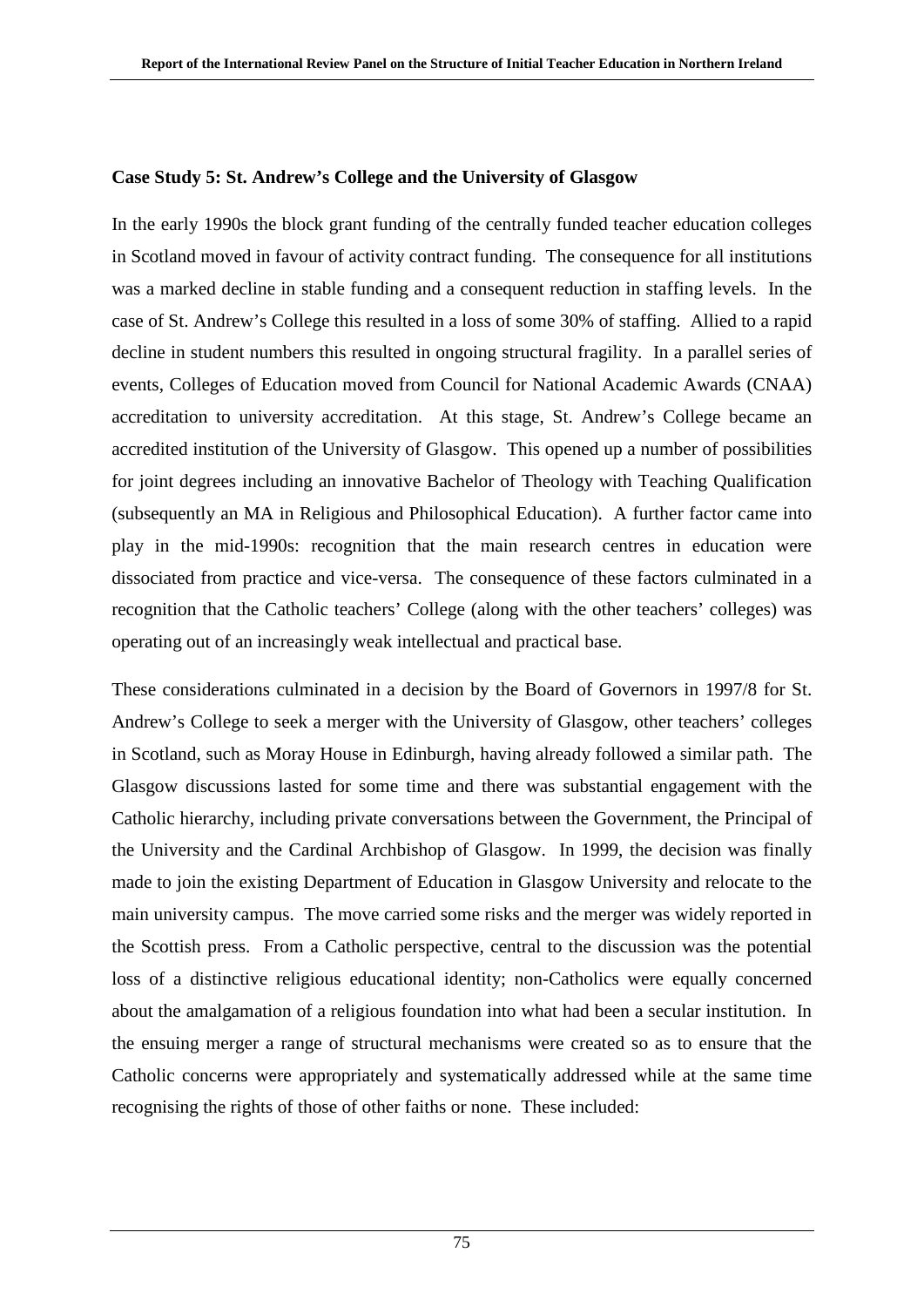- (1) the creation of a Board of Catholic Education, which reported to the Senate Office and which was charged with the oversight of provision of those students who wished to teach in Catholic schools;
- (2) the appointment of a senior member of staff with responsibility for practical oversight of Catholic education;
- (3) the creation of a distinctive course in the formation of Catholic teachers;
- (4) a distinctive and substantial curriculum for Religious Education with robust options both for those wishing to teach in a Catholic school and those wishing to teach in the majority non-Catholic school system; additionally, the School offers a Certificate in Religious Education for Catholic teachers as well as a very successful online course (CREDL);
- (5) the appointment of a lecturer in Catholic teacher formation; and
- (6) liaison committees for the Catholic primary (CHAPS) and secondary (CHAS) associations; with regard to the Board of Catholic Education the agreement was, and remains, that the Board is chaired by a Bishops' Conference representative and there are four other appointees of the Bishops' conference together with senior officers of the university including the Dean, a Vice-Principal, the Clerk of Senate, staff and student representatives.

The merger evaluation report of 2001 indicated that these measures were proving effective.

In the intervening 15 years since the creation of the Faculty, the University has changed its structure to a College and School system. However, the main features have not only been retained but, in important respects, enhanced. Today the School is large and diverse and has an international reputation for its teaching and educational research in a wide range of areas [\(http://www.gla.ac.uk/schools/education/\)](http://www.gla.ac.uk/schools/education/). One of its five research centres (Creativity, Culture and Faith) undertakes research in religion and education generally, including Catholic schooling. In consultation with the Board of Catholic Education, and in order to recognise the growth of research and scholarship in the field, in 2012 the university established the St. Andrew's Foundation [\(http://www.gla.ac.uk/schools/education/standrewsfoundation/\)](http://www.gla.ac.uk/schools/education/standrewsfoundation/). The Foundation is grounded in the partnership between the Catholic Church in Scotland, the University of Glasgow and the Scottish Government. The Foundation promotes the interests of Catholic teacher education and Catholic education generally through a variety of activities.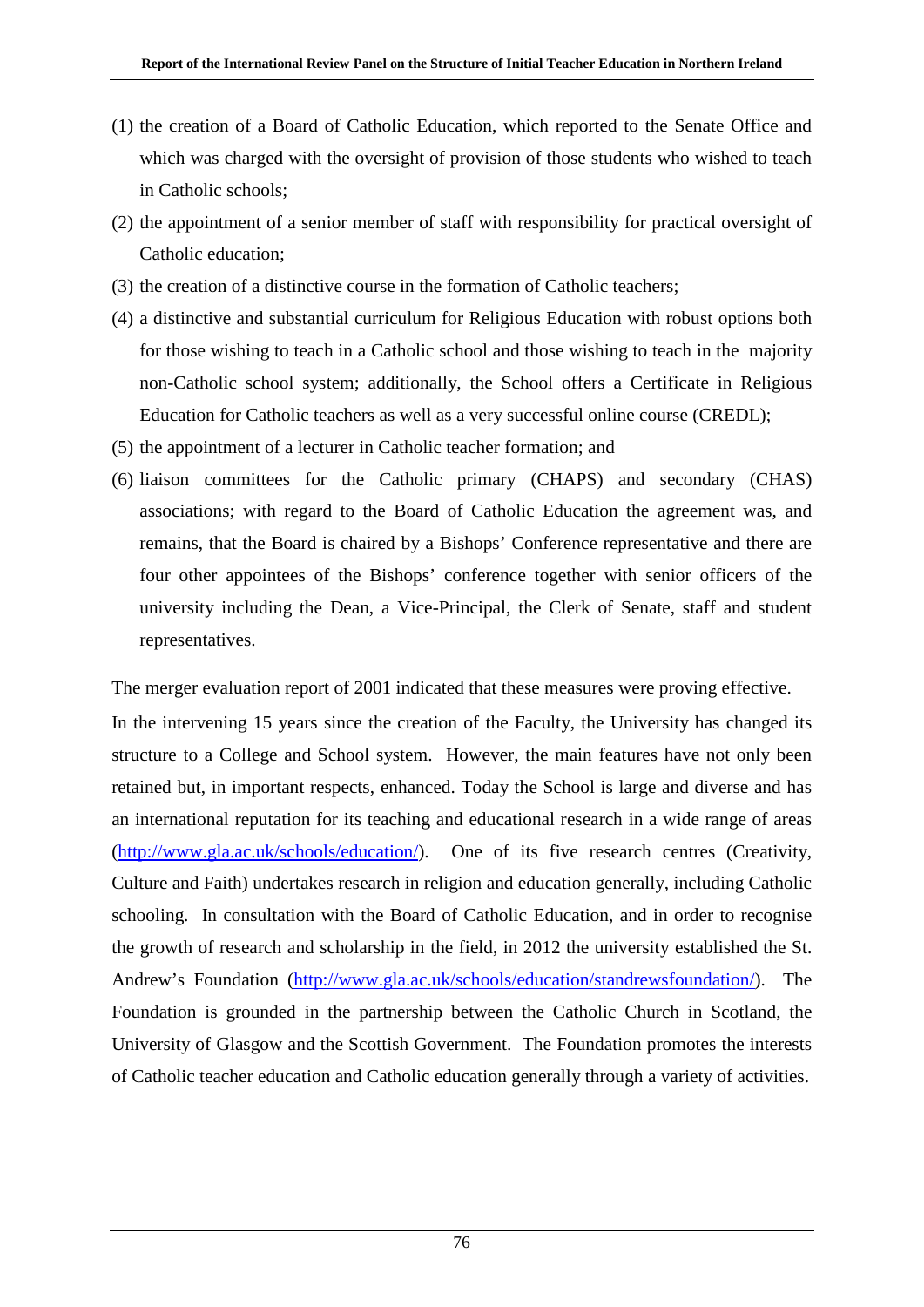## **Case Study 6 Teacher Education Colleges as a new Institute within Dublin City University**

Planning is well advanced for the incorporation of the denominational colleges of education - St Patrick's College , Mater Dei Institute and the Church of Ireland College - in association with the Education Department of Dublin City University (DCU), as an Institute of Education within DCU. The new Institute of Education will recognise the need to respect the formation of teachers for denominational (Catholic, Church of Ireland/reformed faiths), nondenominational and multi-denominational schools.

While DCU is a secular university, in order to ensure that the distinctive identity and values of teacher education in both the Catholic and Church of Ireland/reformed faiths are maintained on an ongoing basis, two Centres for Denominational Education are to be established within the Institute (a Centre for Catholic Education and a Church of Ireland Centre). The core curriculum for teacher education is to be common to all but will, also, allow for the delivery of modules to prepare teachers appropriately for denominational schools. The Denominational Centres within the Institute of Education will have specific responsibility for delivering their respective denominational modules as well as engaging with their respective denominational schools.

As part of the governance framework, there will be representation of the three incorporating institutions on the Governing Authority of DCU. At faculty management level, the respective heads of the two Centres will be members of the Institute of Education Management Committee, chaired by the Executive Dean. To recognise the importance of respecting and supporting the distinctive ethos and traditions of the religions involved, it is planned that each Centre will be supported by an Advisory Board, appointed by the relevant Archbishop/Church authorities.

While a number of defined functions will be reserved to each Centre relating to its distinctive values and beliefs, the bulk of the subject material to be taught to student teachers will be provided in common to all students in the wider setting of the Institute of Education.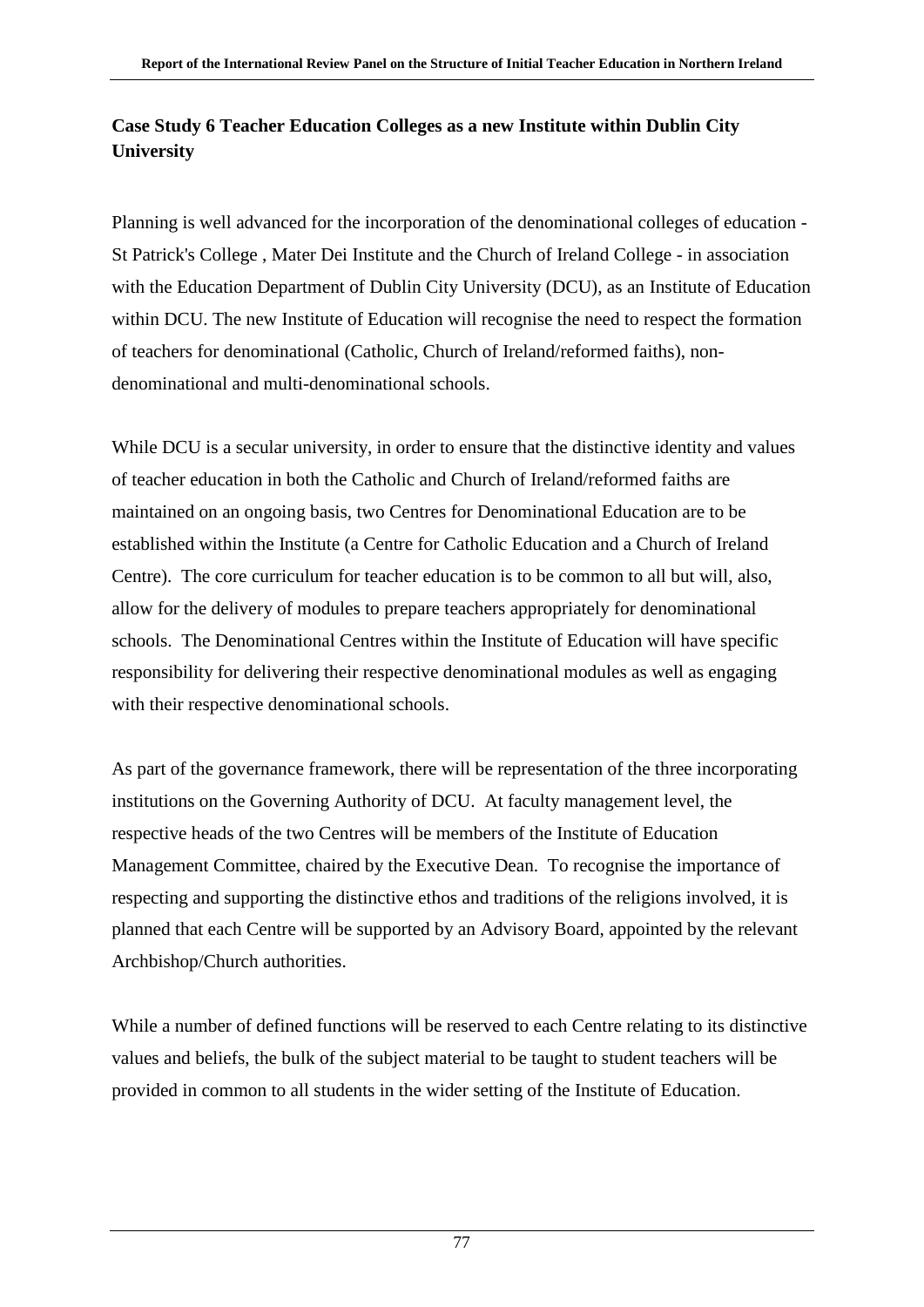### **Annex V**

### **Panel Member Biographies**

**Dr Pasi Sahlberg:** is currently visiting professor at Harvard University and former Director General of the National Centre for International Mobility and Cooperation in the Ministry of Education and Culture within the Finnish Government and has been an active figure in promoting educational changes in Finland and beyond. Dr Sahlberg has been an adviser to several governments and provided high-level strategic advice to policy-makers, prepared and reviewed education reforms and institutions, analyzed education reforms, and addressed the public and professionals about education and training around the world. In 2012, Dr Sahlberg chaired the international panel established in the Republic of Ireland to advise the Minister for Education and Skills on the structure of initial teacher education provision.

**Professor Patricia Broadfoot** CBE is currently Professor of Education at the University of Bristol, where she has previously been Head of the School of Education, Dean of the Faculty of Social Sciences and Pro-Vice-Chancellor with responsibility for Education. She was Vice-Chancellor of the University of Gloucestershire until 2010. She has written widely in the field of assessment and comparative education and has contributed both nationally and internationally to education policy and teacher development. She has served as a Council member of the Economic and Social Research Council and is currently a trustee of a number of national charities. Professor Broadfoot is an Academician of the Academy of Social Science and was awarded the CBE for services to Social Science in 2006.

**Professor John Coolahan** is Professor Emeritus at the National University of Ireland Maynooth. He has lectured extensively in Ireland and abroad, is author of three books, has published over 120 articles in Irish and international journals, and has edited several educational publications. Professor Coolahan has had extensive involvement in a public service capacity as an adviser on educational policy in Ireland. At international level, he has been a consultant on education to the EU Commission, the Council of Europe, the World Bank and the OCED. He was main author of, or contributor to, OECD Reviews of Education in nine countries. He was author of the Irish Country Background Reports for the OECD reviews on Teachers Matter (2003) and on Higher Education in Ireland (2004). He served on the Review Body on Post Primary Education in Northern Ireland (2000/01). He has recently